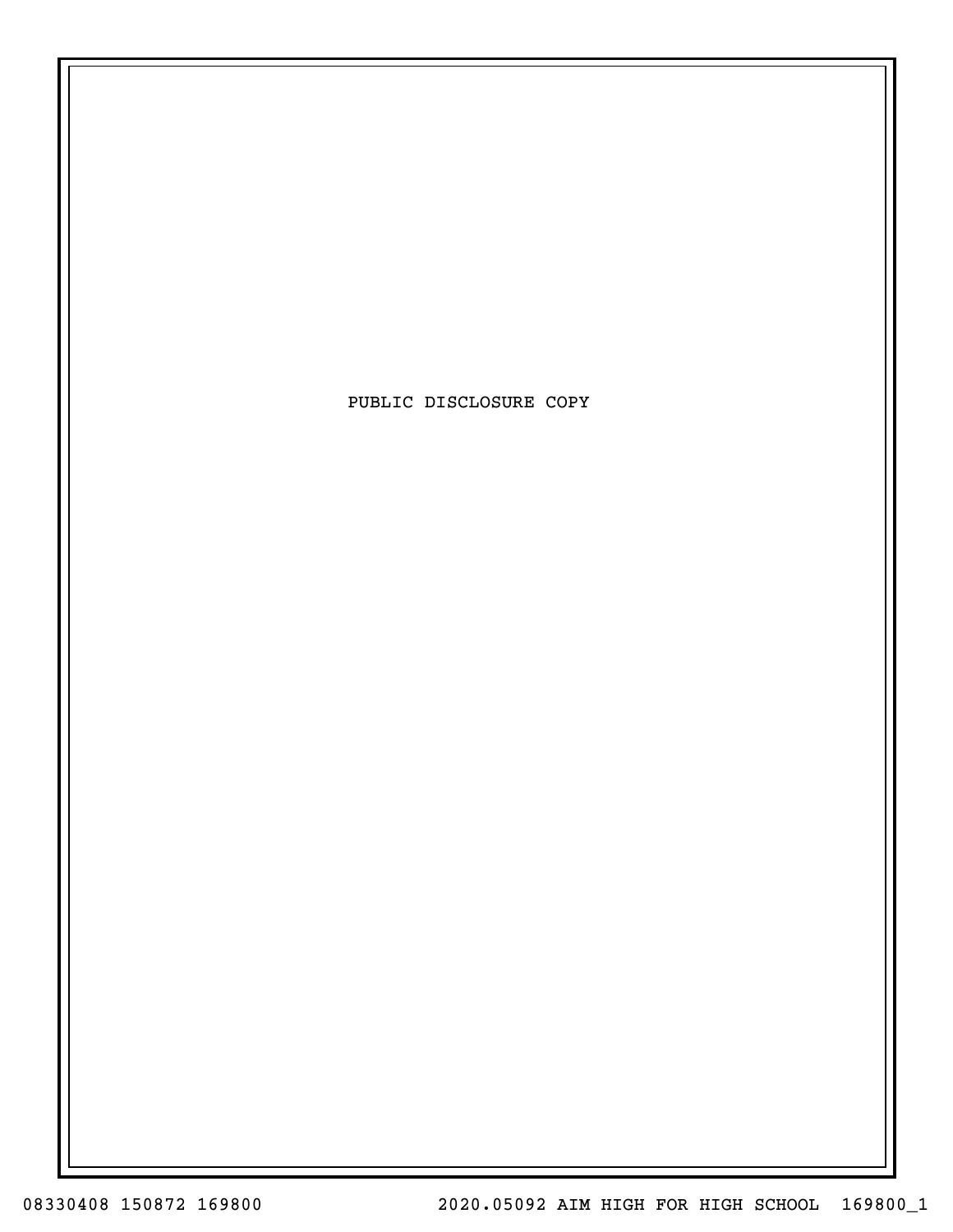|                                |                         |                                                            |                                                                                                                                            | $***$      | PUBLIC DISCLOSURE COPY **                                                                       |                                |            |                                  |                                                     |                                                                                                                                                                            |                 |
|--------------------------------|-------------------------|------------------------------------------------------------|--------------------------------------------------------------------------------------------------------------------------------------------|------------|-------------------------------------------------------------------------------------------------|--------------------------------|------------|----------------------------------|-----------------------------------------------------|----------------------------------------------------------------------------------------------------------------------------------------------------------------------------|-----------------|
|                                |                         |                                                            |                                                                                                                                            |            | <b>Return of Organization Exempt From Income Tax</b>                                            |                                |            |                                  |                                                     | OMB No. 1545-0047                                                                                                                                                          |                 |
|                                |                         | Form <b>990</b>                                            | Under section 501(c), 527, or 4947(a)(1) of the Internal Revenue Code (except private foundations)                                         |            |                                                                                                 |                                |            |                                  |                                                     |                                                                                                                                                                            |                 |
|                                |                         |                                                            |                                                                                                                                            |            | Do not enter social security numbers on this form as it may be made public.                     |                                |            |                                  |                                                     | <b>Open to Public</b>                                                                                                                                                      |                 |
|                                |                         | Department of the Treasury<br>Internal Revenue Service     |                                                                                                                                            |            | Go to www.irs.gov/Form990 for instructions and the latest information.                          |                                |            |                                  |                                                     | Inspection                                                                                                                                                                 |                 |
|                                |                         |                                                            | A For the 2020 calendar year, or tax year beginning $SEP$ 1, 2020                                                                          |            |                                                                                                 |                                |            | and ending AUG 31, 2021          |                                                     |                                                                                                                                                                            |                 |
| в                              | Check if<br>applicable: |                                                            | <b>C</b> Name of organization                                                                                                              |            |                                                                                                 |                                |            |                                  |                                                     | D Employer identification number                                                                                                                                           |                 |
|                                | Address<br>change       |                                                            | AIM HIGH FOR HIGH SCHOOL                                                                                                                   |            |                                                                                                 |                                |            |                                  |                                                     |                                                                                                                                                                            |                 |
|                                | Name<br>change          |                                                            | Doing business as                                                                                                                          | AIM HIGH   |                                                                                                 |                                |            |                                  | 94-3296338                                          |                                                                                                                                                                            |                 |
|                                | Initial<br>return       |                                                            | Number and street (or P.O. box if mail is not delivered to street address)                                                                 |            |                                                                                                 |                                | Room/suite |                                  | E Telephone number                                  |                                                                                                                                                                            |                 |
|                                | Final<br>return/        |                                                            | 2030 HARRISON STREET                                                                                                                       |            |                                                                                                 |                                |            |                                  | $(415) 551-2301$                                    |                                                                                                                                                                            |                 |
|                                | termin-<br>ated         |                                                            | City or town, state or province, country, and ZIP or foreign postal code                                                                   |            |                                                                                                 |                                |            | G Gross receipts \$              |                                                     | 8,753,069.                                                                                                                                                                 |                 |
|                                | Amended<br>return       |                                                            | SAN FRANCISCO, CA 94110                                                                                                                    |            |                                                                                                 |                                |            |                                  | H(a) Is this a group return                         |                                                                                                                                                                            |                 |
|                                | Applica-<br>tion        |                                                            | F Name and address of principal officer: JULIA CHIH                                                                                        |            |                                                                                                 |                                |            |                                  | for subordinates?                                   | Yes $ X $                                                                                                                                                                  | No              |
|                                | pending                 |                                                            | 2030 HARRISON STREET, SAN FRANCISCO, CA                                                                                                    |            |                                                                                                 |                                | 941        |                                  | H(b) Are all subordinates included?                 | Yes                                                                                                                                                                        | No              |
|                                |                         | <b>I</b> Tax-exempt status: $\boxed{\mathbf{X}}$ 501(c)(3) |                                                                                                                                            | $501(c)$ ( | $\sqrt{\frac{1}{1}}$ (insert no.)                                                               | $4947(a)(1)$ or                | 527        |                                  |                                                     | If "No," attach a list. See instructions                                                                                                                                   |                 |
|                                |                         |                                                            | J Website: WWW.AIMHIGH.ORG                                                                                                                 |            |                                                                                                 |                                |            |                                  | $H(c)$ Group exemption number $\blacktriangleright$ |                                                                                                                                                                            |                 |
|                                |                         |                                                            | $K$ Form of organization: $X$ Corporation                                                                                                  | Trust      | Association                                                                                     | Other $\blacktriangleright$    |            |                                  |                                                     | L Year of formation: $1986$ M State of legal domicile: CA                                                                                                                  |                 |
|                                | Part I                  | <b>Summary</b>                                             |                                                                                                                                            |            |                                                                                                 |                                |            |                                  |                                                     |                                                                                                                                                                            |                 |
|                                | 1.                      |                                                            | Briefly describe the organization's mission or most significant activities: TO PROVIDE EDUCATIONAL SERVICES                                |            |                                                                                                 |                                |            |                                  |                                                     |                                                                                                                                                                            |                 |
| Governance                     |                         |                                                            | THROUGH THE OPERATION OF AIM HIGH FOR HIGH SCHOOL (AIM HIGH).                                                                              |            |                                                                                                 |                                |            |                                  |                                                     |                                                                                                                                                                            |                 |
|                                | 2                       | Check this box $\blacktriangleright$                       |                                                                                                                                            |            | if the organization discontinued its operations or disposed of more than 25% of its net assets. |                                |            |                                  |                                                     |                                                                                                                                                                            |                 |
|                                | з                       |                                                            | Number of voting members of the governing body (Part VI, line 1a)                                                                          |            |                                                                                                 |                                |            |                                  | 3                                                   |                                                                                                                                                                            | 27              |
|                                | 4                       |                                                            |                                                                                                                                            |            |                                                                                                 |                                |            |                                  | $\overline{4}$                                      |                                                                                                                                                                            | $\overline{26}$ |
|                                | 5                       |                                                            | Total number of individuals employed in calendar year 2020 (Part V, line 2a) manufacture controller to intervent                           |            |                                                                                                 |                                |            |                                  | $\overline{5}$                                      | 140                                                                                                                                                                        | 55              |
| <b>Activities &amp;</b>        | 6                       |                                                            |                                                                                                                                            |            |                                                                                                 |                                |            |                                  | 6                                                   |                                                                                                                                                                            | 0.              |
|                                |                         |                                                            |                                                                                                                                            |            |                                                                                                 |                                |            |                                  | 7a<br>7 <sub>b</sub>                                |                                                                                                                                                                            | 0.              |
|                                |                         |                                                            |                                                                                                                                            |            |                                                                                                 |                                |            | <b>Prior Year</b>                |                                                     |                                                                                                                                                                            |                 |
|                                | 8                       |                                                            | Contributions and grants (Part VIII, line 1h)                                                                                              |            |                                                                                                 |                                |            |                                  | 6,051,618.                                          | <b>Current Year</b><br>8,273,012.                                                                                                                                          |                 |
|                                | 9                       |                                                            | Program service revenue (Part VIII, line 2g)                                                                                               |            |                                                                                                 |                                |            |                                  | 0.                                                  |                                                                                                                                                                            | 0.              |
| Revenue                        | 10                      |                                                            |                                                                                                                                            |            |                                                                                                 |                                |            |                                  | 143,002.                                            | 248, 376.                                                                                                                                                                  |                 |
|                                | 11                      |                                                            | Other revenue (Part VIII, column (A), lines 5, 6d, 8c, 9c, 10c, and 11e) <i>manumumum</i>                                                  |            |                                                                                                 |                                |            |                                  | 57,462.                                             | 21,414.                                                                                                                                                                    |                 |
|                                | 12                      |                                                            | Total revenue - add lines 8 through 11 (must equal Part VIII, column (A), line 12)                                                         |            |                                                                                                 |                                |            |                                  | 6, 252, 082.                                        | 8,542,802.                                                                                                                                                                 |                 |
|                                | 13                      |                                                            | Grants and similar amounts paid (Part IX, column (A), lines 1-3)                                                                           |            |                                                                                                 |                                |            |                                  | 0.                                                  |                                                                                                                                                                            | 0.              |
|                                | 14                      |                                                            | Benefits paid to or for members (Part IX, column (A), line 4)                                                                              |            |                                                                                                 |                                |            |                                  | $\overline{0}$ .                                    |                                                                                                                                                                            | 0.              |
|                                | 15                      |                                                            | Salaries, other compensation, employee benefits (Part IX, column (A), lines 5-10)                                                          |            |                                                                                                 |                                |            |                                  | 3,328,382.                                          | 4, 197, 600.                                                                                                                                                               |                 |
|                                |                         |                                                            |                                                                                                                                            |            |                                                                                                 |                                |            |                                  | 0.                                                  |                                                                                                                                                                            | 0.              |
| Expenses                       |                         |                                                            | <b>b</b> Total fundraising expenses (Part IX, column (D), line 25)                                                                         |            |                                                                                                 | $\blacktriangleright$ 997,702. |            |                                  |                                                     |                                                                                                                                                                            |                 |
|                                |                         |                                                            |                                                                                                                                            |            |                                                                                                 |                                |            |                                  | 873,672.                                            | 1,462,454.                                                                                                                                                                 |                 |
|                                | 18                      |                                                            | Total expenses. Add lines 13-17 (must equal Part IX, column (A), line 25)                                                                  |            |                                                                                                 |                                |            |                                  | 4,202,054.                                          | 5,660,054.                                                                                                                                                                 |                 |
|                                | 19                      |                                                            |                                                                                                                                            |            |                                                                                                 |                                |            |                                  | 2,050,028.                                          | 2,882,748.                                                                                                                                                                 |                 |
| Net Assets or<br>Eund Balances |                         |                                                            |                                                                                                                                            |            |                                                                                                 |                                |            | <b>Beginning of Current Year</b> |                                                     | <b>End of Year</b>                                                                                                                                                         |                 |
|                                | 20                      | Total assets (Part X, line 16)                             |                                                                                                                                            |            |                                                                                                 |                                |            |                                  | 12,918,380.                                         | 16,769,829.                                                                                                                                                                |                 |
|                                | 21                      |                                                            | Total liabilities (Part X, line 26)                                                                                                        |            |                                                                                                 |                                |            |                                  | 643,315.                                            | 144,423.                                                                                                                                                                   |                 |
|                                | 22<br>Part II           | <b>Signature Block</b>                                     |                                                                                                                                            |            |                                                                                                 |                                |            |                                  | 12, 275, 065.                                       | 16,625,406.                                                                                                                                                                |                 |
|                                |                         |                                                            |                                                                                                                                            |            |                                                                                                 |                                |            |                                  |                                                     | Under penalties of perjury, I declare that I have examined this return, including accompanying schedules and statements, and to the best of my knowledge and belief, it is |                 |
|                                |                         |                                                            | true, correct, and complete. Declaration of preparer (other than officer) is based on all information of which preparer has any knowledge. |            |                                                                                                 |                                |            |                                  |                                                     |                                                                                                                                                                            |                 |
|                                |                         |                                                            |                                                                                                                                            |            |                                                                                                 |                                |            |                                  |                                                     |                                                                                                                                                                            |                 |
| Sign                           |                         |                                                            | Signature of officer                                                                                                                       |            |                                                                                                 |                                |            |                                  | Date                                                |                                                                                                                                                                            |                 |
| Here                           |                         |                                                            | JULIA CHIH, CEO                                                                                                                            |            |                                                                                                 |                                |            |                                  |                                                     |                                                                                                                                                                            |                 |
|                                |                         |                                                            | Type or print name and title                                                                                                               |            |                                                                                                 |                                |            |                                  |                                                     |                                                                                                                                                                            |                 |
|                                |                         | Drint/Tuno proporario namo                                 |                                                                                                                                            |            | Droporor <sup>i</sup> o oignoturo                                                               | $\Omega$                       |            | <b>Date</b>                      | Check                                               | PTIN                                                                                                                                                                       |                 |

|                 | Print/Type preparer's name                                                      | Preparer's signature | Date             | Check         | <b>PTIN</b>                                         |    |
|-----------------|---------------------------------------------------------------------------------|----------------------|------------------|---------------|-----------------------------------------------------|----|
| Paid            | ROGER BULOSAN                                                                   |                      | $04 - 08 - 2022$ | self-employed | P00221282                                           |    |
| Preparer        | MARCUM LLP<br>Firm's name<br>$\mathbf{r}$                                       |                      |                  |               | $\sqrt{\frac{1}{1}}$ Firm's EIN $\sqrt{11-1986323}$ |    |
| Use Only        | Firm's address 1 MONTGOMERY STREET SUITE 1700                                   |                      |                  |               |                                                     |    |
|                 | SAN FRANCISCO, CA 94104                                                         |                      |                  |               | Phone no. $(415)$ $432-6200$                        |    |
|                 | May the IRS discuss this return with the preparer shown above? See instructions |                      |                  |               | x<br>Yes                                            | No |
| 032001 12-23-20 | LHA For Paperwork Reduction Act Notice, see the separate instructions.          |                      |                  |               | Form 990 (2020)                                     |    |

032001 12-23-20 **For Paperwork Reduction Act Notice, see the separate instructions.** LHA Form (2020)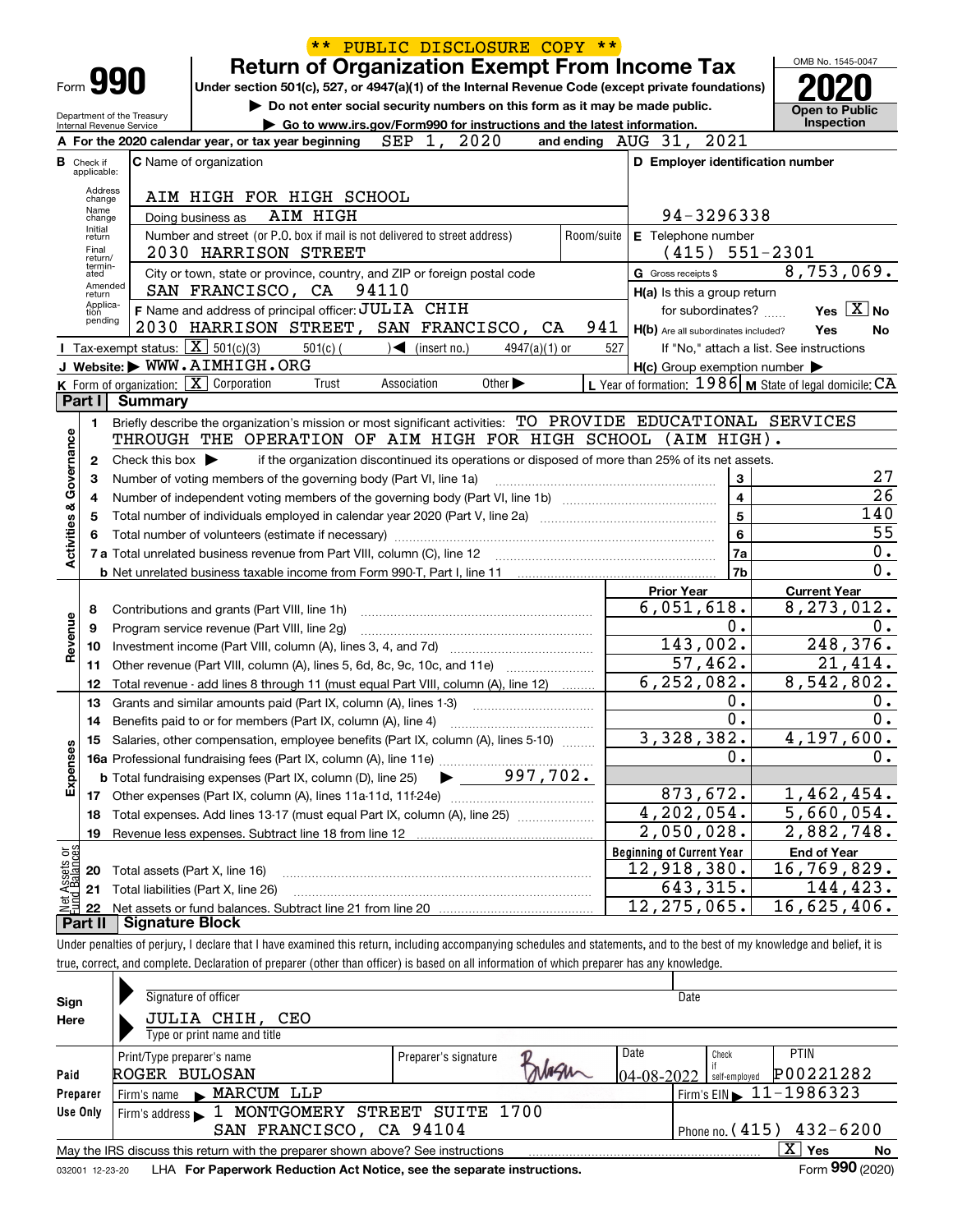|              | AIM HIGH FOR HIGH SCHOOL<br>Form 990 (2020)                                                                                                                     | 94-3296338             | Page 2                                    |
|--------------|-----------------------------------------------------------------------------------------------------------------------------------------------------------------|------------------------|-------------------------------------------|
|              | Part III   Statement of Program Service Accomplishments                                                                                                         |                        |                                           |
|              |                                                                                                                                                                 |                        | $\overline{\mathbf{x}}$                   |
| 1            | Briefly describe the organization's mission:<br>OUR MISSION AT AIM HIGH IS TO CREATE LIFE-CHANGING OPPORTUNITIES                                                |                        |                                           |
|              | DURING THE SUMMER AND BEYOND. OUR COMMUNITY: NURTURES THE PROMISE AND                                                                                           |                        |                                           |
|              | POTENTIAL OF MIDDLE SCHOOL STUDENTS FROM LOW-INCOME NEIGHBORHOODS.                                                                                              |                        |                                           |
|              | PREPARES STUDENTS FOR HIGH SCHOOL, SETTING THEM ON THE PATH TO COLLEGE                                                                                          |                        |                                           |
| $\mathbf{2}$ | Did the organization undertake any significant program services during the year which were not listed on the                                                    |                        |                                           |
|              | prior Form 990 or 990-EZ?                                                                                                                                       |                        | $\overline{\ }$ Yes $\overline{\ \ X}$ No |
|              | If "Yes," describe these new services on Schedule O.                                                                                                            |                        |                                           |
| 3            | Did the organization cease conducting, or make significant changes in how it conducts, any program services?<br>If "Yes," describe these changes on Schedule O. | $\boxed{\text{X}}$ Yes | l No                                      |
| 4            | Describe the organization's program service accomplishments for each of its three largest program services, as measured by expenses.                            |                        |                                           |
|              | Section 501(c)(3) and 501(c)(4) organizations are required to report the amount of grants and allocations to others, the total expenses, and                    |                        |                                           |
|              | revenue, if any, for each program service reported.<br>3,777,006. including grants of \$<br>(Expenses \$<br>) (Revenue \$                                       |                        | 21,414.                                   |
|              | 4a (Code:<br>TUITION-FREE SUMMER PROGRAM SERVING MIDDLE SCHOOL YOUTH. PROGRAM                                                                                   |                        |                                           |
|              | EXPENDITURES INCLUDE INSTRUCTIONAL AND STUDENT ACTIVITIES EXPENSES. FOR                                                                                         |                        |                                           |
|              | SUMMER 2021, THE SITES AND STUDENTS SERVED WERE AS FOLLOWS:                                                                                                     | NOVATO 92              |                                           |
|              | STUDENTS, SAN RAFAEL 113 STUDENTS, CHINATOWN/NORTH BEACH 68 STUDENTS,                                                                                           |                        |                                           |
|              | HAIGHT/WESTERN ADDITION 119 STUDENTS, NAPA 115 STUDENTS, EXCELSIOR 124                                                                                          |                        |                                           |
|              | STUDENTS, REDWOOD CITY/EAST PALO ALTO 74 STUDENTS, INGLESIDE 127                                                                                                |                        |                                           |
|              | STUDENTS, UPA 88 STUDENTS, MISSION 123 STUDENTS, TAHOE/TRUCKEE 54                                                                                               |                        |                                           |
|              | STUDENTS, BAYVIEW/PORTOLA 138 STUDENTS, RICHMOND 70 STUDENTS, EAST                                                                                              |                        |                                           |
|              | OAKLAND 60 STUDENTS, LAKE MERRITT 80 STUDENTS AND VIRTUAL PROGRAM/SANTA                                                                                         |                        |                                           |
|              | ROSA 16 STUDENTS, CALISTOGA 67 STUDENTS.                                                                                                                        |                        |                                           |
|              |                                                                                                                                                                 |                        |                                           |
|              |                                                                                                                                                                 |                        |                                           |
| 4b           |                                                                                                                                                                 |                        |                                           |
|              |                                                                                                                                                                 |                        |                                           |
|              |                                                                                                                                                                 |                        |                                           |
|              |                                                                                                                                                                 |                        |                                           |
|              |                                                                                                                                                                 |                        |                                           |
|              |                                                                                                                                                                 |                        |                                           |
|              |                                                                                                                                                                 |                        |                                           |
|              |                                                                                                                                                                 |                        |                                           |
|              |                                                                                                                                                                 |                        |                                           |
|              |                                                                                                                                                                 |                        |                                           |
|              |                                                                                                                                                                 |                        |                                           |
|              |                                                                                                                                                                 |                        |                                           |
| 4с           | $\overline{\phantom{a}}$ including grants of \$ $\overline{\phantom{a}}$ (Revenue \$ $\overline{\phantom{a}}$ )<br>(Code: ) (Expenses \$                        |                        |                                           |
|              |                                                                                                                                                                 |                        |                                           |
|              |                                                                                                                                                                 |                        |                                           |
|              |                                                                                                                                                                 |                        |                                           |
|              |                                                                                                                                                                 |                        |                                           |
|              |                                                                                                                                                                 |                        |                                           |
|              |                                                                                                                                                                 |                        |                                           |
|              |                                                                                                                                                                 |                        |                                           |
|              |                                                                                                                                                                 |                        |                                           |
|              |                                                                                                                                                                 |                        |                                           |
|              |                                                                                                                                                                 |                        |                                           |
|              |                                                                                                                                                                 |                        |                                           |
| 4d           | Other program services (Describe on Schedule O.)                                                                                                                |                        |                                           |
|              | (Expenses \$<br>(Revenue \$<br>including grants of \$                                                                                                           |                        |                                           |
| 4е           | 3,777,006.<br>Total program service expenses                                                                                                                    |                        |                                           |
|              |                                                                                                                                                                 |                        | Form 990 (2020)                           |
|              | 032002 12-23-20                                                                                                                                                 |                        |                                           |
|              |                                                                                                                                                                 |                        |                                           |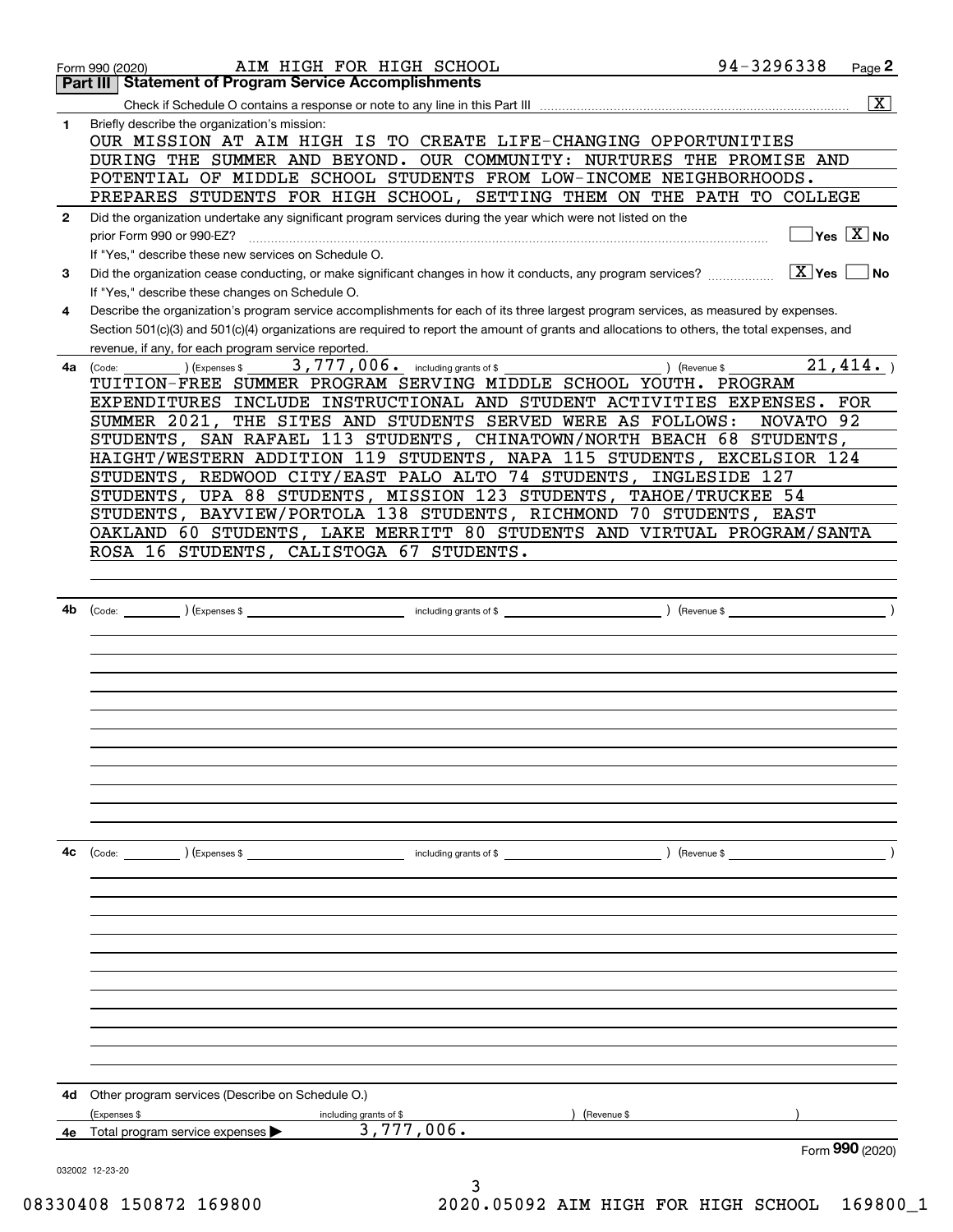|  | Form 990 (2020) |
|--|-----------------|

|     |                                                                                                                                                                                                                                                       |                 | Yes $ $     | No                      |
|-----|-------------------------------------------------------------------------------------------------------------------------------------------------------------------------------------------------------------------------------------------------------|-----------------|-------------|-------------------------|
| 1   | Is the organization described in section 501(c)(3) or 4947(a)(1) (other than a private foundation)?                                                                                                                                                   |                 |             |                         |
|     |                                                                                                                                                                                                                                                       | 1               | х           |                         |
| 2   |                                                                                                                                                                                                                                                       | $\overline{2}$  | $\mathbf X$ |                         |
| 3   | Did the organization engage in direct or indirect political campaign activities on behalf of or in opposition to candidates for                                                                                                                       |                 |             |                         |
|     |                                                                                                                                                                                                                                                       | 3               |             | X.                      |
| 4   | Section 501(c)(3) organizations. Did the organization engage in lobbying activities, or have a section 501(h) election in effect                                                                                                                      |                 |             |                         |
|     |                                                                                                                                                                                                                                                       | 4               |             | X.                      |
| 5   | Is the organization a section 501(c)(4), 501(c)(5), or 501(c)(6) organization that receives membership dues, assessments, or                                                                                                                          |                 |             | x                       |
|     |                                                                                                                                                                                                                                                       | 5               |             |                         |
| 6   | Did the organization maintain any donor advised funds or any similar funds or accounts for which donors have the right to                                                                                                                             |                 |             | X.                      |
|     | provide advice on the distribution or investment of amounts in such funds or accounts? If "Yes," complete Schedule D, Part I                                                                                                                          | 6               |             |                         |
| 7   | Did the organization receive or hold a conservation easement, including easements to preserve open space,                                                                                                                                             | $\overline{7}$  |             | X.                      |
| 8   | Did the organization maintain collections of works of art, historical treasures, or other similar assets? If "Yes," complete                                                                                                                          |                 |             |                         |
|     |                                                                                                                                                                                                                                                       | 8               |             | X.                      |
| 9   | Did the organization report an amount in Part X, line 21, for escrow or custodial account liability, serve as a custodian for                                                                                                                         |                 |             |                         |
|     | amounts not listed in Part X; or provide credit counseling, debt management, credit repair, or debt negotiation services?                                                                                                                             |                 |             |                         |
|     |                                                                                                                                                                                                                                                       | 9               |             | x                       |
| 10  | Did the organization, directly or through a related organization, hold assets in donor-restricted endowments                                                                                                                                          |                 |             |                         |
|     |                                                                                                                                                                                                                                                       | 10              | х           |                         |
| 11  | If the organization's answer to any of the following questions is "Yes," then complete Schedule D, Parts VI, VII, VIII, IX, or X                                                                                                                      |                 |             |                         |
|     | as applicable.                                                                                                                                                                                                                                        |                 |             |                         |
|     | a Did the organization report an amount for land, buildings, and equipment in Part X, line 10? If "Yes," complete Schedule D,                                                                                                                         |                 |             |                         |
|     |                                                                                                                                                                                                                                                       | 11a             | X           |                         |
|     | <b>b</b> Did the organization report an amount for investments - other securities in Part X, line 12, that is 5% or more of its total                                                                                                                 |                 |             |                         |
|     |                                                                                                                                                                                                                                                       | 11b             |             | x                       |
|     | c Did the organization report an amount for investments - program related in Part X, line 13, that is 5% or more of its total                                                                                                                         |                 |             |                         |
|     |                                                                                                                                                                                                                                                       | 11c             |             | X.                      |
|     | d Did the organization report an amount for other assets in Part X, line 15, that is 5% or more of its total assets reported in                                                                                                                       |                 |             |                         |
|     |                                                                                                                                                                                                                                                       | 11d             |             | x                       |
|     | e Did the organization report an amount for other liabilities in Part X, line 25? If "Yes," complete Schedule D, Part X                                                                                                                               | <b>11e</b>      |             | $\overline{\mathbf{x}}$ |
| f   | Did the organization's separate or consolidated financial statements for the tax year include a footnote that addresses                                                                                                                               |                 |             |                         |
|     | the organization's liability for uncertain tax positions under FIN 48 (ASC 740)? If "Yes," complete Schedule D, Part X                                                                                                                                | 11f             | x           |                         |
|     | 12a Did the organization obtain separate, independent audited financial statements for the tax year? If "Yes," complete                                                                                                                               |                 |             |                         |
|     |                                                                                                                                                                                                                                                       | 12a             | X           |                         |
|     | <b>b</b> Was the organization included in consolidated, independent audited financial statements for the tax year?                                                                                                                                    |                 |             |                         |
|     | If "Yes," and if the organization answered "No" to line 12a, then completing Schedule D, Parts XI and XII is optional                                                                                                                                 | 12 <sub>b</sub> | X           | x                       |
| 13  | Is the organization a school described in section 170(b)(1)(A)(ii)? If "Yes," complete Schedule E                                                                                                                                                     | 13              |             | x                       |
| 14a | Did the organization maintain an office, employees, or agents outside of the United States?                                                                                                                                                           | 14a             |             |                         |
| b   | Did the organization have aggregate revenues or expenses of more than \$10,000 from grantmaking, fundraising, business,<br>investment, and program service activities outside the United States, or aggregate foreign investments valued at \$100,000 |                 |             |                         |
|     |                                                                                                                                                                                                                                                       | 14b             |             | X.                      |
| 15  | Did the organization report on Part IX, column (A), line 3, more than \$5,000 of grants or other assistance to or for any                                                                                                                             |                 |             |                         |
|     |                                                                                                                                                                                                                                                       | 15              |             | X.                      |
| 16  | Did the organization report on Part IX, column (A), line 3, more than \$5,000 of aggregate grants or other assistance to                                                                                                                              |                 |             |                         |
|     |                                                                                                                                                                                                                                                       | 16              |             | X.                      |
| 17  | Did the organization report a total of more than \$15,000 of expenses for professional fundraising services on Part IX,                                                                                                                               |                 |             |                         |
|     |                                                                                                                                                                                                                                                       | 17              |             | X.                      |
| 18  | Did the organization report more than \$15,000 total of fundraising event gross income and contributions on Part VIII, lines                                                                                                                          |                 |             |                         |
|     |                                                                                                                                                                                                                                                       | 18              |             | X.                      |
| 19  | Did the organization report more than \$15,000 of gross income from gaming activities on Part VIII, line 9a? If "Yes."                                                                                                                                |                 |             |                         |
|     |                                                                                                                                                                                                                                                       | 19              |             | X                       |
| 20a |                                                                                                                                                                                                                                                       | 20a             |             | X                       |
|     | b If "Yes" to line 20a, did the organization attach a copy of its audited financial statements to this return?                                                                                                                                        | 20 <sub>b</sub> |             |                         |
| 21  | Did the organization report more than \$5,000 of grants or other assistance to any domestic organization or                                                                                                                                           |                 |             |                         |
|     |                                                                                                                                                                                                                                                       | 21              |             | X.                      |
|     | 032003 12-23-20                                                                                                                                                                                                                                       |                 |             | Form 990 (2020)         |

4

032003 12-23-20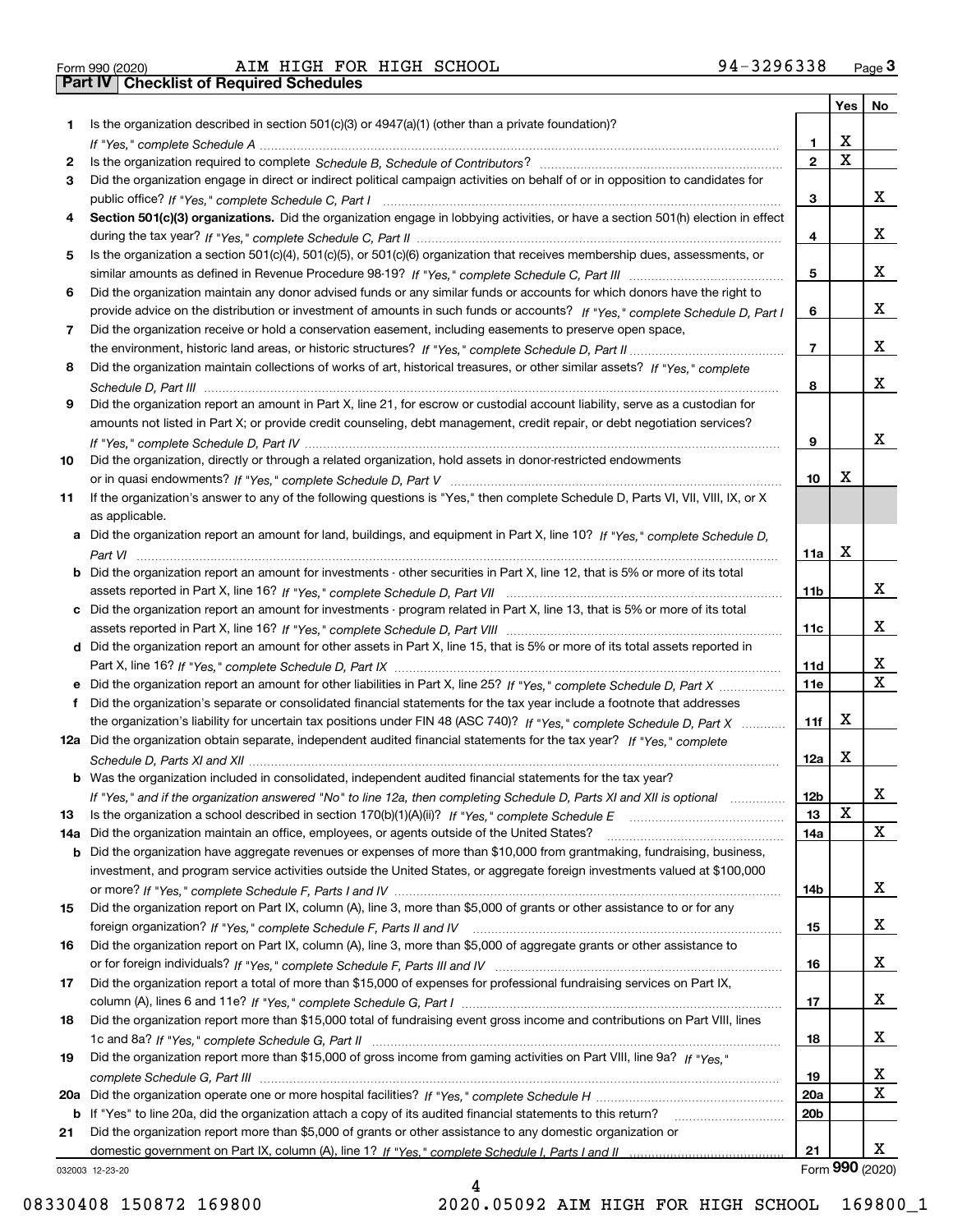|  | Form 990 (2020) |
|--|-----------------|
|  |                 |

*(continued)*

|               |                                                                                                                                   |     | Yes | No                      |
|---------------|-----------------------------------------------------------------------------------------------------------------------------------|-----|-----|-------------------------|
| 22            | Did the organization report more than \$5,000 of grants or other assistance to or for domestic individuals on                     |     |     |                         |
|               |                                                                                                                                   | 22  |     | x                       |
| 23            | Did the organization answer "Yes" to Part VII, Section A, line 3, 4, or 5 about compensation of the organization's current        |     |     |                         |
|               | and former officers, directors, trustees, key employees, and highest compensated employees? If "Yes," complete                    |     |     |                         |
|               |                                                                                                                                   | 23  | x   |                         |
|               | 24a Did the organization have a tax-exempt bond issue with an outstanding principal amount of more than \$100,000 as of the       |     |     |                         |
|               | last day of the year, that was issued after December 31, 2002? If "Yes," answer lines 24b through 24d and complete                |     |     |                         |
|               |                                                                                                                                   | 24a |     | X.                      |
|               | b Did the organization invest any proceeds of tax-exempt bonds beyond a temporary period exception?                               | 24b |     |                         |
|               | c Did the organization maintain an escrow account other than a refunding escrow at any time during the year to defease            |     |     |                         |
|               | any tax-exempt bonds?                                                                                                             | 24c |     |                         |
|               |                                                                                                                                   | 24d |     |                         |
|               | 25a Section 501(c)(3), 501(c)(4), and 501(c)(29) organizations. Did the organization engage in an excess benefit                  |     |     |                         |
|               |                                                                                                                                   | 25a |     | X.                      |
|               | b Is the organization aware that it engaged in an excess benefit transaction with a disqualified person in a prior year, and      |     |     |                         |
|               | that the transaction has not been reported on any of the organization's prior Forms 990 or 990-EZ? If "Yes." complete             |     |     |                         |
|               | Schedule L, Part I                                                                                                                | 25b |     | X.                      |
| 26            | Did the organization report any amount on Part X, line 5 or 22, for receivables from or payables to any current                   |     |     |                         |
|               | or former officer, director, trustee, key employee, creator or founder, substantial contributor, or 35%                           |     |     |                         |
|               |                                                                                                                                   | 26  |     | x                       |
| 27            | Did the organization provide a grant or other assistance to any current or former officer, director, trustee, key employee,       |     |     |                         |
|               | creator or founder, substantial contributor or employee thereof, a grant selection committee member, or to a 35% controlled       |     |     |                         |
|               | entity (including an employee thereof) or family member of any of these persons? If "Yes," complete Schedule L, Part III          | 27  |     | x                       |
| 28            | Was the organization a party to a business transaction with one of the following parties (see Schedule L, Part IV                 |     |     |                         |
|               | instructions, for applicable filing thresholds, conditions, and exceptions):                                                      |     |     |                         |
|               | a A current or former officer, director, trustee, key employee, creator or founder, or substantial contributor? If                |     |     |                         |
|               |                                                                                                                                   | 28a | x   |                         |
|               |                                                                                                                                   | 28b |     | X                       |
|               | c A 35% controlled entity of one or more individuals and/or organizations described in lines 28a or 28b? If                       |     |     |                         |
|               |                                                                                                                                   | 28c |     | X.                      |
| 29            |                                                                                                                                   | 29  |     | $\overline{\mathbf{x}}$ |
| 30            | Did the organization receive contributions of art, historical treasures, or other similar assets, or qualified conservation       |     |     |                         |
|               |                                                                                                                                   | 30  |     | x                       |
| 31            | Did the organization liquidate, terminate, or dissolve and cease operations? If "Yes," complete Schedule N, Part I                | 31  |     | $\overline{\mathbf{x}}$ |
| 32            | Did the organization sell, exchange, dispose of, or transfer more than 25% of its net assets? If "Yes," complete                  |     |     |                         |
|               |                                                                                                                                   | 32  |     | x                       |
|               | Schedule N, Part II<br>Did the organization own 100% of an entity disregarded as separate from the organization under Regulations |     |     |                         |
| 33            |                                                                                                                                   | 33  |     | X                       |
|               |                                                                                                                                   |     |     |                         |
| 34            | Was the organization related to any tax-exempt or taxable entity? If "Yes," complete Schedule R, Part II, III, or IV, and         |     |     | х                       |
|               | 35a Did the organization have a controlled entity within the meaning of section 512(b)(13)?                                       | 34  |     | X                       |
|               |                                                                                                                                   | 35a |     |                         |
|               | b If "Yes" to line 35a, did the organization receive any payment from or engage in any transaction with a controlled entity       |     |     |                         |
|               |                                                                                                                                   | 35b |     |                         |
| 36            | Section 501(c)(3) organizations. Did the organization make any transfers to an exempt non-charitable related organization?        |     |     | x                       |
|               |                                                                                                                                   | 36  |     |                         |
| 37            | Did the organization conduct more than 5% of its activities through an entity that is not a related organization                  |     |     |                         |
|               | and that is treated as a partnership for federal income tax purposes? If "Yes," complete Schedule R, Part VI                      | 37  |     | x                       |
| 38            | Did the organization complete Schedule O and provide explanations in Schedule O for Part VI, lines 11b and 19?                    |     | х   |                         |
| <b>Part V</b> | Note: All Form 990 filers are required to complete Schedule O<br><b>Statements Regarding Other IRS Filings and Tax Compliance</b> | 38  |     |                         |
|               |                                                                                                                                   |     |     |                         |
|               | Check if Schedule O contains a response or note to any line in this Part V                                                        |     |     |                         |
|               |                                                                                                                                   |     | Yes | No                      |
|               | 11<br>1a Enter the number reported in Box 3 of Form 1096. Enter -0- if not applicable<br>1a                                       |     |     |                         |
|               | 0<br><b>b</b> Enter the number of Forms W-2G included in line 1a. Enter -0- if not applicable <i>manumumumum</i><br>1b            |     |     |                         |
|               | c Did the organization comply with backup withholding rules for reportable payments to vendors and reportable gaming              |     |     |                         |
|               | (gambling) winnings to prize winners?                                                                                             | 1c  | X   |                         |
|               | 032004 12-23-20<br>5                                                                                                              |     |     | Form 990 (2020)         |
|               |                                                                                                                                   |     |     |                         |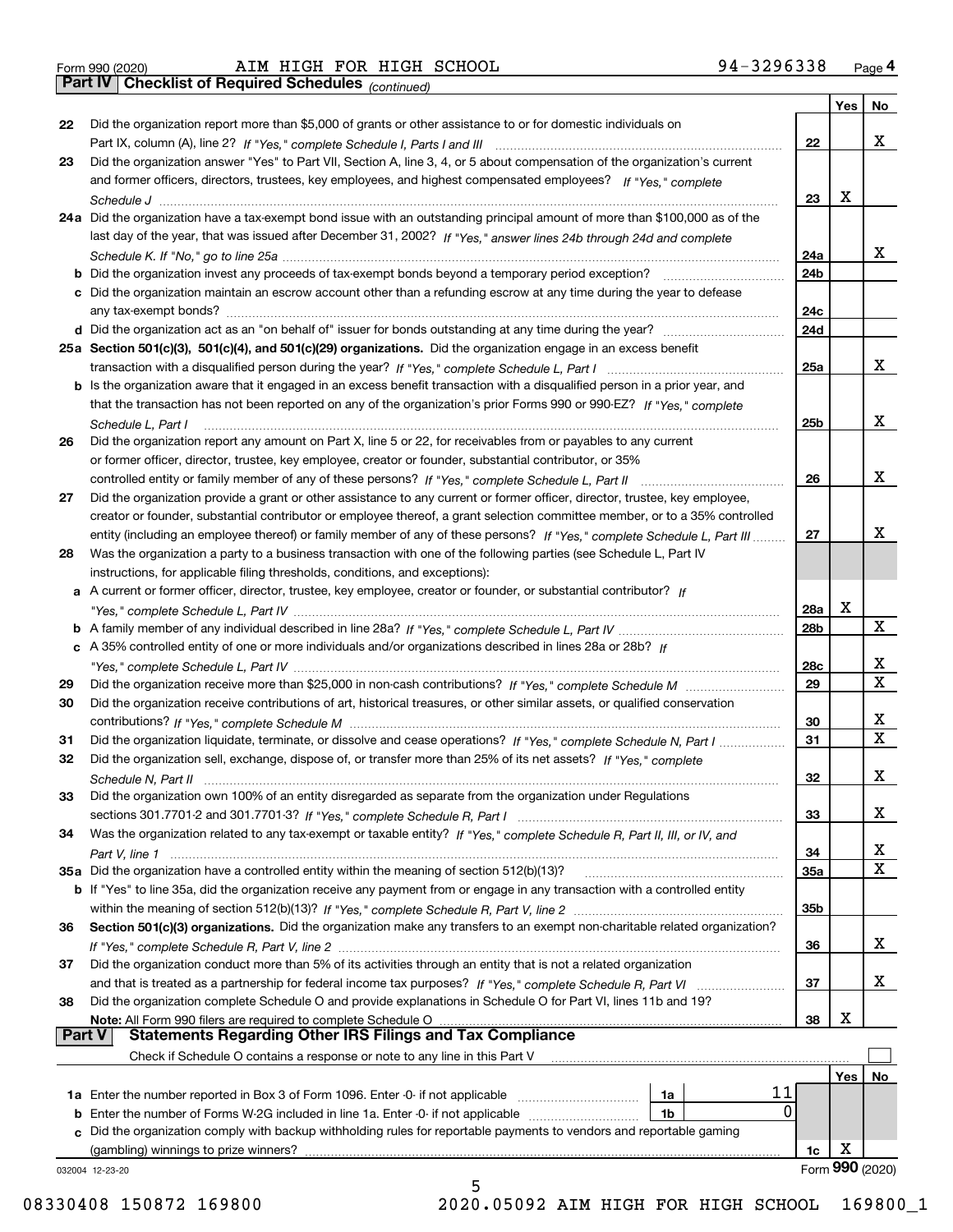|     | AIM HIGH FOR HIGH SCHOOL<br>Form 990 (2020)                                                                                                     | 94-3296338 |                 | <u>Page 5</u> |  |  |  |  |  |
|-----|-------------------------------------------------------------------------------------------------------------------------------------------------|------------|-----------------|---------------|--|--|--|--|--|
|     | Part V<br>Statements Regarding Other IRS Filings and Tax Compliance (continued)                                                                 |            |                 |               |  |  |  |  |  |
|     |                                                                                                                                                 |            | Yes             | No            |  |  |  |  |  |
|     | 2a Enter the number of employees reported on Form W-3, Transmittal of Wage and Tax Statements,                                                  |            |                 |               |  |  |  |  |  |
|     | filed for the calendar year ending with or within the year covered by this return <i>manumumumum</i><br>2a                                      | 140        |                 |               |  |  |  |  |  |
|     |                                                                                                                                                 |            |                 |               |  |  |  |  |  |
|     |                                                                                                                                                 |            |                 |               |  |  |  |  |  |
| За  | Did the organization have unrelated business gross income of \$1,000 or more during the year?                                                   | 3a         |                 | х             |  |  |  |  |  |
|     |                                                                                                                                                 | 3b         |                 |               |  |  |  |  |  |
|     | 4a At any time during the calendar year, did the organization have an interest in, or a signature or other authority over, a                    |            |                 |               |  |  |  |  |  |
|     |                                                                                                                                                 | 4a         |                 | х             |  |  |  |  |  |
|     | <b>b</b> If "Yes," enter the name of the foreign country $\blacktriangleright$                                                                  |            |                 |               |  |  |  |  |  |
|     | See instructions for filing requirements for FinCEN Form 114, Report of Foreign Bank and Financial Accounts (FBAR).                             |            |                 |               |  |  |  |  |  |
|     | 5a Was the organization a party to a prohibited tax shelter transaction at any time during the tax year?                                        | 5а         |                 | х             |  |  |  |  |  |
| b   |                                                                                                                                                 | 5b         |                 | X             |  |  |  |  |  |
| с   |                                                                                                                                                 | 5c         |                 |               |  |  |  |  |  |
|     | 6a Does the organization have annual gross receipts that are normally greater than \$100,000, and did the organization solicit                  |            |                 |               |  |  |  |  |  |
|     | any contributions that were not tax deductible as charitable contributions?                                                                     | 6a         |                 | х             |  |  |  |  |  |
|     | <b>b</b> If "Yes," did the organization include with every solicitation an express statement that such contributions or gifts                   |            |                 |               |  |  |  |  |  |
|     | were not tax deductible?                                                                                                                        | 6b         |                 |               |  |  |  |  |  |
| 7   | Organizations that may receive deductible contributions under section 170(c).                                                                   |            |                 |               |  |  |  |  |  |
| а   | Did the organization receive a payment in excess of \$75 made partly as a contribution and partly for goods and services provided to the payor? | 7a         | х               |               |  |  |  |  |  |
| b   | If "Yes," did the organization notify the donor of the value of the goods or services provided?                                                 | 7b         | X               |               |  |  |  |  |  |
| с   | Did the organization sell, exchange, or otherwise dispose of tangible personal property for which it was required                               |            |                 |               |  |  |  |  |  |
|     |                                                                                                                                                 | 7c         |                 | х             |  |  |  |  |  |
| d   | 7d  <br>If "Yes," indicate the number of Forms 8282 filed during the year [11] [11] The set the number of Forms 8282 filed during the year      |            |                 |               |  |  |  |  |  |
| е   |                                                                                                                                                 | 7e         |                 | х             |  |  |  |  |  |
| f   | Did the organization, during the year, pay premiums, directly or indirectly, on a personal benefit contract?                                    | 7f         |                 | X             |  |  |  |  |  |
| g   | If the organization received a contribution of qualified intellectual property, did the organization file Form 8899 as required?                | 7g         |                 |               |  |  |  |  |  |
| h   | If the organization received a contribution of cars, boats, airplanes, or other vehicles, did the organization file a Form 1098-C?              | 7h         |                 |               |  |  |  |  |  |
| 8   | Sponsoring organizations maintaining donor advised funds. Did a donor advised fund maintained by the                                            |            |                 |               |  |  |  |  |  |
|     | sponsoring organization have excess business holdings at any time during the year?                                                              | 8          |                 |               |  |  |  |  |  |
| 9   | Sponsoring organizations maintaining donor advised funds.                                                                                       |            |                 |               |  |  |  |  |  |
| а   | Did the sponsoring organization make any taxable distributions under section 4966?                                                              | 9а         |                 |               |  |  |  |  |  |
| b   | Did the sponsoring organization make a distribution to a donor, donor advisor, or related person?                                               | 9b         |                 |               |  |  |  |  |  |
| 10  | Section 501(c)(7) organizations. Enter:                                                                                                         |            |                 |               |  |  |  |  |  |
|     | 10a                                                                                                                                             |            |                 |               |  |  |  |  |  |
|     | 10b <br>Gross receipts, included on Form 990, Part VIII, line 12, for public use of club facilities                                             |            |                 |               |  |  |  |  |  |
| 11  | Section 501(c)(12) organizations. Enter:                                                                                                        |            |                 |               |  |  |  |  |  |
| а   | 11a                                                                                                                                             |            |                 |               |  |  |  |  |  |
| b   | Gross income from other sources (Do not net amounts due or paid to other sources against                                                        |            |                 |               |  |  |  |  |  |
|     | 11 <sub>b</sub>                                                                                                                                 |            |                 |               |  |  |  |  |  |
|     | 12a Section 4947(a)(1) non-exempt charitable trusts. Is the organization filing Form 990 in lieu of Form 1041?                                  | 12a        |                 |               |  |  |  |  |  |
|     | 12b<br><b>b</b> If "Yes," enter the amount of tax-exempt interest received or accrued during the year <i>manument</i> of                        |            |                 |               |  |  |  |  |  |
| 13  | Section 501(c)(29) qualified nonprofit health insurance issuers.                                                                                |            |                 |               |  |  |  |  |  |
| а   | Is the organization licensed to issue qualified health plans in more than one state?                                                            | 13a        |                 |               |  |  |  |  |  |
|     | Note: See the instructions for additional information the organization must report on Schedule O.                                               |            |                 |               |  |  |  |  |  |
| b   | Enter the amount of reserves the organization is required to maintain by the states in which the                                                |            |                 |               |  |  |  |  |  |
|     | 13 <sub>b</sub>                                                                                                                                 |            |                 |               |  |  |  |  |  |
| c   | 13с                                                                                                                                             |            |                 |               |  |  |  |  |  |
| 14a | Did the organization receive any payments for indoor tanning services during the tax year?                                                      | 14a        |                 | x             |  |  |  |  |  |
|     | <b>b</b> If "Yes," has it filed a Form 720 to report these payments? If "No," provide an explanation on Schedule O                              | 14b        |                 |               |  |  |  |  |  |
| 15  | Is the organization subject to the section 4960 tax on payment(s) of more than \$1,000,000 in remuneration or                                   |            |                 |               |  |  |  |  |  |
|     |                                                                                                                                                 | 15         |                 | х             |  |  |  |  |  |
|     | If "Yes," see instructions and file Form 4720, Schedule N.                                                                                      |            |                 |               |  |  |  |  |  |
| 16  | Is the organization an educational institution subject to the section 4968 excise tax on net investment income?                                 | 16         |                 | х             |  |  |  |  |  |
|     | If "Yes," complete Form 4720, Schedule O.                                                                                                       |            | <u>nnn 1001</u> |               |  |  |  |  |  |

Form (2020) **990**

032005 12-23-20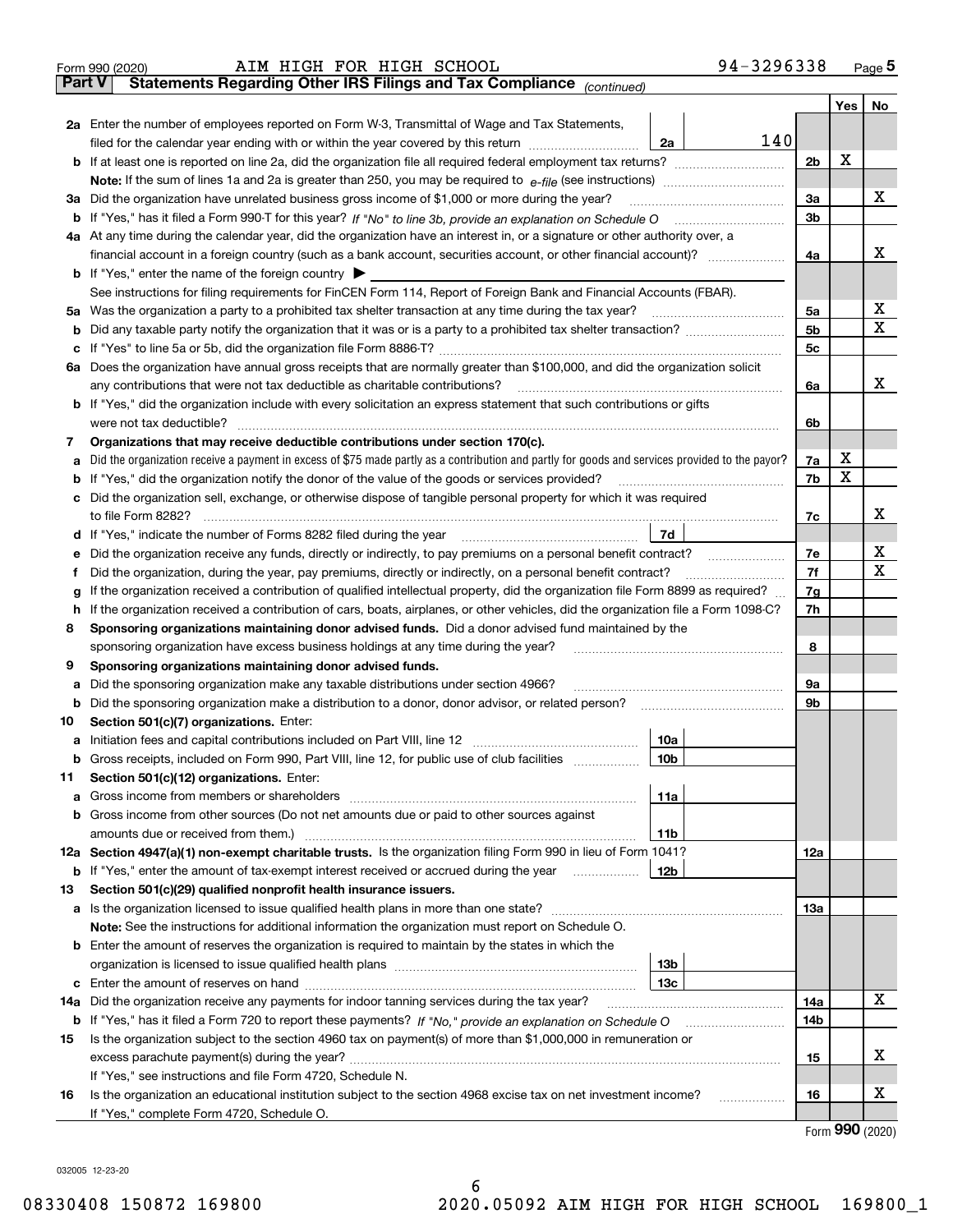|  | Form 990 (2020) |
|--|-----------------|
|  |                 |

 $\boxed{\text{X}}$ 

| Form 990 (2020) |  |  | AIM HIGH FOR HIGH SCHOOL | 94-3296338                                                                                                                  | $P_{\text{aqe}}$ 6 |
|-----------------|--|--|--------------------------|-----------------------------------------------------------------------------------------------------------------------------|--------------------|
|                 |  |  |                          | Part VI Governance, Management, and Disclosure For each "Yes" response to lines 2 through 7b below, and for a "No" response |                    |
|                 |  |  |                          | to line 8a, 8b, or 10b below, describe the circumstances, processes, or changes on Schedule O. See instructions.            |                    |

Check if Schedule O contains a response or note to any line in this Part VI

|    |                                                                                                                                                                                                                                |                               |    |                 | Yes         | No                      |
|----|--------------------------------------------------------------------------------------------------------------------------------------------------------------------------------------------------------------------------------|-------------------------------|----|-----------------|-------------|-------------------------|
|    | <b>1a</b> Enter the number of voting members of the governing body at the end of the tax year<br>.                                                                                                                             | 1a                            | 27 |                 |             |                         |
|    | If there are material differences in voting rights among members of the governing body, or if the governing                                                                                                                    |                               |    |                 |             |                         |
|    | body delegated broad authority to an executive committee or similar committee, explain on Schedule O.                                                                                                                          |                               |    |                 |             |                         |
| b  | Enter the number of voting members included on line 1a, above, who are independent                                                                                                                                             | 1b                            | 26 |                 |             |                         |
| 2  | Did any officer, director, trustee, or key employee have a family relationship or a business relationship with any other                                                                                                       |                               |    |                 |             |                         |
|    | officer, director, trustee, or key employee?                                                                                                                                                                                   |                               |    | 2               |             | х                       |
| 3  | Did the organization delegate control over management duties customarily performed by or under the direct supervision                                                                                                          |                               |    |                 |             |                         |
|    |                                                                                                                                                                                                                                |                               |    | 3               |             | X                       |
| 4  | Did the organization make any significant changes to its governing documents since the prior Form 990 was filed?                                                                                                               |                               |    | 4               |             | $\overline{\mathbf{x}}$ |
| 5  |                                                                                                                                                                                                                                |                               |    | 5               |             | $\mathbf X$             |
| 6  | Did the organization have members or stockholders?                                                                                                                                                                             |                               |    | 6               |             | $\mathbf X$             |
| 7a | Did the organization have members, stockholders, or other persons who had the power to elect or appoint one or                                                                                                                 |                               |    |                 |             |                         |
|    |                                                                                                                                                                                                                                |                               |    | 7a              |             | X                       |
|    | <b>b</b> Are any governance decisions of the organization reserved to (or subject to approval by) members, stockholders, or                                                                                                    |                               |    |                 |             |                         |
|    | persons other than the governing body?                                                                                                                                                                                         |                               |    | 7b              |             | x                       |
| 8  | Did the organization contemporaneously document the meetings held or written actions undertaken during the year by the following:                                                                                              |                               |    |                 |             |                         |
| а  |                                                                                                                                                                                                                                |                               |    | 8a              | х           |                         |
|    | Each committee with authority to act on behalf of the governing body? [11] manufacture manufacture with authority to act on behalf of the governing body? [11] manufacture manufacture with authority of the state with an int |                               |    | 8b              | X           |                         |
| 9  | Is there any officer, director, trustee, or key employee listed in Part VII, Section A, who cannot be reached at the                                                                                                           |                               |    |                 |             |                         |
|    |                                                                                                                                                                                                                                |                               |    | 9               |             | х                       |
|    | Section B. Policies <sub>(This Section B requests information about policies not required by the Internal Revenue Code.)</sub>                                                                                                 |                               |    |                 |             |                         |
|    |                                                                                                                                                                                                                                |                               |    |                 | Yes         |                         |
|    |                                                                                                                                                                                                                                |                               |    |                 |             | <u>No</u><br>X          |
|    |                                                                                                                                                                                                                                |                               |    | 10a             |             |                         |
|    | b If "Yes," did the organization have written policies and procedures governing the activities of such chapters, affiliates,                                                                                                   |                               |    |                 |             |                         |
|    |                                                                                                                                                                                                                                |                               |    | 10 <sub>b</sub> |             | $\mathbf X$             |
|    | 11a Has the organization provided a complete copy of this Form 990 to all members of its governing body before filing the form?                                                                                                |                               |    | 11a             |             |                         |
| b  | Describe in Schedule O the process, if any, used by the organization to review this Form 990.                                                                                                                                  |                               |    |                 |             |                         |
|    |                                                                                                                                                                                                                                |                               |    | 12a             | х           |                         |
| b  |                                                                                                                                                                                                                                |                               |    | 12b             | X           |                         |
| c  | Did the organization regularly and consistently monitor and enforce compliance with the policy? If "Yes," describe                                                                                                             |                               |    |                 |             |                         |
|    | in Schedule O how this was done measured and contained a state of the state of the state of the state of the s                                                                                                                 |                               |    | 12c             | х           |                         |
| 13 |                                                                                                                                                                                                                                |                               |    | 13              | X           |                         |
| 14 | Did the organization have a written document retention and destruction policy? manufactured and the organization have a written document retention and destruction policy?                                                     |                               |    | 14              | X           |                         |
| 15 | Did the process for determining compensation of the following persons include a review and approval by independent                                                                                                             |                               |    |                 |             |                         |
|    | persons, comparability data, and contemporaneous substantiation of the deliberation and decision?                                                                                                                              |                               |    |                 |             |                         |
|    | The organization's CEO, Executive Director, or top management official [111] [11] manument content in the organization's CEO, Executive Director, or top management official [11] manument in the organization of the organiza |                               |    | 15a             | $\mathbf X$ |                         |
|    | <b>b</b> Other officers or key employees of the organization                                                                                                                                                                   |                               |    | 15b             | X           |                         |
|    | If "Yes" to line 15a or 15b, describe the process in Schedule O (see instructions).                                                                                                                                            |                               |    |                 |             |                         |
|    | 16a Did the organization invest in, contribute assets to, or participate in a joint venture or similar arrangement with a                                                                                                      |                               |    |                 |             |                         |
|    | taxable entity during the year?                                                                                                                                                                                                |                               |    | 16a             |             | х                       |
|    | b If "Yes," did the organization follow a written policy or procedure requiring the organization to evaluate its participation                                                                                                 |                               |    |                 |             |                         |
|    | in joint venture arrangements under applicable federal tax law, and take steps to safeguard the organization's                                                                                                                 |                               |    |                 |             |                         |
|    | exempt status with respect to such arrangements?                                                                                                                                                                               |                               |    | 16b             |             |                         |
|    | <b>Section C. Disclosure</b>                                                                                                                                                                                                   |                               |    |                 |             |                         |
| 17 | List the states with which a copy of this Form 990 is required to be filed $\blacktriangleright$ CA                                                                                                                            |                               |    |                 |             |                         |
| 18 | Section 6104 requires an organization to make its Forms 1023 (1024 or 1024-A, if applicable), 990, and 990-T (Section 501(c)(3)s only) available                                                                               |                               |    |                 |             |                         |
|    | for public inspection. Indicate how you made these available. Check all that apply.                                                                                                                                            |                               |    |                 |             |                         |
|    | $X$ Upon request<br>Own website<br>Another's website                                                                                                                                                                           | Other (explain on Schedule O) |    |                 |             |                         |
| 19 | Describe on Schedule O whether (and if so, how) the organization made its governing documents, conflict of interest policy, and financial                                                                                      |                               |    |                 |             |                         |
|    | statements available to the public during the tax year.                                                                                                                                                                        |                               |    |                 |             |                         |
|    |                                                                                                                                                                                                                                |                               |    |                 |             |                         |
| 20 | State the name, address, and telephone number of the person who possesses the organization's books and records<br>KELLY ELLIS $-$ (415)<br>551-2301                                                                            |                               |    |                 |             |                         |
|    |                                                                                                                                                                                                                                |                               |    |                 |             |                         |
|    | 3RD FLOOR, SAN FRANCISCO, CA<br>2030 HARRISON STREET,                                                                                                                                                                          | 94110                         |    |                 |             |                         |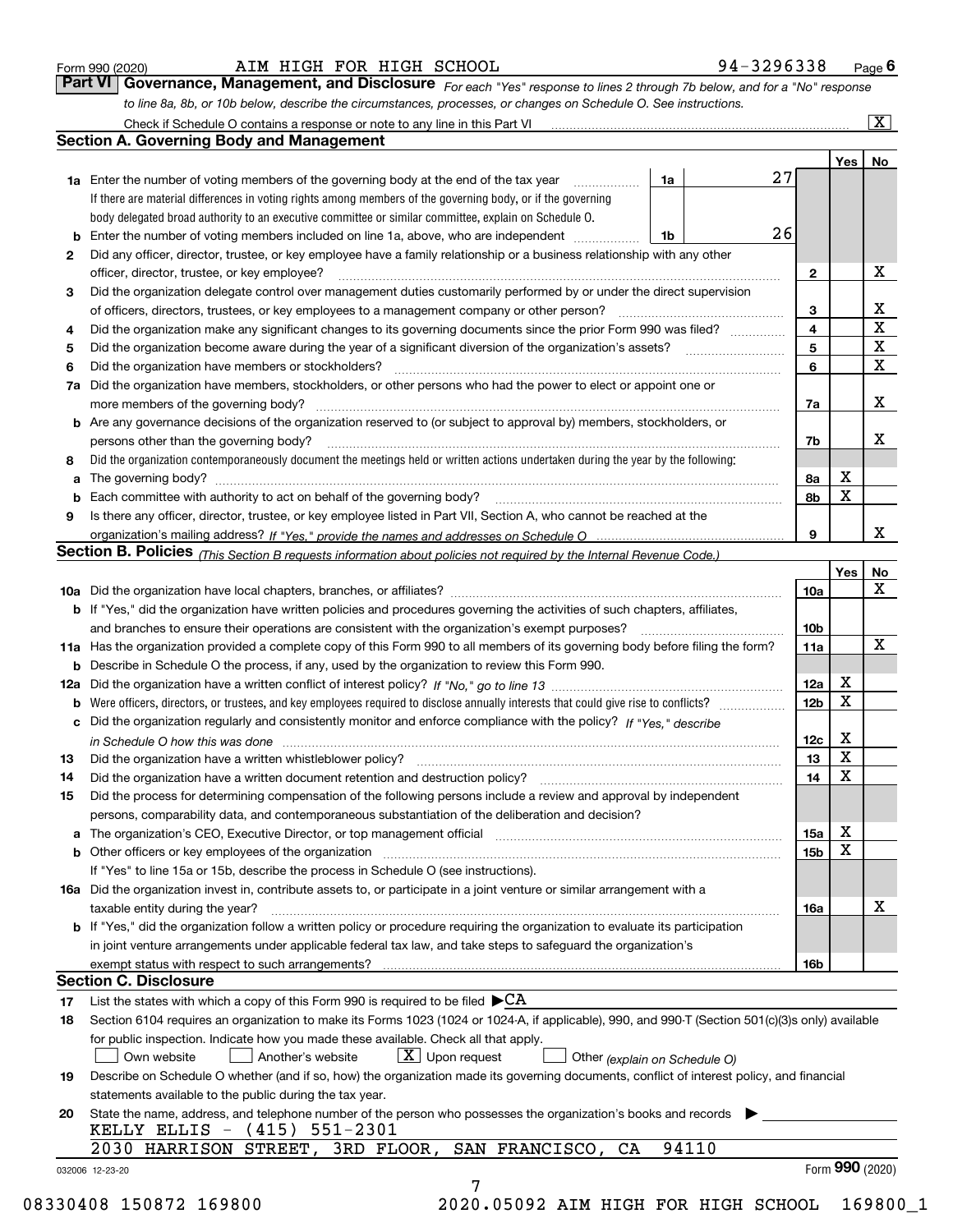$\mathcal{L}^{\text{max}}$ 

# **7Part VII Compensation of Officers, Directors, Trustees, Key Employees, Highest Compensated Employees, and Independent Contractors**

Check if Schedule O contains a response or note to any line in this Part VII

**Section A. Officers, Directors, Trustees, Key Employees, and Highest Compensated Employees**

**1a**  Complete this table for all persons required to be listed. Report compensation for the calendar year ending with or within the organization's tax year. **•** List all of the organization's current officers, directors, trustees (whether individuals or organizations), regardless of amount of compensation.

Enter -0- in columns (D), (E), and (F) if no compensation was paid.

 $\bullet$  List all of the organization's  $\,$ current key employees, if any. See instructions for definition of "key employee."

**•** List the organization's five current highest compensated employees (other than an officer, director, trustee, or key employee) who received reportable compensation (Box 5 of Form W-2 and/or Box 7 of Form 1099-MISC) of more than \$100,000 from the organization and any related organizations.

**•** List all of the organization's former officers, key employees, and highest compensated employees who received more than \$100,000 of reportable compensation from the organization and any related organizations.

**former directors or trustees**  ¥ List all of the organization's that received, in the capacity as a former director or trustee of the organization, more than \$10,000 of reportable compensation from the organization and any related organizations.

See instructions for the order in which to list the persons above.

Check this box if neither the organization nor any related organization compensated any current officer, director, or trustee.  $\mathcal{L}^{\text{max}}$ 

| (A)                                    | (B)                    |                               |                                                                  | (C)                                     |              |                                  |        | (D)                 | (E)                              | (F)                      |
|----------------------------------------|------------------------|-------------------------------|------------------------------------------------------------------|-----------------------------------------|--------------|----------------------------------|--------|---------------------|----------------------------------|--------------------------|
| Name and title                         | Average                |                               |                                                                  | Position<br>(do not check more than one |              |                                  |        | Reportable          | Reportable                       | Estimated                |
|                                        | hours per              |                               | box, unless person is both an<br>officer and a director/trustee) |                                         |              |                                  |        | compensation        | compensation                     | amount of                |
|                                        | week                   |                               |                                                                  |                                         |              |                                  |        | from                | from related                     | other                    |
|                                        | (list any<br>hours for |                               |                                                                  |                                         |              |                                  |        | the<br>organization | organizations<br>(W-2/1099-MISC) | compensation<br>from the |
|                                        | related                |                               |                                                                  |                                         |              |                                  |        | (W-2/1099-MISC)     |                                  | organization             |
|                                        | organizations          |                               |                                                                  |                                         |              |                                  |        |                     |                                  | and related              |
|                                        | below                  | ndividual trustee or director | nstitutional trustee                                             |                                         | Key employee |                                  |        |                     |                                  | organizations            |
|                                        | line)                  |                               |                                                                  | Officer                                 |              | Highest compensated<br> employee | Former |                     |                                  |                          |
| ALEC LEE (TO JAN. 2022)<br>(1)         | 40.00                  |                               |                                                                  |                                         |              |                                  |        |                     |                                  |                          |
| EXECUTIVE DIRECTOR                     |                        |                               |                                                                  | $\mathbf X$                             |              |                                  |        | 178,766.            | $\mathbf 0$ .                    | 42,000.                  |
| (2)<br>STACEY LEWIS                    | 40.00                  |                               |                                                                  |                                         |              |                                  |        |                     |                                  |                          |
| VP OF DEVELOPMENT                      |                        |                               |                                                                  |                                         |              | X                                |        | 153,712.            | $0$ .                            | 30,000.                  |
| <b>MATT RENO</b><br>(3)                | 40.00                  |                               |                                                                  |                                         |              |                                  |        |                     |                                  |                          |
| VP OF PEOPLE & OPERATIONS              |                        |                               |                                                                  | $\mathbf X$                             |              |                                  |        | 159,950.            | $\mathbf{0}$ .                   | 12,000.                  |
| MIKE ABBOTT (TO APRIL 2021)<br>(4)     | 40.00                  |                               |                                                                  |                                         |              |                                  |        |                     |                                  |                          |
| DIRECTOR OF FINANCE                    |                        |                               |                                                                  | $\mathbf X$                             |              |                                  |        | 127,418.            | $\mathbf 0$ .                    | 21,000.                  |
| MICHELLE CAPOBRES<br>(5)               | 40.00                  |                               |                                                                  |                                         |              |                                  |        |                     |                                  |                          |
| VICE PRESIDENT OF STRATEGY AND LEARN   |                        |                               |                                                                  |                                         |              | X                                |        | 125,747.            | $\mathbf 0$ .                    | 20,000.                  |
| (6)<br>GLENN A. SHANNON (TO JUNE 2021) | 3.00                   |                               |                                                                  |                                         |              |                                  |        |                     |                                  |                          |
| <b>TRUSTEE</b>                         |                        | $\overline{\text{X}}$         |                                                                  |                                         |              |                                  |        | 0.                  | 0.                               | $0_{.}$                  |
| <b>BRUCE WHEELER</b><br>(7)            | 3.00                   |                               |                                                                  |                                         |              |                                  |        |                     |                                  |                          |
| TRUSTEE                                |                        | $\overline{\text{X}}$         |                                                                  |                                         |              |                                  |        | 0.                  | 0.                               | $0_{.}$                  |
| (8)<br><b>BOB FALKENBERG</b>           | 3.00                   |                               |                                                                  |                                         |              |                                  |        |                     |                                  |                          |
| TRUSTEE                                |                        | $\overline{\mathbf{X}}$       |                                                                  |                                         |              |                                  |        | 0.                  | $\mathbf 0$ .                    | $0_{.}$                  |
| <b>JAMES KALAMAS</b><br>(9)            | 3.00                   |                               |                                                                  |                                         |              |                                  |        |                     |                                  |                          |
| TRUSTEE                                |                        | X                             |                                                                  |                                         |              |                                  |        | $\mathbf 0$ .       | 0.                               | $0_{.}$                  |
| (10) ALBERT M. ADAMS                   | 3.00                   |                               |                                                                  |                                         |              |                                  |        |                     |                                  |                          |
| TRUSTEE                                |                        | $\overline{\text{X}}$         |                                                                  |                                         |              |                                  |        | $\mathbf 0$ .       | $\mathbf 0$ .                    | $0_{.}$                  |
| (11) BRANDON NICHOLSON                 | 3.00                   |                               |                                                                  |                                         |              |                                  |        |                     |                                  |                          |
| <b>TRUSTEE</b>                         |                        | X                             |                                                                  |                                         |              |                                  |        | $\mathbf 0$ .       | 0.                               | $0_{.}$                  |
| (12) JOHN HORSCH                       | 3.00                   |                               |                                                                  |                                         |              |                                  |        |                     |                                  |                          |
| TRUSTEE                                |                        | X                             |                                                                  |                                         |              |                                  |        | 0.                  | $\mathbf 0$ .                    | $\mathbf 0$ .            |
| (13) HILDY SHANDELL                    | 3.00                   |                               |                                                                  |                                         |              |                                  |        |                     |                                  |                          |
| TRUSTEE                                |                        | $\overline{\mathbf{X}}$       |                                                                  |                                         |              |                                  |        | 0.                  | $\mathbf 0$ .                    | $0_{.}$                  |
| (14) COURTNEY KLINGE                   | 5.00                   |                               |                                                                  |                                         |              |                                  |        |                     |                                  |                          |
| VICE PRESIDENT                         |                        | $\rm X$                       |                                                                  | $\mathbf X$                             |              |                                  |        | 0.                  | 0.                               | $\mathbf 0$ .            |
| (15) DAVID INGRAHAM                    | 5.00                   |                               |                                                                  |                                         |              |                                  |        |                     |                                  |                          |
| VICE PRESIDENT                         |                        | X                             |                                                                  | $\mathbf X$                             |              |                                  |        | 0.                  | 0.                               | $\mathbf 0$ .            |
| (16) KRISTIN GANNON                    | 3.00                   |                               |                                                                  |                                         |              |                                  |        |                     |                                  |                          |
| TRUSTEE                                |                        | $\rm X$                       |                                                                  |                                         |              |                                  |        | 0.                  | $\mathbf 0$ .                    | 0.                       |
| (17) LAWRENCE K. WEISS                 | 3.00                   |                               |                                                                  |                                         |              |                                  |        |                     |                                  |                          |
| TRUSTEE                                |                        | $\overline{\mathbf{X}}$       |                                                                  |                                         |              |                                  |        | 0.                  | $\mathbf 0$ .                    | 0.<br>$\overline{2}$     |

032007 12-23-20

Form (2020) **990**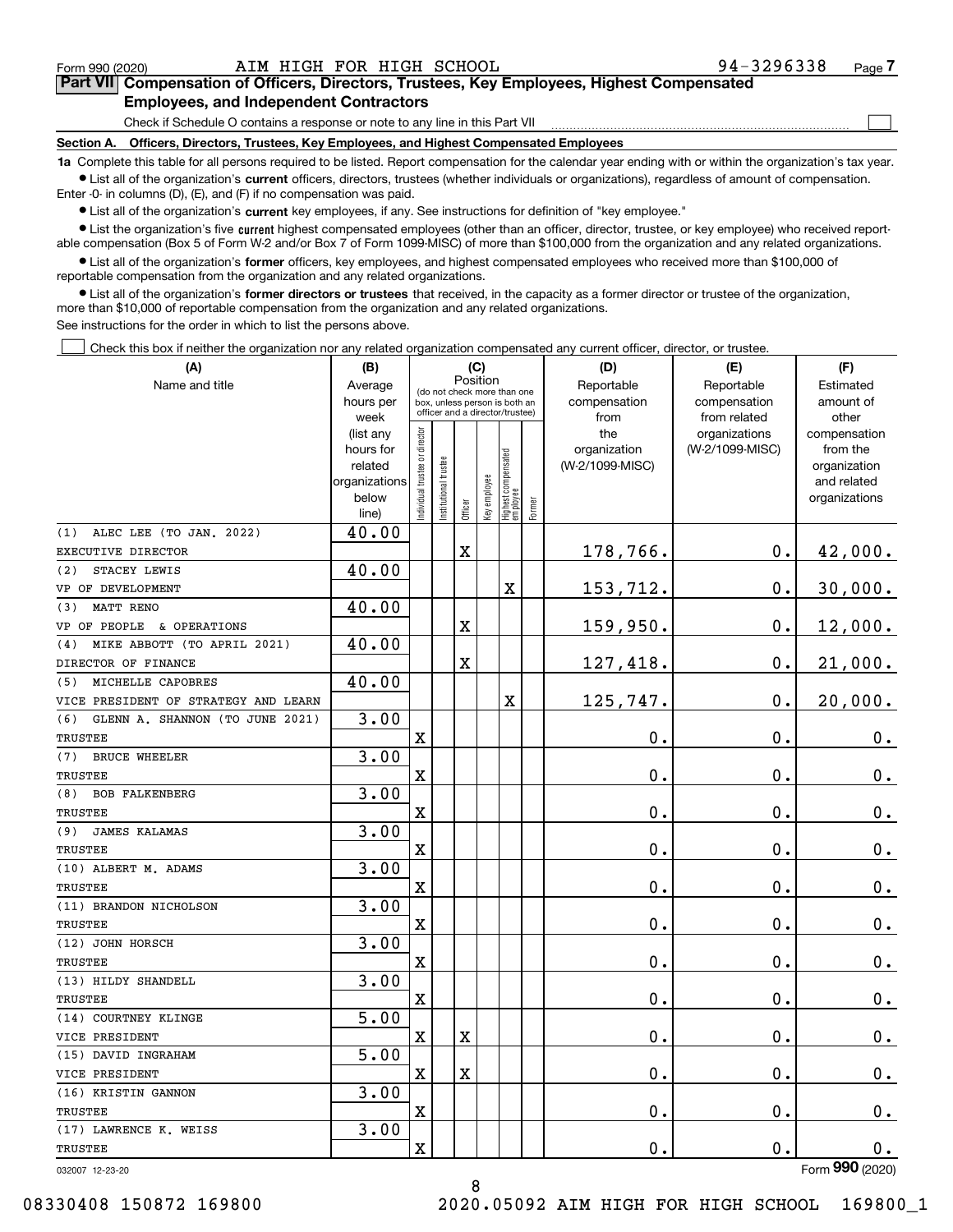|  | Form 990 (2020) |
|--|-----------------|
|  |                 |

| <b>Part VII</b>  | Section A. Officers, Directors, Trustees, Key Employees, and Highest Compensated Employees (continued)                               |                                                    |                                |                       |         |              |                                   |        |                         |                  |                             |
|------------------|--------------------------------------------------------------------------------------------------------------------------------------|----------------------------------------------------|--------------------------------|-----------------------|---------|--------------|-----------------------------------|--------|-------------------------|------------------|-----------------------------|
|                  | (A)                                                                                                                                  | (B)                                                |                                |                       |         | (C)          |                                   |        | (D)                     | (E)              | (F)                         |
|                  | Name and title                                                                                                                       | Position<br>Average<br>(do not check more than one |                                |                       |         |              |                                   |        | Reportable              | Reportable       | Estimated                   |
|                  |                                                                                                                                      | hours per                                          |                                |                       |         |              | box, unless person is both an     |        | compensation            | compensation     | amount of                   |
|                  |                                                                                                                                      | week                                               |                                |                       |         |              | officer and a director/trustee)   |        | from                    | from related     | other                       |
|                  |                                                                                                                                      | (list any                                          |                                |                       |         |              |                                   |        | the                     | organizations    | compensation                |
|                  |                                                                                                                                      | hours for<br>related                               |                                |                       |         |              |                                   |        | organization            | (W-2/1099-MISC)  | from the                    |
|                  |                                                                                                                                      | organizations                                      |                                |                       |         |              |                                   |        | (W-2/1099-MISC)         |                  | organization<br>and related |
|                  |                                                                                                                                      | below                                              |                                |                       |         |              |                                   |        |                         |                  | organizations               |
|                  |                                                                                                                                      | line)                                              | Individual trustee or director | Institutional trustee | Officer | key employee | Highest compensated<br>  employee | Former |                         |                  |                             |
|                  | (18) MICHAEL SHIPPEY                                                                                                                 | 3.00                                               |                                |                       |         |              |                                   |        |                         |                  |                             |
| <b>TREASURER</b> |                                                                                                                                      |                                                    | $\overline{\textbf{X}}$        |                       | X       |              |                                   |        | $\mathbf 0$ .           | 0.               | 0.                          |
|                  | (19) BILL MELLIN                                                                                                                     | 10.00                                              |                                |                       |         |              |                                   |        |                         |                  |                             |
| PRESIDENT        |                                                                                                                                      |                                                    | X                              |                       | X       |              |                                   |        | $\mathbf 0$ .           | 0.               | 0.                          |
|                  | (20) KAYA MURRAY                                                                                                                     | 3.00                                               |                                |                       |         |              |                                   |        |                         |                  |                             |
| TRUSTEE          |                                                                                                                                      |                                                    | X                              |                       |         |              |                                   |        | $\mathbf 0$ .           | 0.               | 0.                          |
|                  | (21) STEPHEN DAVENPORT                                                                                                               | 3.00                                               |                                |                       |         |              |                                   |        |                         |                  |                             |
| TRUSTEE          |                                                                                                                                      |                                                    | X                              |                       |         |              |                                   |        | $\mathbf 0$ .           | 0.               | 0.                          |
|                  | (22) SHARON ZEZIMA                                                                                                                   | 5.00                                               |                                |                       |         |              |                                   |        |                         |                  |                             |
| <b>SECRETARY</b> |                                                                                                                                      |                                                    | X                              |                       | X       |              |                                   |        | $\mathbf 0$ .           | 0.               | 0.                          |
|                  | (23) ROSINA TONG                                                                                                                     | 3.00                                               |                                |                       |         |              |                                   |        |                         |                  |                             |
| TRUSTEE          |                                                                                                                                      |                                                    | X                              |                       |         |              |                                   |        | $\mathbf 0$ .           | 0.               | 0.                          |
|                  | (24) PAMELA MAY                                                                                                                      | 3.00                                               |                                |                       |         |              |                                   |        |                         |                  |                             |
| TRUSTEE          |                                                                                                                                      |                                                    | X                              |                       |         |              |                                   |        | $\mathbf 0$ .           | 0.               | 0.                          |
|                  | (25) ANA CHOWDHURY                                                                                                                   | 3.00                                               |                                |                       |         |              |                                   |        |                         |                  |                             |
| TRUSTEE          |                                                                                                                                      |                                                    | X                              |                       |         |              |                                   |        | $\mathbf 0$ .           | 0.               | 0.                          |
|                  | (26) GARY TEAGUE (TO AUG 2021)                                                                                                       | 3.00                                               |                                |                       |         |              |                                   |        |                         |                  |                             |
| TRUSTEE          |                                                                                                                                      |                                                    | $\overline{\mathbf{X}}$        |                       |         |              |                                   |        | 0.                      | 0.               | $0$ .                       |
| 1b Subtotal      |                                                                                                                                      |                                                    |                                |                       |         |              |                                   |        | 745,593.                | $\overline{0}$ . | 125,000.                    |
|                  | c Total from continuation sheets to Part VII, Section A <b>Constanting the Section</b>                                               |                                                    |                                |                       |         |              |                                   |        | 0.                      | $\overline{0}$ . | 0.                          |
|                  |                                                                                                                                      |                                                    |                                |                       |         |              |                                   |        | 745,593.                | $\overline{0}$ . | 125,000.                    |
| $\mathbf{2}$     | Total number of individuals (including but not limited to those listed above) who received more than \$100,000 of reportable         |                                                    |                                |                       |         |              |                                   |        |                         |                  |                             |
|                  | compensation from the organization $\blacktriangleright$                                                                             |                                                    |                                |                       |         |              |                                   |        |                         |                  | 5                           |
|                  |                                                                                                                                      |                                                    |                                |                       |         |              |                                   |        |                         |                  | No<br><b>Yes</b>            |
| 3                | Did the organization list any former officer, director, trustee, key employee, or highest compensated employee on                    |                                                    |                                |                       |         |              |                                   |        |                         |                  |                             |
|                  | line 1a? If "Yes," complete Schedule J for such individual                                                                           |                                                    |                                |                       |         |              |                                   |        |                         |                  | X<br>3                      |
| 4                | For any individual listed on line 1a, is the sum of reportable compensation and other compensation from the organization             |                                                    |                                |                       |         |              |                                   |        |                         |                  |                             |
|                  |                                                                                                                                      |                                                    |                                |                       |         |              |                                   |        |                         |                  | x<br>4                      |
| 5                | Did any person listed on line 1a receive or accrue compensation from any unrelated organization or individual for services           |                                                    |                                |                       |         |              |                                   |        |                         |                  |                             |
|                  |                                                                                                                                      |                                                    |                                |                       |         |              |                                   |        |                         |                  | X<br>5                      |
|                  | <b>Section B. Independent Contractors</b>                                                                                            |                                                    |                                |                       |         |              |                                   |        |                         |                  |                             |
| 1                | Complete this table for your five highest compensated independent contractors that received more than \$100,000 of compensation from |                                                    |                                |                       |         |              |                                   |        |                         |                  |                             |
|                  | the organization. Report compensation for the calendar year ending with or within the organization's tax year.                       |                                                    |                                |                       |         |              |                                   |        |                         |                  |                             |
|                  | (A)                                                                                                                                  |                                                    |                                |                       |         |              |                                   |        | (B)                     |                  | (C)                         |
|                  | Name and business address                                                                                                            |                                                    |                                | <b>NONE</b>           |         |              |                                   |        | Description of services |                  | Compensation                |
|                  |                                                                                                                                      |                                                    |                                |                       |         |              |                                   |        |                         |                  |                             |
|                  |                                                                                                                                      |                                                    |                                |                       |         |              |                                   |        |                         |                  |                             |
|                  |                                                                                                                                      |                                                    |                                |                       |         |              |                                   |        |                         |                  |                             |
|                  |                                                                                                                                      |                                                    |                                |                       |         |              |                                   |        |                         |                  |                             |
|                  |                                                                                                                                      |                                                    |                                |                       |         |              |                                   |        |                         |                  |                             |
|                  |                                                                                                                                      |                                                    |                                |                       |         |              |                                   |        |                         |                  |                             |
|                  |                                                                                                                                      |                                                    |                                |                       |         |              |                                   |        |                         |                  |                             |
|                  |                                                                                                                                      |                                                    |                                |                       |         |              |                                   |        |                         |                  |                             |
|                  |                                                                                                                                      |                                                    |                                |                       |         |              |                                   |        |                         |                  |                             |
|                  | Total number of independent contractors (including but not limited to these ligted aboug) who resolued mare ther                     |                                                    |                                |                       |         |              |                                   |        |                         |                  |                             |

**2**Total number of independent contractors (including but not limited to those listed above) who received more than \$100,000 of compensation from the organization 0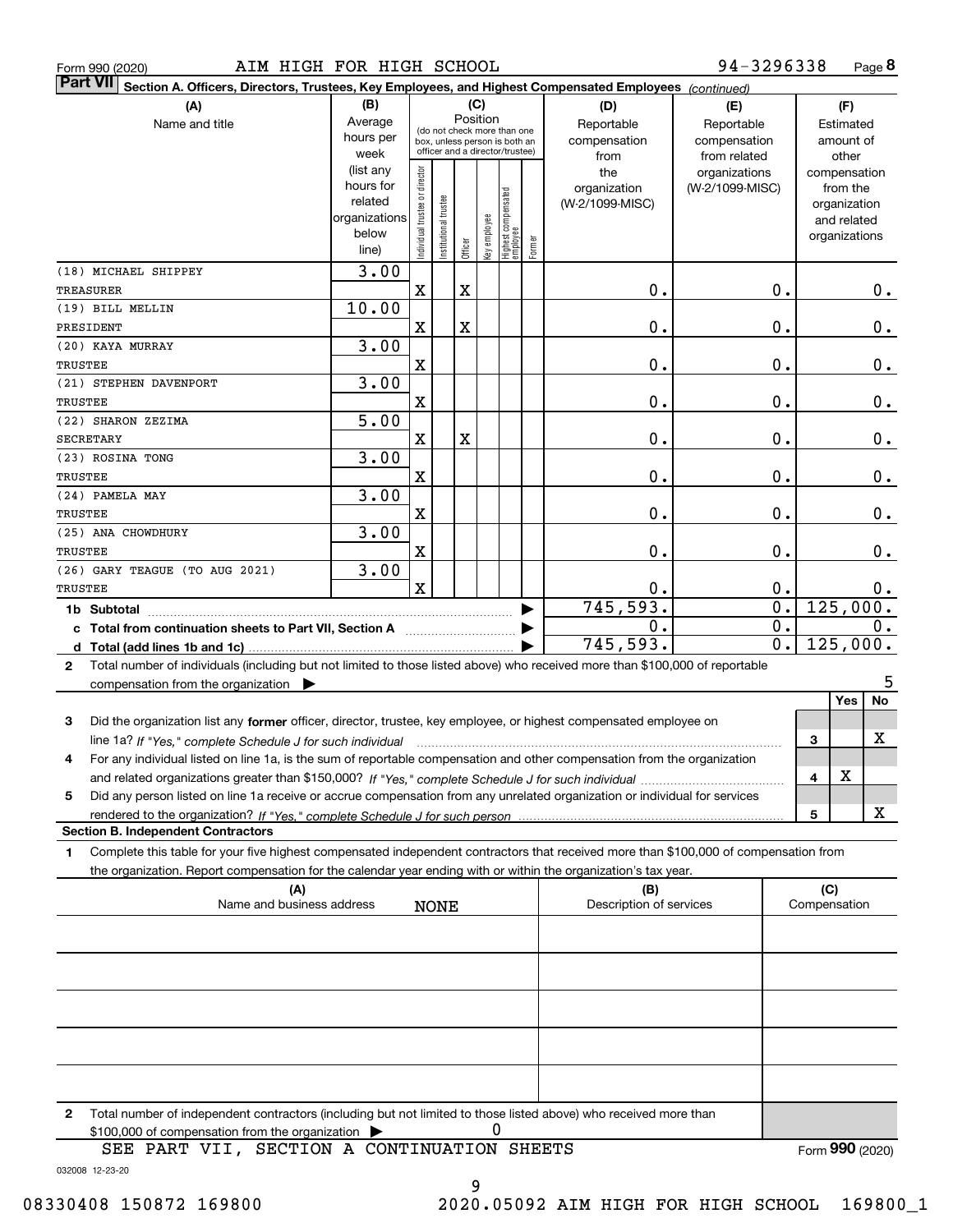| AIM HIGH FOR HIGH SCHOOL<br>Form 990                                                                                         |                                                                                     |                                |                                           |                         |              |                              |        |                                                | 94-3296338                                        |                                                                                   |
|------------------------------------------------------------------------------------------------------------------------------|-------------------------------------------------------------------------------------|--------------------------------|-------------------------------------------|-------------------------|--------------|------------------------------|--------|------------------------------------------------|---------------------------------------------------|-----------------------------------------------------------------------------------|
| <b>Part VII</b><br>Officers, Directors, Trustees, Key Employees, and Highest Compensated Employees (continued)<br>Section A. |                                                                                     |                                |                                           |                         |              |                              |        |                                                |                                                   |                                                                                   |
| (A)<br>Name and title                                                                                                        | (B)<br>Average<br>hours                                                             |                                | (C)<br>Position<br>(check all that apply) |                         |              |                              |        | (D)<br>Reportable<br>compensation              | (E)<br>Reportable<br>compensation<br>from related | (F)<br>Estimated<br>amount of                                                     |
|                                                                                                                              | per<br>week<br>(list any<br>hours for<br>related<br>organizations<br>below<br>line) | Individual trustee or director | Institutional trustee                     | Officer                 | Key employee | Highest compensated employee | Former | from<br>the<br>organization<br>(W-2/1099-MISC) | organizations<br>(W-2/1099-MISC)                  | other<br>compensation<br>from the<br>organization<br>and related<br>organizations |
| (27) HOWARD RO (TO JUNE 2021)<br><b>TREASURER</b>                                                                            | 5.00                                                                                | $\mathbf X$                    |                                           | $\overline{\mathbf{X}}$ |              |                              |        | $0$ .                                          | $0$ .                                             | $\mathbf 0$ .                                                                     |
| (28) SANDRA SHORENSTEIN<br>TRUSTEE                                                                                           | 3.00                                                                                | $\mathbf X$                    |                                           |                         |              |                              |        | $\mathbf 0$ .                                  | $0$ .                                             | $\mathbf 0$ .                                                                     |
| (29) KIRSTEN HOEFER<br>TRUSTEE                                                                                               | 3.00                                                                                | $\mathbf X$                    |                                           |                         |              |                              |        | $\mathbf 0$ .                                  | $0$ .                                             | $\mathbf 0$ .                                                                     |
| (30) ROHAN PALEKAR<br><b>TRUSTEE</b>                                                                                         | 3.00                                                                                | $\mathbf X$                    |                                           |                         |              |                              |        | $\mathbf 0$ .                                  | $0$ .                                             | $\mathbf 0$ .                                                                     |
| (31) ANDREA HOWARD<br>TRUSTEE                                                                                                | 3.00                                                                                | $\mathbf X$                    |                                           |                         |              |                              |        | $\mathbf 0$ .                                  | 0.                                                | $\mathbf 0$ .                                                                     |
| (32) CHARLIE BULLOCK<br>TRUSTEE                                                                                              | 3.00                                                                                | $\mathbf X$                    |                                           |                         |              |                              |        | $0$ .                                          | 0.                                                | $\mathbf 0$ .                                                                     |
| (33) MAHLET GETACHEW<br>TRUSTEE                                                                                              | 3.00                                                                                | $\mathbf X$                    |                                           |                         |              |                              |        | $\mathbf 0$ .                                  | $0$ .                                             | $\mathbf 0$ .                                                                     |
|                                                                                                                              |                                                                                     |                                |                                           |                         |              |                              |        |                                                |                                                   |                                                                                   |
|                                                                                                                              |                                                                                     |                                |                                           |                         |              |                              |        |                                                |                                                   |                                                                                   |
| Total to Part VII, Section A, line 1c                                                                                        |                                                                                     |                                |                                           |                         |              |                              |        |                                                |                                                   |                                                                                   |

032201 04-01-20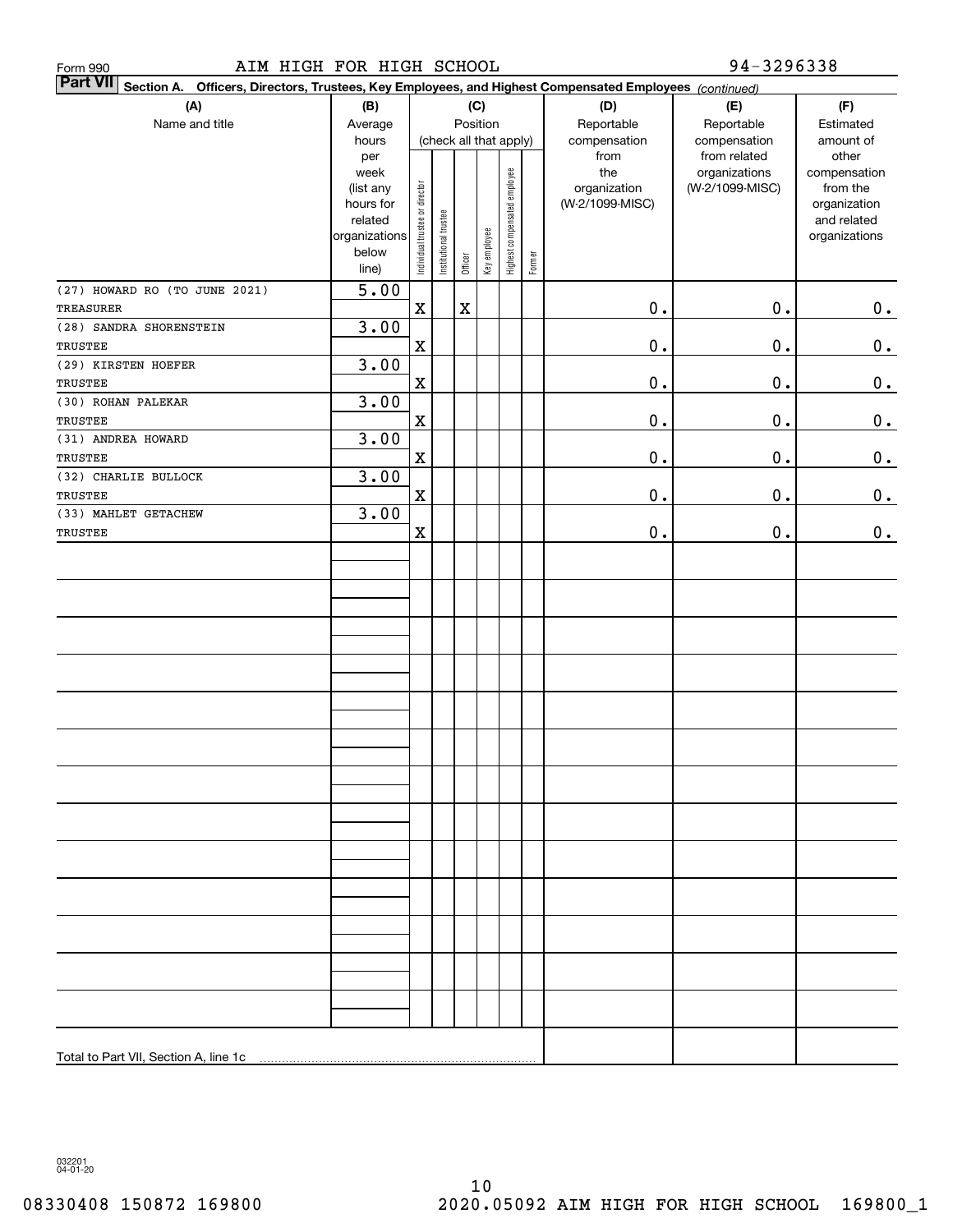|                                                                  | Form 990 (2020)  | AIM HIGH FOR HIGH SCHOOL                                                                                                                                                                                                             |                                |                                  |                                                     | 94-3296338                    | Page 9                                                          |
|------------------------------------------------------------------|------------------|--------------------------------------------------------------------------------------------------------------------------------------------------------------------------------------------------------------------------------------|--------------------------------|----------------------------------|-----------------------------------------------------|-------------------------------|-----------------------------------------------------------------|
|                                                                  | <b>Part VIII</b> | <b>Statement of Revenue</b>                                                                                                                                                                                                          |                                |                                  |                                                     |                               |                                                                 |
|                                                                  |                  | Check if Schedule O contains a response or note to any line in this Part VIII                                                                                                                                                        |                                |                                  | $\overline{(\mathsf{B})}$ $\overline{(\mathsf{C})}$ |                               |                                                                 |
|                                                                  |                  |                                                                                                                                                                                                                                      |                                | (A)<br>Total revenue             | Related or exempt<br>function revenue               | Unrelated<br>business revenue | (D)<br>Revenue excluded<br>from tax under<br>sections 512 - 514 |
|                                                                  |                  | 1 a Federated campaigns<br>1a                                                                                                                                                                                                        |                                |                                  |                                                     |                               |                                                                 |
|                                                                  |                  | 1 <sub>b</sub><br><b>b</b> Membership dues                                                                                                                                                                                           |                                |                                  |                                                     |                               |                                                                 |
|                                                                  |                  | 1 <sub>c</sub><br>c Fundraising events                                                                                                                                                                                               |                                |                                  |                                                     |                               |                                                                 |
|                                                                  |                  | 1 <sub>d</sub><br>d Related organizations                                                                                                                                                                                            |                                |                                  |                                                     |                               |                                                                 |
|                                                                  | е                | 1e<br>Government grants (contributions)                                                                                                                                                                                              | 1,677,174.                     |                                  |                                                     |                               |                                                                 |
| <b>Contributions, Gifts, Grants</b><br>and Other Similar Amounts |                  | f All other contributions, gifts, grants, and<br>1f<br>similar amounts not included above                                                                                                                                            | 6, 595, 838.                   |                                  |                                                     |                               |                                                                 |
|                                                                  | g                | $1g$ \$<br>Noncash contributions included in lines 1a-1f                                                                                                                                                                             |                                |                                  |                                                     |                               |                                                                 |
|                                                                  |                  |                                                                                                                                                                                                                                      |                                | 8, 273, 012.                     |                                                     |                               |                                                                 |
|                                                                  |                  |                                                                                                                                                                                                                                      | <b>Business Code</b>           |                                  |                                                     |                               |                                                                 |
|                                                                  | 2 a              | <u>and the state of the state of the state of the state of the state of the state of the state of the state of the state of the state of the state of the state of the state of the state of the state of the state of the state</u> |                                |                                  |                                                     |                               |                                                                 |
|                                                                  | b                | <u> 1989 - Johann Barbara, martin amerikan basal dan berasal dan berasal dalam basal dalam basal dalam basal dala</u>                                                                                                                |                                |                                  |                                                     |                               |                                                                 |
|                                                                  | с                | <u> Alexandro Alexandro Alexandro Alexandro Alexandro Alexandro Alexandro Alexandro Alexandro Alexandro Alexandro A</u>                                                                                                              |                                |                                  |                                                     |                               |                                                                 |
|                                                                  | d                | the contract of the contract of the contract of the contract of the contract of                                                                                                                                                      |                                |                                  |                                                     |                               |                                                                 |
| Program Service<br>Revenue                                       | е                |                                                                                                                                                                                                                                      |                                |                                  |                                                     |                               |                                                                 |
|                                                                  |                  | f All other program service revenue                                                                                                                                                                                                  |                                |                                  |                                                     |                               |                                                                 |
|                                                                  | a                |                                                                                                                                                                                                                                      | ▶                              |                                  |                                                     |                               |                                                                 |
|                                                                  | 3                | Investment income (including dividends, interest, and                                                                                                                                                                                |                                |                                  |                                                     |                               |                                                                 |
|                                                                  |                  |                                                                                                                                                                                                                                      | ▶                              | 248,376.                         |                                                     |                               | 248,376.                                                        |
|                                                                  | 4                | Income from investment of tax-exempt bond proceeds                                                                                                                                                                                   |                                |                                  |                                                     |                               |                                                                 |
|                                                                  | 5                |                                                                                                                                                                                                                                      |                                |                                  |                                                     |                               |                                                                 |
|                                                                  |                  | (i) Real                                                                                                                                                                                                                             | (ii) Personal                  |                                  |                                                     |                               |                                                                 |
|                                                                  |                  | $ 6a $ 21,180.<br>6 a Gross rents                                                                                                                                                                                                    |                                |                                  |                                                     |                               |                                                                 |
|                                                                  | b                | 0.<br>6 <sub>b</sub><br>Less: rental expenses                                                                                                                                                                                        |                                |                                  |                                                     |                               |                                                                 |
|                                                                  | c                | 21,180.<br>Rental income or (loss)                                                                                                                                                                                                   |                                |                                  |                                                     |                               |                                                                 |
|                                                                  |                  | d Net rental income or (loss)                                                                                                                                                                                                        | ▶                              | 21,180.                          | 21,180.                                             |                               |                                                                 |
|                                                                  |                  | (i) Securities<br>7 a Gross amount from sales of                                                                                                                                                                                     | (ii) Other                     |                                  |                                                     |                               |                                                                 |
|                                                                  |                  | $7a$ 210, 267.<br>assets other than inventory                                                                                                                                                                                        |                                |                                  |                                                     |                               |                                                                 |
|                                                                  |                  | <b>b</b> Less: cost or other basis                                                                                                                                                                                                   |                                |                                  |                                                     |                               |                                                                 |
|                                                                  |                  | $7b$ $210$ , $267$ .<br>and sales expenses                                                                                                                                                                                           |                                |                                  |                                                     |                               |                                                                 |
| evenue                                                           |                  | 0.<br>7c<br>c Gain or (loss)                                                                                                                                                                                                         |                                |                                  |                                                     |                               |                                                                 |
|                                                                  |                  |                                                                                                                                                                                                                                      |                                | $\mathbf 0$ .                    |                                                     |                               |                                                                 |
| Other R                                                          |                  | 8 a Gross income from fundraising events (not                                                                                                                                                                                        |                                |                                  |                                                     |                               |                                                                 |
|                                                                  |                  | including \$<br>$\overline{\phantom{a}}$ of                                                                                                                                                                                          |                                |                                  |                                                     |                               |                                                                 |
|                                                                  |                  | contributions reported on line 1c). See                                                                                                                                                                                              |                                |                                  |                                                     |                               |                                                                 |
|                                                                  |                  | 8a                                                                                                                                                                                                                                   |                                |                                  |                                                     |                               |                                                                 |
|                                                                  |                  | l 8b<br><b>b</b> Less: direct expenses <b>constants b</b>                                                                                                                                                                            |                                |                                  |                                                     |                               |                                                                 |
|                                                                  |                  | c Net income or (loss) from fundraising events                                                                                                                                                                                       |                                |                                  |                                                     |                               |                                                                 |
|                                                                  |                  | 9 a Gross income from gaming activities. See                                                                                                                                                                                         |                                |                                  |                                                     |                               |                                                                 |
|                                                                  |                  | 9a                                                                                                                                                                                                                                   |                                |                                  |                                                     |                               |                                                                 |
|                                                                  |                  | 9b<br><b>b</b> Less: direct expenses <b>manually</b>                                                                                                                                                                                 |                                |                                  |                                                     |                               |                                                                 |
|                                                                  |                  | c Net income or (loss) from gaming activities                                                                                                                                                                                        |                                |                                  |                                                     |                               |                                                                 |
|                                                                  |                  | 10 a Gross sales of inventory, less returns                                                                                                                                                                                          |                                |                                  |                                                     |                               |                                                                 |
|                                                                  |                  | 10a                                                                                                                                                                                                                                  |                                |                                  |                                                     |                               |                                                                 |
|                                                                  |                  | 10b<br><b>b</b> Less: cost of goods sold                                                                                                                                                                                             |                                |                                  |                                                     |                               |                                                                 |
|                                                                  |                  | c Net income or (loss) from sales of inventory                                                                                                                                                                                       |                                |                                  |                                                     |                               |                                                                 |
|                                                                  |                  |                                                                                                                                                                                                                                      | <b>Business Code</b><br>900003 | 234.                             | 234.                                                |                               |                                                                 |
|                                                                  |                  | 11 a OTHER                                                                                                                                                                                                                           |                                |                                  |                                                     |                               |                                                                 |
|                                                                  | b                |                                                                                                                                                                                                                                      |                                |                                  |                                                     |                               |                                                                 |
| Miscellaneous<br>Revenue                                         | c                |                                                                                                                                                                                                                                      |                                |                                  |                                                     |                               |                                                                 |
|                                                                  |                  |                                                                                                                                                                                                                                      |                                | $\overline{234}$ .               |                                                     |                               |                                                                 |
|                                                                  |                  |                                                                                                                                                                                                                                      | $\blacktriangleright$          |                                  |                                                     |                               |                                                                 |
|                                                                  | 12               |                                                                                                                                                                                                                                      |                                | $\blacktriangleright$ 8,542,802. | 21,414.                                             | 0.1                           | 248,376.                                                        |

032009 12-23-20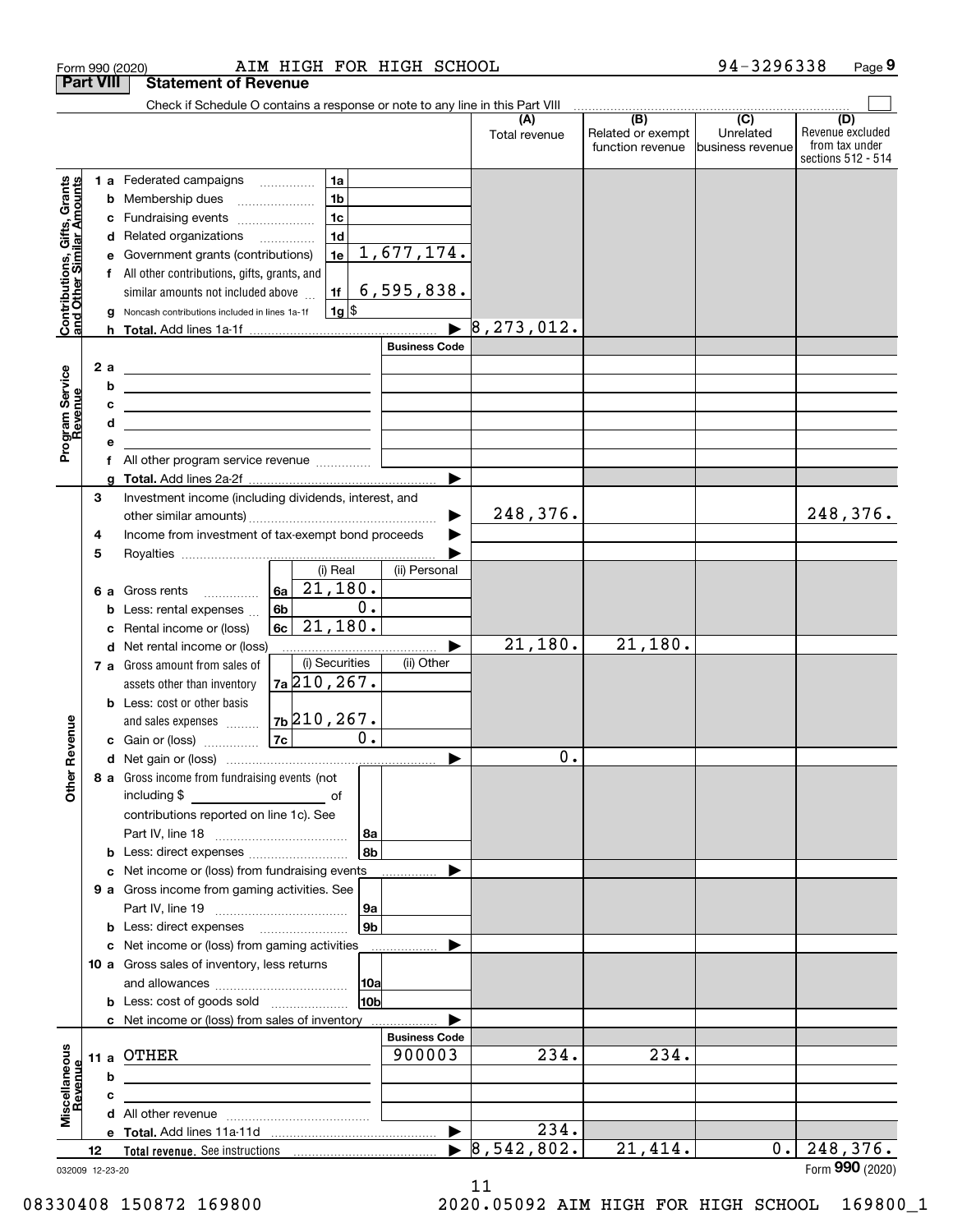Form 990 (2020) Page AIM HIGH FOR HIGH SCHOOL 94-3296338 **Part IX Statement of Functional Expenses**

*Section 501(c)(3) and 501(c)(4) organizations must complete all columns. All other organizations must complete column (A).*

|                  | Check if Schedule O contains a response or note to any line in this Part IX                          |                       |                                    |                                                      |                                |
|------------------|------------------------------------------------------------------------------------------------------|-----------------------|------------------------------------|------------------------------------------------------|--------------------------------|
|                  | Do not include amounts reported on lines 6b,<br>7b, 8b, 9b, and 10b of Part VIII.                    | (A)<br>Total expenses | (B)<br>Program service<br>expenses | $\overline{C}$<br>Management and<br>general expenses | (D)<br>Fundraising<br>expenses |
| 1.               | Grants and other assistance to domestic organizations                                                |                       |                                    |                                                      |                                |
|                  | and domestic governments. See Part IV, line 21                                                       |                       |                                    |                                                      |                                |
| $\mathbf{2}$     | Grants and other assistance to domestic                                                              |                       |                                    |                                                      |                                |
|                  | individuals. See Part IV, line 22                                                                    |                       |                                    |                                                      |                                |
| 3                | Grants and other assistance to foreign                                                               |                       |                                    |                                                      |                                |
|                  | organizations, foreign governments, and foreign                                                      |                       |                                    |                                                      |                                |
|                  | individuals. See Part IV, lines 15 and 16                                                            |                       |                                    |                                                      |                                |
| 4                | Benefits paid to or for members                                                                      |                       |                                    |                                                      |                                |
| 5                | Compensation of current officers, directors,                                                         |                       |                                    |                                                      |                                |
|                  | trustees, and key employees                                                                          | 443,334.              | 302,030.                           | 57,726.                                              | 83,578.                        |
| 6                | Compensation not included above to disqualified                                                      |                       |                                    |                                                      |                                |
|                  | persons (as defined under section 4958(f)(1)) and                                                    |                       |                                    |                                                      |                                |
|                  | persons described in section 4958(c)(3)(B)                                                           |                       |                                    |                                                      |                                |
| 7                |                                                                                                      | 3, 132, 579.          | 2, 134, 134.                       | 407,887.                                             | 590, 558.                      |
| 8                | Pension plan accruals and contributions (include                                                     |                       |                                    |                                                      |                                |
|                  | section 401(k) and 403(b) employer contributions)                                                    | 119,586.              | 81,470.                            | $\frac{15,571}{27,781}$                              | $\frac{22,545}{40,223}$ .      |
| 9                |                                                                                                      | 213,360.              | $\overline{145,356}$ .             |                                                      |                                |
| 10               |                                                                                                      | 288,741.              | 196, 711.                          | 37,596.                                              | 54, 434.                       |
| 11               | Fees for services (nonemployees):                                                                    |                       |                                    |                                                      |                                |
| a                |                                                                                                      | 200,186.              | 29,838.                            | 136,496.                                             | 33,852.                        |
| b                |                                                                                                      |                       |                                    |                                                      |                                |
| c                |                                                                                                      | 152,005.              | 98,492.                            | 18,534.                                              | 34,979.                        |
| d                |                                                                                                      |                       |                                    |                                                      |                                |
| е                | Professional fundraising services. See Part IV, line 17                                              |                       |                                    |                                                      |                                |
| f                | Investment management fees                                                                           |                       |                                    |                                                      |                                |
| g                | Other. (If line 11g amount exceeds 10% of line 25,                                                   |                       |                                    |                                                      |                                |
|                  | column (A) amount, list line 11g expenses on Sch O.)                                                 |                       |                                    |                                                      |                                |
| 12 <sup>12</sup> |                                                                                                      |                       |                                    |                                                      |                                |
| 13               |                                                                                                      | 139,446.              | 95,454.                            | 7,890.                                               | 36, 102.                       |
| 14               |                                                                                                      | 80,441.               | 6, 244.                            | 31, 102.                                             | 43,095.                        |
| 15               |                                                                                                      |                       |                                    |                                                      |                                |
| 16               |                                                                                                      | 237,052.              | 181,395.                           | $\overline{22,737}$ .                                | 32,920.                        |
| 17               | Travel                                                                                               | 4,148.                | 3,171.                             | 426.                                                 | $\overline{551}$ .             |
| 18               | Payments of travel or entertainment expenses                                                         |                       |                                    |                                                      |                                |
|                  | for any federal, state, or local public officials                                                    |                       |                                    |                                                      |                                |
| 19               | Conferences, conventions, and meetings                                                               |                       |                                    |                                                      |                                |
| 20               | Interest                                                                                             |                       |                                    |                                                      |                                |
| 21               |                                                                                                      |                       |                                    |                                                      |                                |
| 22               | Depreciation, depletion, and amortization                                                            | 86,928.               |                                    | 86,928.                                              |                                |
| 23               | Insurance                                                                                            | 47,784.               | 32,620.                            | 6,195.                                               | 8,969.                         |
| 24               | Other expenses. Itemize expenses not covered<br>above (List miscellaneous expenses on line 24e. If   |                       |                                    |                                                      |                                |
|                  | line 24e amount exceeds 10% of line 25, column (A)<br>amount, list line 24e expenses on Schedule O.) |                       |                                    |                                                      |                                |
| a                | MATERIALS AND SUPPLIES                                                                               | 467,986.              | 452,496.                           | 11, 140.                                             | 4,350.                         |
| b                | FOOD                                                                                                 | $\overline{22,240}$ . | 17, 170.                           | 4,891.                                               | 179.                           |
| с                | the control of the control of the control of the control of the control of                           |                       |                                    |                                                      |                                |
| d                |                                                                                                      |                       |                                    |                                                      |                                |
| е                | All other expenses                                                                                   | 24,238.               | 425.                               | 12,446.                                              | 11,367.                        |
| 25               | Total functional expenses. Add lines 1 through 24e                                                   | 5,660,054.            | 3,777,006.                         | 885, 346.                                            | 997,702.                       |
| 26               | <b>Joint costs.</b> Complete this line only if the organization                                      |                       |                                    |                                                      |                                |
|                  | reported in column (B) joint costs from a combined                                                   |                       |                                    |                                                      |                                |
|                  | educational campaign and fundraising solicitation.                                                   |                       |                                    |                                                      |                                |
|                  | Check here $\blacktriangleright$<br>if following SOP 98-2 (ASC 958-720)                              |                       |                                    |                                                      |                                |

12

032010 12-23-20

08330408 150872 169800 2020.05092 AIM HIGH FOR HIGH SCHOOL 169800\_1

Form (2020) **990**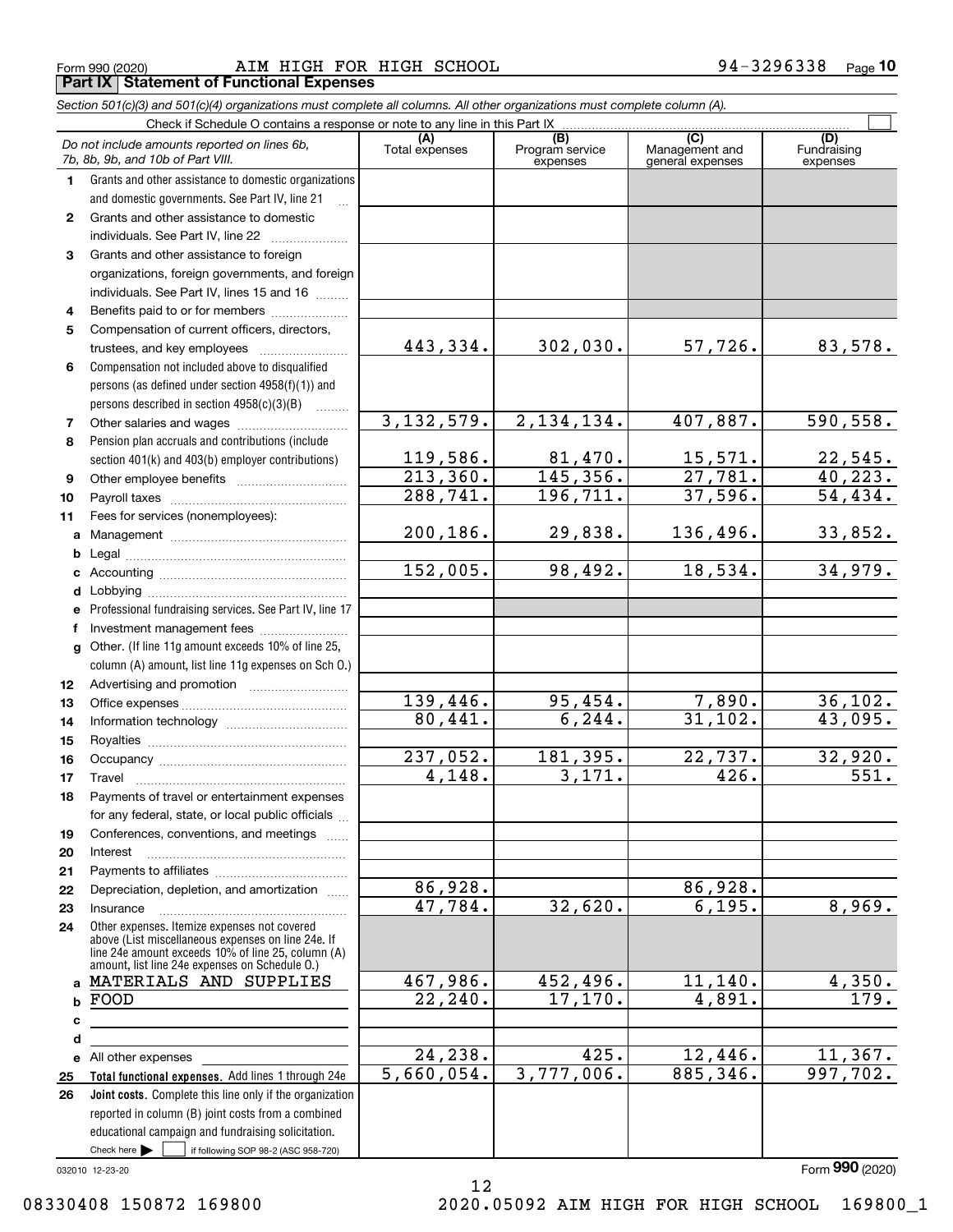#### Form 990 (2020) Page AIM HIGH FOR HIGH SCHOOL 94-3296338 **Part X Balance Sheet**

Check if Schedule O contains a response or note to any line in this Part X

|                             |          |                                                                                                                                                            |                 |                           | (A)<br>Beginning of year     |                 | (B)<br>End of year          |
|-----------------------------|----------|------------------------------------------------------------------------------------------------------------------------------------------------------------|-----------------|---------------------------|------------------------------|-----------------|-----------------------------|
|                             | 1        |                                                                                                                                                            |                 |                           |                              | 1               |                             |
|                             | 2        |                                                                                                                                                            |                 | 4,096,448.                | $\overline{\mathbf{2}}$      | 3,725,316.      |                             |
|                             | з        |                                                                                                                                                            | 1,604,000.      | 3                         | 2,691,628.                   |                 |                             |
|                             | 4        |                                                                                                                                                            |                 | 4                         |                              |                 |                             |
|                             | 5        | Loans and other receivables from any current or former officer, director,                                                                                  |                 |                           |                              |                 |                             |
|                             |          | trustee, key employee, creator or founder, substantial contributor, or 35%                                                                                 |                 |                           |                              |                 |                             |
|                             |          | controlled entity or family member of any of these persons                                                                                                 |                 | 5                         |                              |                 |                             |
|                             | 6        | Loans and other receivables from other disqualified persons (as defined                                                                                    |                 |                           |                              |                 |                             |
|                             |          | under section $4958(f)(1)$ , and persons described in section $4958(c)(3)(B)$                                                                              |                 | 6                         |                              |                 |                             |
|                             | 7        |                                                                                                                                                            |                 | 1.1.1.1                   |                              | $\overline{7}$  |                             |
| Assets                      | 8        |                                                                                                                                                            |                 |                           |                              | 8               |                             |
|                             | 9        | Prepaid expenses and deferred charges                                                                                                                      |                 |                           |                              | 9               |                             |
|                             |          | 10a Land, buildings, and equipment: cost or other                                                                                                          |                 |                           |                              |                 |                             |
|                             |          | basis. Complete Part VI of Schedule D  10a                                                                                                                 |                 | $\frac{313,557}{299,064}$ |                              |                 |                             |
|                             |          | <b>b</b> Less: accumulated depreciation<br>.                                                                                                               | 10 <sub>b</sub> |                           | $\frac{101,421}{7,061,392.}$ | 10 <sub>c</sub> |                             |
|                             | 11       |                                                                                                                                                            |                 |                           |                              | 11              | $\frac{14,493}{10,331,932}$ |
|                             | 12       |                                                                                                                                                            |                 |                           |                              | 12              |                             |
|                             | 13       | Investments - program-related. See Part IV, line 11                                                                                                        |                 |                           |                              | 13              |                             |
|                             | 14       |                                                                                                                                                            |                 | 14                        |                              |                 |                             |
|                             | 15       |                                                                                                                                                            |                 |                           | 55, 119.                     | 15              | 6,460.                      |
|                             | 16       |                                                                                                                                                            |                 |                           | 12,918,380.                  | 16              | 16,769,829.                 |
|                             | 17       |                                                                                                                                                            |                 | 197, 225.                 | 17                           | 144,423.        |                             |
|                             | 18       |                                                                                                                                                            |                 | 18                        |                              |                 |                             |
|                             | 19       |                                                                                                                                                            |                 | 19                        |                              |                 |                             |
|                             | 20       |                                                                                                                                                            |                 |                           |                              | 20              |                             |
|                             | 21       | Escrow or custodial account liability. Complete Part IV of Schedule D                                                                                      |                 |                           |                              | 21              |                             |
|                             | 22       | Loans and other payables to any current or former officer, director,                                                                                       |                 |                           |                              |                 |                             |
| abilities                   |          | trustee, key employee, creator or founder, substantial contributor, or 35%                                                                                 |                 |                           |                              |                 |                             |
|                             |          | controlled entity or family member of any of these persons                                                                                                 |                 |                           |                              | 22              |                             |
|                             | 23       | Secured mortgages and notes payable to unrelated third parties                                                                                             |                 |                           | 446,090.                     | 23              |                             |
|                             | 24<br>25 | Unsecured notes and loans payable to unrelated third parties                                                                                               |                 |                           |                              | 24              |                             |
|                             |          | Other liabilities (including federal income tax, payables to related third<br>parties, and other liabilities not included on lines 17-24). Complete Part X |                 |                           |                              |                 |                             |
|                             |          | of Schedule D                                                                                                                                              |                 |                           |                              | 25              |                             |
|                             | 26       |                                                                                                                                                            |                 |                           | 643, 315.                    | 26              | 144,423.                    |
|                             |          | Organizations that follow FASB ASC 958, check here $\triangleright \lfloor X \rfloor$                                                                      |                 |                           |                              |                 |                             |
|                             |          | and complete lines 27, 28, 32, and 33.                                                                                                                     |                 |                           |                              |                 |                             |
|                             | 27       | Net assets without donor restrictions                                                                                                                      |                 |                           | 10,520,033.                  | ${\bf 27}$      | 13,496,787.                 |
|                             | 28       | Net assets with donor restrictions                                                                                                                         | 1,755,032.      | 28                        | 3,128,619.                   |                 |                             |
|                             |          | Organizations that do not follow FASB ASC 958, check here $\blacktriangleright$                                                                            |                 |                           |                              |                 |                             |
|                             |          | and complete lines 29 through 33.                                                                                                                          |                 |                           |                              |                 |                             |
| Net Assets or Fund Balances | 29       |                                                                                                                                                            |                 |                           |                              | 29              |                             |
|                             | 30       | Paid-in or capital surplus, or land, building, or equipment fund                                                                                           |                 |                           |                              | 30              |                             |
|                             | 31       | Retained earnings, endowment, accumulated income, or other funds                                                                                           |                 | .                         |                              | 31              |                             |
|                             | 32       |                                                                                                                                                            | 12, 275, 065.   | 32                        | 16,625,406.                  |                 |                             |
|                             | 33       |                                                                                                                                                            |                 |                           | 12,918,380.                  | 33              | $\overline{16,769,829}$ .   |

Form (2020) **990**

 $\mathcal{L}^{\text{max}}$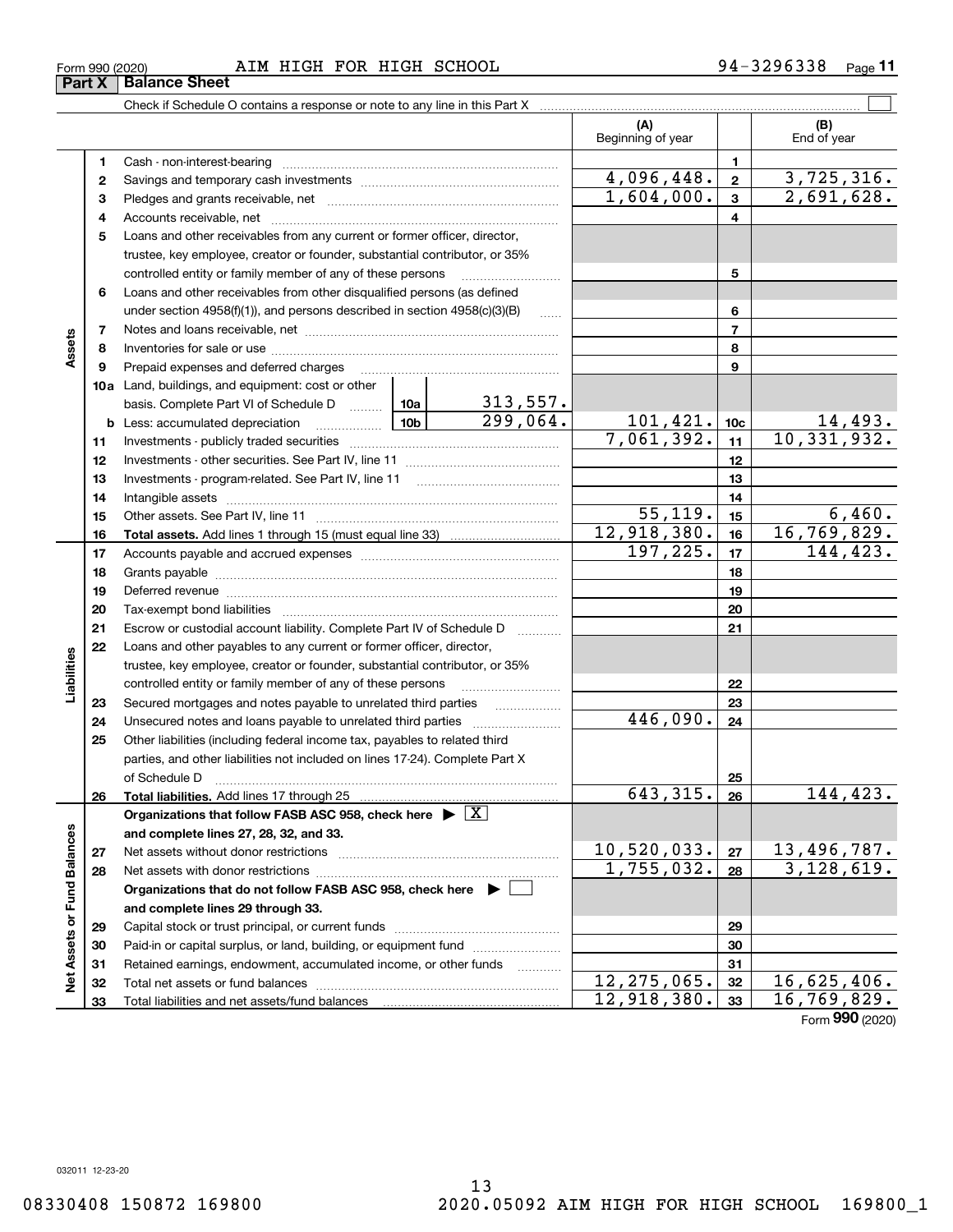|    | AIM HIGH FOR HIGH SCHOOL<br>Form 990 (2020)                                                                                     |                         | 94-3296338     |     | Page $12$               |
|----|---------------------------------------------------------------------------------------------------------------------------------|-------------------------|----------------|-----|-------------------------|
|    | <b>Reconciliation of Net Assets</b><br>Part XI                                                                                  |                         |                |     |                         |
|    |                                                                                                                                 |                         |                |     | $\overline{\mathbf{x}}$ |
|    |                                                                                                                                 |                         |                |     |                         |
| 1  | Total revenue (must equal Part VIII, column (A), line 12)                                                                       | 1                       | 8,542,802.     |     |                         |
| 2  | Total expenses (must equal Part IX, column (A), line 25)                                                                        | $\overline{2}$          | 5,660,054.     |     |                         |
| 3  | Revenue less expenses. Subtract line 2 from line 1                                                                              | 3                       | 2,882,748.     |     |                         |
| 4  |                                                                                                                                 | $\overline{\mathbf{4}}$ | 12, 275, 065.  |     |                         |
| 5  | Net unrealized gains (losses) on investments                                                                                    | 5                       | 1,021,503.     |     |                         |
| 6  |                                                                                                                                 | 6                       |                |     |                         |
| 7  | Investment expenses www.communication.com/www.communication.com/www.communication.com/www.com                                   | $\overline{7}$          |                |     |                         |
| 8  | Prior period adjustments                                                                                                        | 8                       |                |     |                         |
| 9  | Other changes in net assets or fund balances (explain on Schedule O)                                                            | $\mathbf{9}$            |                |     | 446,090.                |
| 10 | Net assets or fund balances at end of year. Combine lines 3 through 9 (must equal Part X, line 32,                              |                         |                |     |                         |
|    | column (B))                                                                                                                     | 10                      | 16,625,406.    |     |                         |
|    | Part XII Financial Statements and Reporting                                                                                     |                         |                |     |                         |
|    |                                                                                                                                 |                         |                |     | $\overline{\mathbf{x}}$ |
|    |                                                                                                                                 |                         |                | Yes | No                      |
| 1  | $\boxed{\mathbf{X}}$ Accrual<br>Accounting method used to prepare the Form 990: <u>I</u> Cash<br>Other                          |                         |                |     |                         |
|    | If the organization changed its method of accounting from a prior year or checked "Other," explain in Schedule O.               |                         |                |     |                         |
|    | 2a Were the organization's financial statements compiled or reviewed by an independent accountant?                              |                         | 2a             |     | Χ                       |
|    | If "Yes," check a box below to indicate whether the financial statements for the year were compiled or reviewed on a            |                         |                |     |                         |
|    | separate basis, consolidated basis, or both:                                                                                    |                         |                |     |                         |
|    | Separate basis<br>Consolidated basis<br>Both consolidated and separate basis                                                    |                         |                |     |                         |
|    | <b>b</b> Were the organization's financial statements audited by an independent accountant?                                     |                         | 2 <sub>b</sub> | X   |                         |
|    | If "Yes," check a box below to indicate whether the financial statements for the year were audited on a separate basis,         |                         |                |     |                         |
|    | consolidated basis, or both:                                                                                                    |                         |                |     |                         |
|    | $X$ Separate basis<br><b>Consolidated basis</b><br>Both consolidated and separate basis                                         |                         |                |     |                         |
|    | c If "Yes" to line 2a or 2b, does the organization have a committee that assumes responsibility for oversight of the audit,     |                         |                |     |                         |
|    | review, or compilation of its financial statements and selection of an independent accountant?                                  |                         | 2c             | х   |                         |
|    | If the organization changed either its oversight process or selection process during the tax year, explain on Schedule O.       |                         |                |     |                         |
|    | 3a As a result of a federal award, was the organization required to undergo an audit or audits as set forth in the Single Audit |                         |                |     |                         |
|    |                                                                                                                                 |                         | За             |     | x                       |
|    | b If "Yes," did the organization undergo the required audit or audits? If the organization did not undergo the required audit   |                         |                |     |                         |
|    | or audits, explain why on Schedule O and describe any steps taken to undergo such audits                                        |                         | 3b             |     |                         |

Form (2020) **990**

032012 12-23-20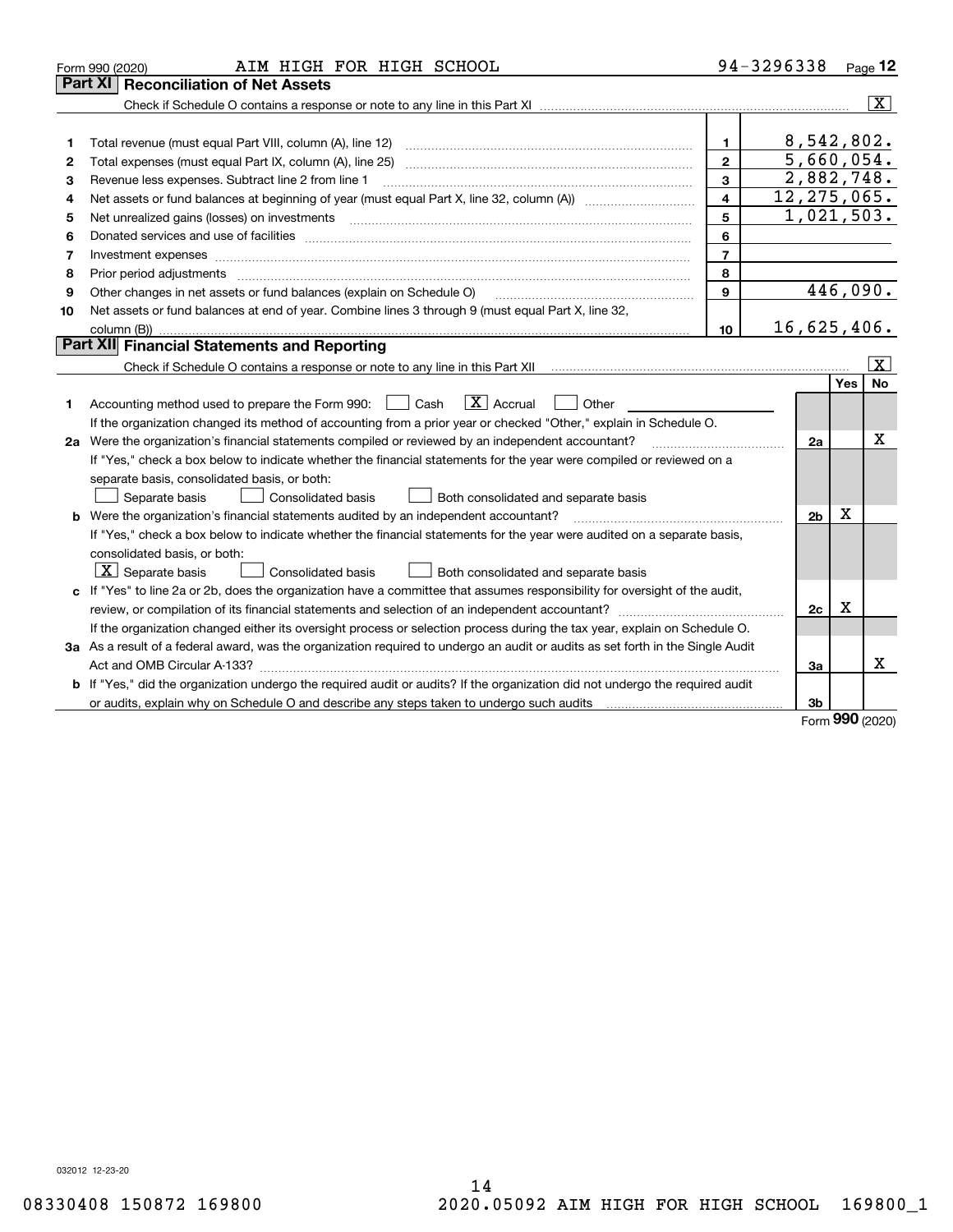| <b>SCHEDULE A</b> |
|-------------------|
|-------------------|

Department of the Treasury Internal Revenue Service

|  |  |  | (Form 990 or 990-EZ) |  |
|--|--|--|----------------------|--|
|--|--|--|----------------------|--|

# **Public Charity Status and Public Support**

**Complete if the organization is a section 501(c)(3) organization or a section 4947(a)(1) nonexempt charitable trust.**

**| Attach to Form 990 or Form 990-EZ.** 

**| Go to www.irs.gov/Form990 for instructions and the latest information.**

| OMB No. 1545-0047                   |
|-------------------------------------|
| 2020                                |
| <b>Open to Public</b><br>Inspection |

|        |                     | Name of the organization                                                                                                                     |                          |                                                        |                             |                                 |                            |  | <b>Employer identification number</b> |  |  |
|--------|---------------------|----------------------------------------------------------------------------------------------------------------------------------------------|--------------------------|--------------------------------------------------------|-----------------------------|---------------------------------|----------------------------|--|---------------------------------------|--|--|
|        |                     |                                                                                                                                              | AIM HIGH FOR HIGH SCHOOL |                                                        |                             |                                 |                            |  | 94-3296338                            |  |  |
| Part I |                     | Reason for Public Charity Status. (All organizations must complete this part.) See instructions.                                             |                          |                                                        |                             |                                 |                            |  |                                       |  |  |
|        |                     | The organization is not a private foundation because it is: (For lines 1 through 12, check only one box.)                                    |                          |                                                        |                             |                                 |                            |  |                                       |  |  |
| 1      |                     | A church, convention of churches, or association of churches described in section 170(b)(1)(A)(i).                                           |                          |                                                        |                             |                                 |                            |  |                                       |  |  |
| 2      | $\lfloor x \rfloor$ | A school described in section 170(b)(1)(A)(ii). (Attach Schedule E (Form 990 or 990-EZ).)                                                    |                          |                                                        |                             |                                 |                            |  |                                       |  |  |
| з      |                     | A hospital or a cooperative hospital service organization described in section 170(b)(1)(A)(iii).                                            |                          |                                                        |                             |                                 |                            |  |                                       |  |  |
|        |                     | A medical research organization operated in conjunction with a hospital described in section 170(b)(1)(A)(iii). Enter the hospital's name,   |                          |                                                        |                             |                                 |                            |  |                                       |  |  |
|        |                     | city, and state:                                                                                                                             |                          |                                                        |                             |                                 |                            |  |                                       |  |  |
| 5      |                     | An organization operated for the benefit of a college or university owned or operated by a governmental unit described in                    |                          |                                                        |                             |                                 |                            |  |                                       |  |  |
|        |                     | section 170(b)(1)(A)(iv). (Complete Part II.)                                                                                                |                          |                                                        |                             |                                 |                            |  |                                       |  |  |
| 6      |                     | A federal, state, or local government or governmental unit described in section 170(b)(1)(A)(v).                                             |                          |                                                        |                             |                                 |                            |  |                                       |  |  |
| 7      |                     | An organization that normally receives a substantial part of its support from a governmental unit or from the general public described in    |                          |                                                        |                             |                                 |                            |  |                                       |  |  |
|        |                     | section 170(b)(1)(A)(vi). (Complete Part II.)                                                                                                |                          |                                                        |                             |                                 |                            |  |                                       |  |  |
| 8      |                     | A community trust described in section 170(b)(1)(A)(vi). (Complete Part II.)                                                                 |                          |                                                        |                             |                                 |                            |  |                                       |  |  |
| 9      |                     | An agricultural research organization described in section 170(b)(1)(A)(ix) operated in conjunction with a land-grant college                |                          |                                                        |                             |                                 |                            |  |                                       |  |  |
|        |                     | or university or a non-land-grant college of agriculture (see instructions). Enter the name, city, and state of the college or               |                          |                                                        |                             |                                 |                            |  |                                       |  |  |
|        |                     | university:                                                                                                                                  |                          |                                                        |                             |                                 |                            |  |                                       |  |  |
| 10     |                     | An organization that normally receives (1) more than 33 1/3% of its support from contributions, membership fees, and gross receipts from     |                          |                                                        |                             |                                 |                            |  |                                       |  |  |
|        |                     | activities related to its exempt functions, subject to certain exceptions; and (2) no more than 33 1/3% of its support from gross investment |                          |                                                        |                             |                                 |                            |  |                                       |  |  |
|        |                     | income and unrelated business taxable income (less section 511 tax) from businesses acquired by the organization after June 30, 1975.        |                          |                                                        |                             |                                 |                            |  |                                       |  |  |
|        |                     | See section 509(a)(2). (Complete Part III.)                                                                                                  |                          |                                                        |                             |                                 |                            |  |                                       |  |  |
| 11     |                     | An organization organized and operated exclusively to test for public safety. See section 509(a)(4).                                         |                          |                                                        |                             |                                 |                            |  |                                       |  |  |
| 12     |                     | An organization organized and operated exclusively for the benefit of, to perform the functions of, or to carry out the purposes of one or   |                          |                                                        |                             |                                 |                            |  |                                       |  |  |
|        |                     | more publicly supported organizations described in section 509(a)(1) or section 509(a)(2). See section 509(a)(3). Check the box in           |                          |                                                        |                             |                                 |                            |  |                                       |  |  |
|        |                     | lines 12a through 12d that describes the type of supporting organization and complete lines 12e, 12f, and 12g.                               |                          |                                                        |                             |                                 |                            |  |                                       |  |  |
| а      |                     | Type I. A supporting organization operated, supervised, or controlled by its supported organization(s), typically by giving                  |                          |                                                        |                             |                                 |                            |  |                                       |  |  |
|        |                     | the supported organization(s) the power to regularly appoint or elect a majority of the directors or trustees of the supporting              |                          |                                                        |                             |                                 |                            |  |                                       |  |  |
|        |                     | organization. You must complete Part IV, Sections A and B.                                                                                   |                          |                                                        |                             |                                 |                            |  |                                       |  |  |
| b      |                     | Type II. A supporting organization supervised or controlled in connection with its supported organization(s), by having                      |                          |                                                        |                             |                                 |                            |  |                                       |  |  |
|        |                     | control or management of the supporting organization vested in the same persons that control or manage the supported                         |                          |                                                        |                             |                                 |                            |  |                                       |  |  |
|        |                     | organization(s). You must complete Part IV, Sections A and C.                                                                                |                          |                                                        |                             |                                 |                            |  |                                       |  |  |
| с      |                     | Type III functionally integrated. A supporting organization operated in connection with, and functionally integrated with,                   |                          |                                                        |                             |                                 |                            |  |                                       |  |  |
|        |                     | its supported organization(s) (see instructions). You must complete Part IV, Sections A, D, and E.                                           |                          |                                                        |                             |                                 |                            |  |                                       |  |  |
| d      |                     | Type III non-functionally integrated. A supporting organization operated in connection with its supported organization(s)                    |                          |                                                        |                             |                                 |                            |  |                                       |  |  |
|        |                     | that is not functionally integrated. The organization generally must satisfy a distribution requirement and an attentiveness                 |                          |                                                        |                             |                                 |                            |  |                                       |  |  |
|        |                     | requirement (see instructions). You must complete Part IV, Sections A and D, and Part V.                                                     |                          |                                                        |                             |                                 |                            |  |                                       |  |  |
| е      |                     | Check this box if the organization received a written determination from the IRS that it is a Type I, Type II, Type III                      |                          |                                                        |                             |                                 |                            |  |                                       |  |  |
|        |                     | functionally integrated, or Type III non-functionally integrated supporting organization.                                                    |                          |                                                        |                             |                                 |                            |  |                                       |  |  |
|        |                     | f Enter the number of supported organizations                                                                                                |                          |                                                        |                             |                                 |                            |  |                                       |  |  |
|        |                     | g Provide the following information about the supported organization(s).                                                                     |                          |                                                        |                             |                                 |                            |  |                                       |  |  |
|        |                     | (i) Name of supported                                                                                                                        | (ii) EIN                 | (iii) Type of organization<br>(described on lines 1-10 | in your governing document? | (iv) Is the organization listed | (v) Amount of monetary     |  | (vi) Amount of other                  |  |  |
|        |                     | organization                                                                                                                                 |                          | above (see instructions))                              | Yes                         | No.                             | support (see instructions) |  | support (see instructions)            |  |  |
|        |                     |                                                                                                                                              |                          |                                                        |                             |                                 |                            |  |                                       |  |  |
|        |                     |                                                                                                                                              |                          |                                                        |                             |                                 |                            |  |                                       |  |  |
|        |                     |                                                                                                                                              |                          |                                                        |                             |                                 |                            |  |                                       |  |  |
|        |                     |                                                                                                                                              |                          |                                                        |                             |                                 |                            |  |                                       |  |  |
|        |                     |                                                                                                                                              |                          |                                                        |                             |                                 |                            |  |                                       |  |  |
|        |                     |                                                                                                                                              |                          |                                                        |                             |                                 |                            |  |                                       |  |  |
|        |                     |                                                                                                                                              |                          |                                                        |                             |                                 |                            |  |                                       |  |  |
|        |                     |                                                                                                                                              |                          |                                                        |                             |                                 |                            |  |                                       |  |  |
|        |                     |                                                                                                                                              |                          |                                                        |                             |                                 |                            |  |                                       |  |  |
|        |                     |                                                                                                                                              |                          |                                                        |                             |                                 |                            |  |                                       |  |  |
| Total  |                     |                                                                                                                                              |                          |                                                        |                             |                                 |                            |  |                                       |  |  |

LHA For Paperwork Reduction Act Notice, see the Instructions for Form 990 or 990-EZ. <sub>032021</sub> o1-25-21 Schedule A (Form 990 or 990-EZ) 2020 15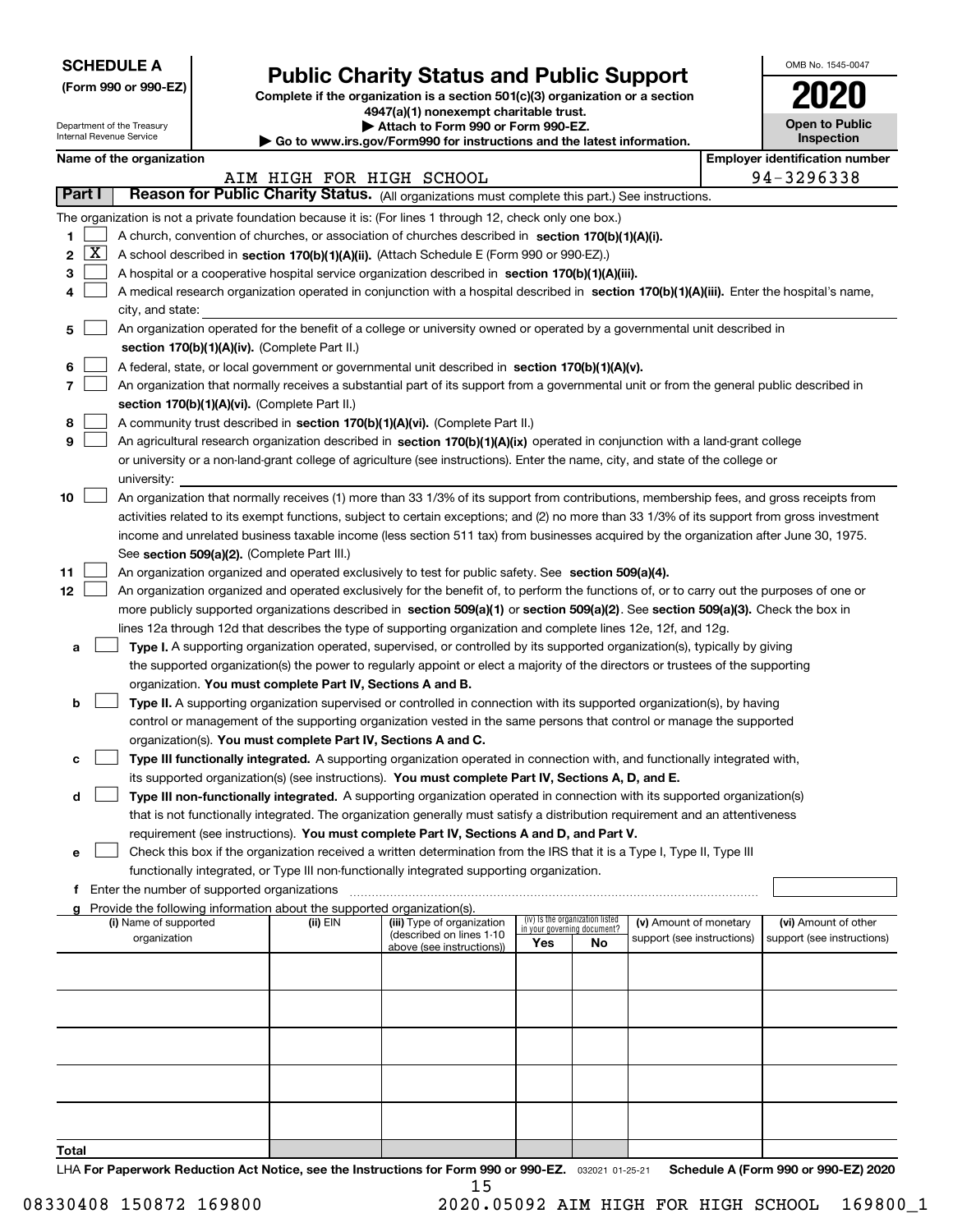94-3296338 Page 2

(Complete only if you checked the box on line 5, 7, or 8 of Part I or if the organization failed to qualify under Part III. If the organization fails to qualify under the tests listed below, please complete Part III.) **Part II** Support Schedule for Organizations Described in Sections 170(b)(1)(A)(iv) and 170(b)(1)(A)(vi)

|    | <b>Section A. Public Support</b>                                                                                                                                                                                              |          |            |            |            |          |                                      |
|----|-------------------------------------------------------------------------------------------------------------------------------------------------------------------------------------------------------------------------------|----------|------------|------------|------------|----------|--------------------------------------|
|    | Calendar year (or fiscal year beginning in) $\blacktriangleright$                                                                                                                                                             | (a) 2016 | $(b)$ 2017 | $(c)$ 2018 | $(d)$ 2019 | (e) 2020 | (f) Total                            |
|    | <b>1</b> Gifts, grants, contributions, and                                                                                                                                                                                    |          |            |            |            |          |                                      |
|    | membership fees received. (Do not                                                                                                                                                                                             |          |            |            |            |          |                                      |
|    | include any "unusual grants.")                                                                                                                                                                                                |          |            |            |            |          |                                      |
|    | 2 Tax revenues levied for the organ-                                                                                                                                                                                          |          |            |            |            |          |                                      |
|    | ization's benefit and either paid to                                                                                                                                                                                          |          |            |            |            |          |                                      |
|    | or expended on its behalf                                                                                                                                                                                                     |          |            |            |            |          |                                      |
|    | 3 The value of services or facilities                                                                                                                                                                                         |          |            |            |            |          |                                      |
|    | furnished by a governmental unit to                                                                                                                                                                                           |          |            |            |            |          |                                      |
|    | the organization without charge                                                                                                                                                                                               |          |            |            |            |          |                                      |
|    | <b>4 Total.</b> Add lines 1 through 3                                                                                                                                                                                         |          |            |            |            |          |                                      |
| 5. | The portion of total contributions                                                                                                                                                                                            |          |            |            |            |          |                                      |
|    | by each person (other than a                                                                                                                                                                                                  |          |            |            |            |          |                                      |
|    | governmental unit or publicly                                                                                                                                                                                                 |          |            |            |            |          |                                      |
|    | supported organization) included                                                                                                                                                                                              |          |            |            |            |          |                                      |
|    | on line 1 that exceeds 2% of the                                                                                                                                                                                              |          |            |            |            |          |                                      |
|    | amount shown on line 11,                                                                                                                                                                                                      |          |            |            |            |          |                                      |
|    | column (f)                                                                                                                                                                                                                    |          |            |            |            |          |                                      |
|    | 6 Public support. Subtract line 5 from line 4.                                                                                                                                                                                |          |            |            |            |          |                                      |
|    | <b>Section B. Total Support</b>                                                                                                                                                                                               |          |            |            |            |          |                                      |
|    | Calendar year (or fiscal year beginning in) $\blacktriangleright$                                                                                                                                                             | (a) 2016 | (b) 2017   | $(c)$ 2018 | $(d)$ 2019 | (e) 2020 | (f) Total                            |
|    | 7 Amounts from line 4                                                                                                                                                                                                         |          |            |            |            |          |                                      |
| 8  | Gross income from interest,                                                                                                                                                                                                   |          |            |            |            |          |                                      |
|    | dividends, payments received on                                                                                                                                                                                               |          |            |            |            |          |                                      |
|    | securities loans, rents, royalties,                                                                                                                                                                                           |          |            |            |            |          |                                      |
|    | and income from similar sources                                                                                                                                                                                               |          |            |            |            |          |                                      |
| 9  | Net income from unrelated business                                                                                                                                                                                            |          |            |            |            |          |                                      |
|    | activities, whether or not the                                                                                                                                                                                                |          |            |            |            |          |                                      |
|    | business is regularly carried on                                                                                                                                                                                              |          |            |            |            |          |                                      |
|    | <b>10</b> Other income. Do not include gain                                                                                                                                                                                   |          |            |            |            |          |                                      |
|    | or loss from the sale of capital                                                                                                                                                                                              |          |            |            |            |          |                                      |
|    | assets (Explain in Part VI.)                                                                                                                                                                                                  |          |            |            |            |          |                                      |
|    | 11 Total support. Add lines 7 through 10                                                                                                                                                                                      |          |            |            |            |          |                                      |
|    | <b>12</b> Gross receipts from related activities, etc. (see instructions)                                                                                                                                                     |          |            |            |            | 12       |                                      |
|    | 13 First 5 years. If the Form 990 is for the organization's first, second, third, fourth, or fifth tax year as a section 501(c)(3)                                                                                            |          |            |            |            |          |                                      |
|    | organization, check this box and stop here manufactured and state and state and state and state and state and stop here and stop here are all and state and state and state and state and state and state and state and state |          |            |            |            |          |                                      |
|    | <b>Section C. Computation of Public Support Percentage</b>                                                                                                                                                                    |          |            |            |            |          |                                      |
|    | 14 Public support percentage for 2020 (line 6, column (f), divided by line 11, column (f) <i>mummumumum</i>                                                                                                                   |          |            |            |            | 14       | %                                    |
|    |                                                                                                                                                                                                                               |          |            |            |            | 15       | $\%$                                 |
|    | 16a 33 1/3% support test - 2020. If the organization did not check the box on line 13, and line 14 is 33 1/3% or more, check this box and                                                                                     |          |            |            |            |          |                                      |
|    | stop here. The organization qualifies as a publicly supported organization                                                                                                                                                    |          |            |            |            |          |                                      |
|    | b 33 1/3% support test - 2019. If the organization did not check a box on line 13 or 16a, and line 15 is 33 1/3% or more, check this box                                                                                      |          |            |            |            |          |                                      |
|    | and stop here. The organization qualifies as a publicly supported organization                                                                                                                                                |          |            |            |            |          |                                      |
|    | 17a 10% -facts-and-circumstances test - 2020. If the organization did not check a box on line 13, 16a, or 16b, and line 14 is 10% or more,                                                                                    |          |            |            |            |          |                                      |
|    | and if the organization meets the facts-and-circumstances test, check this box and stop here. Explain in Part VI how the organization                                                                                         |          |            |            |            |          |                                      |
|    | meets the facts-and-circumstances test. The organization qualifies as a publicly supported organization                                                                                                                       |          |            |            |            |          |                                      |
|    | <b>b 10% -facts-and-circumstances test - 2019.</b> If the organization did not check a box on line 13, 16a, 16b, or 17a, and line 15 is 10% or                                                                                |          |            |            |            |          |                                      |
|    | more, and if the organization meets the facts-and-circumstances test, check this box and stop here. Explain in Part VI how the                                                                                                |          |            |            |            |          |                                      |
|    | organization meets the facts-and-circumstances test. The organization qualifies as a publicly supported organization                                                                                                          |          |            |            |            |          |                                      |
| 18 | Private foundation. If the organization did not check a box on line 13, 16a, 16b, 17a, or 17b, check this box and see instructions                                                                                            |          |            |            |            |          |                                      |
|    |                                                                                                                                                                                                                               |          |            |            |            |          | Schedule A (Form 990 or 990-F7) 2020 |

**Schedule A (Form 990 or 990-EZ) 2020**

032022 01-25-21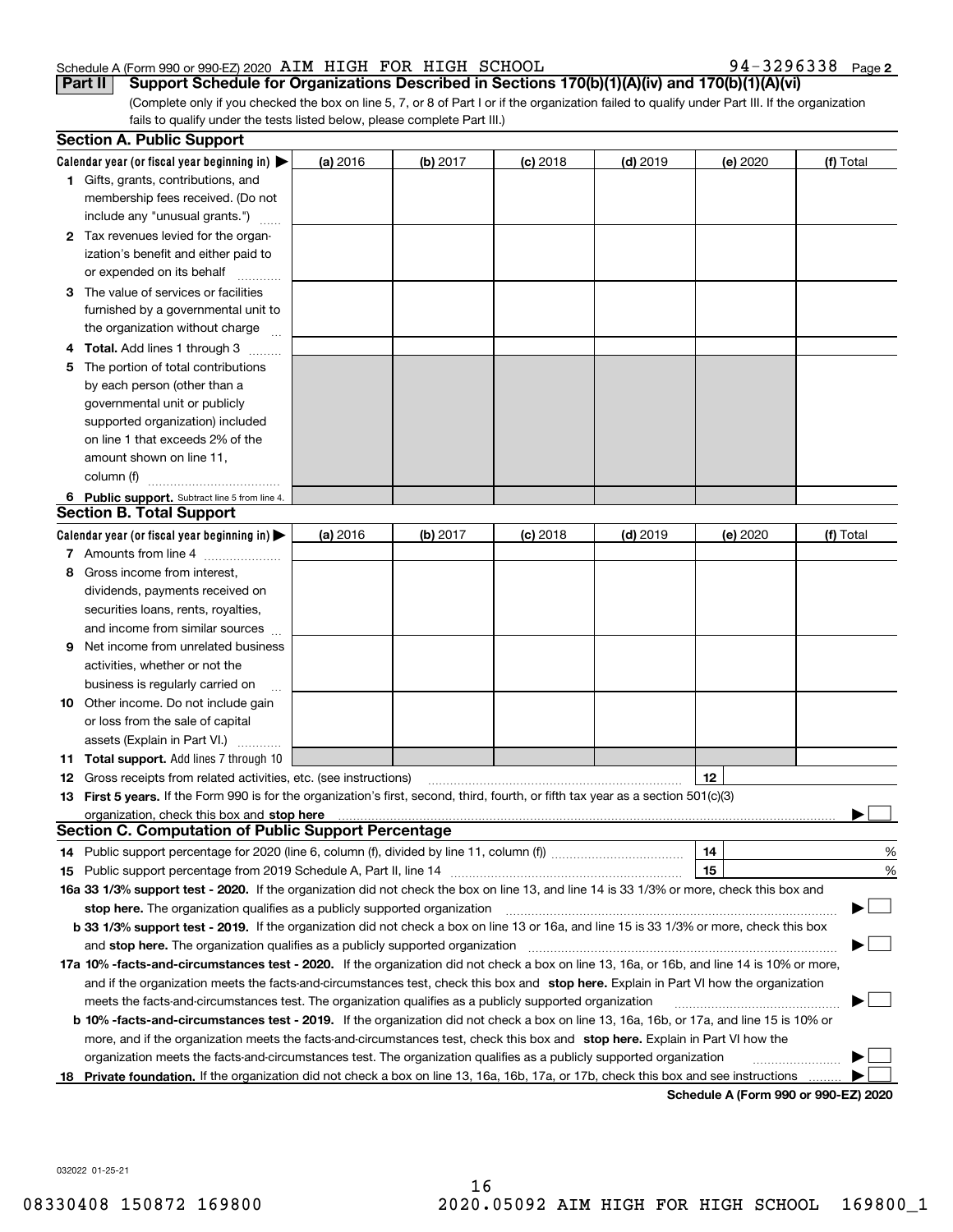(Complete only if you checked the box on line 10 of Part I or if the organization failed to qualify under Part II. If the organization fails to qualify under the tests listed below, please complete Part II.)

| <b>Section A. Public Support</b>                                                                                                                                                                                               |          |          |                 |            |          |                                      |
|--------------------------------------------------------------------------------------------------------------------------------------------------------------------------------------------------------------------------------|----------|----------|-----------------|------------|----------|--------------------------------------|
| Calendar year (or fiscal year beginning in) $\blacktriangleright$                                                                                                                                                              | (a) 2016 | (b) 2017 | $(c)$ 2018      | $(d)$ 2019 | (e) 2020 | (f) Total                            |
| 1 Gifts, grants, contributions, and                                                                                                                                                                                            |          |          |                 |            |          |                                      |
| membership fees received. (Do not                                                                                                                                                                                              |          |          |                 |            |          |                                      |
| include any "unusual grants.")                                                                                                                                                                                                 |          |          |                 |            |          |                                      |
| <b>2</b> Gross receipts from admissions,<br>merchandise sold or services per-<br>formed, or facilities furnished in<br>any activity that is related to the<br>organization's tax-exempt purpose                                |          |          |                 |            |          |                                      |
| 3 Gross receipts from activities that                                                                                                                                                                                          |          |          |                 |            |          |                                      |
| are not an unrelated trade or bus-                                                                                                                                                                                             |          |          |                 |            |          |                                      |
| iness under section 513                                                                                                                                                                                                        |          |          |                 |            |          |                                      |
| 4 Tax revenues levied for the organ-                                                                                                                                                                                           |          |          |                 |            |          |                                      |
| ization's benefit and either paid to                                                                                                                                                                                           |          |          |                 |            |          |                                      |
| or expended on its behalf<br>.                                                                                                                                                                                                 |          |          |                 |            |          |                                      |
| 5 The value of services or facilities<br>furnished by a governmental unit to                                                                                                                                                   |          |          |                 |            |          |                                      |
| the organization without charge                                                                                                                                                                                                |          |          |                 |            |          |                                      |
| <b>6 Total.</b> Add lines 1 through 5                                                                                                                                                                                          |          |          |                 |            |          |                                      |
| 7a Amounts included on lines 1, 2, and<br>3 received from disqualified persons                                                                                                                                                 |          |          |                 |            |          |                                      |
| <b>b</b> Amounts included on lines 2 and 3 received<br>from other than disqualified persons that<br>exceed the greater of \$5,000 or 1% of the<br>amount on line 13 for the year                                               |          |          |                 |            |          |                                      |
| c Add lines 7a and 7b                                                                                                                                                                                                          |          |          |                 |            |          |                                      |
| 8 Public support. (Subtract line 7c from line 6.)<br>Section B. Total Support                                                                                                                                                  |          |          |                 |            |          |                                      |
| Calendar year (or fiscal year beginning in)                                                                                                                                                                                    | (a) 2016 | (b) 2017 | <b>(c)</b> 2018 | $(d)$ 2019 | (e) 2020 | (f) Total                            |
| 9 Amounts from line 6                                                                                                                                                                                                          |          |          |                 |            |          |                                      |
| <b>10a</b> Gross income from interest,<br>dividends, payments received on<br>securities loans, rents, royalties,<br>and income from similar sources                                                                            |          |          |                 |            |          |                                      |
| <b>b</b> Unrelated business taxable income                                                                                                                                                                                     |          |          |                 |            |          |                                      |
| (less section 511 taxes) from businesses                                                                                                                                                                                       |          |          |                 |            |          |                                      |
| acquired after June 30, 1975                                                                                                                                                                                                   |          |          |                 |            |          |                                      |
| c Add lines 10a and 10b                                                                                                                                                                                                        |          |          |                 |            |          |                                      |
| 11 Net income from unrelated business<br>activities not included in line 10b,<br>whether or not the business is<br>regularly carried on                                                                                        |          |          |                 |            |          |                                      |
| 12 Other income. Do not include gain<br>or loss from the sale of capital<br>assets (Explain in Part VI.)                                                                                                                       |          |          |                 |            |          |                                      |
| <b>13</b> Total support. (Add lines 9, 10c, 11, and 12.)                                                                                                                                                                       |          |          |                 |            |          |                                      |
| 14 First 5 years. If the Form 990 is for the organization's first, second, third, fourth, or fifth tax year as a section 501(c)(3) organization,                                                                               |          |          |                 |            |          |                                      |
| check this box and stop here with the communication of the contract of the contract of the contract of the contract of the contract of the contract of the contract of the contract of the contract of the contract of the con |          |          |                 |            |          |                                      |
| <b>Section C. Computation of Public Support Percentage</b>                                                                                                                                                                     |          |          |                 |            |          |                                      |
|                                                                                                                                                                                                                                |          |          |                 |            | 15       | %                                    |
| 16 Public support percentage from 2019 Schedule A, Part III, line 15                                                                                                                                                           |          |          |                 |            | 16       | %                                    |
| <b>Section D. Computation of Investment Income Percentage</b>                                                                                                                                                                  |          |          |                 |            |          |                                      |
| 17 Investment income percentage for 2020 (line 10c, column (f), divided by line 13, column (f))                                                                                                                                |          |          |                 |            | 17       | %                                    |
| 18 Investment income percentage from 2019 Schedule A, Part III, line 17                                                                                                                                                        |          |          |                 |            | 18       | %                                    |
| 19a 33 1/3% support tests - 2020. If the organization did not check the box on line 14, and line 15 is more than 33 1/3%, and line 17 is not                                                                                   |          |          |                 |            |          |                                      |
| more than 33 1/3%, check this box and stop here. The organization qualifies as a publicly supported organization                                                                                                               |          |          |                 |            |          |                                      |
| b 33 1/3% support tests - 2019. If the organization did not check a box on line 14 or line 19a, and line 16 is more than 33 1/3%, and                                                                                          |          |          |                 |            |          |                                      |
| line 18 is not more than 33 1/3%, check this box and stop here. The organization qualifies as a publicly supported organization                                                                                                |          |          |                 |            |          |                                      |
| 20 Private foundation. If the organization did not check a box on line 14, 19a, or 19b, check this box and see instructions                                                                                                    |          |          |                 |            |          | .                                    |
| 032023 01-25-21                                                                                                                                                                                                                |          |          |                 |            |          | Schedule A (Form 990 or 990-EZ) 2020 |
|                                                                                                                                                                                                                                |          | 17       |                 |            |          |                                      |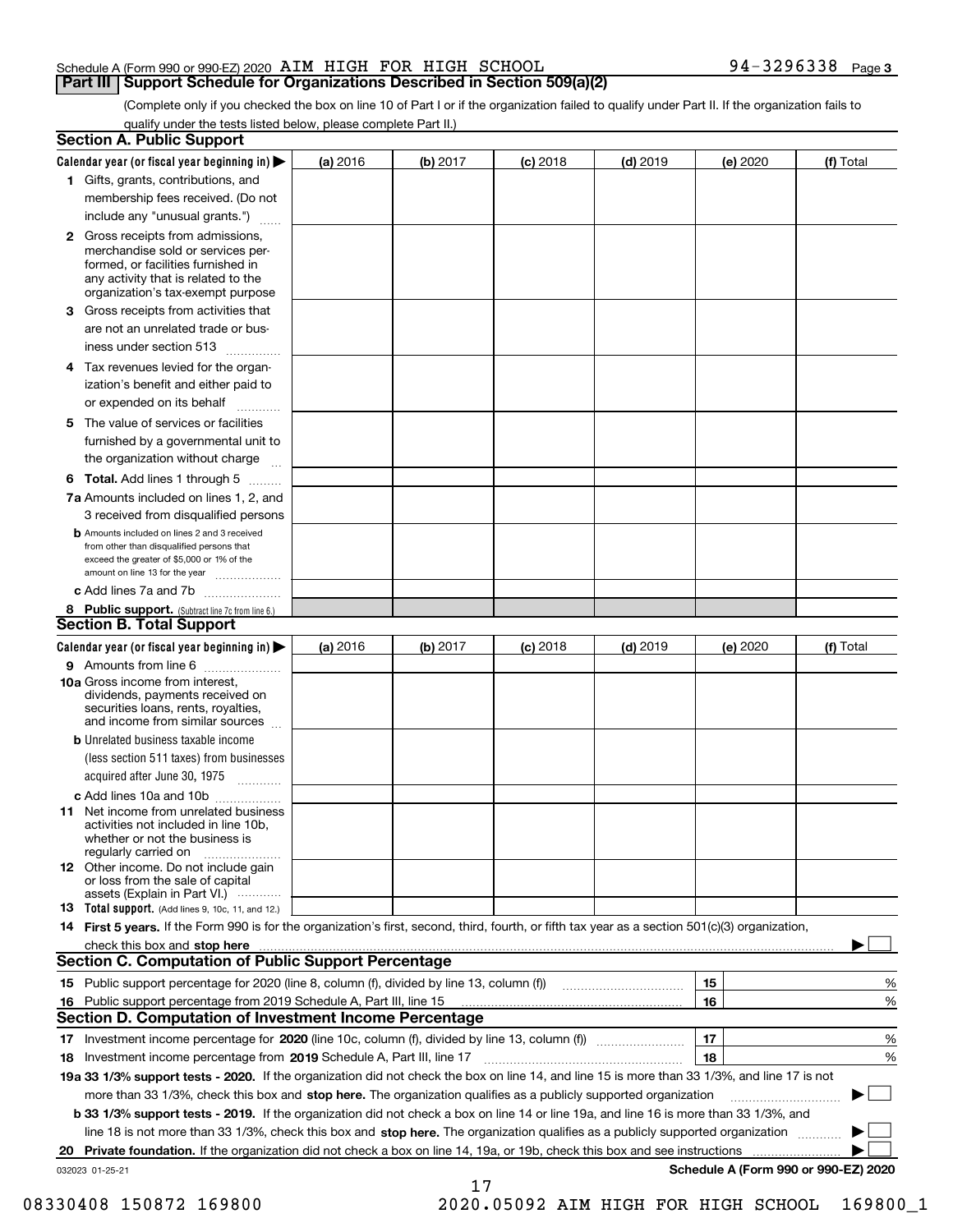# **Part IV Supporting Organizations**

(Complete only if you checked a box in line 12 on Part I. If you checked box 12a, Part I, complete Sections A and B. If you checked box 12b, Part I, complete Sections A and C. If you checked box 12c, Part I, complete Sections A, D, and E. If you checked box 12d, Part I, complete Sections A and D, and complete Part V.)

#### **Section A. All Supporting Organizations**

- **1** Are all of the organization's supported organizations listed by name in the organization's governing documents? If "No," describe in **Part VI** how the supported organizations are designated. If designated by *class or purpose, describe the designation. If historic and continuing relationship, explain.*
- **2** Did the organization have any supported organization that does not have an IRS determination of status under section 509(a)(1) or (2)? If "Yes," explain in Part VI how the organization determined that the supported *organization was described in section 509(a)(1) or (2).*
- **3a** Did the organization have a supported organization described in section 501(c)(4), (5), or (6)? If "Yes," answer *lines 3b and 3c below.*
- **b** Did the organization confirm that each supported organization qualified under section 501(c)(4), (5), or (6) and satisfied the public support tests under section 509(a)(2)? If "Yes," describe in **Part VI** when and how the *organization made the determination.*
- **c**Did the organization ensure that all support to such organizations was used exclusively for section 170(c)(2)(B) purposes? If "Yes," explain in **Part VI** what controls the organization put in place to ensure such use.
- **4a***If* Was any supported organization not organized in the United States ("foreign supported organization")? *"Yes," and if you checked box 12a or 12b in Part I, answer lines 4b and 4c below.*
- **b** Did the organization have ultimate control and discretion in deciding whether to make grants to the foreign supported organization? If "Yes," describe in **Part VI** how the organization had such control and discretion *despite being controlled or supervised by or in connection with its supported organizations.*
- **c** Did the organization support any foreign supported organization that does not have an IRS determination under sections 501(c)(3) and 509(a)(1) or (2)? If "Yes," explain in **Part VI** what controls the organization used *to ensure that all support to the foreign supported organization was used exclusively for section 170(c)(2)(B) purposes.*
- **5a** Did the organization add, substitute, or remove any supported organizations during the tax year? If "Yes," answer lines 5b and 5c below (if applicable). Also, provide detail in **Part VI,** including (i) the names and EIN *numbers of the supported organizations added, substituted, or removed; (ii) the reasons for each such action; (iii) the authority under the organization's organizing document authorizing such action; and (iv) how the action was accomplished (such as by amendment to the organizing document).*
- **b** Type I or Type II only. Was any added or substituted supported organization part of a class already designated in the organization's organizing document?
- **cSubstitutions only.**  Was the substitution the result of an event beyond the organization's control?
- **6** Did the organization provide support (whether in the form of grants or the provision of services or facilities) to **Part VI.** *If "Yes," provide detail in* support or benefit one or more of the filing organization's supported organizations? anyone other than (i) its supported organizations, (ii) individuals that are part of the charitable class benefited by one or more of its supported organizations, or (iii) other supporting organizations that also
- **7**Did the organization provide a grant, loan, compensation, or other similar payment to a substantial contributor *If "Yes," complete Part I of Schedule L (Form 990 or 990-EZ).* regard to a substantial contributor? (as defined in section 4958(c)(3)(C)), a family member of a substantial contributor, or a 35% controlled entity with
- **8** Did the organization make a loan to a disqualified person (as defined in section 4958) not described in line 7? *If "Yes," complete Part I of Schedule L (Form 990 or 990-EZ).*
- **9a** Was the organization controlled directly or indirectly at any time during the tax year by one or more in section 509(a)(1) or (2))? If "Yes," *provide detail in* <code>Part VI.</code> disqualified persons, as defined in section 4946 (other than foundation managers and organizations described
- **b** Did one or more disqualified persons (as defined in line 9a) hold a controlling interest in any entity in which the supporting organization had an interest? If "Yes," provide detail in P**art VI**.
- **c**Did a disqualified person (as defined in line 9a) have an ownership interest in, or derive any personal benefit from, assets in which the supporting organization also had an interest? If "Yes," provide detail in P**art VI.**
- **10a** Was the organization subject to the excess business holdings rules of section 4943 because of section supporting organizations)? If "Yes," answer line 10b below. 4943(f) (regarding certain Type II supporting organizations, and all Type III non-functionally integrated
- **b** Did the organization have any excess business holdings in the tax year? (Use Schedule C, Form 4720, to *determine whether the organization had excess business holdings.)*

18

032024 01-25-21

**1**

**2**

**3a**

**3b**

**3c**

**4a**

**4b**

**4c**

**5a**

**5b5c**

**6**

**7**

**8**

**9a**

**9b**

**9c**

**YesNo**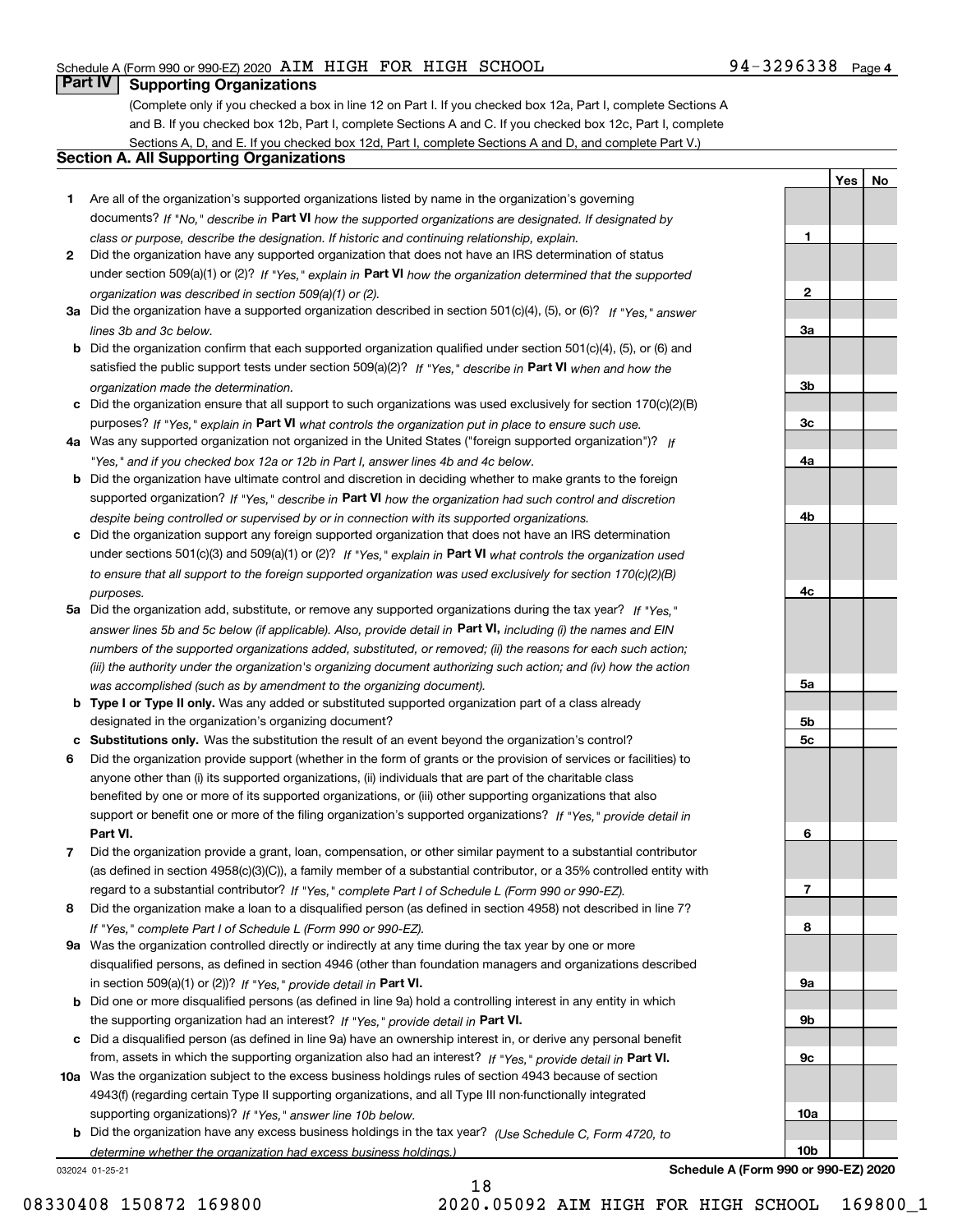|    | Part IV<br><b>Supporting Organizations</b> (continued)                                                                                                                                                                                                    |                 |     |    |
|----|-----------------------------------------------------------------------------------------------------------------------------------------------------------------------------------------------------------------------------------------------------------|-----------------|-----|----|
|    |                                                                                                                                                                                                                                                           |                 | Yes | No |
| 11 | Has the organization accepted a gift or contribution from any of the following persons?                                                                                                                                                                   |                 |     |    |
|    | a A person who directly or indirectly controls, either alone or together with persons described in lines 11b and                                                                                                                                          |                 |     |    |
|    | 11c below, the governing body of a supported organization?                                                                                                                                                                                                | 11a             |     |    |
|    | <b>b</b> A family member of a person described in line 11a above?                                                                                                                                                                                         | 11 <sub>b</sub> |     |    |
|    | c A 35% controlled entity of a person described in line 11a or 11b above? If "Yes" to line 11a, 11b, or 11c, provide                                                                                                                                      |                 |     |    |
|    | detail in Part VI.                                                                                                                                                                                                                                        | 11c             |     |    |
|    | <b>Section B. Type I Supporting Organizations</b>                                                                                                                                                                                                         |                 |     |    |
|    |                                                                                                                                                                                                                                                           |                 | Yes | No |
| 1  | Did the governing body, members of the governing body, officers acting in their official capacity, or membership of one or                                                                                                                                |                 |     |    |
|    | more supported organizations have the power to regularly appoint or elect at least a majority of the organization's officers,                                                                                                                             |                 |     |    |
|    | directors, or trustees at all times during the tax year? If "No," describe in Part VI how the supported organization(s)<br>effectively operated, supervised, or controlled the organization's activities. If the organization had more than one supported |                 |     |    |
|    | organization, describe how the powers to appoint and/or remove officers, directors, or trustees were allocated among the                                                                                                                                  |                 |     |    |
|    | supported organizations and what conditions or restrictions, if any, applied to such powers during the tax year.                                                                                                                                          | 1               |     |    |
| 2  | Did the organization operate for the benefit of any supported organization other than the supported                                                                                                                                                       |                 |     |    |
|    | organization(s) that operated, supervised, or controlled the supporting organization? If "Yes," explain in                                                                                                                                                |                 |     |    |
|    | Part VI how providing such benefit carried out the purposes of the supported organization(s) that operated,                                                                                                                                               |                 |     |    |
|    | supervised, or controlled the supporting organization.<br><b>Section C. Type II Supporting Organizations</b>                                                                                                                                              | 2               |     |    |
|    |                                                                                                                                                                                                                                                           |                 |     |    |
|    |                                                                                                                                                                                                                                                           |                 | Yes | No |
| 1. | Were a majority of the organization's directors or trustees during the tax year also a majority of the directors                                                                                                                                          |                 |     |    |
|    | or trustees of each of the organization's supported organization(s)? If "No," describe in Part VI how control                                                                                                                                             |                 |     |    |
|    | or management of the supporting organization was vested in the same persons that controlled or managed                                                                                                                                                    |                 |     |    |
|    | the supported organization(s).<br><b>Section D. All Type III Supporting Organizations</b>                                                                                                                                                                 | 1               |     |    |
|    |                                                                                                                                                                                                                                                           |                 | Yes | No |
| 1. | Did the organization provide to each of its supported organizations, by the last day of the fifth month of the                                                                                                                                            |                 |     |    |
|    | organization's tax year, (i) a written notice describing the type and amount of support provided during the prior tax                                                                                                                                     |                 |     |    |
|    | year, (ii) a copy of the Form 990 that was most recently filed as of the date of notification, and (iii) copies of the                                                                                                                                    |                 |     |    |
|    | organization's governing documents in effect on the date of notification, to the extent not previously provided?                                                                                                                                          | 1               |     |    |
| 2  | Were any of the organization's officers, directors, or trustees either (i) appointed or elected by the supported                                                                                                                                          |                 |     |    |
|    | organization(s) or (ii) serving on the governing body of a supported organization? If "No," explain in Part VI how                                                                                                                                        |                 |     |    |
|    | the organization maintained a close and continuous working relationship with the supported organization(s).                                                                                                                                               | 2               |     |    |
| 3  | By reason of the relationship described in line 2, above, did the organization's supported organizations have a                                                                                                                                           |                 |     |    |
|    | significant voice in the organization's investment policies and in directing the use of the organization's                                                                                                                                                |                 |     |    |
|    | income or assets at all times during the tax year? If "Yes," describe in Part VI the role the organization's                                                                                                                                              |                 |     |    |
|    | supported organizations played in this regard.                                                                                                                                                                                                            | з               |     |    |
|    | Section E. Type III Functionally Integrated Supporting Organizations                                                                                                                                                                                      |                 |     |    |
| 1. | Check the box next to the method that the organization used to satisfy the Integral Part Test during the year (see instructions).                                                                                                                         |                 |     |    |
| a  | The organization satisfied the Activities Test. Complete line 2 below.                                                                                                                                                                                    |                 |     |    |
| b  | The organization is the parent of each of its supported organizations. Complete line 3 below.                                                                                                                                                             |                 |     |    |
| c  | The organization supported a governmental entity. Describe in Part VI how you supported a governmental entity (see instructions).                                                                                                                         |                 |     |    |
| 2  | Activities Test. Answer lines 2a and 2b below.                                                                                                                                                                                                            |                 | Yes | No |
| a  | Did substantially all of the organization's activities during the tax year directly further the exempt purposes of                                                                                                                                        |                 |     |    |
|    | the supported organization(s) to which the organization was responsive? If "Yes," then in Part VI identify                                                                                                                                                |                 |     |    |
|    | those supported organizations and explain how these activities directly furthered their exempt purposes,                                                                                                                                                  |                 |     |    |
|    | how the organization was responsive to those supported organizations, and how the organization determined                                                                                                                                                 |                 |     |    |
|    | that these activities constituted substantially all of its activities.                                                                                                                                                                                    | 2a              |     |    |

- **b** Did the activities described in line 2a, above, constitute activities that, but for the organization's involvement, **Part VI**  *the reasons for the organization's position that its supported organization(s) would have engaged in* one or more of the organization's supported organization(s) would have been engaged in? If "Yes," e*xplain in these activities but for the organization's involvement.*
- **3** Parent of Supported Organizations. Answer lines 3a and 3b below.

**a** Did the organization have the power to regularly appoint or elect a majority of the officers, directors, or trustees of each of the supported organizations? If "Yes" or "No" provide details in **Part VI.** 

**b** Did the organization exercise a substantial degree of direction over the policies, programs, and activities of each of its supported organizations? If "Yes," describe in Part VI the role played by the organization in this regard.

032025 01-25-21

**Schedule A (Form 990 or 990-EZ) 2020**

**2b**

**3a**

**3b**

08330408 150872 169800 2020.05092 AIM HIGH FOR HIGH SCHOOL 169800\_1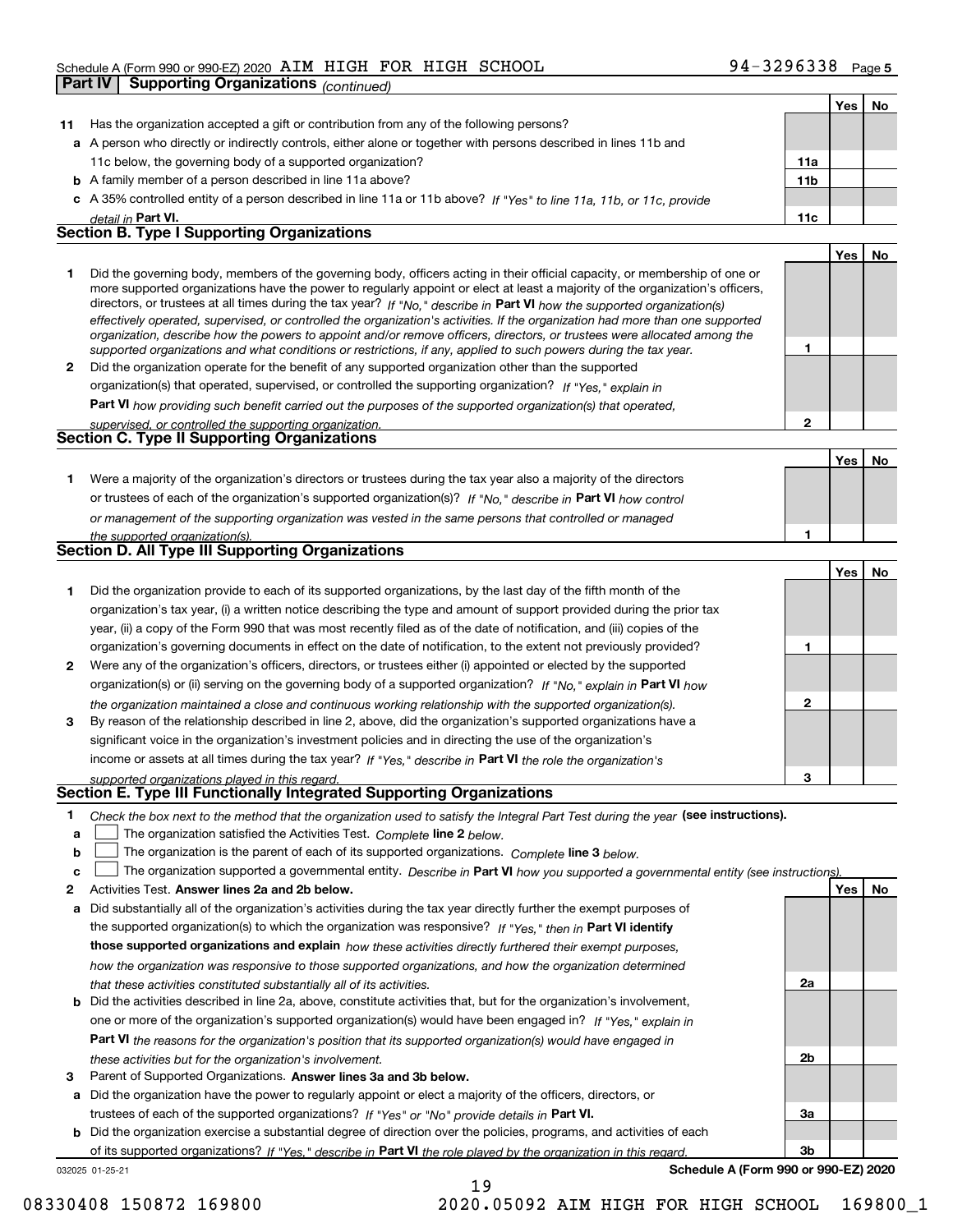|                                                               |  | <b>Part V</b> Type III Non-Functionally Integrated 509(a)(3) Supporting Organizations |                   |  |
|---------------------------------------------------------------|--|---------------------------------------------------------------------------------------|-------------------|--|
| Schedule A (Form 990 or 990-EZ) 2020 AIM HIGH FOR HIGH SCHOOL |  |                                                                                       | 94-3296338 Page 6 |  |

1 Check here if the organization satisfied the Integral Part Test as a qualifying trust on Nov. 20, 1970 (explain in Part VI). See instructions. All other Type III non-functionally integrated supporting organizations must complete Sections A through E.

|              | Section A - Adjusted Net Income                                                                                                   | (A) Prior Year | (B) Current Year<br>(optional) |                                |
|--------------|-----------------------------------------------------------------------------------------------------------------------------------|----------------|--------------------------------|--------------------------------|
| 1.           | Net short-term capital gain                                                                                                       | 1              |                                |                                |
| $\mathbf{2}$ | Recoveries of prior-year distributions                                                                                            | $\overline{2}$ |                                |                                |
| 3            | Other gross income (see instructions)                                                                                             | 3              |                                |                                |
| 4            | Add lines 1 through 3.                                                                                                            | 4              |                                |                                |
| 5            | Depreciation and depletion                                                                                                        | 5              |                                |                                |
| 6            | Portion of operating expenses paid or incurred for production or                                                                  |                |                                |                                |
|              | collection of gross income or for management, conservation, or                                                                    |                |                                |                                |
|              | maintenance of property held for production of income (see instructions)                                                          | 6              |                                |                                |
| 7            | Other expenses (see instructions)                                                                                                 | 7              |                                |                                |
| 8            | <b>Adjusted Net Income</b> (subtract lines 5, 6, and 7 from line 4)                                                               | 8              |                                |                                |
|              | <b>Section B - Minimum Asset Amount</b>                                                                                           |                | (A) Prior Year                 | (B) Current Year<br>(optional) |
| 1            | Aggregate fair market value of all non-exempt-use assets (see                                                                     |                |                                |                                |
|              | instructions for short tax year or assets held for part of year):                                                                 |                |                                |                                |
|              | a Average monthly value of securities                                                                                             | 1a             |                                |                                |
|              | <b>b</b> Average monthly cash balances                                                                                            | 1b             |                                |                                |
|              | c Fair market value of other non-exempt-use assets                                                                                | 1c             |                                |                                |
|              | d Total (add lines 1a, 1b, and 1c)                                                                                                | 1d             |                                |                                |
|              | e Discount claimed for blockage or other factors                                                                                  |                |                                |                                |
|              | (explain in detail in Part VI):                                                                                                   |                |                                |                                |
| 2            | Acquisition indebtedness applicable to non-exempt-use assets                                                                      | $\mathbf 2$    |                                |                                |
| 3            | Subtract line 2 from line 1d.                                                                                                     | 3              |                                |                                |
| 4            | Cash deemed held for exempt use. Enter 0.015 of line 3 (for greater amount,                                                       |                |                                |                                |
|              | see instructions)                                                                                                                 | 4              |                                |                                |
| 5            | Net value of non-exempt-use assets (subtract line 4 from line 3)                                                                  | 5              |                                |                                |
| 6            | Multiply line 5 by 0.035.                                                                                                         | 6              |                                |                                |
| 7            | Recoveries of prior-year distributions                                                                                            | $\overline{7}$ |                                |                                |
| 8            | Minimum Asset Amount (add line 7 to line 6)                                                                                       | 8              |                                |                                |
|              | <b>Section C - Distributable Amount</b>                                                                                           |                |                                | <b>Current Year</b>            |
| 1            | Adjusted net income for prior year (from Section A, line 8, column A)                                                             | $\mathbf{1}$   |                                |                                |
| 2            | Enter 0.85 of line 1.                                                                                                             | $\overline{2}$ |                                |                                |
| 3            | Minimum asset amount for prior year (from Section B, line 8, column A)                                                            | 3              |                                |                                |
| 4            | Enter greater of line 2 or line 3.                                                                                                | 4              |                                |                                |
| 5            | Income tax imposed in prior year                                                                                                  | 5              |                                |                                |
| 6            | <b>Distributable Amount.</b> Subtract line 5 from line 4, unless subject to                                                       |                |                                |                                |
|              | emergency temporary reduction (see instructions).                                                                                 | 6              |                                |                                |
| 7            | Check here if the current year is the organization's first as a non-functionally integrated Type III supporting organization (see |                |                                |                                |

instructions).

**1**

**Schedule A (Form 990 or 990-EZ) 2020**

032026 01-25-21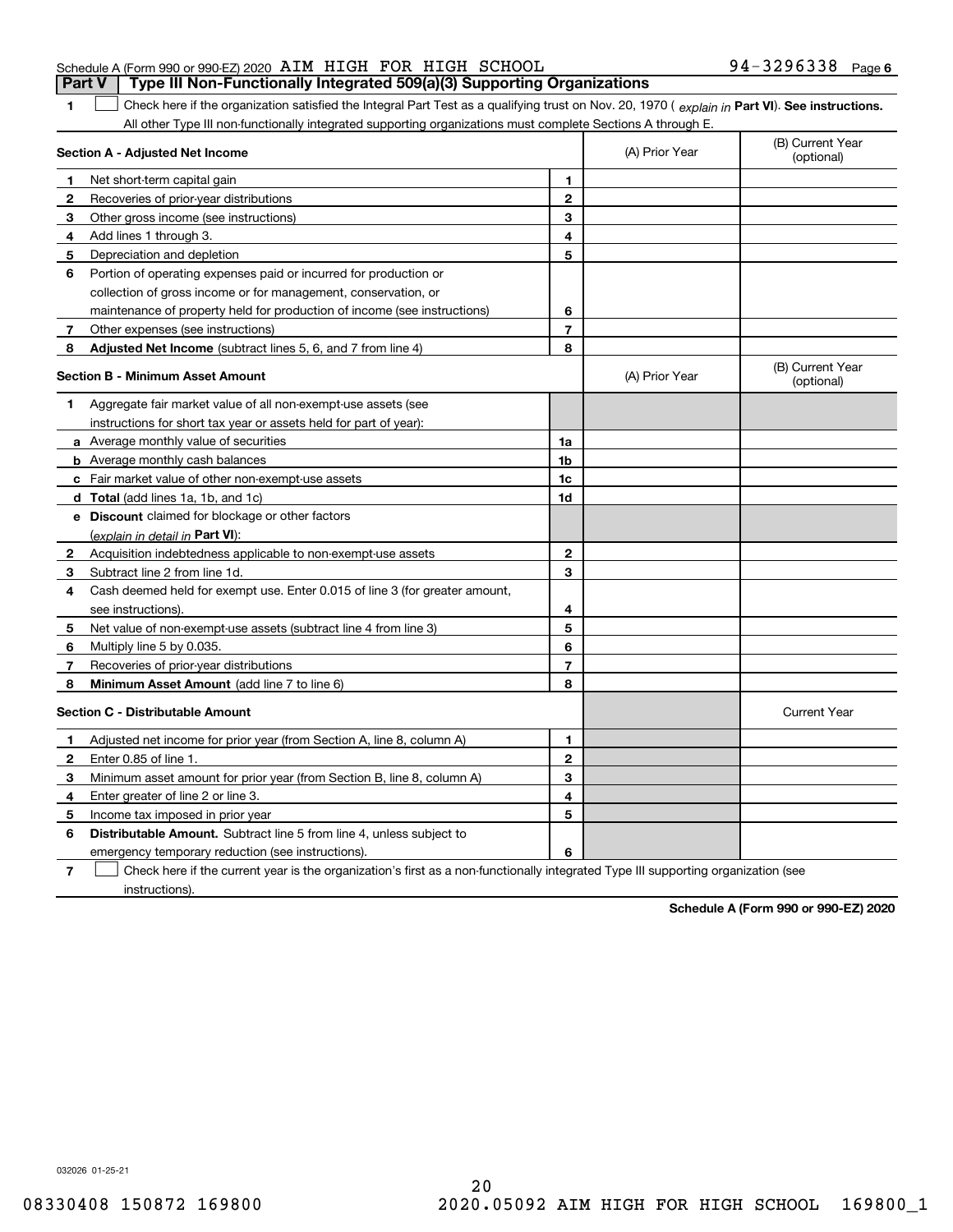|    | Type III Non-Functionally Integrated 509(a)(3) Supporting Organizations<br>Part V<br>(continued) |                             |                                       |    |                                         |  |  |
|----|--------------------------------------------------------------------------------------------------|-----------------------------|---------------------------------------|----|-----------------------------------------|--|--|
|    | <b>Section D - Distributions</b>                                                                 |                             |                                       |    | <b>Current Year</b>                     |  |  |
|    | Amounts paid to supported organizations to accomplish exempt purposes                            |                             |                                       | 1  |                                         |  |  |
| 2  | Amounts paid to perform activity that directly furthers exempt purposes of supported             |                             |                                       |    |                                         |  |  |
|    | organizations, in excess of income from activity                                                 |                             | 2                                     |    |                                         |  |  |
| 3  | Administrative expenses paid to accomplish exempt purposes of supported organizations            |                             | 3                                     |    |                                         |  |  |
| 4  | Amounts paid to acquire exempt-use assets                                                        |                             |                                       | 4  |                                         |  |  |
| 5  | Qualified set aside amounts (prior IRS approval required - provide details in Part VI)           |                             |                                       | 5  |                                         |  |  |
| 6  | Other distributions ( <i>describe in</i> Part VI). See instructions.                             |                             |                                       | 6  |                                         |  |  |
| 7  | Total annual distributions. Add lines 1 through 6.                                               |                             |                                       | 7  |                                         |  |  |
| 8  | Distributions to attentive supported organizations to which the organization is responsive       |                             |                                       |    |                                         |  |  |
|    | (provide details in Part VI). See instructions.                                                  |                             |                                       | 8  |                                         |  |  |
| 9  | Distributable amount for 2020 from Section C, line 6                                             |                             |                                       | 9  |                                         |  |  |
| 10 | Line 8 amount divided by line 9 amount                                                           |                             |                                       | 10 |                                         |  |  |
|    |                                                                                                  | (i)                         | (ii)                                  |    | (iii)                                   |  |  |
|    | <b>Section E - Distribution Allocations</b> (see instructions)                                   | <b>Excess Distributions</b> | <b>Underdistributions</b><br>Pre-2020 |    | <b>Distributable</b><br>Amount for 2020 |  |  |
| 1  | Distributable amount for 2020 from Section C, line 6                                             |                             |                                       |    |                                         |  |  |
| 2  | Underdistributions, if any, for years prior to 2020 (reason-                                     |                             |                                       |    |                                         |  |  |
|    | able cause required - explain in Part VI). See instructions.                                     |                             |                                       |    |                                         |  |  |
| 3  | Excess distributions carryover, if any, to 2020                                                  |                             |                                       |    |                                         |  |  |
|    | a From 2015                                                                                      |                             |                                       |    |                                         |  |  |
|    | $b$ From 2016                                                                                    |                             |                                       |    |                                         |  |  |
|    | $c$ From 2017                                                                                    |                             |                                       |    |                                         |  |  |
|    | <b>d</b> From 2018                                                                               |                             |                                       |    |                                         |  |  |
|    | e From 2019                                                                                      |                             |                                       |    |                                         |  |  |
|    | f Total of lines 3a through 3e                                                                   |                             |                                       |    |                                         |  |  |
|    | g Applied to underdistributions of prior years                                                   |                             |                                       |    |                                         |  |  |
|    | <b>h</b> Applied to 2020 distributable amount                                                    |                             |                                       |    |                                         |  |  |
|    | Carryover from 2015 not applied (see instructions)                                               |                             |                                       |    |                                         |  |  |
|    | Remainder. Subtract lines 3g, 3h, and 3i from line 3f.                                           |                             |                                       |    |                                         |  |  |
| 4  | Distributions for 2020 from Section D.                                                           |                             |                                       |    |                                         |  |  |
|    | line $7:$                                                                                        |                             |                                       |    |                                         |  |  |
|    | a Applied to underdistributions of prior years                                                   |                             |                                       |    |                                         |  |  |
|    | <b>b</b> Applied to 2020 distributable amount                                                    |                             |                                       |    |                                         |  |  |
|    | <b>c</b> Remainder. Subtract lines 4a and 4b from line 4.                                        |                             |                                       |    |                                         |  |  |
| 5  | Remaining underdistributions for years prior to 2020, if                                         |                             |                                       |    |                                         |  |  |
|    | any. Subtract lines 3g and 4a from line 2. For result greater                                    |                             |                                       |    |                                         |  |  |
|    | than zero, explain in Part VI. See instructions.                                                 |                             |                                       |    |                                         |  |  |
| 6  | Remaining underdistributions for 2020. Subtract lines 3h                                         |                             |                                       |    |                                         |  |  |
|    | and 4b from line 1. For result greater than zero, explain in                                     |                             |                                       |    |                                         |  |  |
|    | <b>Part VI.</b> See instructions.                                                                |                             |                                       |    |                                         |  |  |
| 7  | Excess distributions carryover to 2021. Add lines 3j                                             |                             |                                       |    |                                         |  |  |
|    | and 4c.                                                                                          |                             |                                       |    |                                         |  |  |
| 8  | Breakdown of line 7:                                                                             |                             |                                       |    |                                         |  |  |
|    | a Excess from 2016                                                                               |                             |                                       |    |                                         |  |  |
|    |                                                                                                  |                             |                                       |    |                                         |  |  |
|    | <b>b</b> Excess from 2017                                                                        |                             |                                       |    |                                         |  |  |
|    | c Excess from 2018                                                                               |                             |                                       |    |                                         |  |  |
|    | d Excess from 2019                                                                               |                             |                                       |    |                                         |  |  |
|    | e Excess from 2020                                                                               |                             |                                       |    |                                         |  |  |

**Schedule A (Form 990 or 990-EZ) 2020**

032027 01-25-21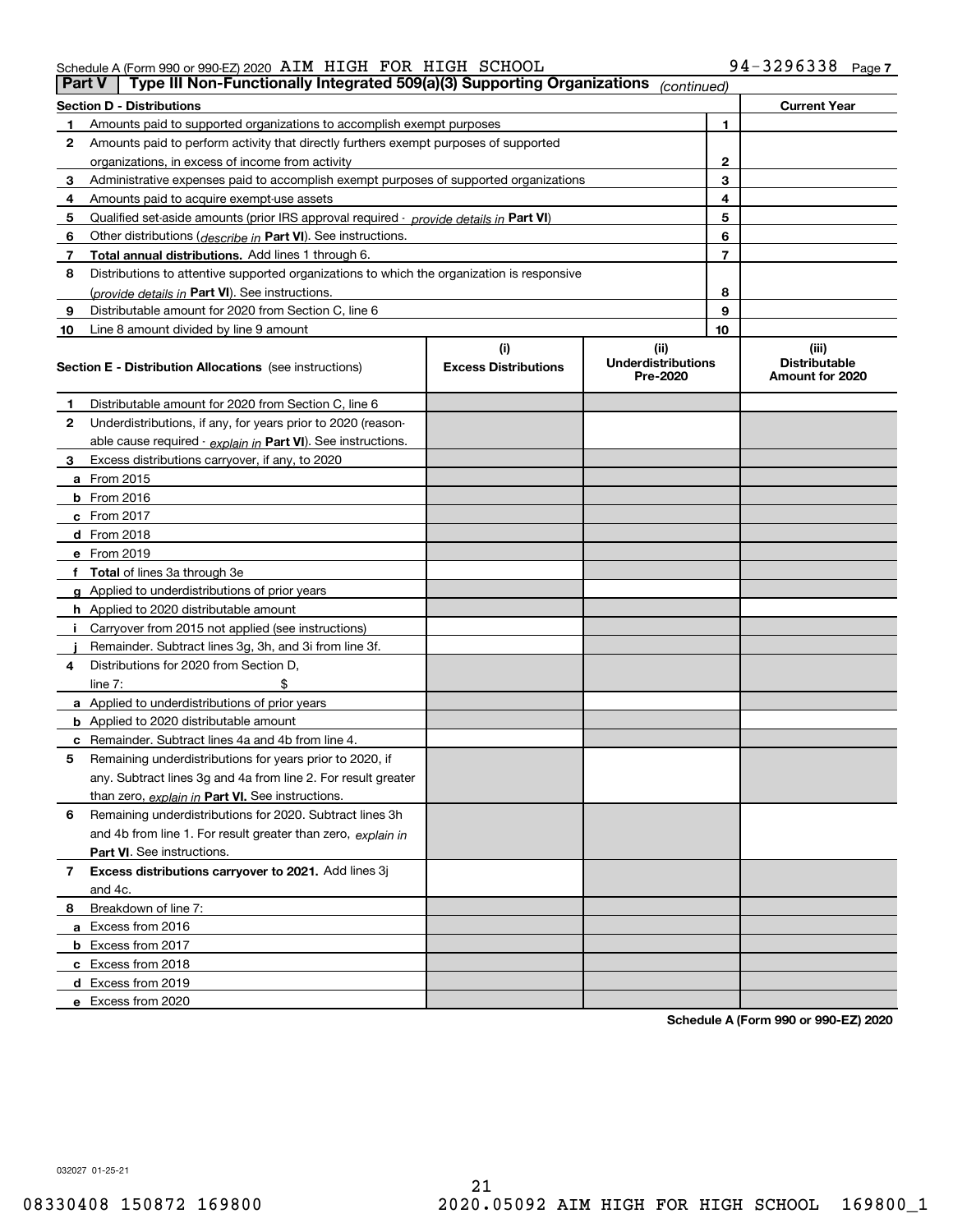|                 | Schedule A (Form 990 or 990-EZ) 2020 AIM HIGH FOR HIGH SCHOOL |  |    | 94-3296338 Page 8                                                                                                                                                                                                                                                                                                                                                                                                                                                                                                                                                    |  |
|-----------------|---------------------------------------------------------------|--|----|----------------------------------------------------------------------------------------------------------------------------------------------------------------------------------------------------------------------------------------------------------------------------------------------------------------------------------------------------------------------------------------------------------------------------------------------------------------------------------------------------------------------------------------------------------------------|--|
| <b>Part VI</b>  |                                                               |  |    | Supplemental Information. Provide the explanations required by Part II, line 10; Part II, line 17a or 17b; Part III, line 12;<br>Part IV, Section A, lines 1, 2, 3b, 3c, 4b, 4c, 5a, 6, 9a, 9b, 9c, 11a, 11b, and 11c; Part IV, Section B, lines 1 and 2; Part IV, Section C,<br>line 1; Part IV, Section D, lines 2 and 3; Part IV, Section E, lines 1c, 2a, 2b, 3a, and 3b; Part V, line 1; Part V, Section B, line 1e; Part V,<br>Section D, lines 5, 6, and 8; and Part V, Section E, lines 2, 5, and 6. Also complete this part for any additional information. |  |
|                 | (See instructions.)                                           |  |    |                                                                                                                                                                                                                                                                                                                                                                                                                                                                                                                                                                      |  |
|                 |                                                               |  |    |                                                                                                                                                                                                                                                                                                                                                                                                                                                                                                                                                                      |  |
|                 |                                                               |  |    |                                                                                                                                                                                                                                                                                                                                                                                                                                                                                                                                                                      |  |
|                 |                                                               |  |    |                                                                                                                                                                                                                                                                                                                                                                                                                                                                                                                                                                      |  |
|                 |                                                               |  |    |                                                                                                                                                                                                                                                                                                                                                                                                                                                                                                                                                                      |  |
|                 |                                                               |  |    |                                                                                                                                                                                                                                                                                                                                                                                                                                                                                                                                                                      |  |
|                 |                                                               |  |    |                                                                                                                                                                                                                                                                                                                                                                                                                                                                                                                                                                      |  |
|                 |                                                               |  |    |                                                                                                                                                                                                                                                                                                                                                                                                                                                                                                                                                                      |  |
|                 |                                                               |  |    |                                                                                                                                                                                                                                                                                                                                                                                                                                                                                                                                                                      |  |
|                 |                                                               |  |    |                                                                                                                                                                                                                                                                                                                                                                                                                                                                                                                                                                      |  |
|                 |                                                               |  |    |                                                                                                                                                                                                                                                                                                                                                                                                                                                                                                                                                                      |  |
|                 |                                                               |  |    |                                                                                                                                                                                                                                                                                                                                                                                                                                                                                                                                                                      |  |
|                 |                                                               |  |    |                                                                                                                                                                                                                                                                                                                                                                                                                                                                                                                                                                      |  |
|                 |                                                               |  |    |                                                                                                                                                                                                                                                                                                                                                                                                                                                                                                                                                                      |  |
|                 |                                                               |  |    |                                                                                                                                                                                                                                                                                                                                                                                                                                                                                                                                                                      |  |
|                 |                                                               |  |    |                                                                                                                                                                                                                                                                                                                                                                                                                                                                                                                                                                      |  |
|                 |                                                               |  |    |                                                                                                                                                                                                                                                                                                                                                                                                                                                                                                                                                                      |  |
|                 |                                                               |  |    |                                                                                                                                                                                                                                                                                                                                                                                                                                                                                                                                                                      |  |
|                 |                                                               |  |    |                                                                                                                                                                                                                                                                                                                                                                                                                                                                                                                                                                      |  |
|                 |                                                               |  |    |                                                                                                                                                                                                                                                                                                                                                                                                                                                                                                                                                                      |  |
|                 |                                                               |  |    |                                                                                                                                                                                                                                                                                                                                                                                                                                                                                                                                                                      |  |
|                 |                                                               |  |    |                                                                                                                                                                                                                                                                                                                                                                                                                                                                                                                                                                      |  |
|                 |                                                               |  |    |                                                                                                                                                                                                                                                                                                                                                                                                                                                                                                                                                                      |  |
|                 |                                                               |  |    |                                                                                                                                                                                                                                                                                                                                                                                                                                                                                                                                                                      |  |
|                 |                                                               |  |    |                                                                                                                                                                                                                                                                                                                                                                                                                                                                                                                                                                      |  |
| 032028 01-25-21 |                                                               |  |    | Schedule A (Form 990 or 990-EZ) 2020                                                                                                                                                                                                                                                                                                                                                                                                                                                                                                                                 |  |
|                 |                                                               |  | 22 |                                                                                                                                                                                                                                                                                                                                                                                                                                                                                                                                                                      |  |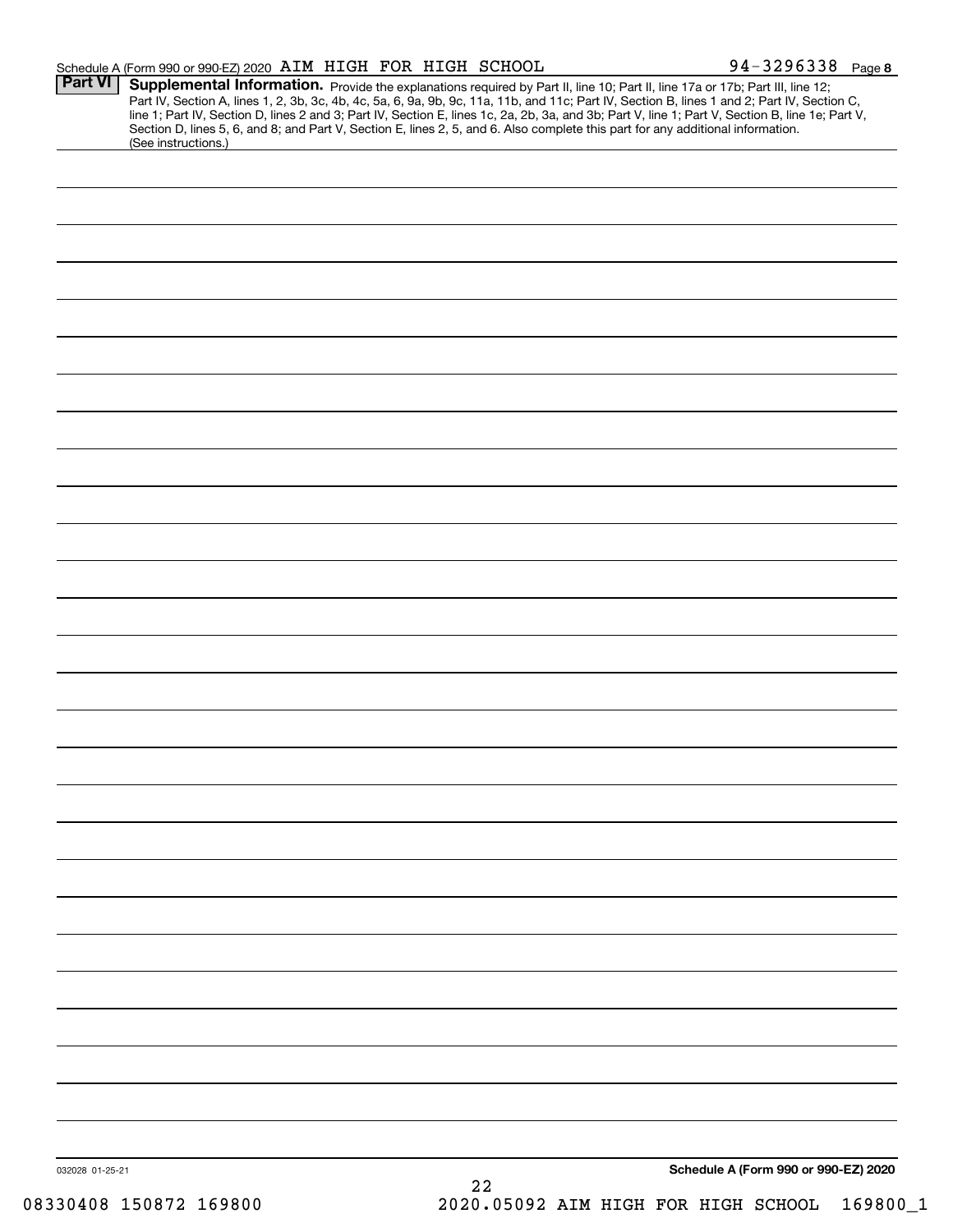Department of the Treasury Internal Revenue Service **(Form 990, 990-EZ, or 990-PF)**

Name of the organization

**Organization type** (check one):

#### \*\* PUBLIC DISCLOSURE COPY \*\*

# **Schedule B Schedule of Contributors**

**| Attach to Form 990, Form 990-EZ, or Form 990-PF. | Go to www.irs.gov/Form990 for the latest information.** OMB No. 1545-0047

**2020**

**Employer identification number**

| 4-3296338 |
|-----------|
|-----------|

| AIM HIGH FOR HIGH SCHOOL | 94-3296338 |
|--------------------------|------------|

| Filers of:         | Section:                                                                    |
|--------------------|-----------------------------------------------------------------------------|
| Form 990 or 990-EZ | $\boxed{\textbf{X}}$ 501(c)( 3) (enter number) organization                 |
|                    | $4947(a)(1)$ nonexempt charitable trust not treated as a private foundation |
|                    | 527 political organization                                                  |
| Form 990-PF        | 501(c)(3) exempt private foundation                                         |
|                    | 4947(a)(1) nonexempt charitable trust treated as a private foundation       |
|                    | 501(c)(3) taxable private foundation                                        |

Check if your organization is covered by the **General Rule** or a **Special Rule. Note:**  Only a section 501(c)(7), (8), or (10) organization can check boxes for both the General Rule and a Special Rule. See instructions.

#### **General Rule**

 $\boxed{\textbf{X}}$  For an organization filing Form 990, 990-EZ, or 990-PF that received, during the year, contributions totaling \$5,000 or more (in money or property) from any one contributor. Complete Parts I and II. See instructions for determining a contributor's total contributions.

#### **Special Rules**

| For an organization described in section 501(c)(3) filing Form 990 or 990-EZ that met the 33 1/3% support test of the regulations under               |
|-------------------------------------------------------------------------------------------------------------------------------------------------------|
| sections 509(a)(1) and 170(b)(1)(A)(vi), that checked Schedule A (Form 990 or 990-EZ), Part II, line 13, 16a, or 16b, and that received from          |
| any one contributor, during the year, total contributions of the greater of (1) \$5,000; or (2) 2% of the amount on (i) Form 990, Part VIII, line 1h; |
| or (ii) Form 990-EZ, line 1. Complete Parts I and II.                                                                                                 |

For an organization described in section 501(c)(7), (8), or (10) filing Form 990 or 990-EZ that received from any one contributor, during the year, total contributions of more than \$1,000 exclusively for religious, charitable, scientific, literary, or educational purposes, or for the prevention of cruelty to children or animals. Complete Parts I (entering "N/A" in column (b) instead of the contributor name and address), II, and III.  $\mathcal{L}^{\text{max}}$ 

purpose. Don't complete any of the parts unless the **General Rule** applies to this organization because it received *nonexclusively* year, contributions <sub>exclusively</sub> for religious, charitable, etc., purposes, but no such contributions totaled more than \$1,000. If this box is checked, enter here the total contributions that were received during the year for an  $\;$ exclusively religious, charitable, etc., For an organization described in section 501(c)(7), (8), or (10) filing Form 990 or 990-EZ that received from any one contributor, during the religious, charitable, etc., contributions totaling \$5,000 or more during the year  $\Box$ — $\Box$   $\Box$  $\mathcal{L}^{\text{max}}$ 

**Caution:**  An organization that isn't covered by the General Rule and/or the Special Rules doesn't file Schedule B (Form 990, 990-EZ, or 990-PF),  **must** but it answer "No" on Part IV, line 2, of its Form 990; or check the box on line H of its Form 990-EZ or on its Form 990-PF, Part I, line 2, to certify that it doesn't meet the filing requirements of Schedule B (Form 990, 990-EZ, or 990-PF).

**For Paperwork Reduction Act Notice, see the instructions for Form 990, 990-EZ, or 990-PF. Schedule B (Form 990, 990-EZ, or 990-PF) (2020)** LHA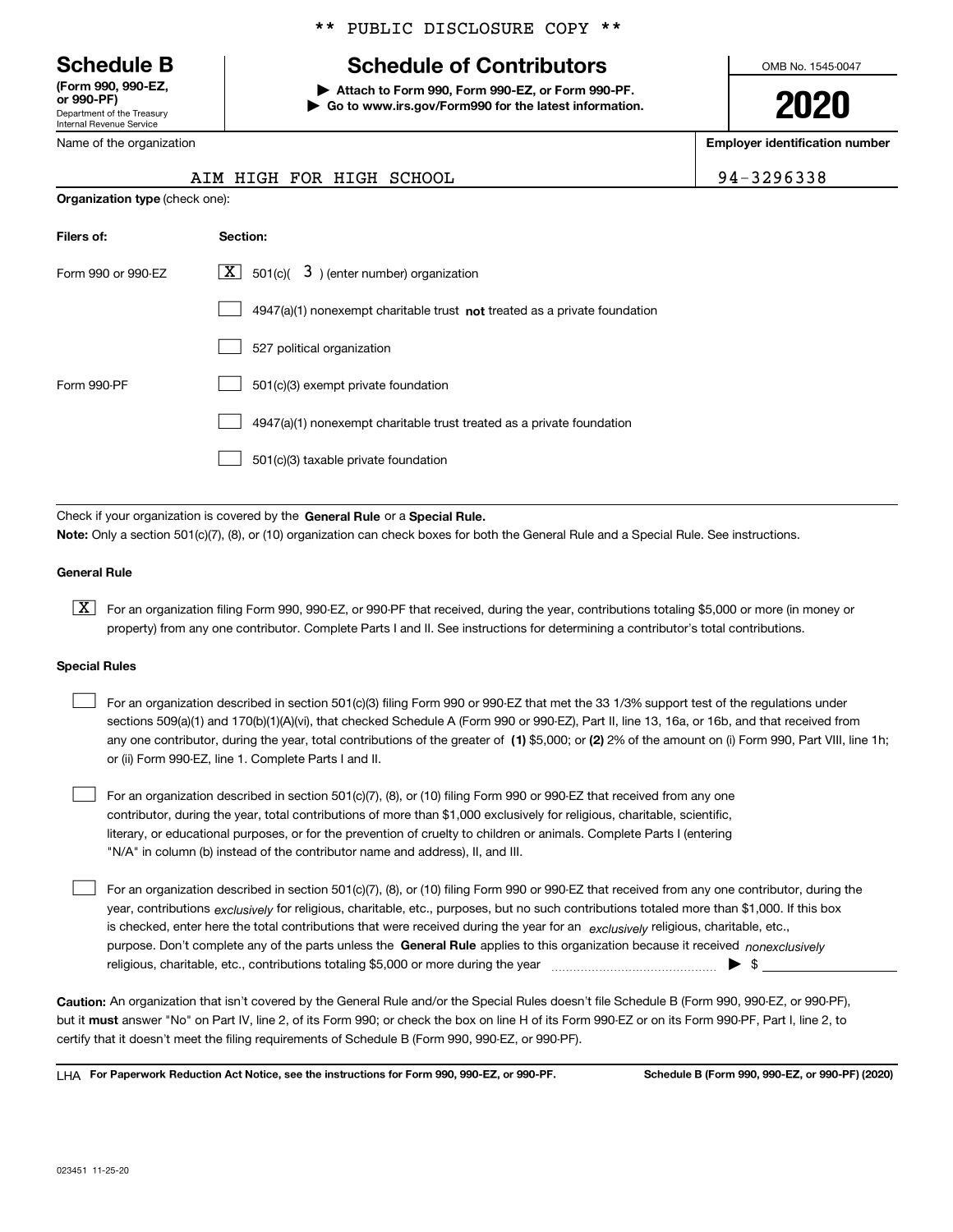# AIM HIGH FOR HIGH SCHOOL 34-3296338

|                 | Schedule B (Form 990, 990-EZ, or 990-PF) (2020)                                                       |                                   | Page 2                                                                                                      |
|-----------------|-------------------------------------------------------------------------------------------------------|-----------------------------------|-------------------------------------------------------------------------------------------------------------|
|                 | Name of organization                                                                                  |                                   | <b>Employer identification number</b>                                                                       |
|                 | AIM HIGH FOR HIGH SCHOOL                                                                              |                                   | 94-3296338                                                                                                  |
| Part I          | <b>Contributors</b> (see instructions). Use duplicate copies of Part I if additional space is needed. |                                   |                                                                                                             |
| (a)<br>No.      | (b)<br>Name, address, and ZIP + 4                                                                     | (c)<br><b>Total contributions</b> | (d)<br>Type of contribution                                                                                 |
| 1               |                                                                                                       | 650,000.<br>\$                    | $\overline{\mathbf{X}}$<br>Person<br>Payroll<br>Noncash<br>(Complete Part II for<br>noncash contributions.) |
| (a)<br>No.      | (b)<br>Name, address, and ZIP + 4                                                                     | (c)<br><b>Total contributions</b> | (d)<br>Type of contribution                                                                                 |
| 2               |                                                                                                       | 587,500.<br>\$                    | X<br>Person<br>Payroll<br>Noncash<br>(Complete Part II for<br>noncash contributions.)                       |
| (a)<br>No.      | (b)<br>Name, address, and ZIP + 4                                                                     | (c)<br><b>Total contributions</b> | (d)<br>Type of contribution                                                                                 |
| 3               |                                                                                                       | 434,490.<br>\$                    | X<br>Person<br>Payroll<br>Noncash<br>(Complete Part II for<br>noncash contributions.)                       |
| (a)<br>No.      | (b)<br>Name, address, and ZIP + 4                                                                     | (c)<br><b>Total contributions</b> | (d)<br>Type of contribution                                                                                 |
| 4               |                                                                                                       | 350,000.<br>\$                    | $\mathbf{X}$<br>Person<br>Payroll<br>Noncash<br>(Complete Part II for<br>noncash contributions.)            |
| (a)<br>No.      | (b)<br>Name, address, and ZIP + 4                                                                     | (c)<br><b>Total contributions</b> | (d)<br>Type of contribution                                                                                 |
| 5               |                                                                                                       | 279,900.<br>\$                    | $\boxed{\text{X}}$<br>Person<br>Payroll<br>Noncash<br>(Complete Part II for<br>noncash contributions.)      |
| (a)<br>No.      | (b)<br>Name, address, and ZIP + 4                                                                     | (c)<br><b>Total contributions</b> | (d)<br>Type of contribution                                                                                 |
| 6               |                                                                                                       | 250,000.<br>\$                    | $\boxed{\text{X}}$<br>Person<br>Payroll<br>Noncash<br>(Complete Part II for<br>noncash contributions.)      |
| 023452 11-25-20 |                                                                                                       |                                   | Schedule B (Form 990, 990-EZ, or 990-PF) (2020)                                                             |

24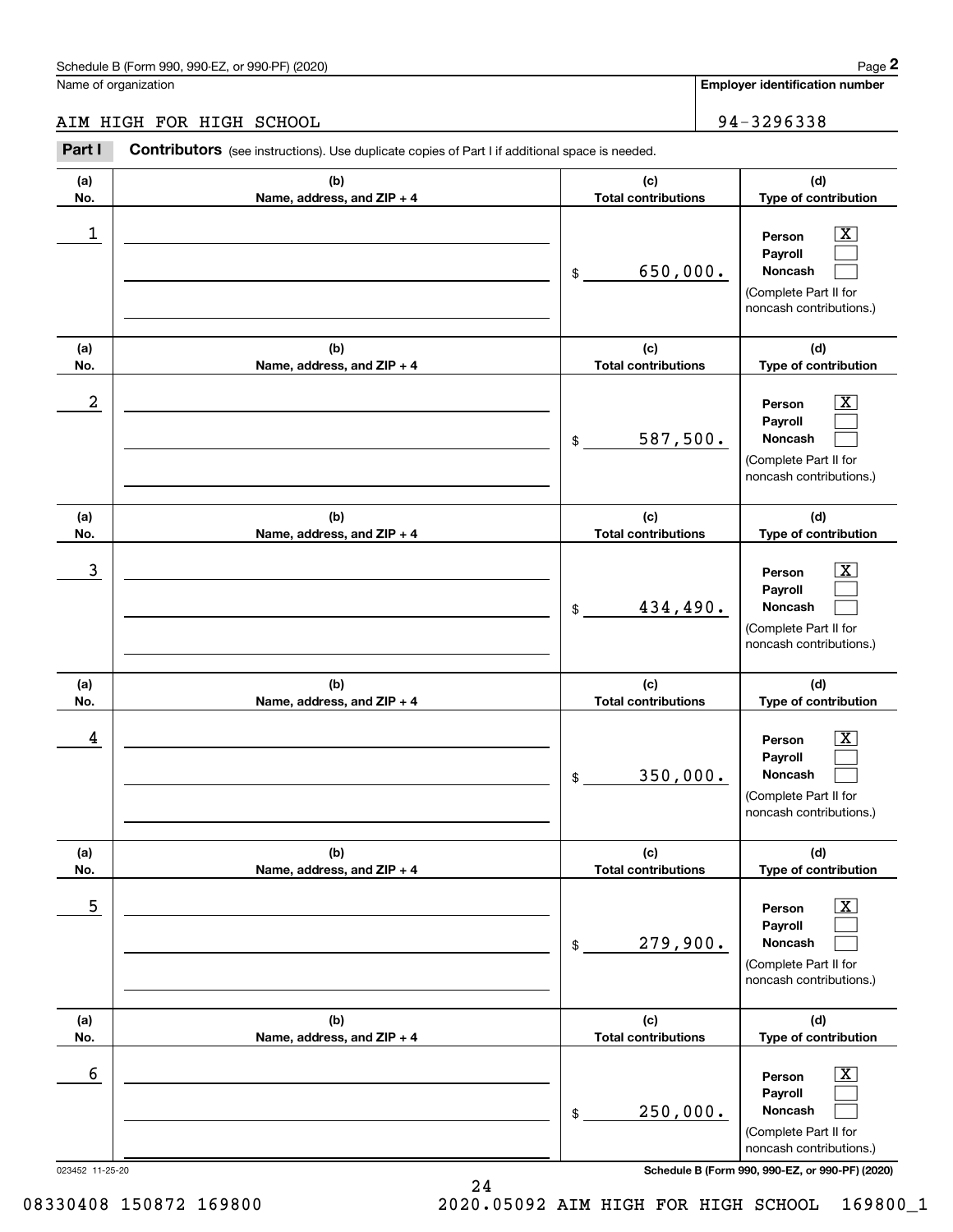# AIM HIGH FOR HIGH SCHOOL 34-3296338

|                 | Schedule B (Form 990, 990-EZ, or 990-PF) (2020)                                                       |                                   | Page 2                                                                                                      |
|-----------------|-------------------------------------------------------------------------------------------------------|-----------------------------------|-------------------------------------------------------------------------------------------------------------|
|                 | Name of organization                                                                                  |                                   | <b>Employer identification number</b>                                                                       |
|                 | AIM HIGH FOR HIGH SCHOOL                                                                              |                                   | 94-3296338                                                                                                  |
| Part I          | <b>Contributors</b> (see instructions). Use duplicate copies of Part I if additional space is needed. |                                   |                                                                                                             |
| (a)<br>No.      | (b)<br>Name, address, and ZIP + 4                                                                     | (c)<br><b>Total contributions</b> | (d)<br>Type of contribution                                                                                 |
| 7               |                                                                                                       | 250,000.<br>\$                    | $\overline{\mathbf{X}}$<br>Person<br>Payroll<br>Noncash<br>(Complete Part II for<br>noncash contributions.) |
| (a)<br>No.      | (b)<br>Name, address, and ZIP + 4                                                                     | (c)<br><b>Total contributions</b> | (d)<br>Type of contribution                                                                                 |
| 8               |                                                                                                       | 200,000.<br>\$                    | $\overline{\mathbf{X}}$<br>Person<br>Payroll<br>Noncash<br>(Complete Part II for<br>noncash contributions.) |
| (a)<br>No.      | (b)<br>Name, address, and ZIP + 4                                                                     | (c)<br><b>Total contributions</b> | (d)<br>Type of contribution                                                                                 |
| 9               |                                                                                                       | 200,000.<br>\$                    | $\overline{\text{X}}$<br>Person<br>Payroll<br>Noncash<br>(Complete Part II for<br>noncash contributions.)   |
| (a)<br>No.      | (b)<br>Name, address, and ZIP + 4                                                                     | (c)<br><b>Total contributions</b> | (d)<br>Type of contribution                                                                                 |
| 10              |                                                                                                       | 170,000.<br>\$                    | $\mathbf{X}$<br>Person<br>Payroll<br>Noncash<br>(Complete Part II for<br>noncash contributions.)            |
| (a)<br>No.      | (b)<br>Name, address, and ZIP + 4                                                                     | (c)<br><b>Total contributions</b> | (d)<br>Type of contribution                                                                                 |
| 11              |                                                                                                       | 125,000.<br>\$                    | $\overline{\mathbf{X}}$<br>Person<br>Payroll<br>Noncash<br>(Complete Part II for<br>noncash contributions.) |
| (a)<br>No.      | (b)<br>Name, address, and ZIP + 4                                                                     | (c)<br><b>Total contributions</b> | (d)<br>Type of contribution                                                                                 |
| 12              |                                                                                                       | 101,000.<br>\$                    | $\overline{\mathbf{X}}$<br>Person<br>Payroll<br>Noncash<br>(Complete Part II for<br>noncash contributions.) |
| 023452 11-25-20 |                                                                                                       |                                   | Schedule B (Form 990, 990-EZ, or 990-PF) (2020)                                                             |

25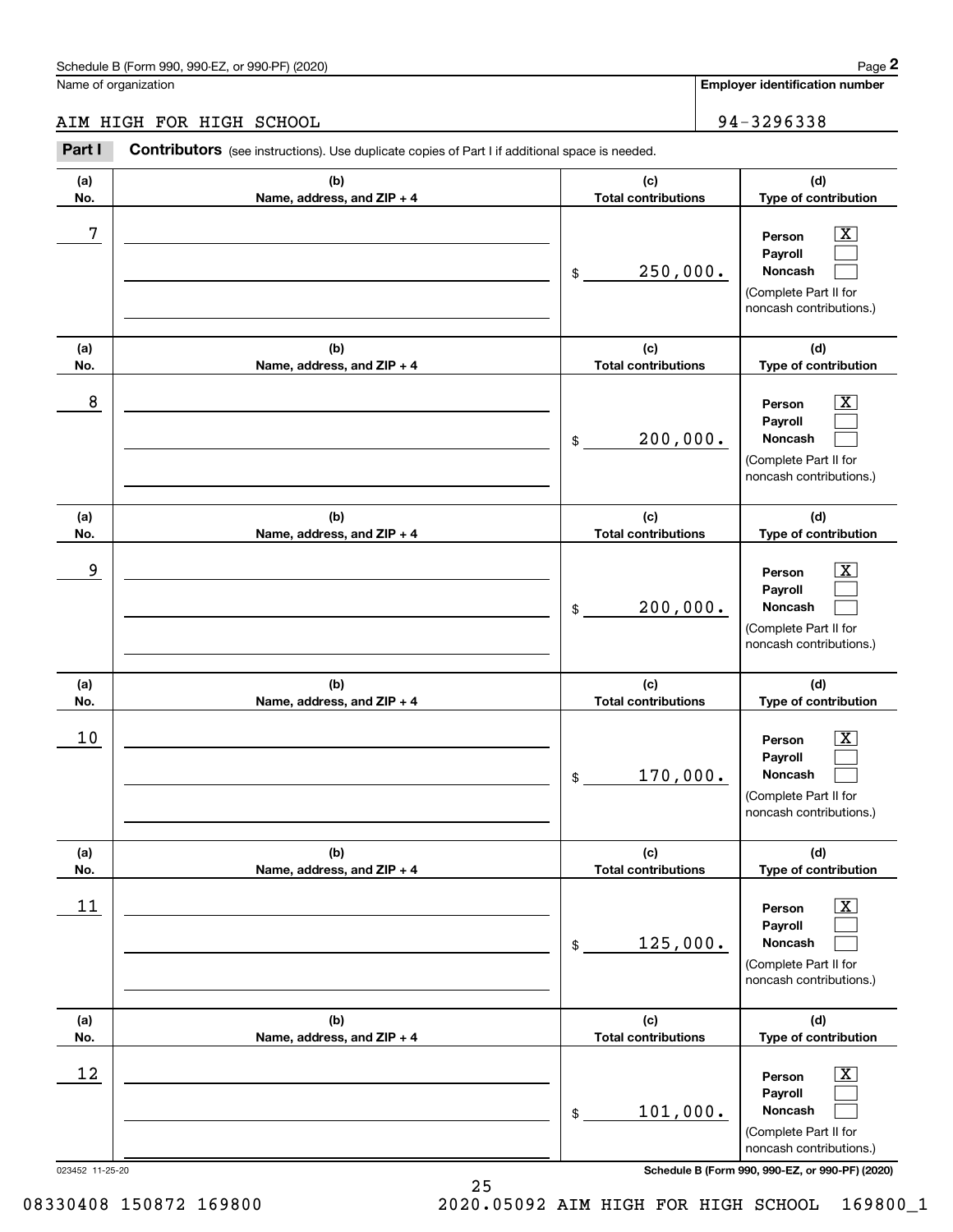# AIM HIGH FOR HIGH SCHOOL 34-3296338

|                 | Schedule B (Form 990, 990-EZ, or 990-PF) (2020)                                                       |                                   | Page 2                                                                                                      |
|-----------------|-------------------------------------------------------------------------------------------------------|-----------------------------------|-------------------------------------------------------------------------------------------------------------|
|                 | Name of organization                                                                                  |                                   | Employer identification number                                                                              |
|                 | AIM HIGH FOR HIGH SCHOOL                                                                              |                                   | 94-3296338                                                                                                  |
| Part I          | <b>Contributors</b> (see instructions). Use duplicate copies of Part I if additional space is needed. |                                   |                                                                                                             |
| (a)<br>No.      | (b)<br>Name, address, and ZIP + 4                                                                     | (c)<br><b>Total contributions</b> | (d)<br>Type of contribution                                                                                 |
| 13              |                                                                                                       | 100,950.<br>\$                    | $\overline{\mathbf{X}}$<br>Person<br>Payroll<br>Noncash<br>(Complete Part II for<br>noncash contributions.) |
| (a)<br>No.      | (b)<br>Name, address, and ZIP + 4                                                                     | (c)<br><b>Total contributions</b> | (d)<br>Type of contribution                                                                                 |
| 14              |                                                                                                       | 100,000.<br>\$                    | $\overline{\mathbf{X}}$<br>Person<br>Payroll<br>Noncash<br>(Complete Part II for<br>noncash contributions.) |
| (a)<br>No.      | (b)<br>Name, address, and ZIP + 4                                                                     | (c)<br><b>Total contributions</b> | (d)<br>Type of contribution                                                                                 |
| 15              |                                                                                                       | 100,000.<br>\$                    | $\overline{\mathbf{X}}$<br>Person<br>Payroll<br>Noncash<br>(Complete Part II for<br>noncash contributions.) |
| (a)<br>No.      | (b)<br>Name, address, and ZIP + 4                                                                     | (c)<br><b>Total contributions</b> | (d)<br>Type of contribution                                                                                 |
| 16              |                                                                                                       | 100,000.<br>\$                    | $\mathbf{X}$<br>Person<br>Payroll<br>Noncash<br>(Complete Part II for<br>noncash contributions.)            |
| (a)<br>No.      | (b)<br>Name, address, and ZIP + 4                                                                     | (c)<br><b>Total contributions</b> | (d)<br>Type of contribution                                                                                 |
| 17              |                                                                                                       | 100,000.<br>\$                    | $\overline{\mathbf{X}}$<br>Person<br>Payroll<br>Noncash<br>(Complete Part II for<br>noncash contributions.) |
| (a)<br>No.      | (b)<br>Name, address, and ZIP + 4                                                                     | (c)<br><b>Total contributions</b> | (d)<br>Type of contribution                                                                                 |
| 18              |                                                                                                       | 100,000.<br>\$                    | $\overline{\mathbf{X}}$<br>Person<br>Payroll<br>Noncash<br>(Complete Part II for<br>noncash contributions.) |
| 023452 11-25-20 |                                                                                                       |                                   | Schedule B (Form 990, 990-EZ, or 990-PF) (2020)                                                             |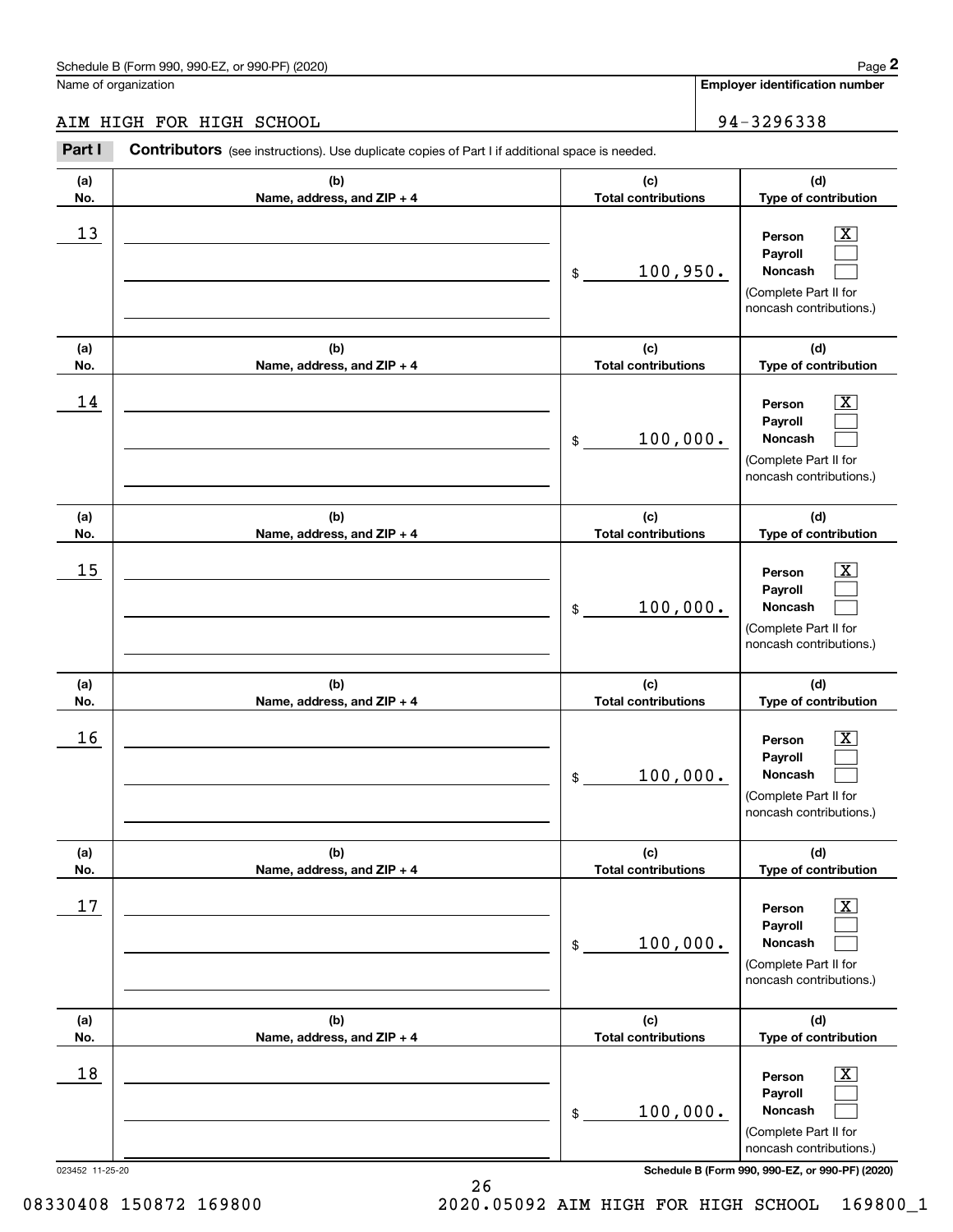# AIM HIGH FOR HIGH SCHOOL 94-3296338

|                 | Schedule B (Form 990, 990-EZ, or 990-PF) (2020)                                                       |                                   | Page 2                                                                                                      |
|-----------------|-------------------------------------------------------------------------------------------------------|-----------------------------------|-------------------------------------------------------------------------------------------------------------|
|                 | Name of organization                                                                                  |                                   | Employer identification number                                                                              |
|                 | AIM HIGH FOR HIGH SCHOOL                                                                              |                                   | 94-3296338                                                                                                  |
| Part I          | <b>Contributors</b> (see instructions). Use duplicate copies of Part I if additional space is needed. |                                   |                                                                                                             |
| (a)<br>No.      | (b)<br>Name, address, and ZIP + 4                                                                     | (c)<br><b>Total contributions</b> | (d)<br>Type of contribution                                                                                 |
| 19              |                                                                                                       | 92,735.<br>\$                     | $\overline{\mathbf{X}}$<br>Person<br>Payroll<br>Noncash<br>(Complete Part II for<br>noncash contributions.) |
| (a)<br>No.      | (b)<br>Name, address, and ZIP + 4                                                                     | (c)<br><b>Total contributions</b> | (d)<br>Type of contribution                                                                                 |
| 20              |                                                                                                       | 80,000.<br>\$                     | $\overline{\mathbf{X}}$<br>Person<br>Payroll<br>Noncash<br>(Complete Part II for<br>noncash contributions.) |
| (a)<br>No.      | (b)<br>Name, address, and ZIP + 4                                                                     | (c)<br><b>Total contributions</b> | (d)<br>Type of contribution                                                                                 |
| 21              |                                                                                                       | 80,000.<br>\$                     | $\overline{\mathbf{X}}$<br>Person<br>Payroll<br>Noncash<br>(Complete Part II for<br>noncash contributions.) |
| (a)<br>No.      | (b)<br>Name, address, and ZIP + 4                                                                     | (c)<br><b>Total contributions</b> | (d)<br>Type of contribution                                                                                 |
| 22              |                                                                                                       | 67,442.<br>\$                     | $\mathbf{X}$<br>Person<br>Payroll<br>Noncash<br>(Complete Part II for<br>noncash contributions.)            |
| (a)<br>No.      | (b)<br>Name, address, and ZIP + 4                                                                     | (c)<br><b>Total contributions</b> | (d)<br>Type of contribution                                                                                 |
| 23              |                                                                                                       | 52, 241.<br>\$                    | $\overline{\mathbf{X}}$<br>Person<br>Payroll<br>Noncash<br>(Complete Part II for<br>noncash contributions.) |
| (a)<br>No.      | (b)<br>Name, address, and ZIP + 4                                                                     | (c)<br><b>Total contributions</b> | (d)<br>Type of contribution                                                                                 |
| 24              |                                                                                                       | 50,000.<br>\$                     | $\overline{\mathbf{X}}$<br>Person<br>Payroll<br>Noncash<br>(Complete Part II for<br>noncash contributions.) |
| 023452 11-25-20 |                                                                                                       |                                   | Schedule B (Form 990, 990-EZ, or 990-PF) (2020)                                                             |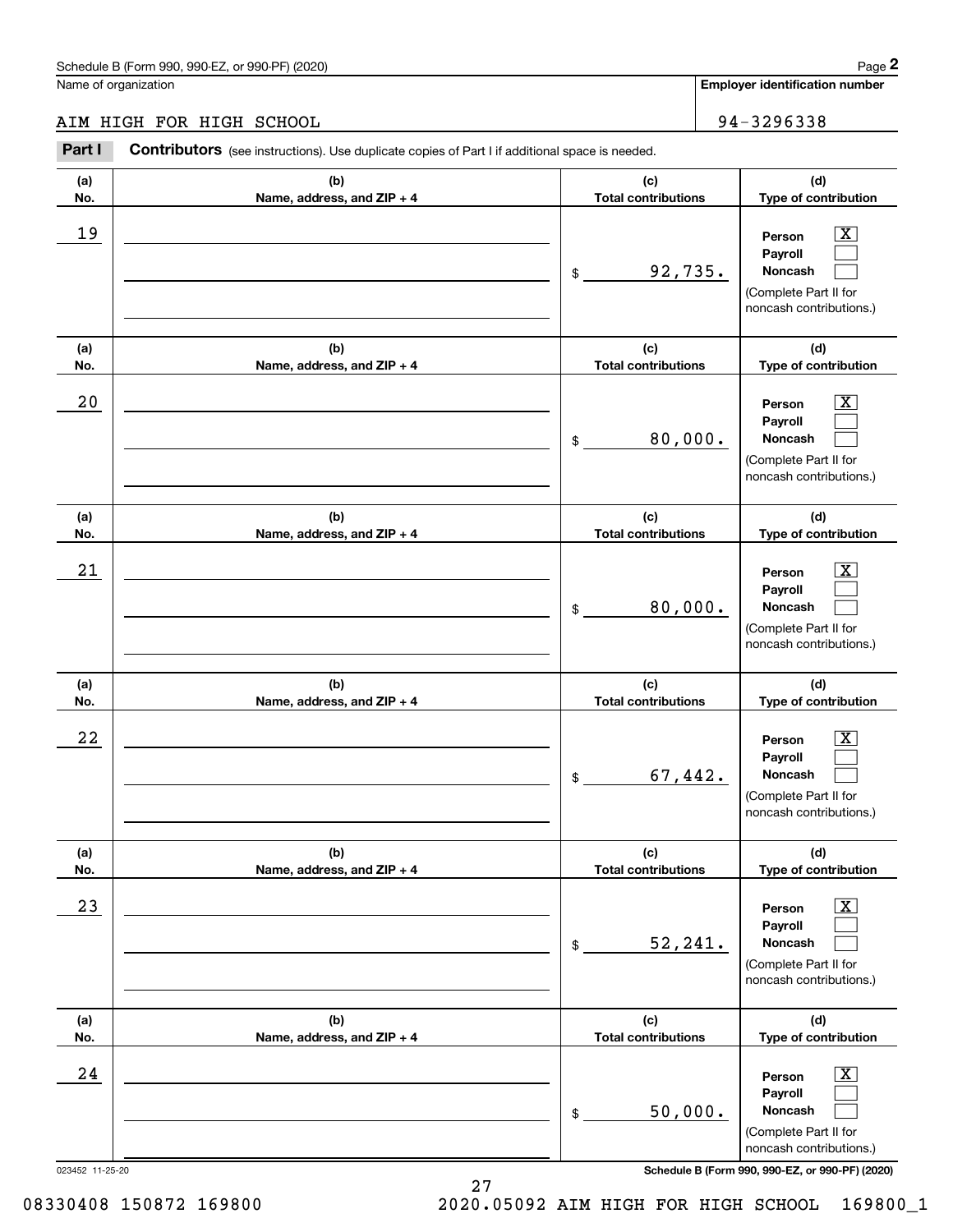# AIM HIGH FOR HIGH SCHOOL 34-3296338

|                 | Schedule B (Form 990, 990-EZ, or 990-PF) (2020)                                                       |                                   |                            | Page 2                                                                                                      |
|-----------------|-------------------------------------------------------------------------------------------------------|-----------------------------------|----------------------------|-------------------------------------------------------------------------------------------------------------|
|                 | Name of organization                                                                                  |                                   |                            | <b>Employer identification number</b>                                                                       |
|                 | AIM HIGH FOR HIGH SCHOOL                                                                              |                                   |                            | 94-3296338                                                                                                  |
| Part I          | <b>Contributors</b> (see instructions). Use duplicate copies of Part I if additional space is needed. |                                   |                            |                                                                                                             |
| (a)<br>No.      | (b)<br>Name, address, and ZIP + 4                                                                     | (c)                               | <b>Total contributions</b> |                                                                                                             |
| 25              |                                                                                                       | 50,000.<br>\$                     |                            | $\overline{\mathbf{X}}$<br>Person<br>Payroll<br>Noncash<br>(Complete Part II for<br>noncash contributions.) |
| (a)<br>No.      | (b)<br>Name, address, and ZIP + 4                                                                     | (c)<br><b>Total contributions</b> |                            | (d)<br>Type of contribution                                                                                 |
| 26              |                                                                                                       | 50,000.<br>\$                     |                            | X<br>Person<br>Payroll<br><b>Noncash</b><br>(Complete Part II for<br>noncash contributions.)                |
| (a)<br>No.      | (b)<br>Name, address, and ZIP + 4                                                                     | (c)<br><b>Total contributions</b> |                            | (d)<br>Type of contribution                                                                                 |
| 27              |                                                                                                       | 50,000.<br>\$                     |                            | X<br>Person<br>Payroll<br>Noncash<br>(Complete Part II for<br>noncash contributions.)                       |
| (a)<br>No.      | (b)<br>Name, address, and ZIP + 4                                                                     | (c)<br><b>Total contributions</b> |                            | (d)<br>Type of contribution                                                                                 |
| 28              |                                                                                                       | 50,000.<br>\$                     |                            | $\mathbf{X}$<br>Person<br>Payroll<br>Noncash<br>(Complete Part II for<br>noncash contributions.)            |
| (a)<br>No.      | (b)<br>Name, address, and ZIP + 4                                                                     | (c)<br><b>Total contributions</b> |                            | (d)<br>Type of contribution                                                                                 |
| 29              |                                                                                                       | 50,000.<br>\$                     |                            | $\boxed{\text{X}}$<br>Person<br>Payroll<br>Noncash<br>(Complete Part II for<br>noncash contributions.)      |
| (a)<br>No.      | (b)<br>Name, address, and ZIP + 4                                                                     | (c)<br><b>Total contributions</b> |                            | (d)<br>Type of contribution                                                                                 |
| 30              |                                                                                                       | 50,000.<br>\$                     |                            | $\boxed{\text{X}}$<br>Person<br>Payroll<br>Noncash<br>(Complete Part II for<br>noncash contributions.)      |
| 023452 11-25-20 |                                                                                                       |                                   |                            | Schedule B (Form 990, 990-EZ, or 990-PF) (2020)                                                             |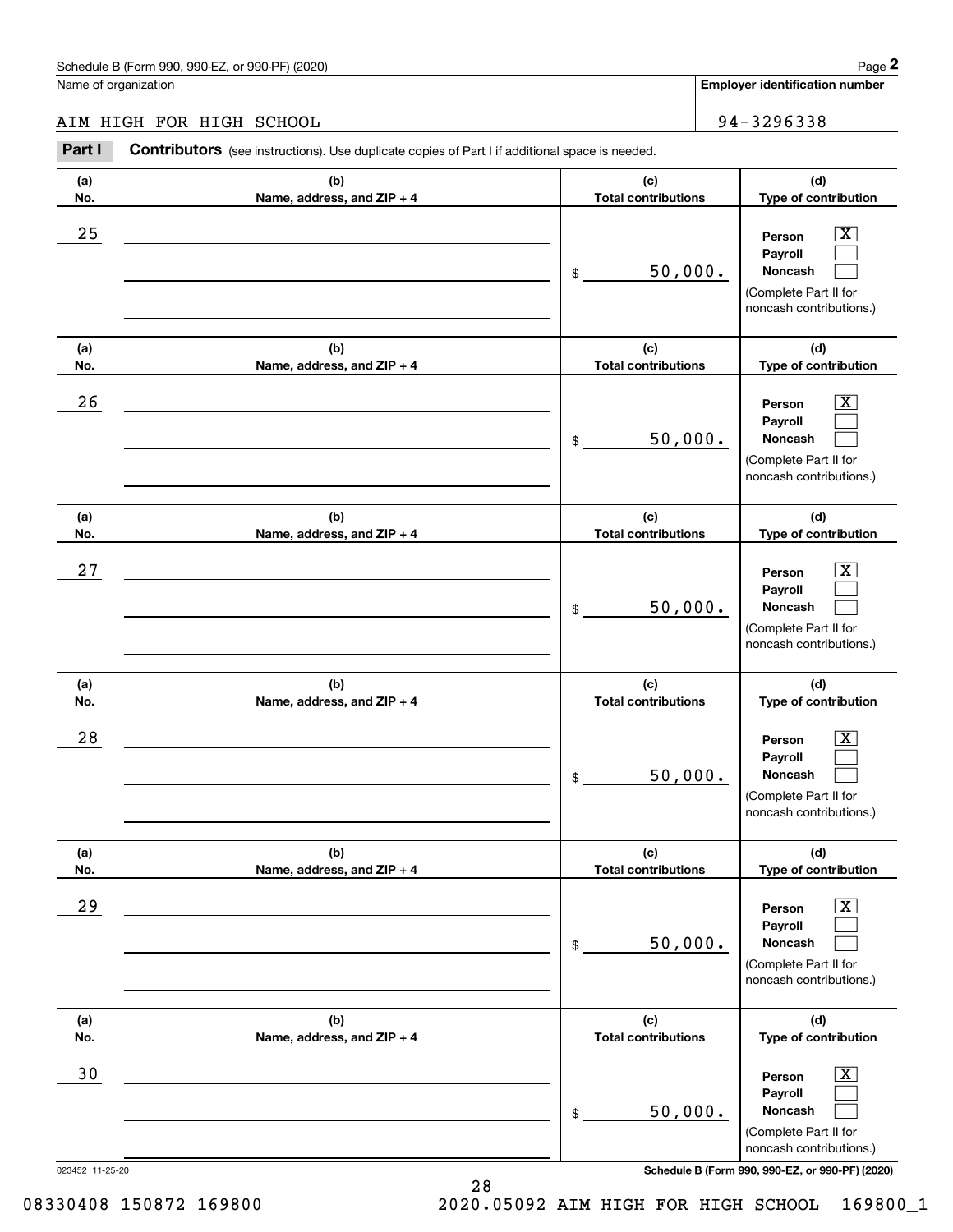# AIM HIGH FOR HIGH SCHOOL 34-3296338

|                 | Schedule B (Form 990, 990-EZ, or 990-PF) (2020)                                                       |                                   | Page 2                                                                                                      |
|-----------------|-------------------------------------------------------------------------------------------------------|-----------------------------------|-------------------------------------------------------------------------------------------------------------|
|                 | Name of organization                                                                                  |                                   | <b>Employer identification number</b>                                                                       |
|                 | AIM HIGH FOR HIGH SCHOOL                                                                              |                                   | 94-3296338                                                                                                  |
| Part I          | <b>Contributors</b> (see instructions). Use duplicate copies of Part I if additional space is needed. |                                   |                                                                                                             |
| (a)<br>No.      | (b)<br>Name, address, and ZIP + 4                                                                     | (c)<br><b>Total contributions</b> | (d)<br>Type of contribution                                                                                 |
| 31              |                                                                                                       | 50,000.<br>\$                     | $\overline{\mathbf{X}}$<br>Person<br>Payroll<br>Noncash<br>(Complete Part II for<br>noncash contributions.) |
| (a)<br>No.      | (b)<br>Name, address, and ZIP + 4                                                                     | (c)<br><b>Total contributions</b> | (d)<br>Type of contribution                                                                                 |
| 32              |                                                                                                       | 50,000.<br>\$                     | X<br>Person<br>Payroll<br><b>Noncash</b><br>(Complete Part II for<br>noncash contributions.)                |
| (a)<br>No.      | (b)<br>Name, address, and ZIP + 4                                                                     | (c)<br><b>Total contributions</b> | (d)<br>Type of contribution                                                                                 |
| 33              |                                                                                                       | 50,000.<br>\$                     | X<br>Person<br>Payroll<br>Noncash<br>(Complete Part II for<br>noncash contributions.)                       |
| (a)<br>No.      | (b)<br>Name, address, and ZIP + 4                                                                     | (c)<br><b>Total contributions</b> | (d)<br>Type of contribution                                                                                 |
| 34              |                                                                                                       | 50,000.<br>\$                     | $\mathbf{X}$<br>Person<br>Payroll<br>Noncash<br>(Complete Part II for<br>noncash contributions.)            |
| (a)<br>No.      | (b)<br>Name, address, and ZIP + 4                                                                     | (c)<br><b>Total contributions</b> | (d)<br>Type of contribution                                                                                 |
| 35              |                                                                                                       | 50,000.<br>\$                     | $\boxed{\text{X}}$<br>Person<br>Payroll<br>Noncash<br>(Complete Part II for<br>noncash contributions.)      |
| (a)<br>No.      | (b)<br>Name, address, and ZIP + 4                                                                     | (c)<br><b>Total contributions</b> | (d)<br>Type of contribution                                                                                 |
| 36              |                                                                                                       | 49,834.<br>\$                     | $\boxed{\text{X}}$<br>Person<br>Payroll<br>Noncash<br>(Complete Part II for<br>noncash contributions.)      |
| 023452 11-25-20 |                                                                                                       |                                   | Schedule B (Form 990, 990-EZ, or 990-PF) (2020)                                                             |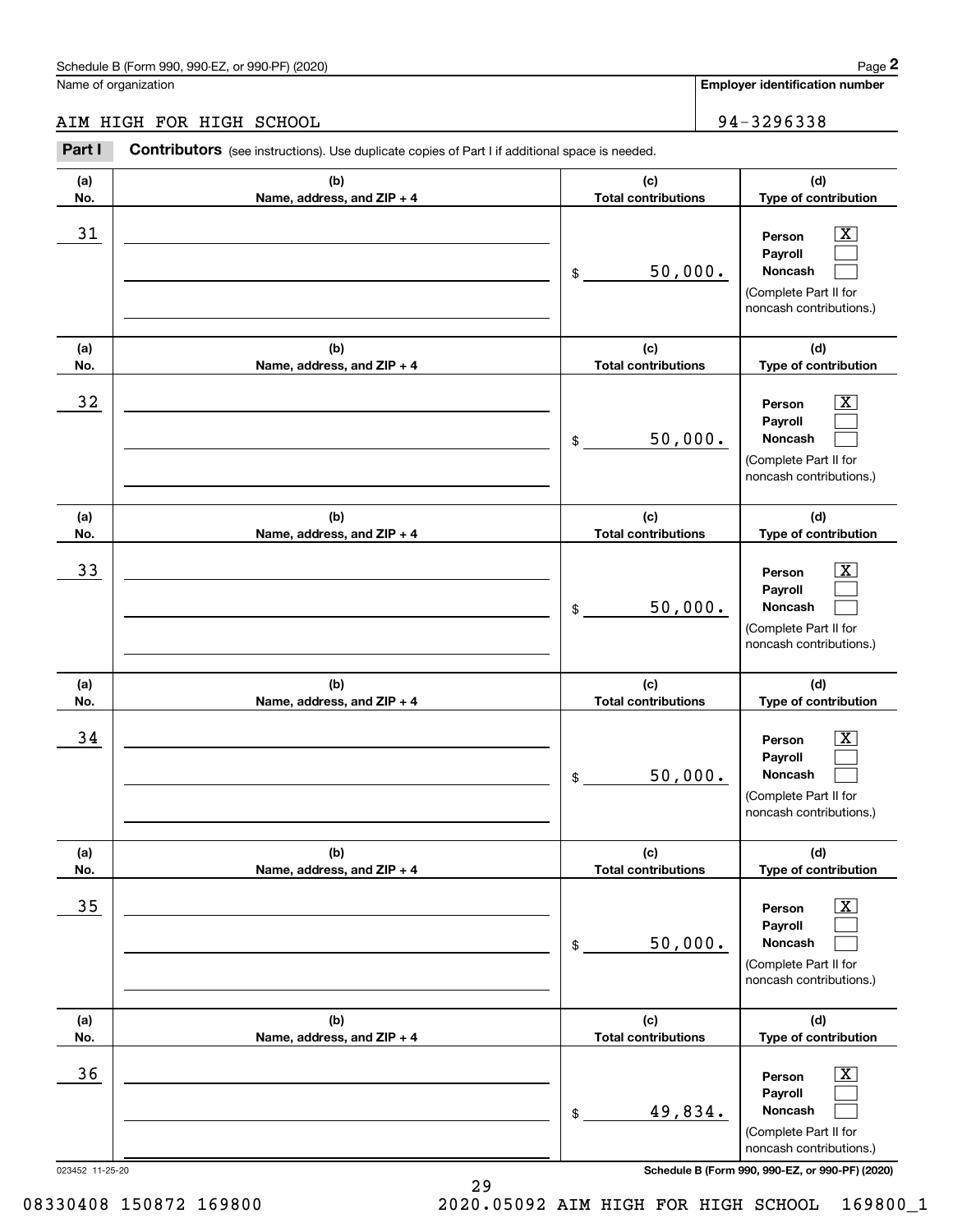# AIM HIGH FOR HIGH SCHOOL 34-3296338

|                 | Schedule B (Form 990, 990-EZ, or 990-PF) (2020)                                                       |                                   |                            | Page 2                                                                                                 |
|-----------------|-------------------------------------------------------------------------------------------------------|-----------------------------------|----------------------------|--------------------------------------------------------------------------------------------------------|
|                 | Name of organization                                                                                  |                                   |                            | <b>Employer identification number</b>                                                                  |
|                 | AIM HIGH FOR HIGH SCHOOL                                                                              |                                   |                            | 94-3296338                                                                                             |
| Part I          | <b>Contributors</b> (see instructions). Use duplicate copies of Part I if additional space is needed. |                                   |                            |                                                                                                        |
| (a)<br>No.      | (b)<br>Name, address, and ZIP + 4                                                                     | (c)                               | <b>Total contributions</b> |                                                                                                        |
| 37              |                                                                                                       | 45,000.<br>\$                     |                            | $\mathbf{X}$<br>Person<br>Payroll<br>Noncash<br>(Complete Part II for<br>noncash contributions.)       |
| (a)<br>No.      | (b)<br>Name, address, and ZIP + 4                                                                     | (c)<br><b>Total contributions</b> |                            | (d)<br>Type of contribution                                                                            |
| 38              |                                                                                                       | 40,000.<br>\$                     |                            | X<br>Person<br>Payroll<br><b>Noncash</b><br>(Complete Part II for<br>noncash contributions.)           |
| (a)<br>No.      | (b)<br>Name, address, and ZIP + 4                                                                     | (c)<br><b>Total contributions</b> |                            | (d)<br>Type of contribution                                                                            |
| 39              |                                                                                                       | 36,660.<br>\$                     |                            | X<br>Person<br>Payroll<br>Noncash<br>(Complete Part II for<br>noncash contributions.)                  |
| (a)<br>No.      | (b)<br>Name, address, and ZIP + 4                                                                     | (c)<br><b>Total contributions</b> |                            | (d)<br>Type of contribution                                                                            |
| 40              |                                                                                                       | 35,000.<br>\$                     |                            | $\mathbf{X}$<br>Person<br>Payroll<br>Noncash<br>(Complete Part II for<br>noncash contributions.)       |
| (a)<br>No.      | (b)<br>Name, address, and ZIP + 4                                                                     | (c)<br><b>Total contributions</b> |                            | (d)<br>Type of contribution                                                                            |
| 41              |                                                                                                       | 35,000.<br>\$                     |                            | $\boxed{\text{X}}$<br>Person<br>Payroll<br>Noncash<br>(Complete Part II for<br>noncash contributions.) |
| (a)<br>No.      | (b)<br>Name, address, and ZIP + 4                                                                     | (c)<br><b>Total contributions</b> |                            | (d)<br>Type of contribution                                                                            |
| 42              |                                                                                                       | 30,750.<br>\$                     |                            | $\boxed{\text{X}}$<br>Person<br>Payroll<br>Noncash<br>(Complete Part II for<br>noncash contributions.) |
| 023452 11-25-20 |                                                                                                       |                                   |                            | Schedule B (Form 990, 990-EZ, or 990-PF) (2020)                                                        |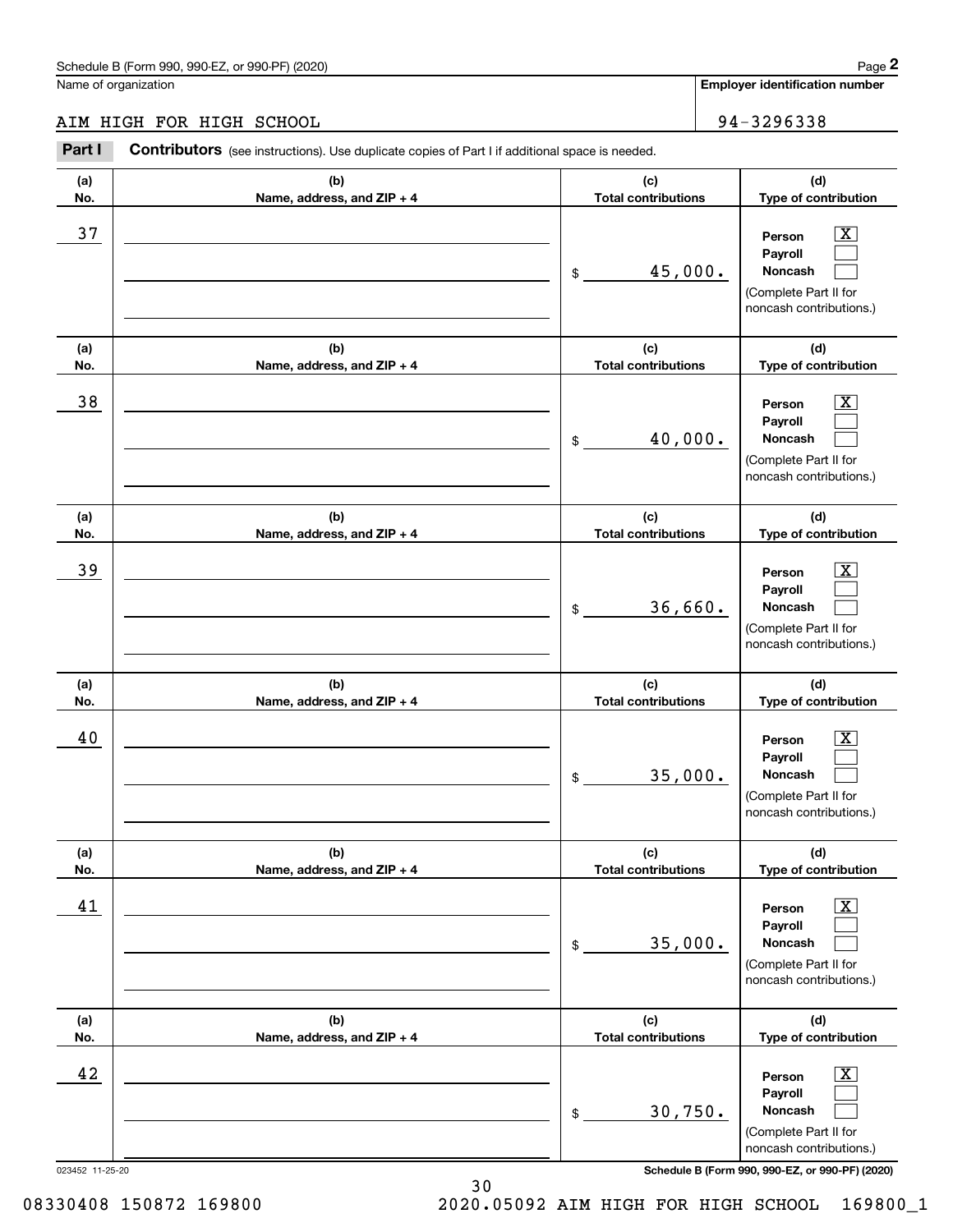# AIM HIGH FOR HIGH SCHOOL 34-3296338

|                 | Schedule B (Form 990, 990-EZ, or 990-PF) (2020)                                                       |                                   |                            | Page 2                                                                                                             |
|-----------------|-------------------------------------------------------------------------------------------------------|-----------------------------------|----------------------------|--------------------------------------------------------------------------------------------------------------------|
|                 | Name of organization                                                                                  |                                   |                            | <b>Employer identification number</b>                                                                              |
|                 | AIM HIGH FOR HIGH SCHOOL                                                                              |                                   |                            | 94-3296338                                                                                                         |
| Part I          | <b>Contributors</b> (see instructions). Use duplicate copies of Part I if additional space is needed. |                                   |                            |                                                                                                                    |
| (a)<br>No.      | (b)<br>Name, address, and ZIP + 4                                                                     | (c)                               | <b>Total contributions</b> |                                                                                                                    |
| 43              |                                                                                                       | 30,612.<br>\$                     |                            | $\mathbf{X}$<br>Person<br>Payroll<br>Noncash<br>(Complete Part II for<br>noncash contributions.)                   |
| (a)<br>No.      | (b)<br>Name, address, and ZIP + 4                                                                     | (c)<br><b>Total contributions</b> |                            | (d)<br>Type of contribution                                                                                        |
| 44              |                                                                                                       | 30,000.<br>\$                     |                            | $\overline{\mathbf{X}}$<br>Person<br>Payroll<br><b>Noncash</b><br>(Complete Part II for<br>noncash contributions.) |
| (a)<br>No.      | (b)<br>Name, address, and ZIP + 4                                                                     | (c)<br><b>Total contributions</b> |                            | (d)<br>Type of contribution                                                                                        |
| 45              |                                                                                                       | 30,000.<br>\$                     |                            | X<br>Person<br>Payroll<br>Noncash<br>(Complete Part II for<br>noncash contributions.)                              |
| (a)<br>No.      | (b)<br>Name, address, and ZIP + 4                                                                     | (c)<br><b>Total contributions</b> |                            | (d)<br>Type of contribution                                                                                        |
| 46              |                                                                                                       | 30,000.<br>\$                     |                            | $\mathbf{X}$<br>Person<br>Payroll<br>Noncash<br>(Complete Part II for<br>noncash contributions.)                   |
| (a)<br>No.      | (b)<br>Name, address, and ZIP + 4                                                                     | (c)<br><b>Total contributions</b> |                            | (d)<br>Type of contribution                                                                                        |
| 47              |                                                                                                       | 30,000.<br>\$                     |                            | $\boxed{\text{X}}$<br>Person<br>Payroll<br>Noncash<br>(Complete Part II for<br>noncash contributions.)             |
| (a)<br>No.      | (b)<br>Name, address, and ZIP + 4                                                                     | (c)<br><b>Total contributions</b> |                            | (d)<br>Type of contribution                                                                                        |
| 48              |                                                                                                       | 30,000.<br>\$                     |                            | $\boxed{\text{X}}$<br>Person<br>Payroll<br>Noncash<br>(Complete Part II for<br>noncash contributions.)             |
| 023452 11-25-20 |                                                                                                       |                                   |                            | Schedule B (Form 990, 990-EZ, or 990-PF) (2020)                                                                    |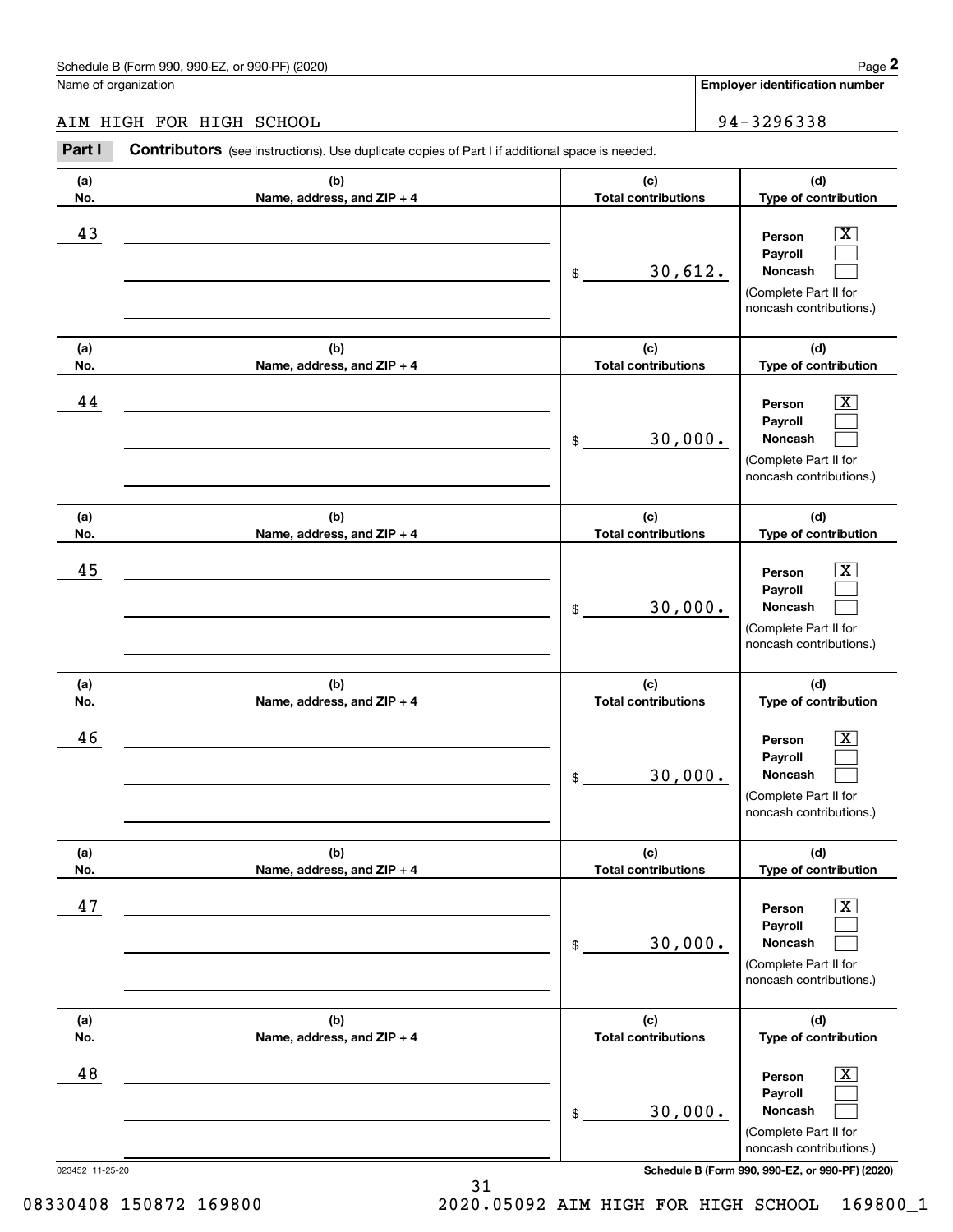# AIM HIGH FOR HIGH SCHOOL 34-3296338

|                 | Schedule B (Form 990, 990-EZ, or 990-PF) (2020)                                                |                                   |         | Page 2                                                                                                      |
|-----------------|------------------------------------------------------------------------------------------------|-----------------------------------|---------|-------------------------------------------------------------------------------------------------------------|
|                 | Name of organization                                                                           |                                   |         | <b>Employer identification number</b>                                                                       |
|                 | AIM HIGH FOR HIGH SCHOOL                                                                       |                                   |         | 94-3296338                                                                                                  |
| Part I          | Contributors (see instructions). Use duplicate copies of Part I if additional space is needed. |                                   |         |                                                                                                             |
| (a)<br>No.      | (b)<br>Name, address, and ZIP + 4                                                              | (c)<br><b>Total contributions</b> |         | (d)<br>Type of contribution                                                                                 |
| 49              |                                                                                                | \$                                | 30,000. | $\overline{\mathbf{X}}$<br>Person<br>Payroll<br>Noncash<br>(Complete Part II for<br>noncash contributions.) |
| (a)<br>No.      | (b)<br>Name, address, and ZIP + 4                                                              | (c)<br><b>Total contributions</b> |         | (d)<br>Type of contribution                                                                                 |
| 50              |                                                                                                | 27,780.<br>\$                     |         | $\overline{\mathbf{X}}$<br>Person<br>Payroll<br>Noncash<br>(Complete Part II for<br>noncash contributions.) |
| (a)<br>No.      | (b)<br>Name, address, and ZIP + 4                                                              | (c)<br><b>Total contributions</b> |         | (d)<br>Type of contribution                                                                                 |
| 51              |                                                                                                | 27,000.<br>\$                     |         | $\overline{\mathbf{X}}$<br>Person<br>Payroll<br>Noncash<br>(Complete Part II for<br>noncash contributions.) |
| (a)<br>No.      | (b)<br>Name, address, and ZIP + 4                                                              | (c)<br><b>Total contributions</b> |         | (d)<br>Type of contribution                                                                                 |
| 52              |                                                                                                | 26,456.<br>\$                     |         | $\overline{\mathbf{X}}$<br>Person<br>Payroll<br>Noncash<br>(Complete Part II for<br>noncash contributions.) |
| (a)<br>No.      | (b)<br>Name, address, and ZIP + 4                                                              | (c)<br><b>Total contributions</b> |         | (d)<br>Type of contribution                                                                                 |
| 53              |                                                                                                | 25,375.<br>\$                     |         | $\overline{\mathbf{X}}$<br>Person<br>Payroll<br>Noncash<br>(Complete Part II for<br>noncash contributions.) |
| (a)<br>No.      | (b)<br>Name, address, and ZIP + 4                                                              | (c)<br><b>Total contributions</b> |         | (d)<br>Type of contribution                                                                                 |
| 54              |                                                                                                | 25,000.<br>\$                     |         | $\overline{\mathbf{X}}$<br>Person<br>Payroll<br>Noncash<br>(Complete Part II for<br>noncash contributions.) |
| 023452 11-25-20 |                                                                                                |                                   |         | Schedule B (Form 990, 990-EZ, or 990-PF) (2020)                                                             |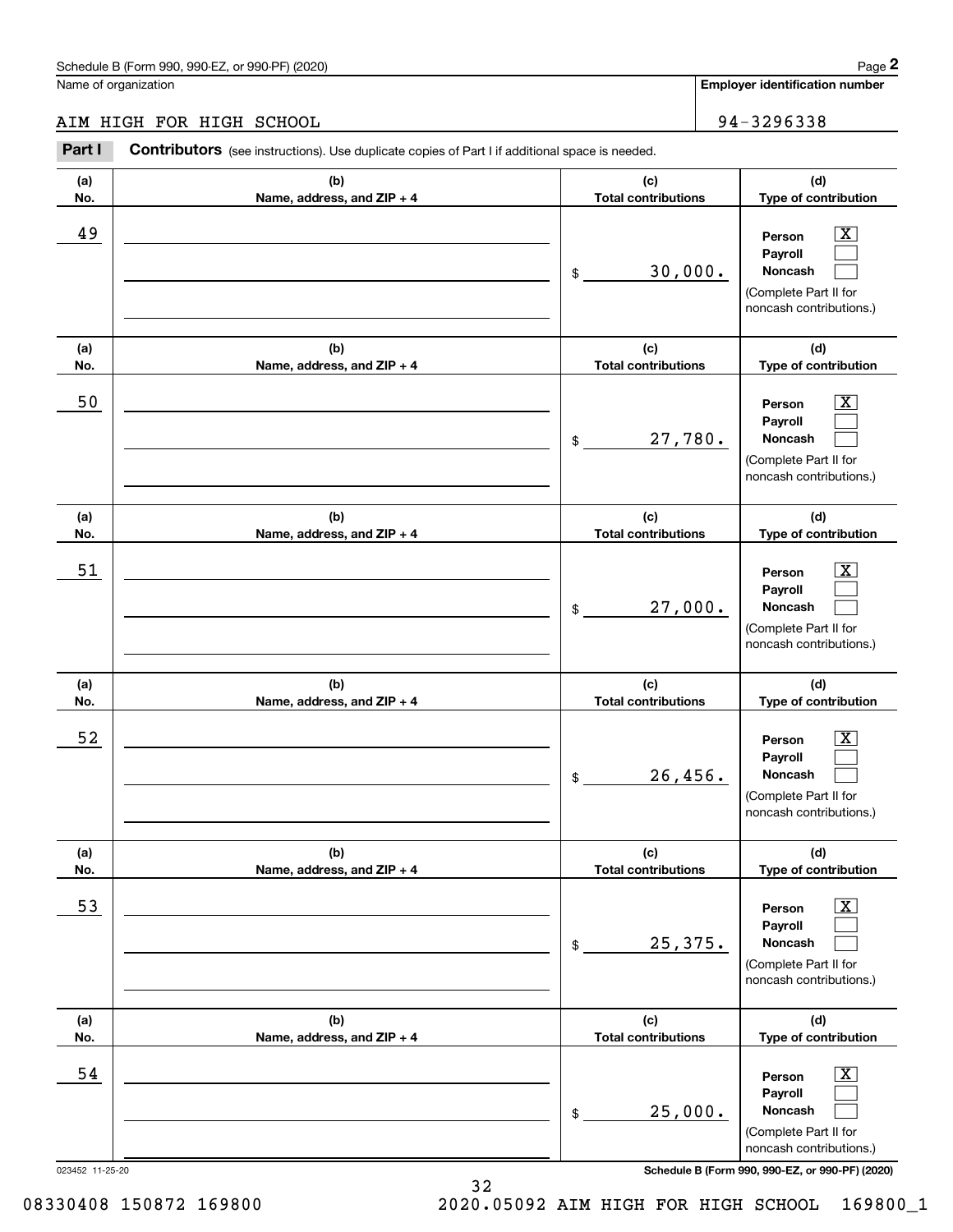# AIM HIGH FOR HIGH SCHOOL 34-3296338

|                 | Schedule B (Form 990, 990-EZ, or 990-PF) (2020)                                                |                                   |                            | Page 2                                                                                                      |
|-----------------|------------------------------------------------------------------------------------------------|-----------------------------------|----------------------------|-------------------------------------------------------------------------------------------------------------|
|                 | Name of organization                                                                           |                                   |                            | Employer identification number                                                                              |
|                 | AIM HIGH FOR HIGH SCHOOL                                                                       |                                   |                            | 94-3296338                                                                                                  |
| Part I          | Contributors (see instructions). Use duplicate copies of Part I if additional space is needed. |                                   |                            |                                                                                                             |
| (a)<br>No.      | (b)<br>Name, address, and ZIP + 4                                                              | (c)                               | <b>Total contributions</b> |                                                                                                             |
| 55              |                                                                                                | 25,000.<br>\$                     |                            | $\overline{\mathbf{X}}$<br>Person<br>Payroll<br>Noncash<br>(Complete Part II for<br>noncash contributions.) |
| (a)<br>No.      | (b)<br>Name, address, and ZIP + 4                                                              | (c)<br><b>Total contributions</b> |                            | (d)<br>Type of contribution                                                                                 |
| 56              |                                                                                                | 25,000.<br>\$                     |                            | $\overline{\mathbf{X}}$<br>Person<br>Payroll<br>Noncash<br>(Complete Part II for<br>noncash contributions.) |
| (a)<br>No.      | (b)<br>Name, address, and ZIP + 4                                                              | (c)<br><b>Total contributions</b> |                            | (d)<br>Type of contribution                                                                                 |
| 57              |                                                                                                | 25,000.<br>\$                     |                            | $\overline{\mathbf{X}}$<br>Person<br>Payroll<br>Noncash<br>(Complete Part II for<br>noncash contributions.) |
| (a)<br>No.      | (b)<br>Name, address, and ZIP + 4                                                              | (c)<br><b>Total contributions</b> |                            | (d)<br>Type of contribution                                                                                 |
| 58              |                                                                                                | 25,000.<br>\$                     |                            | $\mathbf{X}$<br>Person<br>Payroll<br>Noncash<br>(Complete Part II for<br>noncash contributions.)            |
| (a)<br>No.      | (b)<br>Name, address, and ZIP + 4                                                              | (c)<br><b>Total contributions</b> |                            | (d)<br>Type of contribution                                                                                 |
| 59              |                                                                                                | 25,000.<br>\$                     |                            | $\overline{\mathbf{X}}$<br>Person<br>Payroll<br>Noncash<br>(Complete Part II for<br>noncash contributions.) |
| (a)<br>No.      | (b)<br>Name, address, and ZIP + 4                                                              | (c)<br><b>Total contributions</b> |                            | (d)<br>Type of contribution                                                                                 |
| 60              |                                                                                                | 20, 275.<br>\$                    |                            | $\overline{\mathbf{X}}$<br>Person<br>Payroll<br>Noncash<br>(Complete Part II for<br>noncash contributions.) |
| 023452 11-25-20 |                                                                                                |                                   |                            | Schedule B (Form 990, 990-EZ, or 990-PF) (2020)                                                             |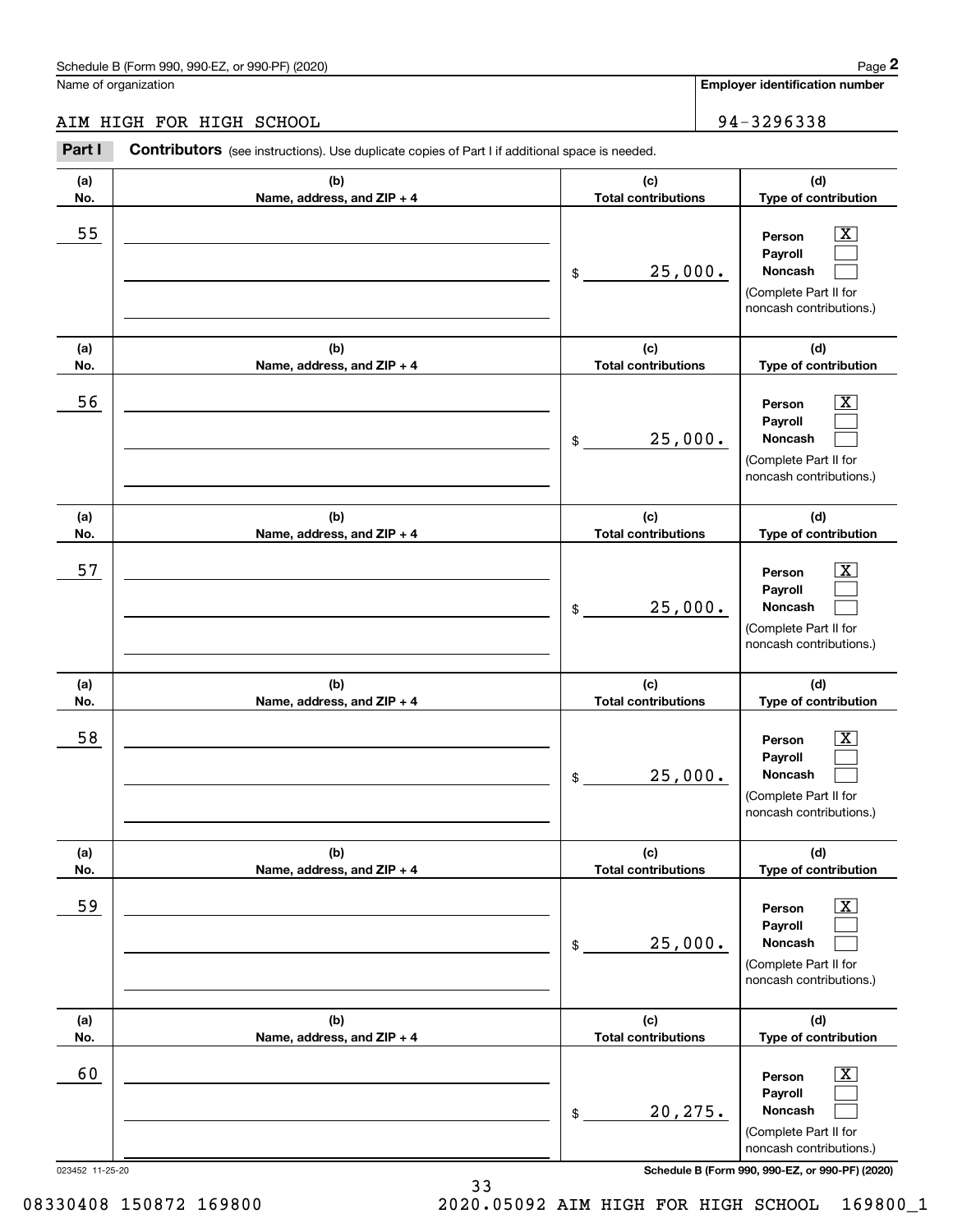# AIM HIGH FOR HIGH SCHOOL 34-3296338

|                 | Schedule B (Form 990, 990-EZ, or 990-PF) (2020)                                                |                                   | Page 2                                                                                                      |
|-----------------|------------------------------------------------------------------------------------------------|-----------------------------------|-------------------------------------------------------------------------------------------------------------|
|                 | Name of organization                                                                           |                                   | <b>Employer identification number</b>                                                                       |
|                 | AIM HIGH FOR HIGH SCHOOL                                                                       |                                   | 94-3296338                                                                                                  |
| Part I          | Contributors (see instructions). Use duplicate copies of Part I if additional space is needed. |                                   |                                                                                                             |
| (a)<br>No.      | (b)<br>Name, address, and ZIP + 4                                                              | (c)<br><b>Total contributions</b> | (d)<br>Type of contribution                                                                                 |
| 61              |                                                                                                | 20,000.<br>\$                     | $\overline{\text{X}}$<br>Person<br>Payroll<br>Noncash<br>(Complete Part II for<br>noncash contributions.)   |
| (a)<br>No.      | (b)<br>Name, address, and ZIP + 4                                                              | (c)<br><b>Total contributions</b> | (d)<br>Type of contribution                                                                                 |
| 62              |                                                                                                | 20,000.<br>\$                     | X<br>Person<br>Payroll<br>Noncash<br>(Complete Part II for<br>noncash contributions.)                       |
| (a)<br>No.      | (b)<br>Name, address, and ZIP + 4                                                              | (c)<br><b>Total contributions</b> | (d)<br>Type of contribution                                                                                 |
| 63              |                                                                                                | 20,000.<br>\$                     | X<br>Person<br>Payroll<br>Noncash<br>(Complete Part II for<br>noncash contributions.)                       |
| (a)<br>No.      | (b)<br>Name, address, and ZIP + 4                                                              | (c)<br><b>Total contributions</b> | (d)<br>Type of contribution                                                                                 |
| 64              |                                                                                                | 20,000.<br>\$                     | $\mathbf{X}$<br>Person<br>Payroll<br>Noncash<br>(Complete Part II for<br>noncash contributions.)            |
| (a)<br>No.      | (b)<br>Name, address, and ZIP + 4                                                              | (c)<br><b>Total contributions</b> | (d)<br>Type of contribution                                                                                 |
| 65              |                                                                                                | 20,000.<br>\$                     | $\overline{\mathbf{X}}$<br>Person<br>Payroll<br>Noncash<br>(Complete Part II for<br>noncash contributions.) |
| (a)<br>No.      | (b)<br>Name, address, and ZIP + 4                                                              | (c)<br><b>Total contributions</b> | (d)<br>Type of contribution                                                                                 |
| 66              |                                                                                                | 20,000.<br>\$                     | $\boxed{\text{X}}$<br>Person<br>Payroll<br>Noncash<br>(Complete Part II for<br>noncash contributions.)      |
| 023452 11-25-20 |                                                                                                |                                   | Schedule B (Form 990, 990-EZ, or 990-PF) (2020)                                                             |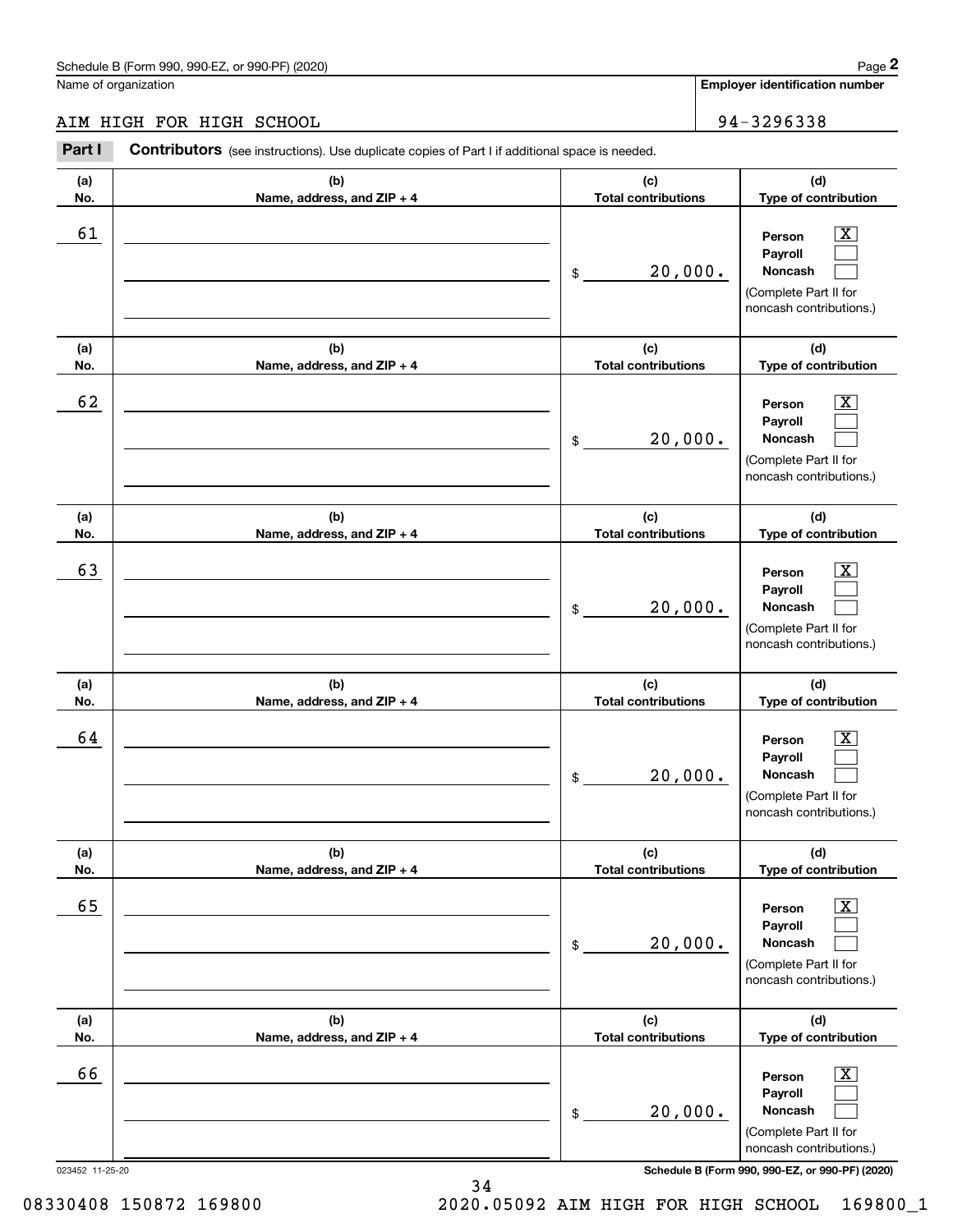# AIM HIGH FOR HIGH SCHOOL 34-3296338

|                 | Schedule B (Form 990, 990-EZ, or 990-PF) (2020)                                                       |                                   |  | Page 2                                                                                                      |
|-----------------|-------------------------------------------------------------------------------------------------------|-----------------------------------|--|-------------------------------------------------------------------------------------------------------------|
|                 | Name of organization                                                                                  |                                   |  | Employer identification number                                                                              |
|                 | AIM HIGH FOR HIGH SCHOOL                                                                              |                                   |  | 94-3296338                                                                                                  |
| Part I          | <b>Contributors</b> (see instructions). Use duplicate copies of Part I if additional space is needed. |                                   |  |                                                                                                             |
| (a)<br>No.      | (b)<br>Name, address, and ZIP + 4                                                                     | (c)<br><b>Total contributions</b> |  | (d)<br>Type of contribution                                                                                 |
| 67              |                                                                                                       | 17,500.<br>\$                     |  | $\mathbf{X}$<br>Person<br>Payroll<br>Noncash<br>(Complete Part II for<br>noncash contributions.)            |
| (a)<br>No.      | (b)<br>Name, address, and ZIP + 4                                                                     | (c)<br><b>Total contributions</b> |  | (d)<br>Type of contribution                                                                                 |
| 68              |                                                                                                       | 16,350.<br>\$                     |  | $\overline{\mathbf{X}}$<br>Person<br>Payroll<br>Noncash<br>(Complete Part II for<br>noncash contributions.) |
| (a)<br>No.      | (b)<br>Name, address, and ZIP + 4                                                                     | (c)<br><b>Total contributions</b> |  | (d)<br>Type of contribution                                                                                 |
| 69              |                                                                                                       | 16,000.<br>\$                     |  | $\overline{\mathbf{X}}$<br>Person<br>Payroll<br>Noncash<br>(Complete Part II for<br>noncash contributions.) |
| (a)<br>No.      | (b)<br>Name, address, and ZIP + 4                                                                     | (c)<br><b>Total contributions</b> |  | (d)<br>Type of contribution                                                                                 |
| 70              |                                                                                                       | 15, 716.<br>\$                    |  | $\mathbf{X}$<br>Person<br>Payroll<br>Noncash<br>(Complete Part II for<br>noncash contributions.)            |
| (a)<br>No.      | (b)<br>Name, address, and ZIP + 4                                                                     | (c)<br><b>Total contributions</b> |  | (d)<br>Type of contribution                                                                                 |
| 71              |                                                                                                       | 15,598.<br>\$                     |  | $\overline{\mathbf{X}}$<br>Person<br>Payroll<br>Noncash<br>(Complete Part II for<br>noncash contributions.) |
| (a)<br>No.      | (b)<br>Name, address, and ZIP + 4                                                                     | (c)<br><b>Total contributions</b> |  | (d)<br>Type of contribution                                                                                 |
| 72              |                                                                                                       | 15,100.<br>\$                     |  | $\overline{\mathbf{X}}$<br>Person<br>Payroll<br>Noncash<br>(Complete Part II for<br>noncash contributions.) |
| 023452 11-25-20 |                                                                                                       |                                   |  | Schedule B (Form 990, 990-EZ, or 990-PF) (2020)                                                             |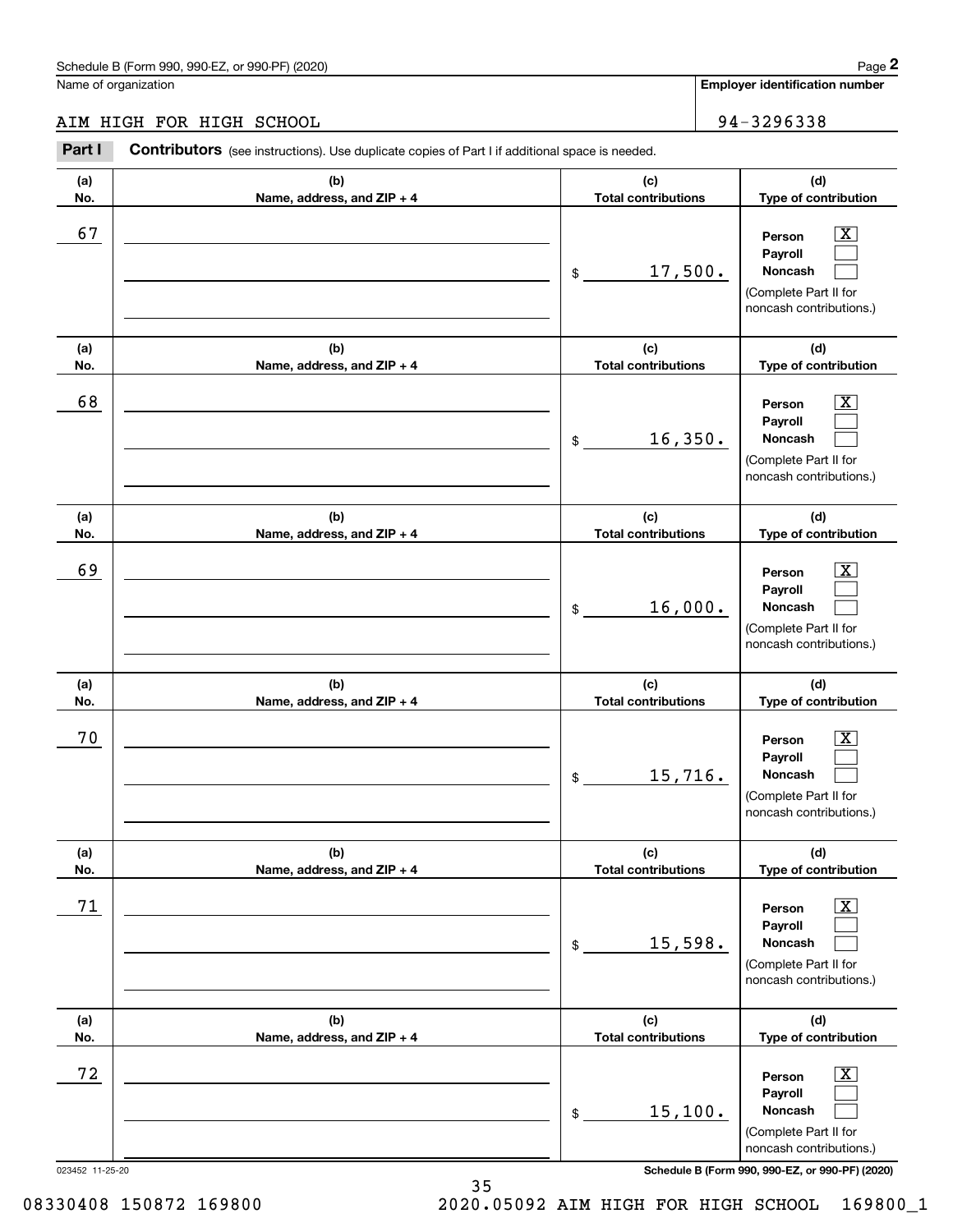# AIM HIGH FOR HIGH SCHOOL 34-3296338

|                 | Schedule B (Form 990, 990-EZ, or 990-PF) (2020)                                                |                                   |         | Page 2                                                                                                      |
|-----------------|------------------------------------------------------------------------------------------------|-----------------------------------|---------|-------------------------------------------------------------------------------------------------------------|
|                 | Name of organization                                                                           |                                   |         | <b>Employer identification number</b>                                                                       |
|                 | AIM HIGH FOR HIGH SCHOOL                                                                       |                                   |         | 94-3296338                                                                                                  |
| Part I          | Contributors (see instructions). Use duplicate copies of Part I if additional space is needed. |                                   |         |                                                                                                             |
| (a)<br>No.      | (b)<br>Name, address, and ZIP + 4                                                              | (c)<br><b>Total contributions</b> |         | (d)<br>Type of contribution                                                                                 |
| 73              |                                                                                                | \$                                | 15,000. | $\overline{\mathbf{X}}$<br>Person<br>Payroll<br>Noncash<br>(Complete Part II for<br>noncash contributions.) |
| (a)<br>No.      | (b)<br>Name, address, and ZIP + 4                                                              | (c)<br><b>Total contributions</b> |         | (d)<br>Type of contribution                                                                                 |
| 74              |                                                                                                | \$                                | 15,000. | $\overline{\text{X}}$<br>Person<br>Payroll<br>Noncash<br>(Complete Part II for<br>noncash contributions.)   |
| (a)<br>No.      | (b)<br>Name, address, and ZIP + 4                                                              | (c)<br><b>Total contributions</b> |         | (d)<br>Type of contribution                                                                                 |
| 75              |                                                                                                | \$                                | 15,000. | $\overline{\text{X}}$<br>Person<br>Payroll<br>Noncash<br>(Complete Part II for<br>noncash contributions.)   |
| (a)<br>No.      | (b)<br>Name, address, and ZIP + 4                                                              | (c)<br><b>Total contributions</b> |         | (d)<br>Type of contribution                                                                                 |
| 76              |                                                                                                | \$                                | 15,000. | $\overline{\mathbf{X}}$<br>Person<br>Payroll<br>Noncash<br>(Complete Part II for<br>noncash contributions.) |
| (a)<br>No.      | (b)<br>Name, address, and ZIP + 4                                                              | (c)<br><b>Total contributions</b> |         | (d)<br>Type of contribution                                                                                 |
| 77              |                                                                                                | \$                                | 15,000. | $\overline{\mathbf{X}}$<br>Person<br>Payroll<br>Noncash<br>(Complete Part II for<br>noncash contributions.) |
| (a)<br>No.      | (b)<br>Name, address, and ZIP + 4                                                              | (c)<br><b>Total contributions</b> |         | (d)<br>Type of contribution                                                                                 |
| 78              |                                                                                                | \$                                | 13,000. | $\overline{\mathbf{X}}$<br>Person<br>Payroll<br>Noncash<br>(Complete Part II for<br>noncash contributions.) |
| 023452 11-25-20 |                                                                                                |                                   |         | Schedule B (Form 990, 990-EZ, or 990-PF) (2020)                                                             |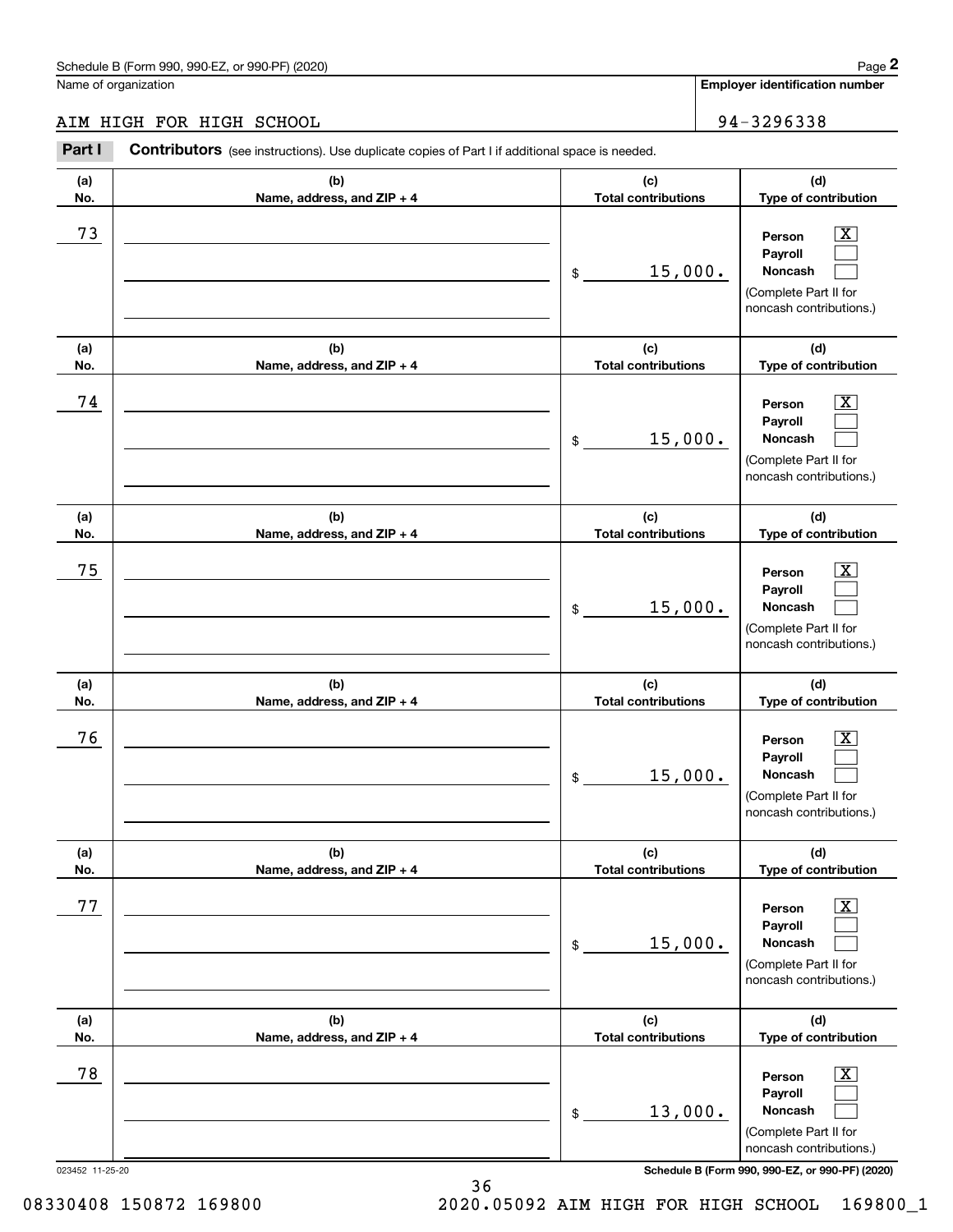# AIM HIGH FOR HIGH SCHOOL 34-3296338

|                 | Schedule B (Form 990, 990-EZ, or 990-PF) (2020)                                                       |                                   | Page 2                                                                                                      |
|-----------------|-------------------------------------------------------------------------------------------------------|-----------------------------------|-------------------------------------------------------------------------------------------------------------|
|                 | Name of organization                                                                                  |                                   | Employer identification number                                                                              |
|                 | AIM HIGH FOR HIGH SCHOOL                                                                              |                                   | 94-3296338                                                                                                  |
| Part I          | <b>Contributors</b> (see instructions). Use duplicate copies of Part I if additional space is needed. |                                   |                                                                                                             |
| (a)<br>No.      | (b)<br>Name, address, and ZIP + 4                                                                     | (c)<br><b>Total contributions</b> | (d)<br>Type of contribution                                                                                 |
| 79              |                                                                                                       | 13,000.<br>\$                     | $\mathbf{X}$<br>Person<br>Payroll<br>Noncash<br>(Complete Part II for<br>noncash contributions.)            |
| (a)<br>No.      | (b)<br>Name, address, and ZIP + 4                                                                     | (c)<br><b>Total contributions</b> | (d)<br>Type of contribution                                                                                 |
| 80              |                                                                                                       | 12,350.<br>\$                     | $\overline{\mathbf{X}}$<br>Person<br>Payroll<br>Noncash<br>(Complete Part II for<br>noncash contributions.) |
| (a)<br>No.      | (b)<br>Name, address, and ZIP + 4                                                                     | (c)<br><b>Total contributions</b> | (d)<br>Type of contribution                                                                                 |
| 81              |                                                                                                       | 12,000.<br>\$                     | $\overline{\mathbf{X}}$<br>Person<br>Payroll<br>Noncash<br>(Complete Part II for<br>noncash contributions.) |
| (a)<br>No.      | (b)<br>Name, address, and ZIP + 4                                                                     | (c)<br><b>Total contributions</b> | (d)<br>Type of contribution                                                                                 |
| 82              |                                                                                                       | 11,500.<br>\$                     | $\mathbf{X}$<br>Person<br>Payroll<br>Noncash<br>(Complete Part II for<br>noncash contributions.)            |
| (a)<br>No.      | (b)<br>Name, address, and ZIP + 4                                                                     | (c)<br><b>Total contributions</b> | (d)<br>Type of contribution                                                                                 |
| 83              |                                                                                                       | 11,248.<br>\$                     | $\overline{\mathbf{X}}$<br>Person<br>Payroll<br>Noncash<br>(Complete Part II for<br>noncash contributions.) |
| (a)<br>No.      | (b)<br>Name, address, and ZIP + 4                                                                     | (c)<br><b>Total contributions</b> | (d)<br>Type of contribution                                                                                 |
| 84              |                                                                                                       | 11,000.<br>\$                     | $\overline{\mathbf{X}}$<br>Person<br>Payroll<br>Noncash<br>(Complete Part II for<br>noncash contributions.) |
| 023452 11-25-20 |                                                                                                       |                                   | Schedule B (Form 990, 990-EZ, or 990-PF) (2020)                                                             |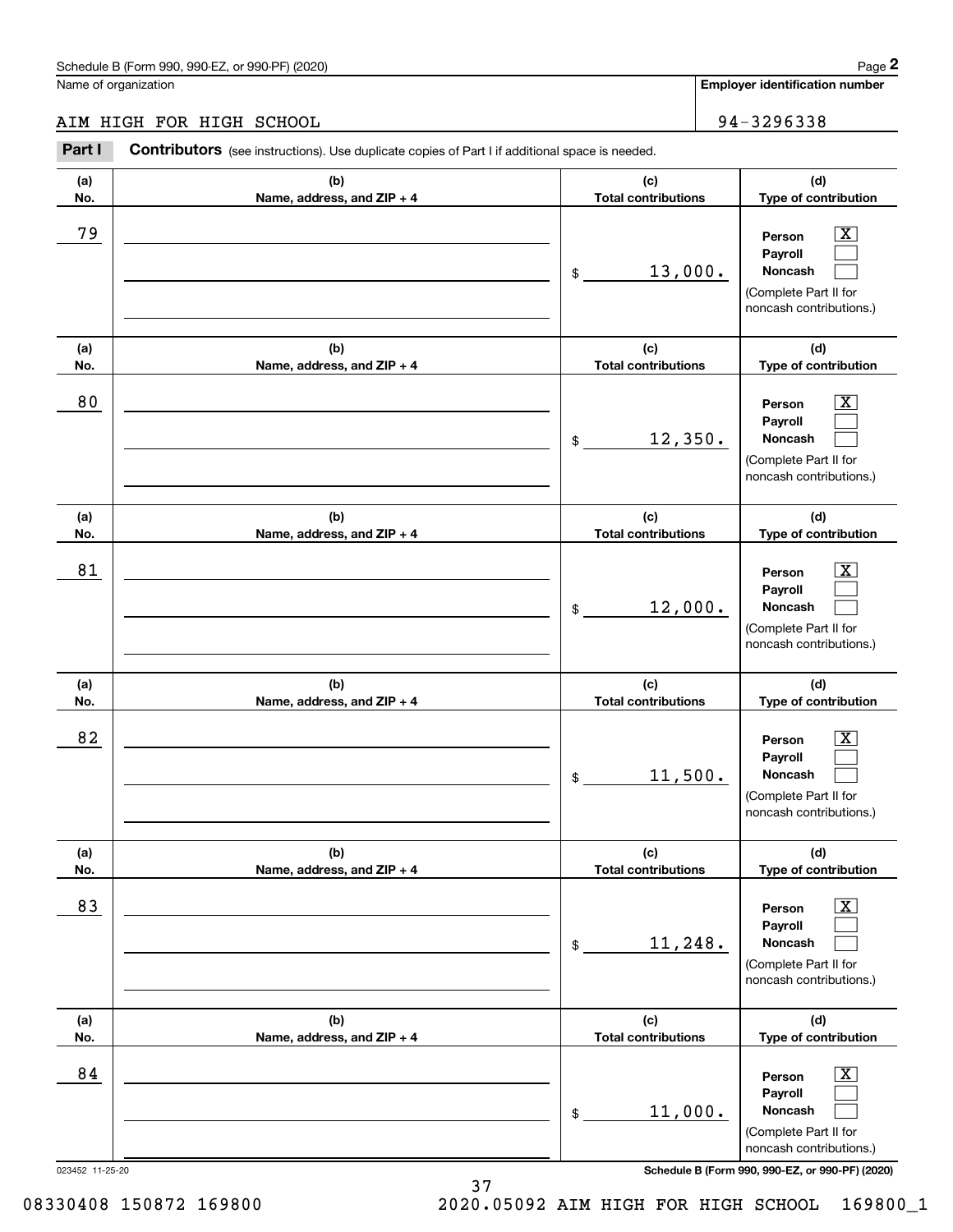# AIM HIGH FOR HIGH SCHOOL 34-3296338

|                 | Schedule B (Form 990, 990-EZ, or 990-PF) (2020)                                                       |                                   | Page 2                                                                                                      |
|-----------------|-------------------------------------------------------------------------------------------------------|-----------------------------------|-------------------------------------------------------------------------------------------------------------|
|                 | Name of organization                                                                                  |                                   | Employer identification number                                                                              |
|                 | AIM HIGH FOR HIGH SCHOOL                                                                              |                                   | 94-3296338                                                                                                  |
| Part I          | <b>Contributors</b> (see instructions). Use duplicate copies of Part I if additional space is needed. |                                   |                                                                                                             |
| (a)<br>No.      | (b)<br>Name, address, and ZIP + 4                                                                     | (c)<br><b>Total contributions</b> | (d)<br>Type of contribution                                                                                 |
| 85              |                                                                                                       | 11,000.<br>\$                     | $\mathbf{X}$<br>Person<br>Payroll<br>Noncash<br>(Complete Part II for<br>noncash contributions.)            |
| (a)<br>No.      | (b)<br>Name, address, and ZIP + 4                                                                     | (c)<br><b>Total contributions</b> | (d)<br>Type of contribution                                                                                 |
| 86              |                                                                                                       | 10,731.<br>\$                     | $\overline{\mathbf{X}}$<br>Person<br>Payroll<br>Noncash<br>(Complete Part II for<br>noncash contributions.) |
| (a)<br>No.      | (b)<br>Name, address, and ZIP + 4                                                                     | (c)<br><b>Total contributions</b> | (d)<br>Type of contribution                                                                                 |
| 87              |                                                                                                       | 10,656.<br>\$                     | $\overline{\mathbf{X}}$<br>Person<br>Payroll<br>Noncash<br>(Complete Part II for<br>noncash contributions.) |
| (a)<br>No.      | (b)<br>Name, address, and ZIP + 4                                                                     | (c)<br><b>Total contributions</b> | (d)<br>Type of contribution                                                                                 |
| 88              |                                                                                                       | 10,600.<br>\$                     | $\mathbf{X}$<br>Person<br>Payroll<br>Noncash<br>(Complete Part II for<br>noncash contributions.)            |
| (a)<br>No.      | (b)<br>Name, address, and ZIP + 4                                                                     | (c)<br><b>Total contributions</b> | (d)<br>Type of contribution                                                                                 |
| 89              |                                                                                                       | 10,525.<br>\$                     | $\overline{\mathbf{X}}$<br>Person<br>Payroll<br>Noncash<br>(Complete Part II for<br>noncash contributions.) |
| (a)<br>No.      | (b)<br>Name, address, and ZIP + 4                                                                     | (c)<br><b>Total contributions</b> | (d)<br>Type of contribution                                                                                 |
| 90              |                                                                                                       | 10,000.<br>\$                     | $\overline{\mathbf{X}}$<br>Person<br>Payroll<br>Noncash<br>(Complete Part II for<br>noncash contributions.) |
| 023452 11-25-20 |                                                                                                       |                                   | Schedule B (Form 990, 990-EZ, or 990-PF) (2020)                                                             |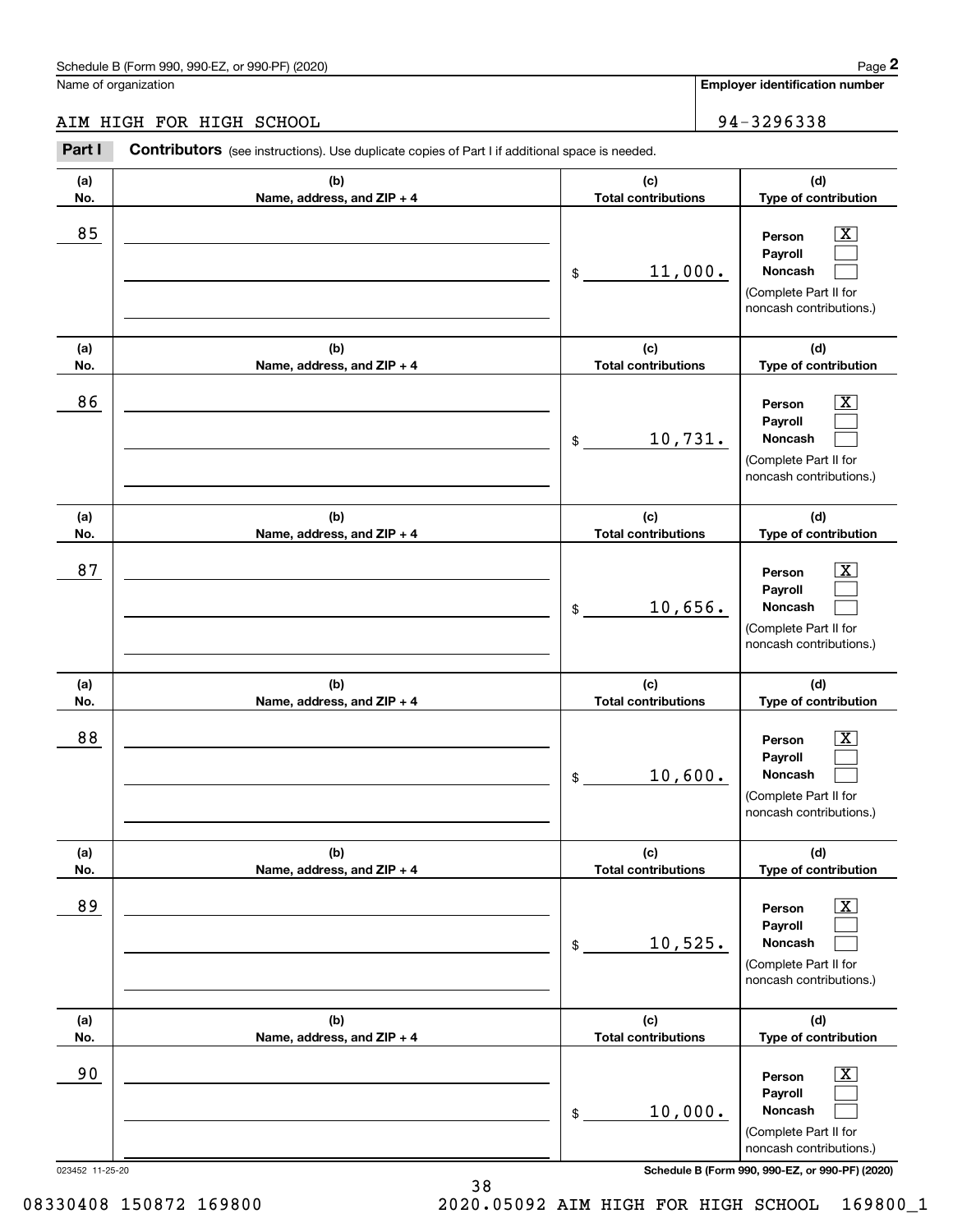# AIM HIGH FOR HIGH SCHOOL 34-3296338

|                 | Schedule B (Form 990, 990-EZ, or 990-PF) (2020)                                                       |                                   | Page 2                                                                                                      |
|-----------------|-------------------------------------------------------------------------------------------------------|-----------------------------------|-------------------------------------------------------------------------------------------------------------|
|                 | Name of organization                                                                                  |                                   | <b>Employer identification number</b>                                                                       |
|                 | AIM HIGH FOR HIGH SCHOOL                                                                              |                                   | 94-3296338                                                                                                  |
| Part I          | <b>Contributors</b> (see instructions). Use duplicate copies of Part I if additional space is needed. |                                   |                                                                                                             |
| (a)<br>No.      | (b)<br>Name, address, and ZIP + 4                                                                     | (c)<br><b>Total contributions</b> | (d)<br>Type of contribution                                                                                 |
| 91              |                                                                                                       | 10,000.<br>\$                     | $\overline{\mathbf{X}}$<br>Person<br>Payroll<br>Noncash<br>(Complete Part II for<br>noncash contributions.) |
| (a)<br>No.      | (b)<br>Name, address, and ZIP + 4                                                                     | (c)<br><b>Total contributions</b> | (d)<br>Type of contribution                                                                                 |
| 92              |                                                                                                       | 10,000.<br>\$                     | X<br>Person<br>Payroll<br>Noncash<br>(Complete Part II for<br>noncash contributions.)                       |
| (a)<br>No.      | (b)<br>Name, address, and ZIP + 4                                                                     | (c)<br><b>Total contributions</b> | (d)<br>Type of contribution                                                                                 |
| 93              |                                                                                                       | 10,000.<br>\$                     | X<br>Person<br>Payroll<br>Noncash<br>(Complete Part II for<br>noncash contributions.)                       |
| (a)<br>No.      | (b)<br>Name, address, and ZIP + 4                                                                     | (c)<br><b>Total contributions</b> | (d)<br>Type of contribution                                                                                 |
| 94              |                                                                                                       | 10,000.<br>\$                     | $\mathbf{X}$<br>Person<br>Payroll<br>Noncash<br>(Complete Part II for<br>noncash contributions.)            |
| (a)<br>No.      | (b)<br>Name, address, and ZIP + 4                                                                     | (c)<br><b>Total contributions</b> | (d)<br>Type of contribution                                                                                 |
| 95              |                                                                                                       | 10,000.<br>\$                     | $\boxed{\text{X}}$<br>Person<br>Payroll<br>Noncash<br>(Complete Part II for<br>noncash contributions.)      |
| (a)<br>No.      | (b)<br>Name, address, and ZIP + 4                                                                     | (c)<br><b>Total contributions</b> | (d)<br>Type of contribution                                                                                 |
| 96              |                                                                                                       | 10,000.<br>\$                     | $\boxed{\text{X}}$<br>Person<br>Payroll<br>Noncash<br>(Complete Part II for<br>noncash contributions.)      |
| 023452 11-25-20 |                                                                                                       |                                   | Schedule B (Form 990, 990-EZ, or 990-PF) (2020)                                                             |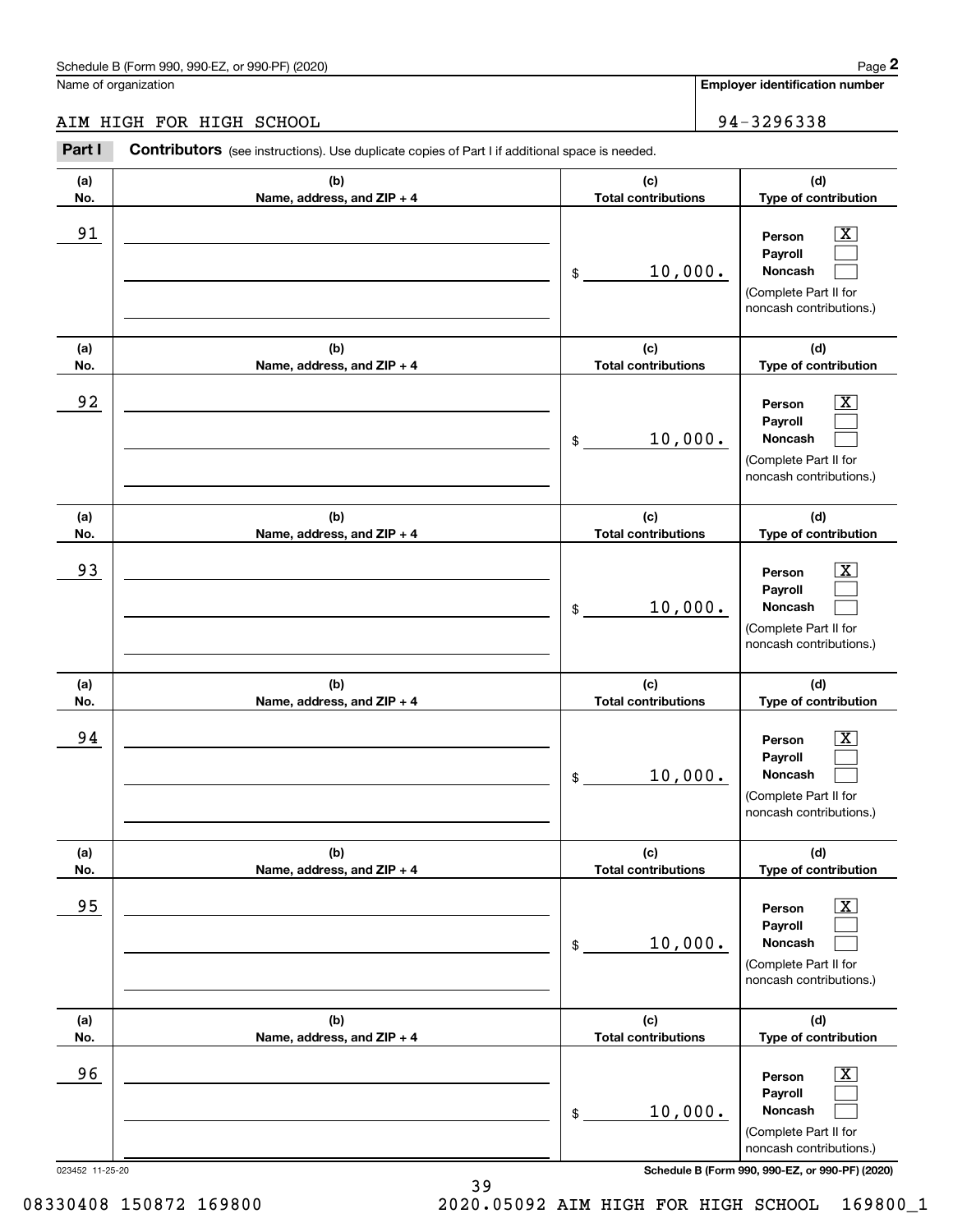# AIM HIGH FOR HIGH SCHOOL 94-3296338

|                 | Schedule B (Form 990, 990-EZ, or 990-PF) (2020)                                                       |                                   | Page 2                                                                                                      |
|-----------------|-------------------------------------------------------------------------------------------------------|-----------------------------------|-------------------------------------------------------------------------------------------------------------|
|                 | Name of organization                                                                                  |                                   | Employer identification number                                                                              |
|                 | AIM HIGH FOR HIGH SCHOOL                                                                              |                                   | 94-3296338                                                                                                  |
| Part I          | <b>Contributors</b> (see instructions). Use duplicate copies of Part I if additional space is needed. |                                   |                                                                                                             |
| (a)<br>No.      | (b)<br>Name, address, and ZIP + 4                                                                     | (c)<br><b>Total contributions</b> | (d)<br>Type of contribution                                                                                 |
| 97              |                                                                                                       | 10,000.<br>\$                     | $\overline{\mathbf{X}}$<br>Person<br>Payroll<br>Noncash<br>(Complete Part II for<br>noncash contributions.) |
| (a)<br>No.      | (b)<br>Name, address, and ZIP + 4                                                                     | (c)<br><b>Total contributions</b> | (d)<br>Type of contribution                                                                                 |
| 98              |                                                                                                       | 10,000.<br>\$                     | $\overline{\mathbf{X}}$<br>Person<br>Payroll<br>Noncash<br>(Complete Part II for<br>noncash contributions.) |
| (a)<br>No.      | (b)<br>Name, address, and ZIP + 4                                                                     | (c)<br><b>Total contributions</b> | (d)<br>Type of contribution                                                                                 |
| 99              |                                                                                                       | 10,000.<br>\$                     | $\overline{\text{X}}$<br>Person<br>Payroll<br>Noncash<br>(Complete Part II for<br>noncash contributions.)   |
| (a)<br>No.      | (b)<br>Name, address, and ZIP + 4                                                                     | (c)<br><b>Total contributions</b> | (d)<br>Type of contribution                                                                                 |
| 100             |                                                                                                       | 10,000.<br>\$                     | $\mathbf{X}$<br>Person<br>Payroll<br>Noncash<br>(Complete Part II for<br>noncash contributions.)            |
| (a)<br>No.      | (b)<br>Name, address, and ZIP + 4                                                                     | (c)<br><b>Total contributions</b> | (d)<br>Type of contribution                                                                                 |
| 101             |                                                                                                       | 10,000.<br>\$                     | $\overline{\mathbf{X}}$<br>Person<br>Payroll<br>Noncash<br>(Complete Part II for<br>noncash contributions.) |
| (a)<br>No.      | (b)<br>Name, address, and ZIP + 4                                                                     | (c)<br><b>Total contributions</b> | (d)<br>Type of contribution                                                                                 |
| 102             |                                                                                                       | 10,000.<br>\$                     | $\overline{\mathbf{X}}$<br>Person<br>Payroll<br>Noncash<br>(Complete Part II for<br>noncash contributions.) |
| 023452 11-25-20 |                                                                                                       |                                   | Schedule B (Form 990, 990-EZ, or 990-PF) (2020)                                                             |

40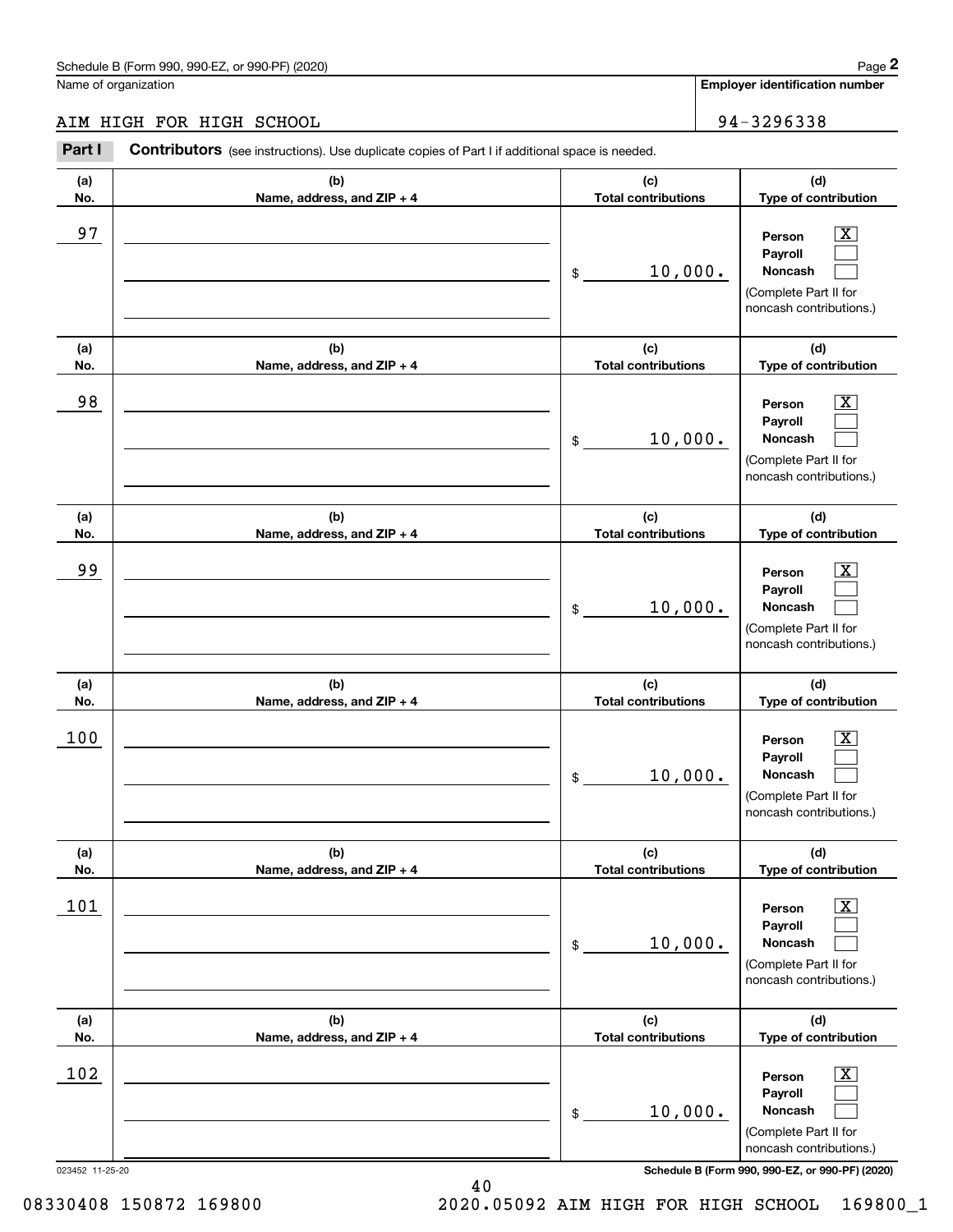# AIM HIGH FOR HIGH SCHOOL 94-3296338

|                 | Schedule B (Form 990, 990-EZ, or 990-PF) (2020)                                                       |                                   | Page 2                                                                                                      |
|-----------------|-------------------------------------------------------------------------------------------------------|-----------------------------------|-------------------------------------------------------------------------------------------------------------|
|                 | Name of organization                                                                                  |                                   | Employer identification number                                                                              |
|                 | AIM HIGH FOR HIGH SCHOOL                                                                              |                                   | 94-3296338                                                                                                  |
| Part I          | <b>Contributors</b> (see instructions). Use duplicate copies of Part I if additional space is needed. |                                   |                                                                                                             |
| (a)<br>No.      | (b)<br>Name, address, and ZIP + 4                                                                     | (c)<br><b>Total contributions</b> | (d)<br>Type of contribution                                                                                 |
| 103             |                                                                                                       | 10,000.<br>\$                     | $\overline{\mathbf{X}}$<br>Person<br>Payroll<br>Noncash<br>(Complete Part II for<br>noncash contributions.) |
| (a)<br>No.      | (b)<br>Name, address, and ZIP + 4                                                                     | (c)<br><b>Total contributions</b> | (d)<br>Type of contribution                                                                                 |
| 104             |                                                                                                       | 10,000.<br>\$                     | $\overline{\mathbf{X}}$<br>Person<br>Payroll<br>Noncash<br>(Complete Part II for<br>noncash contributions.) |
| (a)<br>No.      | (b)<br>Name, address, and ZIP + 4                                                                     | (c)<br><b>Total contributions</b> | (d)<br>Type of contribution                                                                                 |
| 105             |                                                                                                       | 10,000.<br>\$                     | $\overline{\mathbf{X}}$<br>Person<br>Payroll<br>Noncash<br>(Complete Part II for<br>noncash contributions.) |
| (a)<br>No.      | (b)<br>Name, address, and ZIP + 4                                                                     | (c)<br><b>Total contributions</b> | (d)<br>Type of contribution                                                                                 |
| 106             |                                                                                                       | 10,000.<br>\$                     | $\mathbf{X}$<br>Person<br>Payroll<br>Noncash<br>(Complete Part II for<br>noncash contributions.)            |
| (a)<br>No.      | (b)<br>Name, address, and ZIP + 4                                                                     | (c)<br><b>Total contributions</b> | (d)<br>Type of contribution                                                                                 |
| 107             |                                                                                                       | 10,000.<br>\$                     | $\overline{\mathbf{X}}$<br>Person<br>Payroll<br>Noncash<br>(Complete Part II for<br>noncash contributions.) |
| (a)<br>No.      | (b)<br>Name, address, and ZIP + 4                                                                     | (c)<br><b>Total contributions</b> | (d)<br>Type of contribution                                                                                 |
| 108             |                                                                                                       | 10,000.<br>\$                     | $\overline{\mathbf{X}}$<br>Person<br>Payroll<br>Noncash<br>(Complete Part II for<br>noncash contributions.) |
| 023452 11-25-20 |                                                                                                       |                                   | Schedule B (Form 990, 990-EZ, or 990-PF) (2020)                                                             |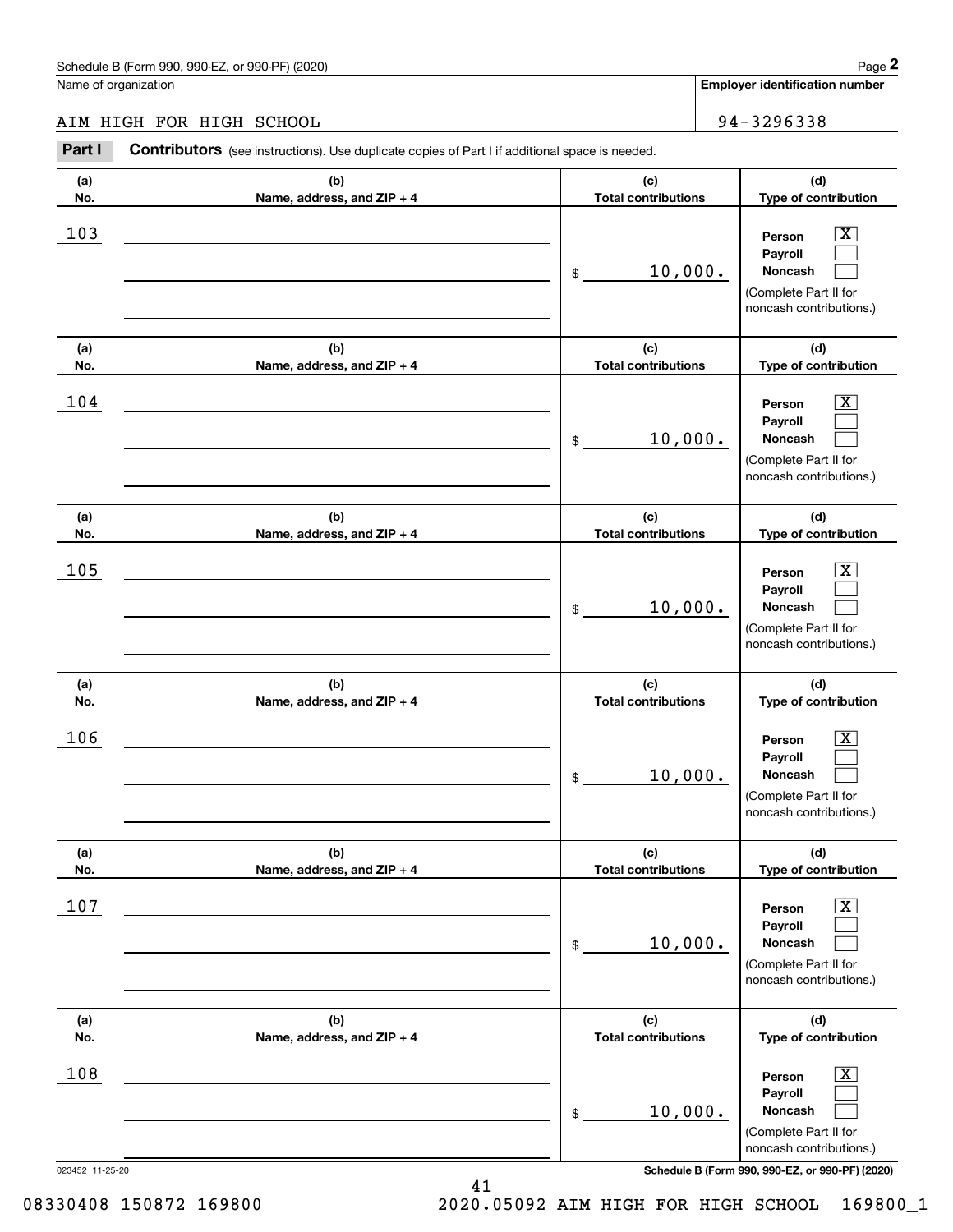# AIM HIGH FOR HIGH SCHOOL 34-3296338

|                 | Schedule B (Form 990, 990-EZ, or 990-PF) (2020)                                                       |                                   | Page 2                                                                                                      |
|-----------------|-------------------------------------------------------------------------------------------------------|-----------------------------------|-------------------------------------------------------------------------------------------------------------|
|                 | Name of organization                                                                                  |                                   | <b>Employer identification number</b>                                                                       |
|                 | AIM HIGH FOR HIGH SCHOOL                                                                              |                                   | 94-3296338                                                                                                  |
| Part I          | <b>Contributors</b> (see instructions). Use duplicate copies of Part I if additional space is needed. |                                   |                                                                                                             |
| (a)<br>No.      | (b)<br>Name, address, and ZIP + 4                                                                     | (c)<br><b>Total contributions</b> | (d)<br>Type of contribution                                                                                 |
| 109             |                                                                                                       | 10,000.<br>\$                     | $\overline{\mathbf{X}}$<br>Person<br>Payroll<br>Noncash<br>(Complete Part II for<br>noncash contributions.) |
| (a)<br>No.      | (b)<br>Name, address, and ZIP + 4                                                                     | (c)<br><b>Total contributions</b> | (d)<br>Type of contribution                                                                                 |
| 110             |                                                                                                       | 10,000.<br>\$                     | X<br>Person<br>Payroll<br>Noncash<br>(Complete Part II for<br>noncash contributions.)                       |
| (a)<br>No.      | (b)<br>Name, address, and ZIP + 4                                                                     | (c)<br><b>Total contributions</b> | (d)<br>Type of contribution                                                                                 |
| 111             |                                                                                                       | 10,000.<br>\$                     | X<br>Person<br>Payroll<br>Noncash<br>(Complete Part II for<br>noncash contributions.)                       |
| (a)<br>No.      | (b)<br>Name, address, and ZIP + 4                                                                     | (c)<br><b>Total contributions</b> | (d)<br>Type of contribution                                                                                 |
| 112             |                                                                                                       | 10,000.<br>\$                     | $\mathbf{X}$<br>Person<br>Payroll<br>Noncash<br>(Complete Part II for<br>noncash contributions.)            |
| (a)<br>No.      | (b)<br>Name, address, and ZIP + 4                                                                     | (c)<br><b>Total contributions</b> | (d)<br>Type of contribution                                                                                 |
| 113             |                                                                                                       | 10,000.<br>\$                     | $\boxed{\text{X}}$<br>Person<br>Payroll<br>Noncash<br>(Complete Part II for<br>noncash contributions.)      |
| (a)<br>No.      | (b)<br>Name, address, and ZIP + 4                                                                     | (c)<br><b>Total contributions</b> | (d)<br>Type of contribution                                                                                 |
| 114             |                                                                                                       | 9,500.<br>\$                      | $\boxed{\text{X}}$<br>Person<br>Payroll<br>Noncash<br>(Complete Part II for<br>noncash contributions.)      |
| 023452 11-25-20 |                                                                                                       |                                   | Schedule B (Form 990, 990-EZ, or 990-PF) (2020)                                                             |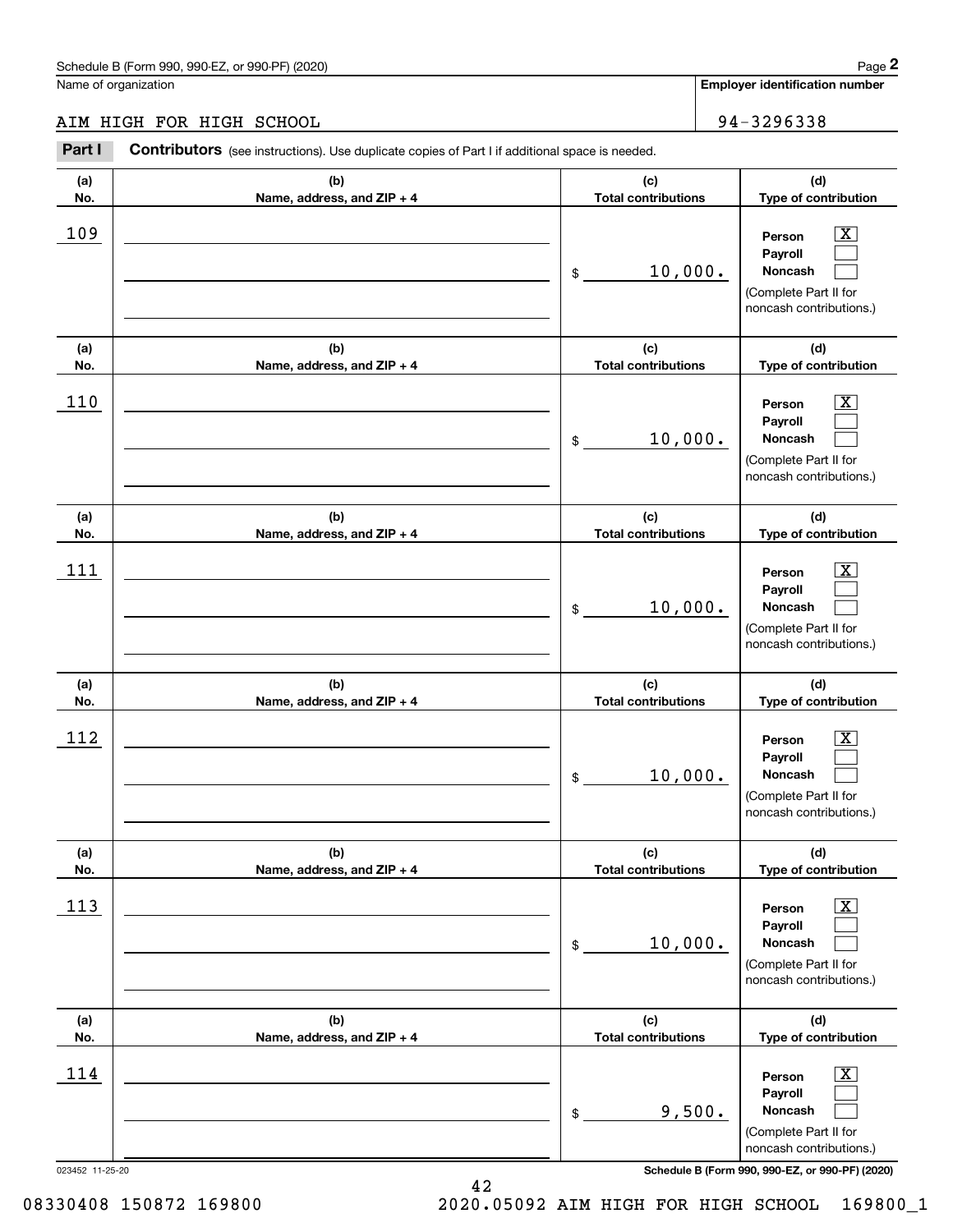# AIM HIGH FOR HIGH SCHOOL 34-3296338

|                 | Schedule B (Form 990, 990-EZ, or 990-PF) (2020)                                                       |                                   | Page 2                                                                                                      |
|-----------------|-------------------------------------------------------------------------------------------------------|-----------------------------------|-------------------------------------------------------------------------------------------------------------|
|                 | Name of organization                                                                                  |                                   | Employer identification number                                                                              |
|                 | AIM HIGH FOR HIGH SCHOOL                                                                              |                                   | 94-3296338                                                                                                  |
| Part I          | <b>Contributors</b> (see instructions). Use duplicate copies of Part I if additional space is needed. |                                   |                                                                                                             |
| (a)<br>No.      | (b)<br>Name, address, and ZIP + 4                                                                     | (c)<br><b>Total contributions</b> | (d)<br>Type of contribution                                                                                 |
| 115             |                                                                                                       | 7,500.<br>\$                      | $\overline{\mathbf{X}}$<br>Person<br>Payroll<br>Noncash<br>(Complete Part II for<br>noncash contributions.) |
| (a)<br>No.      | (b)<br>Name, address, and ZIP + 4                                                                     | (c)<br><b>Total contributions</b> | (d)<br>Type of contribution                                                                                 |
| 116             |                                                                                                       | 7,500.<br>\$                      | X<br>Person<br>Payroll<br>Noncash<br>(Complete Part II for<br>noncash contributions.)                       |
| (a)<br>No.      | (b)<br>Name, address, and ZIP + 4                                                                     | (c)<br><b>Total contributions</b> | (d)<br>Type of contribution                                                                                 |
| 117             |                                                                                                       | 6,000.<br>\$                      | X<br>Person<br>Payroll<br>Noncash<br>(Complete Part II for<br>noncash contributions.)                       |
| (a)<br>No.      | (b)<br>Name, address, and ZIP + 4                                                                     | (c)<br><b>Total contributions</b> | (d)<br>Type of contribution                                                                                 |
| 118             |                                                                                                       | 6,000.<br>\$                      | $\mathbf{X}$<br>Person<br>Payroll<br>Noncash<br>(Complete Part II for<br>noncash contributions.)            |
| (a)<br>No.      | (b)<br>Name, address, and ZIP + 4                                                                     | (c)<br><b>Total contributions</b> | (d)<br>Type of contribution                                                                                 |
| 119             |                                                                                                       | 6,000.<br>\$                      | $\boxed{\text{X}}$<br>Person<br>Payroll<br>Noncash<br>(Complete Part II for<br>noncash contributions.)      |
| (a)<br>No.      | (b)<br>Name, address, and ZIP + 4                                                                     | (c)<br><b>Total contributions</b> | (d)<br>Type of contribution                                                                                 |
| 120             |                                                                                                       | 5,800.<br>\$                      | $\boxed{\text{X}}$<br>Person<br>Payroll<br>Noncash<br>(Complete Part II for<br>noncash contributions.)      |
| 023452 11-25-20 |                                                                                                       |                                   | Schedule B (Form 990, 990-EZ, or 990-PF) (2020)                                                             |

08330408 150872 169800 2020.05092 AIM HIGH FOR HIGH SCHOOL 169800\_1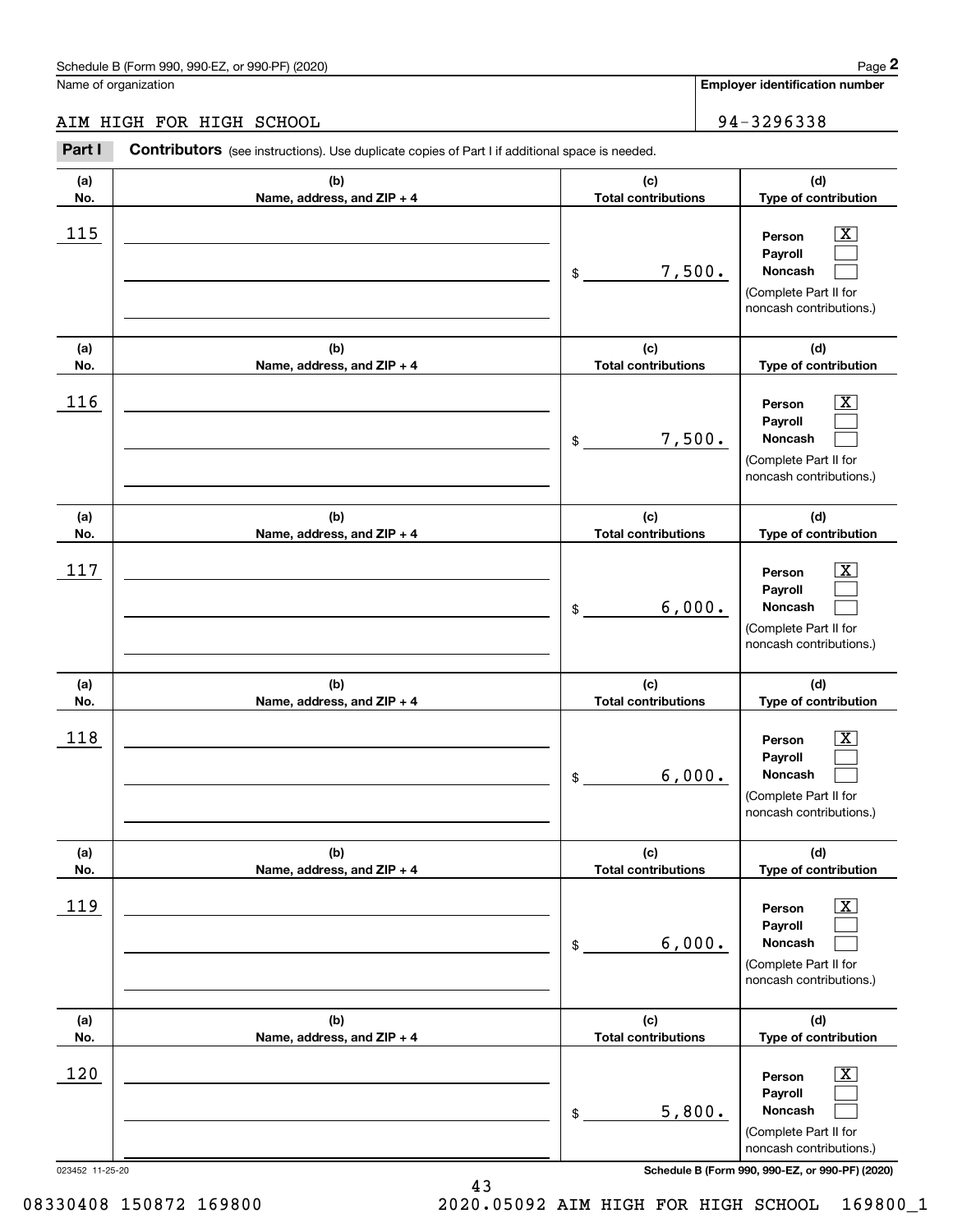# AIM HIGH FOR HIGH SCHOOL 34-3296338

|                 | Schedule B (Form 990, 990-EZ, or 990-PF) (2020)                                                       |                                   | Page 2                                                                                                 |
|-----------------|-------------------------------------------------------------------------------------------------------|-----------------------------------|--------------------------------------------------------------------------------------------------------|
|                 | Name of organization                                                                                  |                                   | Employer identification number                                                                         |
|                 | AIM HIGH FOR HIGH SCHOOL                                                                              |                                   | 94-3296338                                                                                             |
| Part I          | <b>Contributors</b> (see instructions). Use duplicate copies of Part I if additional space is needed. |                                   |                                                                                                        |
| (a)<br>No.      | (b)<br>Name, address, and ZIP + 4                                                                     | (c)<br><b>Total contributions</b> | (d)<br>Type of contribution                                                                            |
| 121             |                                                                                                       | 5,493.<br>\$                      | $\mathbf{X}$<br>Person<br>Payroll<br>Noncash<br>(Complete Part II for<br>noncash contributions.)       |
| (a)<br>No.      | (b)<br>Name, address, and ZIP + 4                                                                     | (c)<br><b>Total contributions</b> | (d)<br>Type of contribution                                                                            |
| 122             |                                                                                                       | 5, 263.<br>\$                     | X<br>Person<br>Payroll<br>Noncash<br>(Complete Part II for<br>noncash contributions.)                  |
| (a)<br>No.      | (b)<br>Name, address, and ZIP + 4                                                                     | (c)<br><b>Total contributions</b> | (d)<br>Type of contribution                                                                            |
| 123             |                                                                                                       | 5, 263.<br>\$                     | X<br>Person<br>Payroll<br>Noncash<br>(Complete Part II for<br>noncash contributions.)                  |
| (a)<br>No.      | (b)<br>Name, address, and ZIP + 4                                                                     | (c)<br><b>Total contributions</b> | (d)<br>Type of contribution                                                                            |
| 124             |                                                                                                       | 5, 263.<br>\$                     | $\mathbf{X}$<br>Person<br>Payroll<br>Noncash<br>(Complete Part II for<br>noncash contributions.)       |
| (a)<br>No.      | (b)<br>Name, address, and ZIP + 4                                                                     | (c)<br><b>Total contributions</b> | (d)<br>Type of contribution                                                                            |
| 125             |                                                                                                       | 5,200.<br>\$                      | $\boxed{\text{X}}$<br>Person<br>Payroll<br>Noncash<br>(Complete Part II for<br>noncash contributions.) |
| (a)<br>No.      | (b)<br>Name, address, and ZIP + 4                                                                     | (c)<br><b>Total contributions</b> | (d)<br>Type of contribution                                                                            |
| 126             |                                                                                                       | 5,188.<br>\$                      | $\boxed{\text{X}}$<br>Person<br>Payroll<br>Noncash<br>(Complete Part II for<br>noncash contributions.) |
| 023452 11-25-20 |                                                                                                       |                                   | Schedule B (Form 990, 990-EZ, or 990-PF) (2020)                                                        |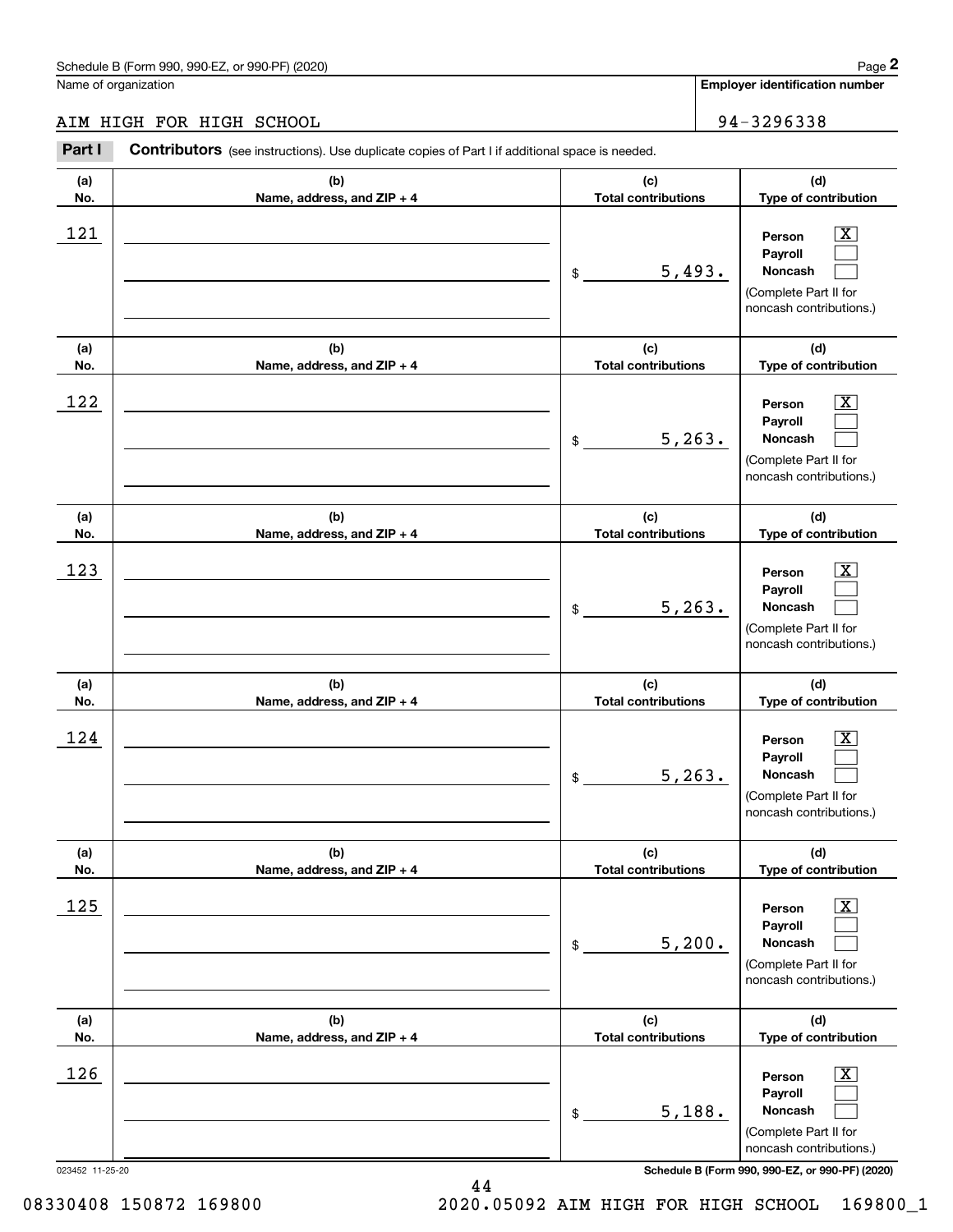# AIM HIGH FOR HIGH SCHOOL 34-3296338

|                 | Schedule B (Form 990, 990-EZ, or 990-PF) (2020)                                                       |                                   | Page 2                                                                                                      |
|-----------------|-------------------------------------------------------------------------------------------------------|-----------------------------------|-------------------------------------------------------------------------------------------------------------|
|                 | Name of organization                                                                                  |                                   | Employer identification number                                                                              |
|                 | AIM HIGH FOR HIGH SCHOOL                                                                              |                                   | 94-3296338                                                                                                  |
| Part I          | <b>Contributors</b> (see instructions). Use duplicate copies of Part I if additional space is needed. |                                   |                                                                                                             |
| (a)<br>No.      | (b)<br>Name, address, and ZIP + 4                                                                     | (c)<br><b>Total contributions</b> | (d)<br>Type of contribution                                                                                 |
| 127             |                                                                                                       | 5,131.<br>\$                      | $\mathbf{X}$<br>Person<br>Payroll<br>Noncash<br>(Complete Part II for<br>noncash contributions.)            |
| (a)<br>No.      | (b)<br>Name, address, and ZIP + 4                                                                     | (c)<br><b>Total contributions</b> | (d)<br>Type of contribution                                                                                 |
| 128             |                                                                                                       | 5,053.<br>\$                      | $\overline{\mathbf{X}}$<br>Person<br>Payroll<br>Noncash<br>(Complete Part II for<br>noncash contributions.) |
| (a)<br>No.      | (b)<br>Name, address, and ZIP + 4                                                                     | (c)<br><b>Total contributions</b> | (d)<br>Type of contribution                                                                                 |
| 129             |                                                                                                       | 5,053.<br>\$                      | X<br>Person<br>Payroll<br>Noncash<br>(Complete Part II for<br>noncash contributions.)                       |
| (a)<br>No.      | (b)<br>Name, address, and ZIP + 4                                                                     | (c)<br><b>Total contributions</b> | (d)<br>Type of contribution                                                                                 |
| 130             |                                                                                                       | 5,000.<br>\$                      | $\mathbf{X}$<br>Person<br>Payroll<br>Noncash<br>(Complete Part II for<br>noncash contributions.)            |
| (a)<br>No.      | (b)<br>Name, address, and ZIP + 4                                                                     | (c)<br><b>Total contributions</b> | (d)<br>Type of contribution                                                                                 |
| 131             |                                                                                                       | 5,000.<br>\$                      | $\boxed{\text{X}}$<br>Person<br>Payroll<br>Noncash<br>(Complete Part II for<br>noncash contributions.)      |
| (a)<br>No.      | (b)<br>Name, address, and ZIP + 4                                                                     | (c)<br><b>Total contributions</b> | (d)<br>Type of contribution                                                                                 |
| 132             |                                                                                                       | 5,000.<br>\$                      | $\boxed{\text{X}}$<br>Person<br>Payroll<br>Noncash<br>(Complete Part II for<br>noncash contributions.)      |
| 023452 11-25-20 |                                                                                                       |                                   | Schedule B (Form 990, 990-EZ, or 990-PF) (2020)                                                             |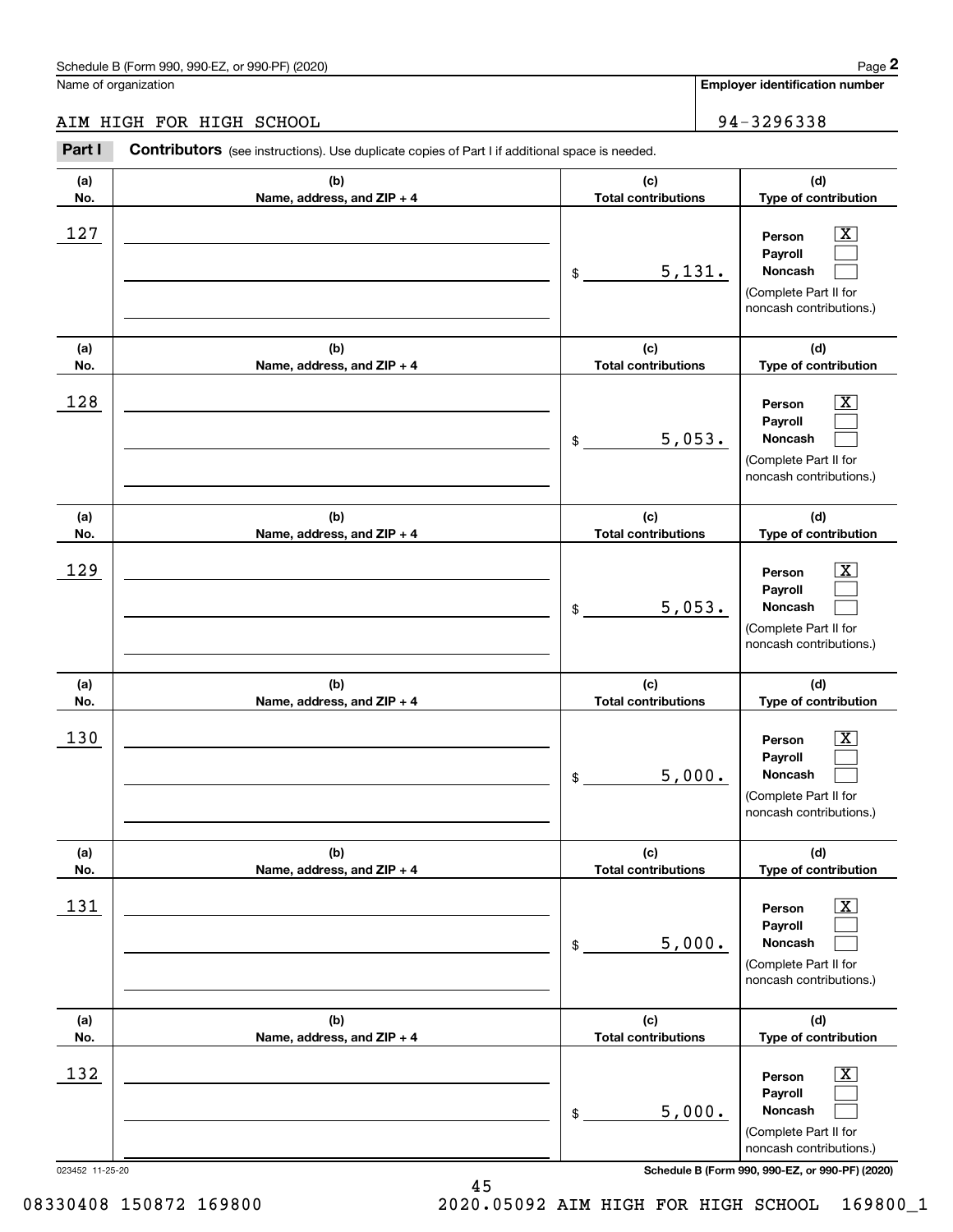# AIM HIGH FOR HIGH SCHOOL 34-3296338

|                 | Schedule B (Form 990, 990-EZ, or 990-PF) (2020)                                                       |                                   | Page 2                                                                                                      |
|-----------------|-------------------------------------------------------------------------------------------------------|-----------------------------------|-------------------------------------------------------------------------------------------------------------|
|                 | Name of organization                                                                                  |                                   | <b>Employer identification number</b>                                                                       |
|                 | AIM HIGH FOR HIGH SCHOOL                                                                              |                                   | 94-3296338                                                                                                  |
| Part I          | <b>Contributors</b> (see instructions). Use duplicate copies of Part I if additional space is needed. |                                   |                                                                                                             |
| (a)<br>No.      | (b)<br>Name, address, and ZIP + 4                                                                     | (c)<br><b>Total contributions</b> | (d)<br>Type of contribution                                                                                 |
| 133             |                                                                                                       | 5,000.<br>\$                      | $\overline{\mathbf{X}}$<br>Person<br>Payroll<br>Noncash<br>(Complete Part II for<br>noncash contributions.) |
| (a)<br>No.      | (b)<br>Name, address, and ZIP + 4                                                                     | (c)<br><b>Total contributions</b> | (d)<br>Type of contribution                                                                                 |
| 134             |                                                                                                       | 5,000.<br>\$                      | X<br>Person<br>Payroll<br>Noncash<br>(Complete Part II for<br>noncash contributions.)                       |
| (a)<br>No.      | (b)<br>Name, address, and ZIP + 4                                                                     | (c)<br><b>Total contributions</b> | (d)<br>Type of contribution                                                                                 |
| 135             |                                                                                                       | 5,000.<br>\$                      | X<br>Person<br>Payroll<br>Noncash<br>(Complete Part II for<br>noncash contributions.)                       |
| (a)<br>No.      | (b)<br>Name, address, and ZIP + 4                                                                     | (c)<br><b>Total contributions</b> | (d)<br>Type of contribution                                                                                 |
| 136             |                                                                                                       | 5,000.<br>\$                      | $\mathbf{X}$<br>Person<br>Payroll<br>Noncash<br>(Complete Part II for<br>noncash contributions.)            |
| (a)<br>No.      | (b)<br>Name, address, and ZIP + 4                                                                     | (c)<br><b>Total contributions</b> | (d)<br>Type of contribution                                                                                 |
| 137             |                                                                                                       | 5,000.<br>\$                      | $\boxed{\text{X}}$<br>Person<br>Payroll<br>Noncash<br>(Complete Part II for<br>noncash contributions.)      |
| (a)<br>No.      | (b)<br>Name, address, and ZIP + 4                                                                     | (c)<br><b>Total contributions</b> | (d)<br>Type of contribution                                                                                 |
| 138             |                                                                                                       | 5,000.<br>\$                      | $\boxed{\text{X}}$<br>Person<br>Payroll<br>Noncash<br>(Complete Part II for<br>noncash contributions.)      |
| 023452 11-25-20 |                                                                                                       |                                   | Schedule B (Form 990, 990-EZ, or 990-PF) (2020)                                                             |

08330408 150872 169800 2020.05092 AIM HIGH FOR HIGH SCHOOL 169800\_1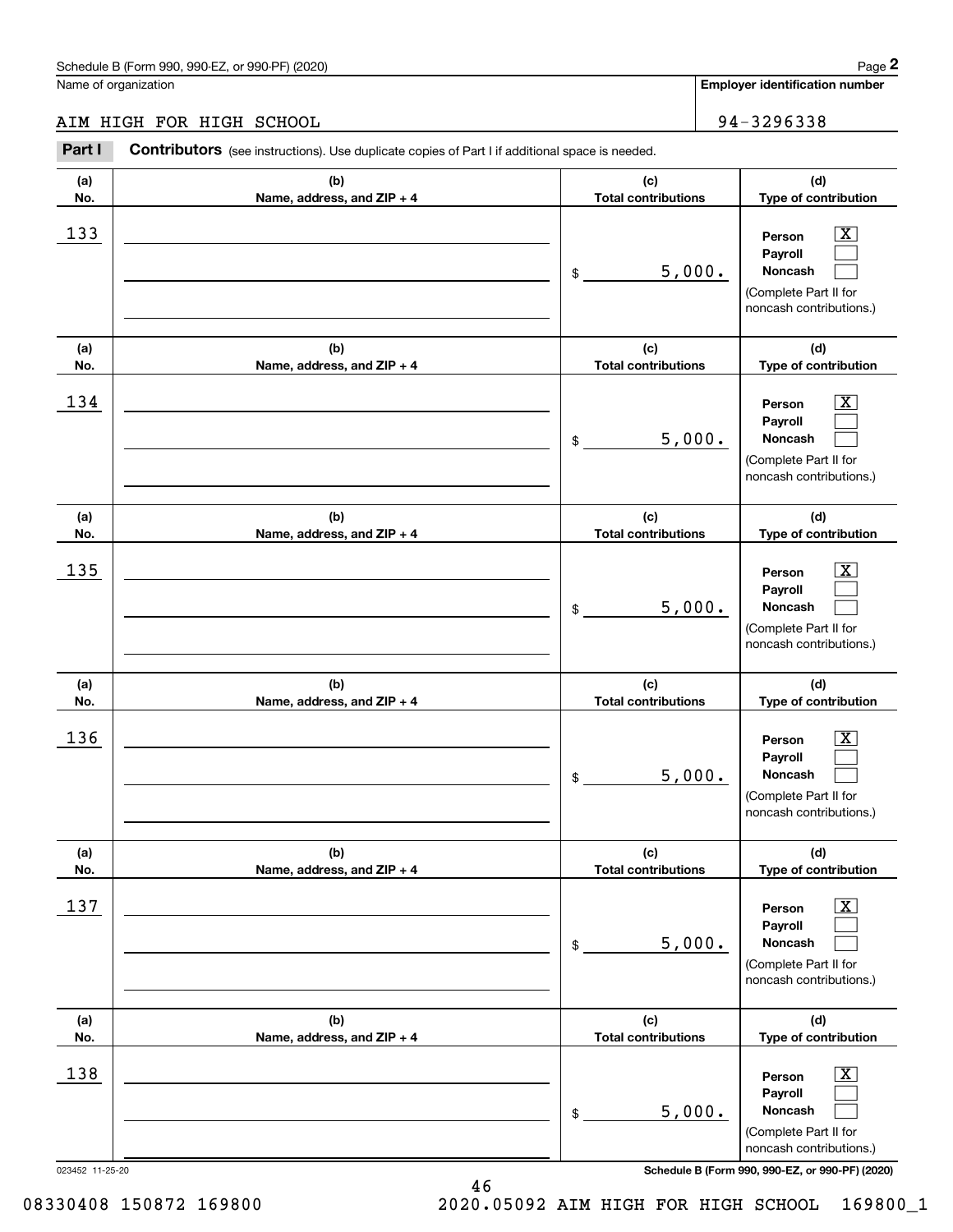# AIM HIGH FOR HIGH SCHOOL 34-3296338

|                 | Schedule B (Form 990, 990-EZ, or 990-PF) (2020)                                                       |                                   |        | Page 2                                                                                                      |
|-----------------|-------------------------------------------------------------------------------------------------------|-----------------------------------|--------|-------------------------------------------------------------------------------------------------------------|
|                 | Name of organization                                                                                  |                                   |        | <b>Employer identification number</b>                                                                       |
|                 | AIM HIGH FOR HIGH SCHOOL                                                                              |                                   |        | 94-3296338                                                                                                  |
| Part I          | <b>Contributors</b> (see instructions). Use duplicate copies of Part I if additional space is needed. |                                   |        |                                                                                                             |
| (a)<br>No.      | (b)<br>Name, address, and ZIP + 4                                                                     | (c)<br><b>Total contributions</b> |        | (d)<br>Type of contribution                                                                                 |
| 139             |                                                                                                       | \$                                | 5,000. | $\overline{\mathbf{X}}$<br>Person<br>Payroll<br>Noncash<br>(Complete Part II for<br>noncash contributions.) |
| (a)<br>No.      | (b)<br>Name, address, and ZIP + 4                                                                     | (c)<br><b>Total contributions</b> |        | (d)<br>Type of contribution                                                                                 |
| 140             |                                                                                                       | \$                                | 5,000. | X<br>Person<br>Payroll<br>Noncash<br>(Complete Part II for<br>noncash contributions.)                       |
| (a)<br>No.      | (b)<br>Name, address, and ZIP + 4                                                                     | (c)<br><b>Total contributions</b> |        | (d)<br>Type of contribution                                                                                 |
| 141             |                                                                                                       | \$                                | 5,000. | X<br>Person<br>Payroll<br>Noncash<br>(Complete Part II for<br>noncash contributions.)                       |
| (a)<br>No.      | (b)<br>Name, address, and ZIP + 4                                                                     | (c)<br><b>Total contributions</b> |        | (d)<br>Type of contribution                                                                                 |
| 142             |                                                                                                       | \$                                | 5,000. | $\mathbf{X}$<br>Person<br>Payroll<br>Noncash<br>(Complete Part II for<br>noncash contributions.)            |
| (a)<br>No.      | (b)<br>Name, address, and ZIP + 4                                                                     | (c)<br><b>Total contributions</b> |        | (d)<br>Type of contribution                                                                                 |
| 143             |                                                                                                       | \$                                | 5,000. | $\boxed{\text{X}}$<br>Person<br>Payroll<br>Noncash<br>(Complete Part II for<br>noncash contributions.)      |
| (a)<br>No.      | (b)<br>Name, address, and ZIP + 4                                                                     | (c)<br><b>Total contributions</b> |        | (d)<br>Type of contribution                                                                                 |
| 144             |                                                                                                       | \$                                | 5,000. | $\boxed{\text{X}}$<br>Person<br>Payroll<br>Noncash<br>(Complete Part II for<br>noncash contributions.)      |
| 023452 11-25-20 |                                                                                                       |                                   |        | Schedule B (Form 990, 990-EZ, or 990-PF) (2020)                                                             |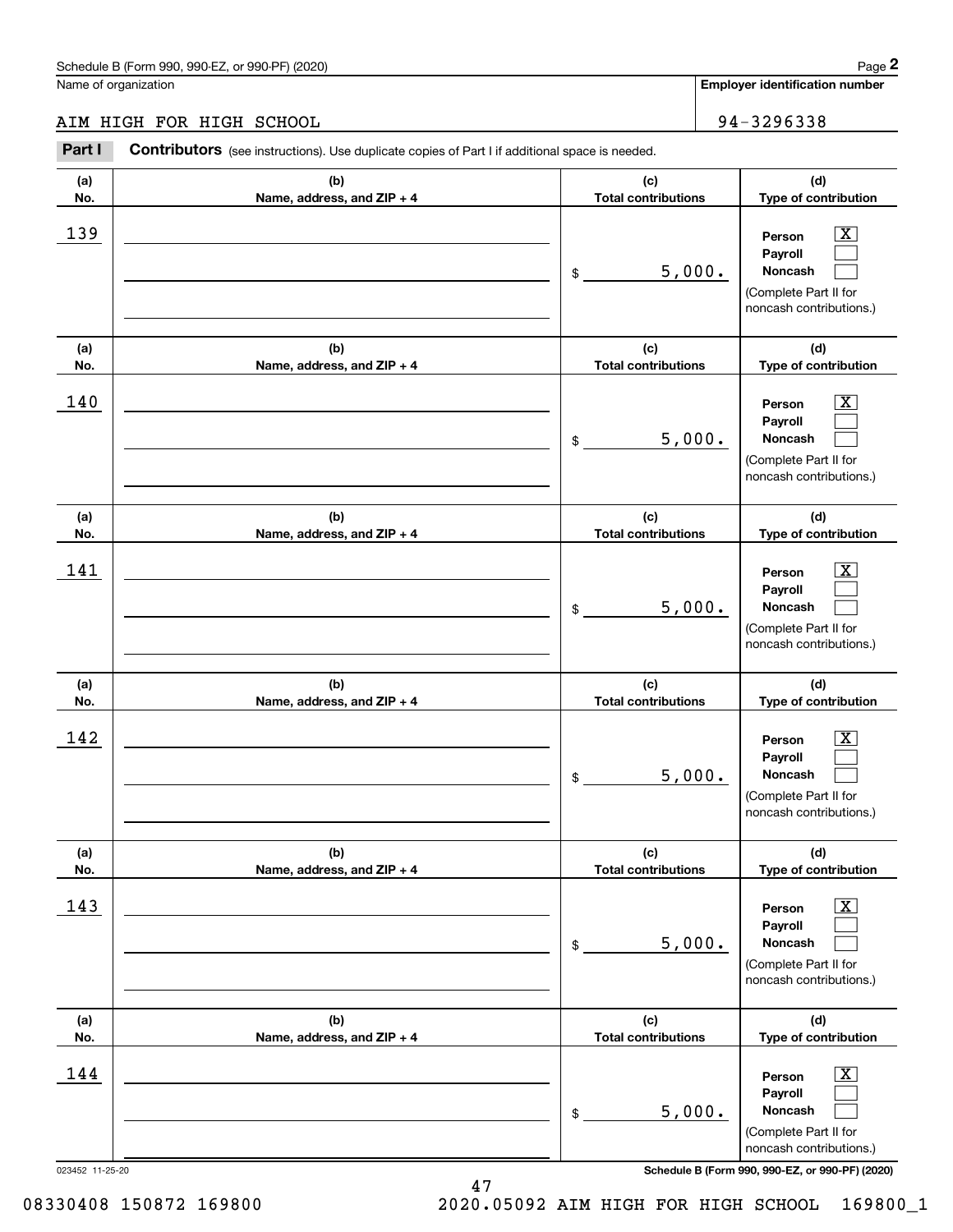# AIM HIGH FOR HIGH SCHOOL 34-3296338

|                 | Schedule B (Form 990, 990-EZ, or 990-PF) (2020)                                                       |                                   | Page 2                                                                                                      |
|-----------------|-------------------------------------------------------------------------------------------------------|-----------------------------------|-------------------------------------------------------------------------------------------------------------|
|                 | Name of organization                                                                                  |                                   | <b>Employer identification number</b>                                                                       |
|                 | AIM HIGH FOR HIGH SCHOOL                                                                              |                                   | 94-3296338                                                                                                  |
| Part I          | <b>Contributors</b> (see instructions). Use duplicate copies of Part I if additional space is needed. |                                   |                                                                                                             |
| (a)<br>No.      | (b)<br>Name, address, and ZIP + 4                                                                     | (c)<br><b>Total contributions</b> | (d)<br>Type of contribution                                                                                 |
| 145             |                                                                                                       | 5,000.<br>\$                      | $\overline{\mathbf{X}}$<br>Person<br>Payroll<br>Noncash<br>(Complete Part II for<br>noncash contributions.) |
| (a)<br>No.      | (b)<br>Name, address, and ZIP + 4                                                                     | (c)<br><b>Total contributions</b> | (d)<br>Type of contribution                                                                                 |
| 146             |                                                                                                       | 5,000.<br>\$                      | X<br>Person<br>Payroll<br>Noncash<br>(Complete Part II for<br>noncash contributions.)                       |
| (a)<br>No.      | (b)<br>Name, address, and ZIP + 4                                                                     | (c)<br><b>Total contributions</b> | (d)<br>Type of contribution                                                                                 |
| 147             |                                                                                                       | 5,000.<br>\$                      | X<br>Person<br>Payroll<br>Noncash<br>(Complete Part II for<br>noncash contributions.)                       |
| (a)<br>No.      | (b)<br>Name, address, and ZIP + 4                                                                     | (c)<br><b>Total contributions</b> | (d)<br>Type of contribution                                                                                 |
| 148             |                                                                                                       | 5,000.<br>\$                      | $\mathbf{X}$<br>Person<br>Payroll<br>Noncash<br>(Complete Part II for<br>noncash contributions.)            |
| (a)<br>No.      | (b)<br>Name, address, and ZIP + 4                                                                     | (c)<br><b>Total contributions</b> | (d)<br>Type of contribution                                                                                 |
| 149             |                                                                                                       | 5,000.<br>\$                      | $\boxed{\text{X}}$<br>Person<br>Payroll<br>Noncash<br>(Complete Part II for<br>noncash contributions.)      |
| (a)<br>No.      | (b)<br>Name, address, and ZIP + 4                                                                     | (c)<br><b>Total contributions</b> | (d)<br>Type of contribution                                                                                 |
| 150             |                                                                                                       | 5,000.<br>\$                      | $\boxed{\text{X}}$<br>Person<br>Payroll<br>Noncash<br>(Complete Part II for<br>noncash contributions.)      |
| 023452 11-25-20 |                                                                                                       |                                   | Schedule B (Form 990, 990-EZ, or 990-PF) (2020)                                                             |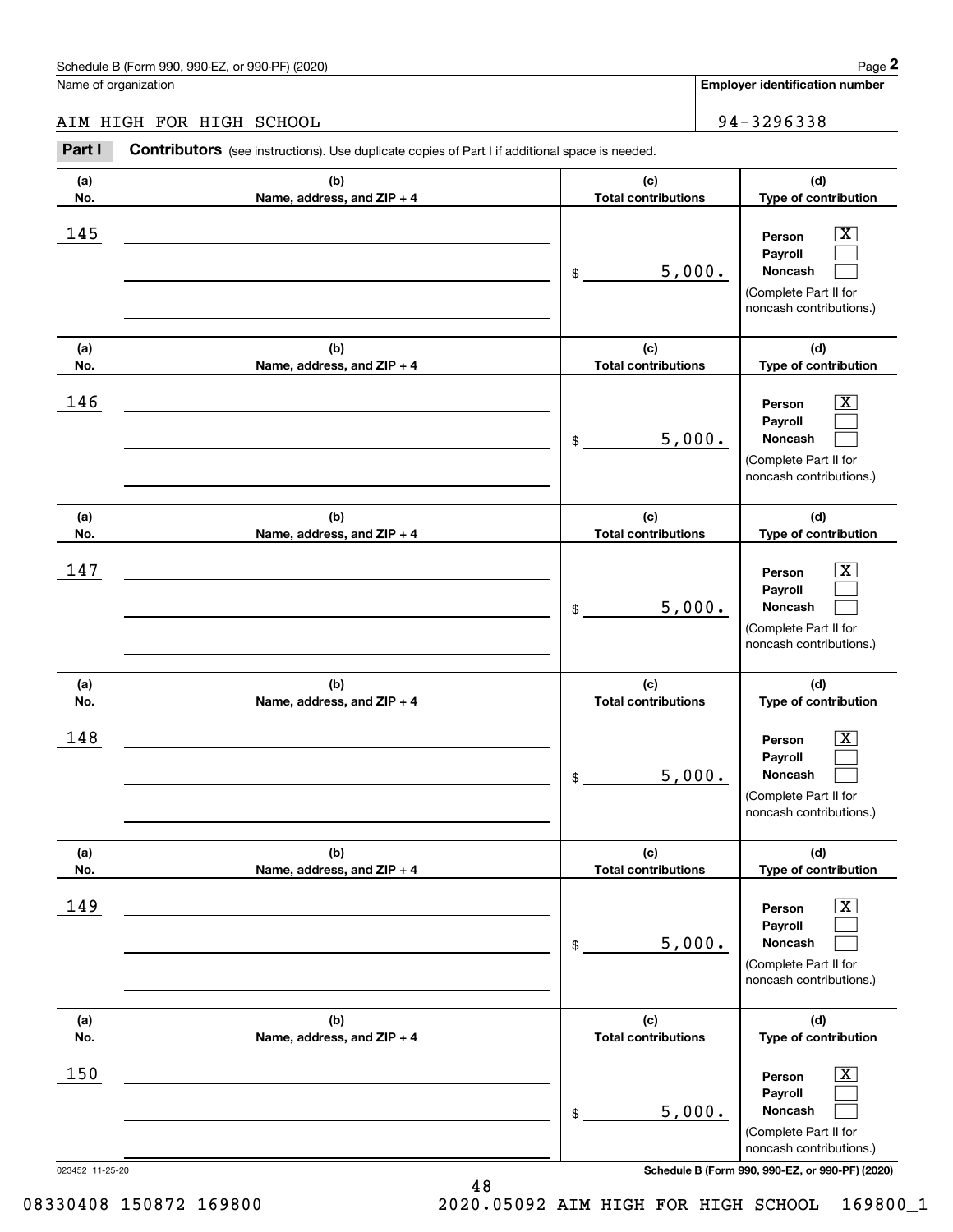# AIM HIGH FOR HIGH SCHOOL 34-3296338

|                 | Schedule B (Form 990, 990-EZ, or 990-PF) (2020)                                                       |                                   | Page 2                                                                                                      |
|-----------------|-------------------------------------------------------------------------------------------------------|-----------------------------------|-------------------------------------------------------------------------------------------------------------|
|                 | Name of organization                                                                                  |                                   | Employer identification number                                                                              |
|                 | AIM HIGH FOR HIGH SCHOOL                                                                              |                                   | 94-3296338                                                                                                  |
| Part I          | <b>Contributors</b> (see instructions). Use duplicate copies of Part I if additional space is needed. |                                   |                                                                                                             |
| (a)<br>No.      | (b)<br>Name, address, and ZIP + 4                                                                     | (c)<br><b>Total contributions</b> | (d)<br>Type of contribution                                                                                 |
| 151             |                                                                                                       | 5,000.<br>\$                      | $\overline{\mathbf{X}}$<br>Person<br>Payroll<br>Noncash<br>(Complete Part II for<br>noncash contributions.) |
| (a)<br>No.      | (b)<br>Name, address, and ZIP + 4                                                                     | (c)<br><b>Total contributions</b> | (d)<br>Type of contribution                                                                                 |
| 152             |                                                                                                       | 5,000.<br>\$                      | $\overline{\mathbf{X}}$<br>Person<br>Payroll<br>Noncash<br>(Complete Part II for<br>noncash contributions.) |
| (a)<br>No.      | (b)<br>Name, address, and ZIP + 4                                                                     | (c)<br><b>Total contributions</b> | (d)<br>Type of contribution                                                                                 |
| 153             |                                                                                                       | 5,000.<br>\$                      | $\overline{\text{X}}$<br>Person<br>Payroll<br>Noncash<br>(Complete Part II for<br>noncash contributions.)   |
| (a)<br>No.      | (b)<br>Name, address, and ZIP + 4                                                                     | (c)<br><b>Total contributions</b> | (d)<br>Type of contribution                                                                                 |
| 154             |                                                                                                       | 5,000.<br>\$                      | $\mathbf{X}$<br>Person<br>Payroll<br>Noncash<br>(Complete Part II for<br>noncash contributions.)            |
| (a)<br>No.      | (b)<br>Name, address, and ZIP + 4                                                                     | (c)<br><b>Total contributions</b> | (d)<br>Type of contribution                                                                                 |
| 155             |                                                                                                       | 5,000.<br>\$                      | $\overline{\mathbf{X}}$<br>Person<br>Payroll<br>Noncash<br>(Complete Part II for<br>noncash contributions.) |
| (a)<br>No.      | (b)<br>Name, address, and ZIP + 4                                                                     | (c)<br><b>Total contributions</b> | (d)<br>Type of contribution                                                                                 |
| 156             |                                                                                                       | 5,000.<br>\$                      | $\overline{\mathbf{X}}$<br>Person<br>Payroll<br>Noncash<br>(Complete Part II for<br>noncash contributions.) |
| 023452 11-25-20 |                                                                                                       |                                   | Schedule B (Form 990, 990-EZ, or 990-PF) (2020)                                                             |

49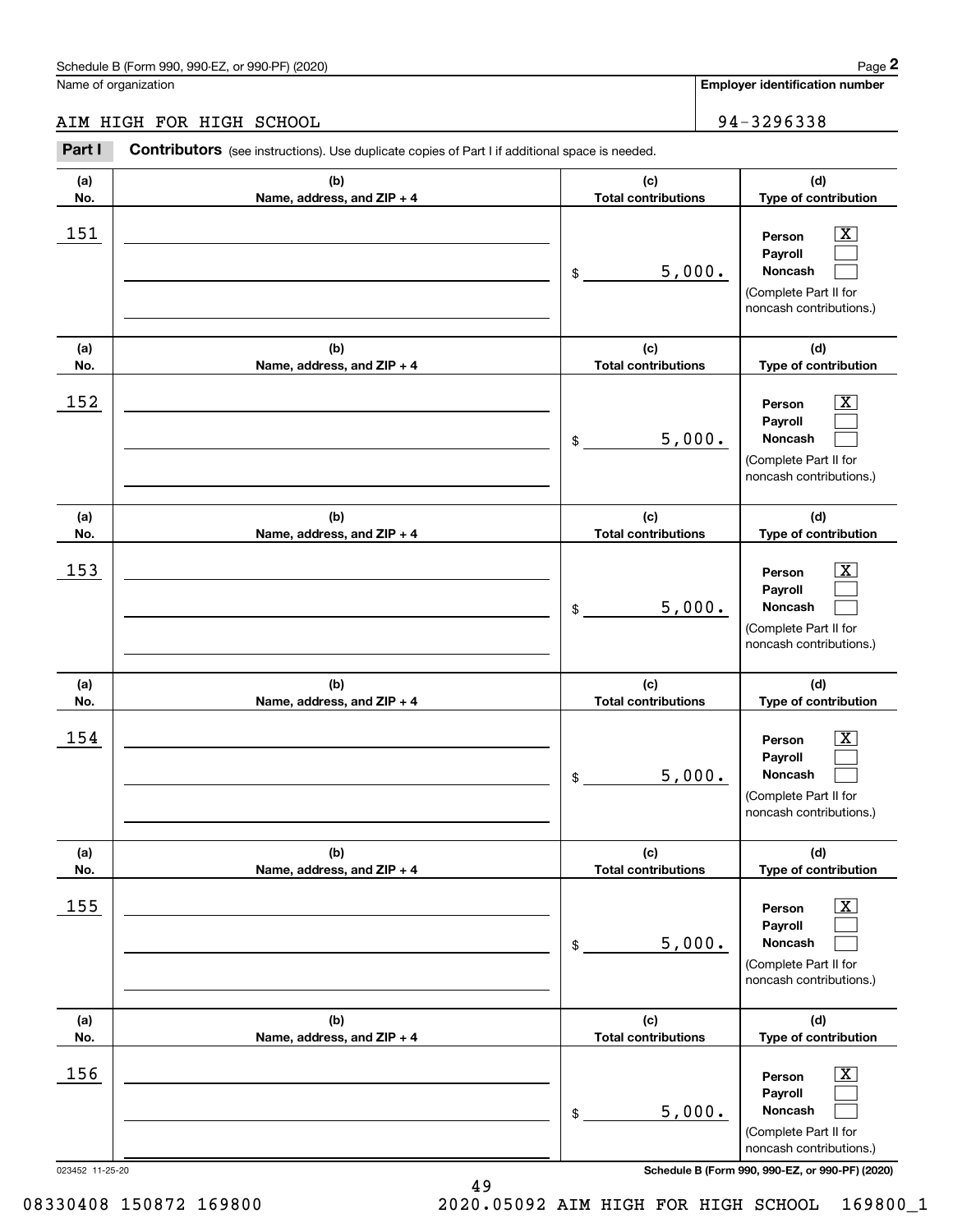# AIM HIGH FOR HIGH SCHOOL 34-3296338

|            | Schedule B (Form 990, 990-EZ, or 990-PF) (2020)                                                       |                                   | Page 2                                                                                                                              |
|------------|-------------------------------------------------------------------------------------------------------|-----------------------------------|-------------------------------------------------------------------------------------------------------------------------------------|
|            | Name of organization                                                                                  |                                   | <b>Employer identification number</b>                                                                                               |
|            | AIM HIGH FOR HIGH SCHOOL                                                                              |                                   | 94-3296338                                                                                                                          |
| Part I     | <b>Contributors</b> (see instructions). Use duplicate copies of Part I if additional space is needed. |                                   |                                                                                                                                     |
| (a)<br>No. | (b)<br>Name, address, and ZIP + 4                                                                     | (c)<br><b>Total contributions</b> | (d)<br>Type of contribution                                                                                                         |
| 157        |                                                                                                       | \$                                | $\overline{\mathbf{X}}$<br>Person<br>Payroll<br>5,000.<br>Noncash<br>(Complete Part II for<br>noncash contributions.)               |
| (a)<br>No. | (b)<br>Name, address, and ZIP + 4                                                                     | (c)<br><b>Total contributions</b> | (d)<br>Type of contribution                                                                                                         |
| 158        |                                                                                                       | \$                                | $\overline{\mathbf{X}}$<br>Person<br>Payroll<br>5,000.<br>Noncash<br>(Complete Part II for<br>noncash contributions.)               |
| (a)<br>No. | (b)<br>Name, address, and ZIP + 4                                                                     | (c)<br><b>Total contributions</b> | (d)<br>Type of contribution                                                                                                         |
| 159        |                                                                                                       | \$                                | $\overline{\text{X}}$<br>Person<br>Payroll<br>5,000.<br>Noncash<br>(Complete Part II for<br>noncash contributions.)                 |
| (a)<br>No. | (b)<br>Name, address, and ZIP + 4                                                                     | (c)<br><b>Total contributions</b> | (d)<br>Type of contribution                                                                                                         |
|            |                                                                                                       | \$                                | Person<br>Payroll<br>Noncash<br>(Complete Part II for<br>noncash contributions.)                                                    |
| (a)<br>No. | (b)<br>Name, address, and ZIP + 4                                                                     | (c)<br><b>Total contributions</b> | (d)<br>Type of contribution                                                                                                         |
|            |                                                                                                       | \$                                | Person<br>Payroll<br>Noncash<br>(Complete Part II for<br>noncash contributions.)                                                    |
| (a)<br>No. | (b)<br>Name, address, and ZIP + 4                                                                     | (c)<br><b>Total contributions</b> | (d)<br>Type of contribution                                                                                                         |
|            | 023452 11-25-20                                                                                       | \$                                | Person<br>Payroll<br>Noncash<br>(Complete Part II for<br>noncash contributions.)<br>Schedule B (Form 990, 990-EZ, or 990-PF) (2020) |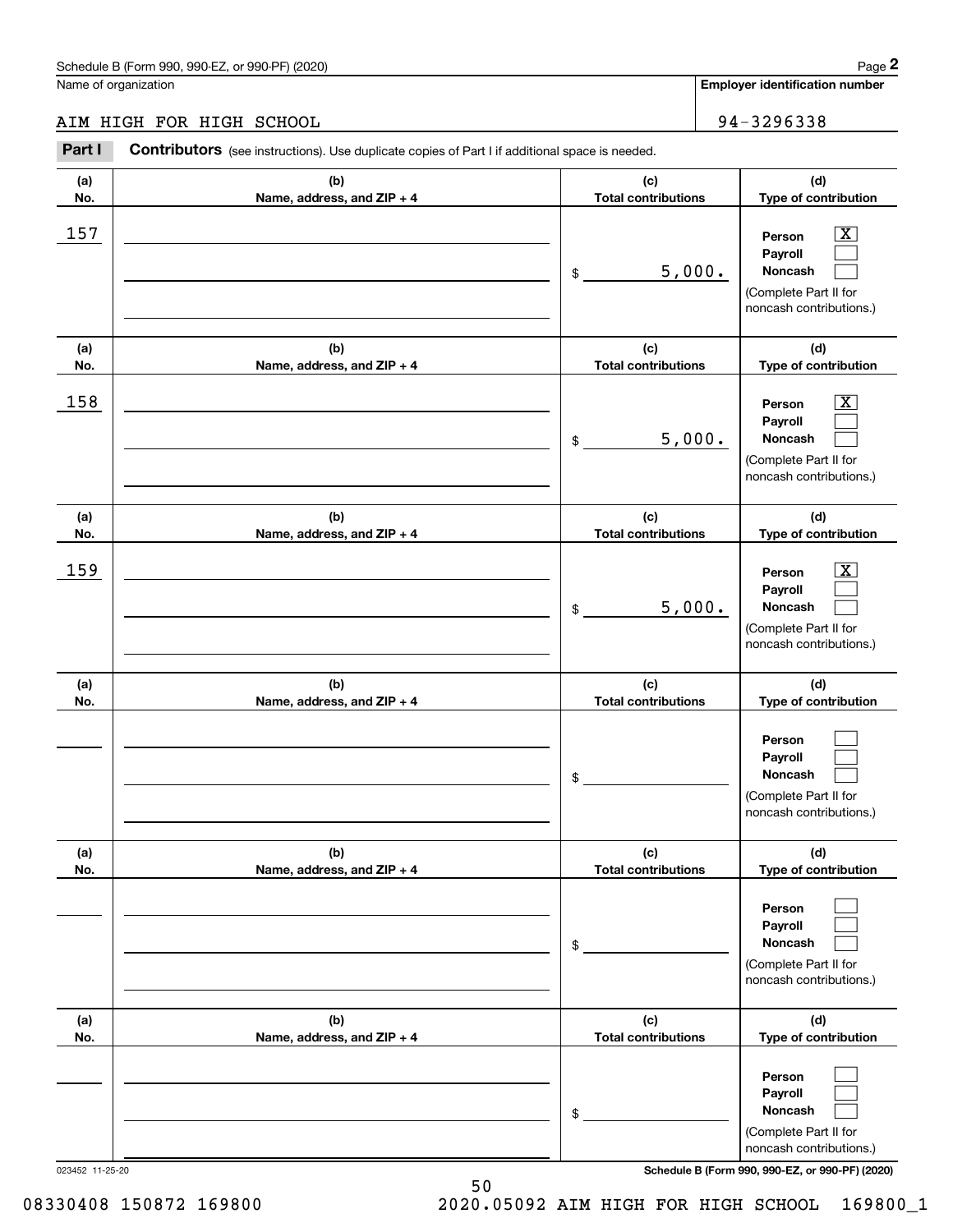**Employer identification number**

AIM HIGH FOR HIGH SCHOOL | 94-3296338

Chedule B (Form 990, 990-EZ, or 990-PF) (2020)<br>
lame of organization<br> **3Part II Noncash Property** (see instructions). Use duplicate copies of Part II if additional space is needed.<br> **Part II Noncash Property** (see inst

| (a)<br>No.<br>from<br>Part I | (b)<br>Description of noncash property given | (c)<br>FMV (or estimate)<br>(See instructions.) | (d)<br>Date received |
|------------------------------|----------------------------------------------|-------------------------------------------------|----------------------|
|                              |                                              |                                                 |                      |
|                              |                                              |                                                 |                      |
|                              |                                              | $\frac{1}{2}$                                   |                      |
| (a)<br>No.<br>from<br>Part I | (b)<br>Description of noncash property given | (c)<br>FMV (or estimate)<br>(See instructions.) | (d)<br>Date received |
|                              |                                              |                                                 |                      |
|                              |                                              |                                                 |                      |
|                              |                                              | $\frac{1}{2}$                                   |                      |
| (a)<br>No.<br>from<br>Part I | (b)<br>Description of noncash property given | (c)<br>FMV (or estimate)<br>(See instructions.) | (d)<br>Date received |
|                              |                                              |                                                 |                      |
|                              |                                              |                                                 |                      |
|                              |                                              | $\frac{1}{2}$                                   |                      |
| (a)<br>No.<br>from<br>Part I | (b)<br>Description of noncash property given | (c)<br>FMV (or estimate)<br>(See instructions.) | (d)<br>Date received |
|                              |                                              |                                                 |                      |
|                              |                                              |                                                 |                      |
|                              |                                              | $\frac{1}{2}$                                   |                      |
| (a)<br>No.<br>from<br>Part I | (b)<br>Description of noncash property given | (c)<br>FMV (or estimate)<br>(See instructions.) | (d)<br>Date received |
|                              |                                              |                                                 |                      |
|                              |                                              |                                                 |                      |
|                              |                                              | $$\mathbb{S}$$                                  |                      |
| (a)<br>No.<br>from<br>Part I | (b)<br>Description of noncash property given | (c)<br>FMV (or estimate)<br>(See instructions.) | (d)<br>Date received |
|                              |                                              |                                                 |                      |
|                              |                                              |                                                 |                      |
|                              |                                              | \$                                              |                      |

51

023453 11-25-20 **Schedule B (Form 990, 990-EZ, or 990-PF) (2020)**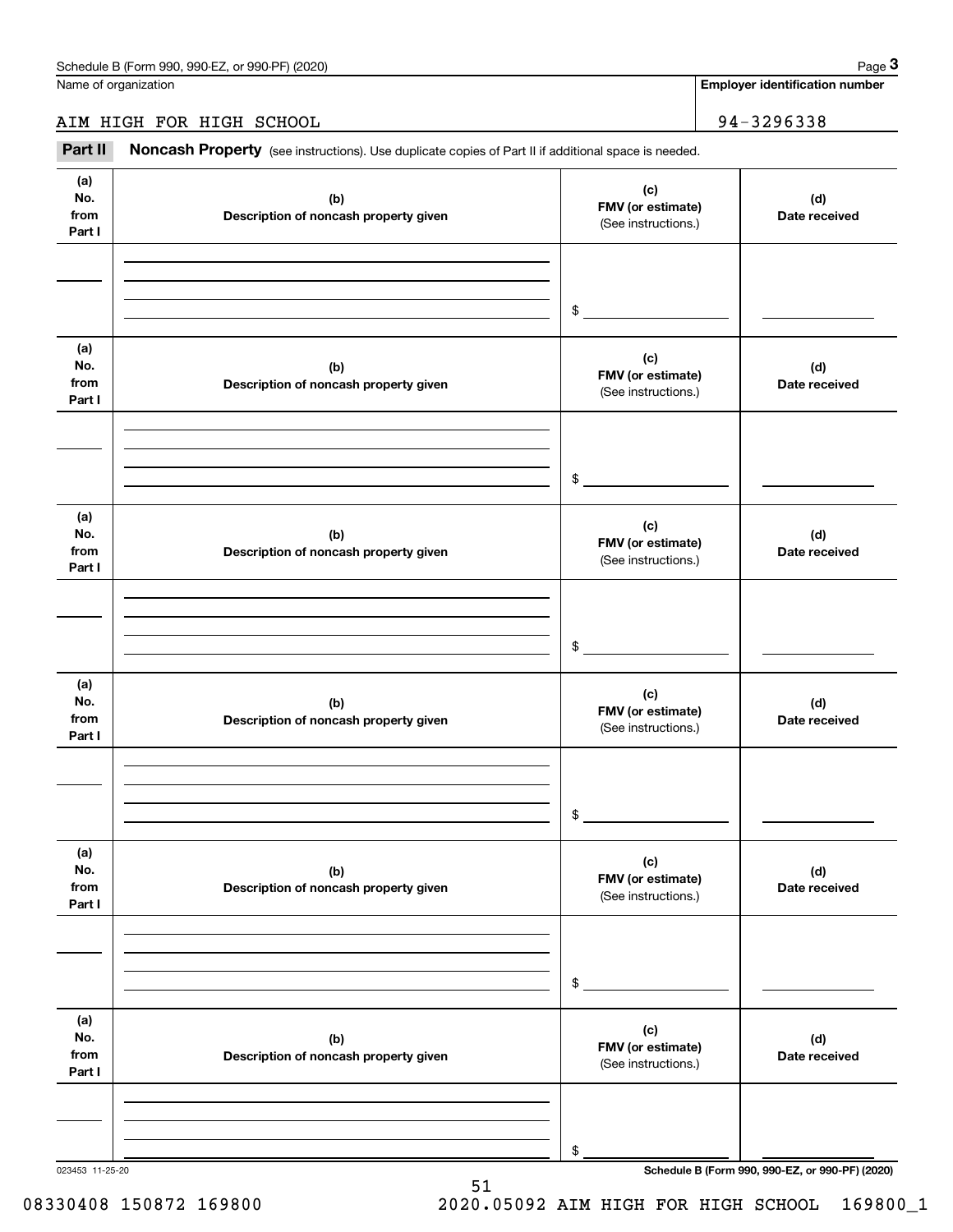|                           | Schedule B (Form 990, 990-EZ, or 990-PF) (2020)                                                                                                                                                                                                                                            |                      |                                                                                                                                                                | Page 4 |  |  |  |
|---------------------------|--------------------------------------------------------------------------------------------------------------------------------------------------------------------------------------------------------------------------------------------------------------------------------------------|----------------------|----------------------------------------------------------------------------------------------------------------------------------------------------------------|--------|--|--|--|
|                           | Name of organization                                                                                                                                                                                                                                                                       |                      | <b>Employer identification number</b>                                                                                                                          |        |  |  |  |
|                           | AIM HIGH FOR HIGH SCHOOL                                                                                                                                                                                                                                                                   |                      | 94-3296338                                                                                                                                                     |        |  |  |  |
| Part III                  | from any one contributor. Complete columns (a) through (e) and the following line entry. For organizations<br>completing Part III, enter the total of exclusively religious, charitable, etc., contributions of \$1,000 or less for the year. (Enter this info. once.) $\triangleright$ \$ |                      | Exclusively religious, charitable, etc., contributions to organizations described in section 501(c)(7), (8), or (10) that total more than \$1,000 for the year |        |  |  |  |
|                           | Use duplicate copies of Part III if additional space is needed.                                                                                                                                                                                                                            |                      |                                                                                                                                                                |        |  |  |  |
| (a) No.<br>from<br>Part I | (b) Purpose of gift                                                                                                                                                                                                                                                                        | (c) Use of gift      | (d) Description of how gift is held                                                                                                                            |        |  |  |  |
|                           |                                                                                                                                                                                                                                                                                            |                      |                                                                                                                                                                |        |  |  |  |
|                           |                                                                                                                                                                                                                                                                                            |                      |                                                                                                                                                                |        |  |  |  |
|                           |                                                                                                                                                                                                                                                                                            | (e) Transfer of gift |                                                                                                                                                                |        |  |  |  |
|                           | Transferee's name, address, and ZIP + 4                                                                                                                                                                                                                                                    |                      | Relationship of transferor to transferee                                                                                                                       |        |  |  |  |
|                           |                                                                                                                                                                                                                                                                                            |                      |                                                                                                                                                                |        |  |  |  |
| (a) No.<br>from<br>Part I | (b) Purpose of gift                                                                                                                                                                                                                                                                        | (c) Use of gift      | (d) Description of how gift is held                                                                                                                            |        |  |  |  |
|                           |                                                                                                                                                                                                                                                                                            |                      |                                                                                                                                                                |        |  |  |  |
|                           |                                                                                                                                                                                                                                                                                            |                      |                                                                                                                                                                |        |  |  |  |
|                           | (e) Transfer of gift                                                                                                                                                                                                                                                                       |                      |                                                                                                                                                                |        |  |  |  |
|                           | Transferee's name, address, and ZIP + 4                                                                                                                                                                                                                                                    |                      | Relationship of transferor to transferee                                                                                                                       |        |  |  |  |
|                           |                                                                                                                                                                                                                                                                                            |                      |                                                                                                                                                                |        |  |  |  |
| (a) No.<br>from           | (b) Purpose of gift                                                                                                                                                                                                                                                                        | (c) Use of gift      | (d) Description of how gift is held                                                                                                                            |        |  |  |  |
| Part I                    |                                                                                                                                                                                                                                                                                            |                      |                                                                                                                                                                |        |  |  |  |
|                           |                                                                                                                                                                                                                                                                                            |                      |                                                                                                                                                                |        |  |  |  |
|                           |                                                                                                                                                                                                                                                                                            | (e) Transfer of gift |                                                                                                                                                                |        |  |  |  |
|                           | Transferee's name, address, and ZIP + 4                                                                                                                                                                                                                                                    |                      | Relationship of transferor to transferee                                                                                                                       |        |  |  |  |
|                           |                                                                                                                                                                                                                                                                                            |                      |                                                                                                                                                                |        |  |  |  |
|                           |                                                                                                                                                                                                                                                                                            |                      |                                                                                                                                                                |        |  |  |  |
| (a) No.<br>from<br>Part I | (b) Purpose of gift                                                                                                                                                                                                                                                                        | (c) Use of gift      | (d) Description of how gift is held                                                                                                                            |        |  |  |  |
|                           |                                                                                                                                                                                                                                                                                            |                      |                                                                                                                                                                |        |  |  |  |
|                           |                                                                                                                                                                                                                                                                                            |                      |                                                                                                                                                                |        |  |  |  |
|                           |                                                                                                                                                                                                                                                                                            | (e) Transfer of gift |                                                                                                                                                                |        |  |  |  |
|                           | Transferee's name, address, and ZIP + 4                                                                                                                                                                                                                                                    |                      | Relationship of transferor to transferee                                                                                                                       |        |  |  |  |
|                           |                                                                                                                                                                                                                                                                                            |                      |                                                                                                                                                                |        |  |  |  |
|                           |                                                                                                                                                                                                                                                                                            |                      |                                                                                                                                                                |        |  |  |  |

52

**Schedule B (Form 990, 990-EZ, or 990-PF) (2020)**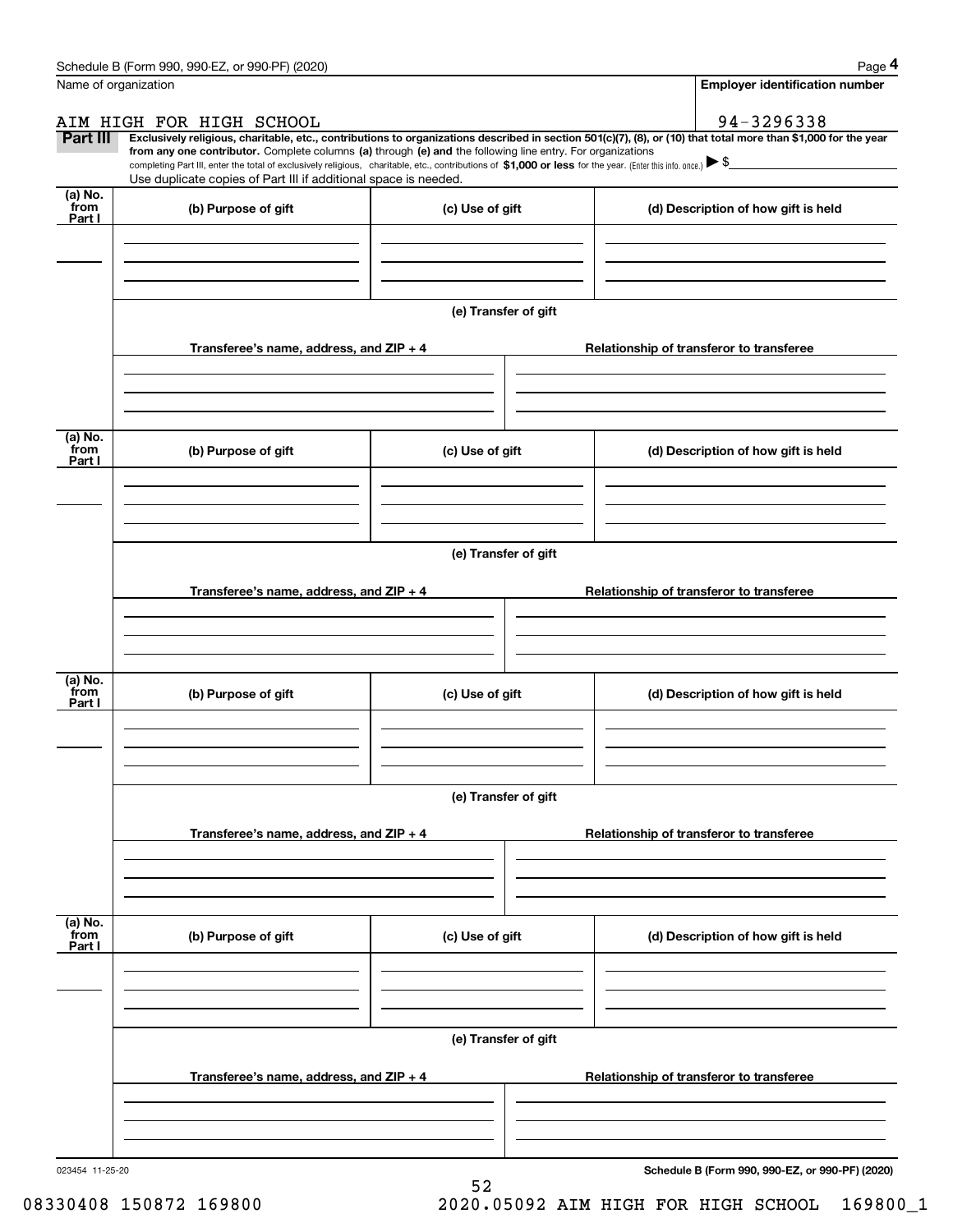|         |                                                        |                                                                                                                                                                                                                                |                         |  |                      |                                                    | OMB No. 1545-0047 |
|---------|--------------------------------------------------------|--------------------------------------------------------------------------------------------------------------------------------------------------------------------------------------------------------------------------------|-------------------------|--|----------------------|----------------------------------------------------|-------------------|
|         | <b>SCHEDULE D</b>                                      | <b>Supplemental Financial Statements</b>                                                                                                                                                                                       |                         |  |                      |                                                    |                   |
|         | (Form 990)                                             | Complete if the organization answered "Yes" on Form 990,<br>Part IV, line 6, 7, 8, 9, 10, 11a, 11b, 11c, 11d, 11e, 11f, 12a, or 12b.                                                                                           |                         |  |                      |                                                    |                   |
|         | Department of the Treasury<br>Internal Revenue Service | Go to www.irs.gov/Form990 for instructions and the latest information.                                                                                                                                                         | Attach to Form 990.     |  |                      | <b>Inspection</b>                                  | Open to Public    |
|         | Name of the organization                               |                                                                                                                                                                                                                                |                         |  |                      | <b>Employer identification number</b>              |                   |
| Part I  |                                                        | AIM HIGH FOR HIGH SCHOOL<br>Organizations Maintaining Donor Advised Funds or Other Similar Funds or Accounts. Complete if the                                                                                                  |                         |  |                      | 94-3296338                                         |                   |
|         |                                                        | organization answered "Yes" on Form 990, Part IV, line 6.                                                                                                                                                                      |                         |  |                      |                                                    |                   |
|         |                                                        |                                                                                                                                                                                                                                | (a) Donor advised funds |  |                      | (b) Funds and other accounts                       |                   |
| 1       |                                                        |                                                                                                                                                                                                                                |                         |  |                      |                                                    |                   |
| 2       |                                                        | Aggregate value of contributions to (during year)                                                                                                                                                                              |                         |  |                      |                                                    |                   |
| з       |                                                        | Aggregate value of grants from (during year) <i>mimimimimial</i>                                                                                                                                                               |                         |  |                      |                                                    |                   |
| 4       |                                                        |                                                                                                                                                                                                                                |                         |  |                      |                                                    |                   |
| 5       |                                                        | Did the organization inform all donors and donor advisors in writing that the assets held in donor advised funds                                                                                                               |                         |  |                      |                                                    |                   |
|         |                                                        |                                                                                                                                                                                                                                |                         |  |                      | Yes                                                | No                |
| 6       |                                                        | Did the organization inform all grantees, donors, and donor advisors in writing that grant funds can be used only                                                                                                              |                         |  |                      |                                                    |                   |
|         |                                                        | for charitable purposes and not for the benefit of the donor or donor advisor, or for any other purpose conferring                                                                                                             |                         |  |                      |                                                    |                   |
|         | impermissible private benefit?                         |                                                                                                                                                                                                                                |                         |  |                      | Yes                                                | No                |
| Part II |                                                        | Conservation Easements. Complete if the organization answered "Yes" on Form 990, Part IV, line 7.                                                                                                                              |                         |  |                      |                                                    |                   |
| 1       |                                                        | Purpose(s) of conservation easements held by the organization (check all that apply).                                                                                                                                          |                         |  |                      |                                                    |                   |
|         |                                                        | Preservation of land for public use (for example, recreation or education)                                                                                                                                                     |                         |  |                      | Preservation of a historically important land area |                   |
|         |                                                        | Protection of natural habitat                                                                                                                                                                                                  |                         |  |                      | Preservation of a certified historic structure     |                   |
|         |                                                        | Preservation of open space                                                                                                                                                                                                     |                         |  |                      |                                                    |                   |
| 2       |                                                        | Complete lines 2a through 2d if the organization held a qualified conservation contribution in the form of a conservation easement on the last                                                                                 |                         |  |                      |                                                    |                   |
|         | day of the tax year.                                   |                                                                                                                                                                                                                                |                         |  |                      | Held at the End of the Tax Year                    |                   |
| а       |                                                        | Total number of conservation easements                                                                                                                                                                                         |                         |  | 2a<br>2 <sub>b</sub> |                                                    |                   |
|         |                                                        | Total acreage restricted by conservation easements<br>Number of conservation easements on a certified historic structure included in (a) manufacture included in (a)                                                           |                         |  | 2c                   |                                                    |                   |
| d       |                                                        | Number of conservation easements included in (c) acquired after 7/25/06, and not on a historic structure                                                                                                                       |                         |  |                      |                                                    |                   |
|         |                                                        | listed in the National Register [1111] [12] The National Register [11] Manuscritt, Manuscritt, Manuscritt, Manuscritt, Manuscritt, Manuscritt, Manuscritt, Manuscritt, Manuscritt, Manuscritt, Manuscritt, Manuscritt, Manuscr |                         |  | 2d                   |                                                    |                   |
| 3       |                                                        | Number of conservation easements modified, transferred, released, extinguished, or terminated by the organization during the tax                                                                                               |                         |  |                      |                                                    |                   |
|         | $\vee$ ear $\blacktriangleright$                       |                                                                                                                                                                                                                                |                         |  |                      |                                                    |                   |
| 4       |                                                        | Number of states where property subject to conservation easement is located $\blacktriangleright$                                                                                                                              |                         |  |                      |                                                    |                   |
| 5       |                                                        | Does the organization have a written policy regarding the periodic monitoring, inspection, handling of                                                                                                                         |                         |  |                      |                                                    |                   |
|         |                                                        | violations, and enforcement of the conservation easements it holds?                                                                                                                                                            |                         |  |                      | Yes                                                | No                |
|         |                                                        | Staff and volunteer hours devoted to monitoring, inspecting, handling of violations, and enforcing conservation easements during the year                                                                                      |                         |  |                      |                                                    |                   |
|         |                                                        |                                                                                                                                                                                                                                |                         |  |                      |                                                    |                   |
| 7       |                                                        | Amount of expenses incurred in monitoring, inspecting, handling of violations, and enforcing conservation easements during the year                                                                                            |                         |  |                      |                                                    |                   |
|         | $\blacktriangleright$ \$                               |                                                                                                                                                                                                                                |                         |  |                      |                                                    |                   |
| 8       |                                                        | Does each conservation easement reported on line 2(d) above satisfy the requirements of section 170(h)(4)(B)(i)                                                                                                                |                         |  |                      |                                                    |                   |
|         |                                                        |                                                                                                                                                                                                                                |                         |  |                      | Yes                                                | No                |
| 9       |                                                        | In Part XIII, describe how the organization reports conservation easements in its revenue and expense statement and                                                                                                            |                         |  |                      |                                                    |                   |
|         |                                                        | balance sheet, and include, if applicable, the text of the footnote to the organization's financial statements that describes the                                                                                              |                         |  |                      |                                                    |                   |
|         | Part III                                               | organization's accounting for conservation easements.<br>Organizations Maintaining Collections of Art, Historical Treasures, or Other Similar Assets.                                                                          |                         |  |                      |                                                    |                   |
|         |                                                        | Complete if the organization answered "Yes" on Form 990, Part IV, line 8.                                                                                                                                                      |                         |  |                      |                                                    |                   |
|         |                                                        | 1a If the organization elected, as permitted under FASB ASC 958, not to report in its revenue statement and balance sheet works                                                                                                |                         |  |                      |                                                    |                   |
|         |                                                        | of art, historical treasures, or other similar assets held for public exhibition, education, or research in furtherance of public                                                                                              |                         |  |                      |                                                    |                   |
|         |                                                        | service, provide in Part XIII the text of the footnote to its financial statements that describes these items.                                                                                                                 |                         |  |                      |                                                    |                   |
| b       |                                                        | If the organization elected, as permitted under FASB ASC 958, to report in its revenue statement and balance sheet works of                                                                                                    |                         |  |                      |                                                    |                   |
|         |                                                        | art, historical treasures, or other similar assets held for public exhibition, education, or research in furtherance of public service,                                                                                        |                         |  |                      |                                                    |                   |
|         |                                                        | provide the following amounts relating to these items:                                                                                                                                                                         |                         |  |                      |                                                    |                   |
|         |                                                        |                                                                                                                                                                                                                                |                         |  |                      |                                                    |                   |
|         |                                                        | (ii) Assets included in Form 990, Part X                                                                                                                                                                                       |                         |  |                      |                                                    |                   |
| 2       |                                                        | If the organization received or held works of art, historical treasures, or other similar assets for financial gain, provide                                                                                                   |                         |  |                      |                                                    |                   |
|         |                                                        | the following amounts required to be reported under FASB ASC 958 relating to these items:                                                                                                                                      |                         |  |                      |                                                    |                   |

|  | Revenue included on Form 990, Part VIII, line 1 |
|--|-------------------------------------------------|
|  | Assets included in Form 990, Part X             |

032051 12-01-20 **For Paperwork Reduction Act Notice, see the Instructions for Form 990. Schedule D (Form 990) 2020** LHA

53

 $\blacktriangleright$  \$

 $\blacktriangleright$  \$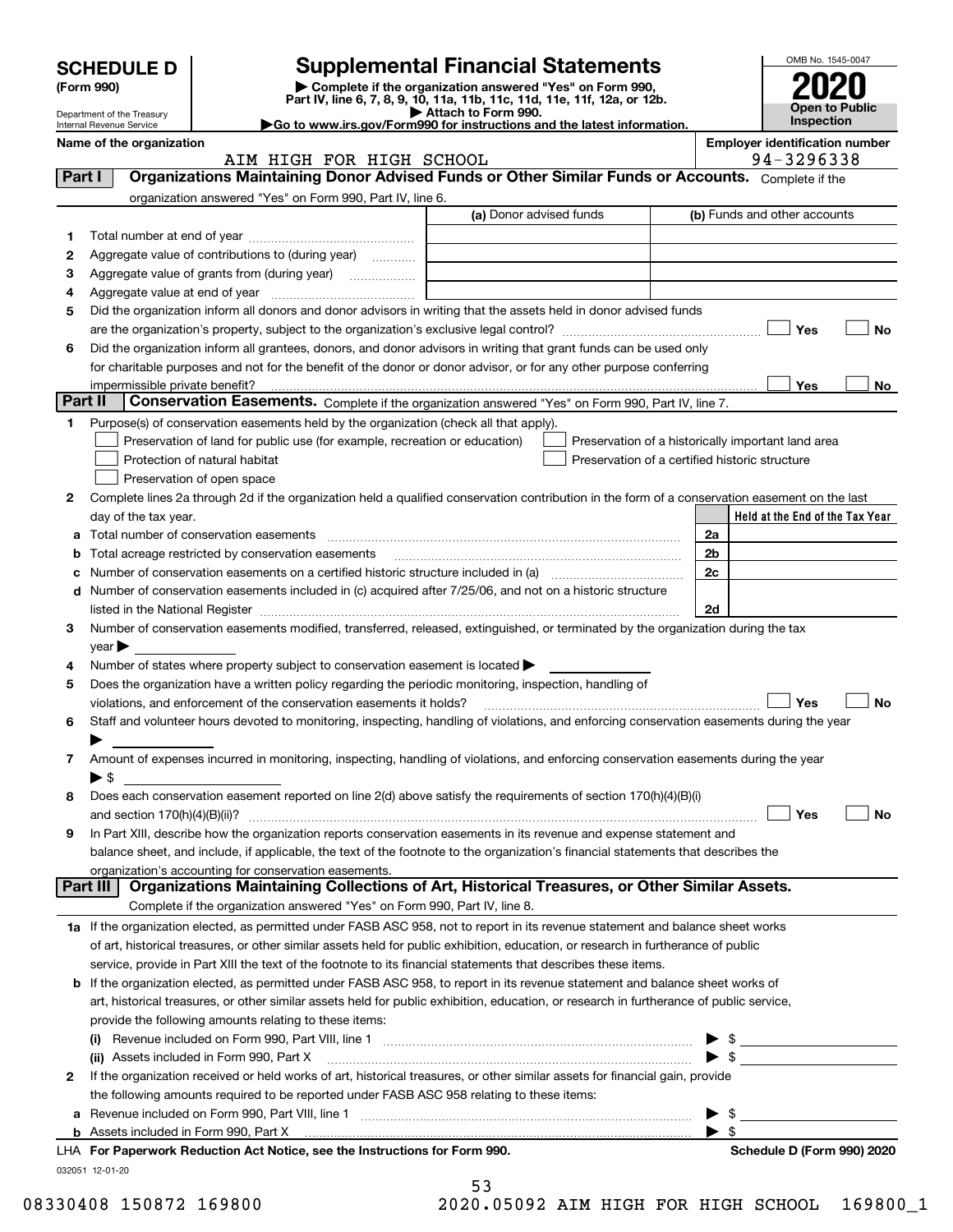|               | Schedule D (Form 990) 2020                                                                                                           | AIM HIGH FOR HIGH SCHOOL |                |                                                                                                                                                                                                                               |                                 | 94-3296338                 | Page 2     |
|---------------|--------------------------------------------------------------------------------------------------------------------------------------|--------------------------|----------------|-------------------------------------------------------------------------------------------------------------------------------------------------------------------------------------------------------------------------------|---------------------------------|----------------------------|------------|
| Part III      | Organizations Maintaining Collections of Art, Historical Treasures, or Other Similar Assets (continued)                              |                          |                |                                                                                                                                                                                                                               |                                 |                            |            |
| 3             | Using the organization's acquisition, accession, and other records, check any of the following that make significant use of its      |                          |                |                                                                                                                                                                                                                               |                                 |                            |            |
|               | collection items (check all that apply):                                                                                             |                          |                |                                                                                                                                                                                                                               |                                 |                            |            |
| a             | Public exhibition                                                                                                                    | d                        |                | Loan or exchange program                                                                                                                                                                                                      |                                 |                            |            |
| b             | Scholarly research                                                                                                                   | е                        |                | Other and the contract of the contract of the contract of the contract of the contract of the contract of the contract of the contract of the contract of the contract of the contract of the contract of the contract of the |                                 |                            |            |
| c             | Preservation for future generations                                                                                                  |                          |                |                                                                                                                                                                                                                               |                                 |                            |            |
| 4             | Provide a description of the organization's collections and explain how they further the organization's exempt purpose in Part XIII. |                          |                |                                                                                                                                                                                                                               |                                 |                            |            |
| 5             | During the year, did the organization solicit or receive donations of art, historical treasures, or other similar assets             |                          |                |                                                                                                                                                                                                                               |                                 |                            |            |
|               |                                                                                                                                      |                          |                |                                                                                                                                                                                                                               |                                 | Yes                        | No         |
|               | Part IV<br>Escrow and Custodial Arrangements. Complete if the organization answered "Yes" on Form 990, Part IV, line 9, or           |                          |                |                                                                                                                                                                                                                               |                                 |                            |            |
|               | reported an amount on Form 990, Part X, line 21.                                                                                     |                          |                |                                                                                                                                                                                                                               |                                 |                            |            |
|               | 1a Is the organization an agent, trustee, custodian or other intermediary for contributions or other assets not included             |                          |                |                                                                                                                                                                                                                               |                                 |                            |            |
|               |                                                                                                                                      |                          |                |                                                                                                                                                                                                                               |                                 | Yes                        | $X \times$ |
|               | b If "Yes," explain the arrangement in Part XIII and complete the following table:                                                   |                          |                |                                                                                                                                                                                                                               |                                 |                            |            |
|               |                                                                                                                                      |                          |                |                                                                                                                                                                                                                               |                                 |                            |            |
|               |                                                                                                                                      |                          |                |                                                                                                                                                                                                                               |                                 | Amount                     |            |
| c             | Beginning balance www.communication.communication.com/international/international/international/international                        |                          |                |                                                                                                                                                                                                                               | 1c                              |                            |            |
|               |                                                                                                                                      |                          |                |                                                                                                                                                                                                                               | 1d                              |                            |            |
|               | Distributions during the year manufactured and continuum and contact the year manufactured and contact the year                      |                          |                |                                                                                                                                                                                                                               | 1e                              |                            |            |
|               |                                                                                                                                      |                          |                |                                                                                                                                                                                                                               | 1f                              |                            |            |
|               | 2a Did the organization include an amount on Form 990, Part X, line 21, for escrow or custodial account liability?                   |                          |                |                                                                                                                                                                                                                               |                                 | Yes                        | No         |
| <b>Part V</b> | <b>b</b> If "Yes," explain the arrangement in Part XIII. Check here if the explanation has been provided on Part XIII                |                          |                |                                                                                                                                                                                                                               |                                 |                            |            |
|               | Endowment Funds. Complete if the organization answered "Yes" on Form 990, Part IV, line 10.                                          |                          |                |                                                                                                                                                                                                                               |                                 |                            |            |
|               |                                                                                                                                      | (a) Current year         | (b) Prior year | (c) Two years back                                                                                                                                                                                                            | (d) Three years back            | (e) Four years back        |            |
|               | 1a Beginning of year balance                                                                                                         | 6,066,168.               | 5, 361, 845.   |                                                                                                                                                                                                                               |                                 |                            |            |
|               |                                                                                                                                      | 816,000.                 |                | 5,044,750.                                                                                                                                                                                                                    |                                 |                            |            |
|               | Net investment earnings, gains, and losses                                                                                           | 1,264,353.               | 704,320.       | 317,093.                                                                                                                                                                                                                      |                                 |                            |            |
| d             |                                                                                                                                      |                          |                |                                                                                                                                                                                                                               |                                 |                            |            |
|               | <b>e</b> Other expenditures for facilities                                                                                           |                          |                |                                                                                                                                                                                                                               |                                 |                            |            |
|               | and programs                                                                                                                         |                          |                |                                                                                                                                                                                                                               |                                 |                            |            |
| Ť.            |                                                                                                                                      |                          |                |                                                                                                                                                                                                                               |                                 |                            |            |
| g             | End of year balance                                                                                                                  | 8, 146, 521.             | 6,066,165.     | 5, 361, 843.                                                                                                                                                                                                                  |                                 |                            |            |
| 2             | Provide the estimated percentage of the current year end balance (line 1g, column (a)) held as:                                      |                          |                |                                                                                                                                                                                                                               |                                 |                            |            |
|               | Board designated or quasi-endowment                                                                                                  | 90.0000                  | %              |                                                                                                                                                                                                                               |                                 |                            |            |
| b             | Permanent endowment > 10.0000                                                                                                        | %                        |                |                                                                                                                                                                                                                               |                                 |                            |            |
|               | Term endowment $\blacktriangleright$                                                                                                 | %                        |                |                                                                                                                                                                                                                               |                                 |                            |            |
|               | The percentages on lines 2a, 2b, and 2c should equal 100%.                                                                           |                          |                |                                                                                                                                                                                                                               |                                 |                            |            |
|               | 3a Are there endowment funds not in the possession of the organization that are held and administered for the organization           |                          |                |                                                                                                                                                                                                                               |                                 |                            |            |
|               | by:                                                                                                                                  |                          |                |                                                                                                                                                                                                                               |                                 |                            | Yes<br>No  |
|               | (i)                                                                                                                                  |                          |                |                                                                                                                                                                                                                               |                                 | 3a(i)                      | х          |
|               | (ii)                                                                                                                                 |                          |                |                                                                                                                                                                                                                               |                                 | 3a(ii)                     | х          |
|               |                                                                                                                                      |                          |                |                                                                                                                                                                                                                               |                                 | 3b                         |            |
|               | Describe in Part XIII the intended uses of the organization's endowment funds.                                                       |                          |                |                                                                                                                                                                                                                               |                                 |                            |            |
|               | <b>Part VI</b><br>Land, Buildings, and Equipment.                                                                                    |                          |                |                                                                                                                                                                                                                               |                                 |                            |            |
|               | Complete if the organization answered "Yes" on Form 990, Part IV, line 11a. See Form 990, Part X, line 10.                           |                          |                |                                                                                                                                                                                                                               |                                 |                            |            |
|               | Description of property                                                                                                              | (a) Cost or other        |                |                                                                                                                                                                                                                               |                                 |                            |            |
|               |                                                                                                                                      | basis (investment)       |                | (b) Cost or other<br>basis (other)                                                                                                                                                                                            | (c) Accumulated<br>depreciation | (d) Book value             |            |
|               |                                                                                                                                      |                          |                |                                                                                                                                                                                                                               |                                 |                            |            |
|               |                                                                                                                                      |                          |                |                                                                                                                                                                                                                               |                                 |                            |            |
|               |                                                                                                                                      |                          |                |                                                                                                                                                                                                                               |                                 |                            |            |
|               |                                                                                                                                      |                          |                |                                                                                                                                                                                                                               |                                 |                            |            |
|               |                                                                                                                                      |                          |                | 313,557.                                                                                                                                                                                                                      | 299,064.                        |                            | 14,493.    |
| е             |                                                                                                                                      |                          |                |                                                                                                                                                                                                                               |                                 |                            |            |
|               |                                                                                                                                      |                          |                |                                                                                                                                                                                                                               |                                 |                            | 14, 493.   |
|               |                                                                                                                                      |                          |                |                                                                                                                                                                                                                               |                                 | Schedule D (Form 990) 2020 |            |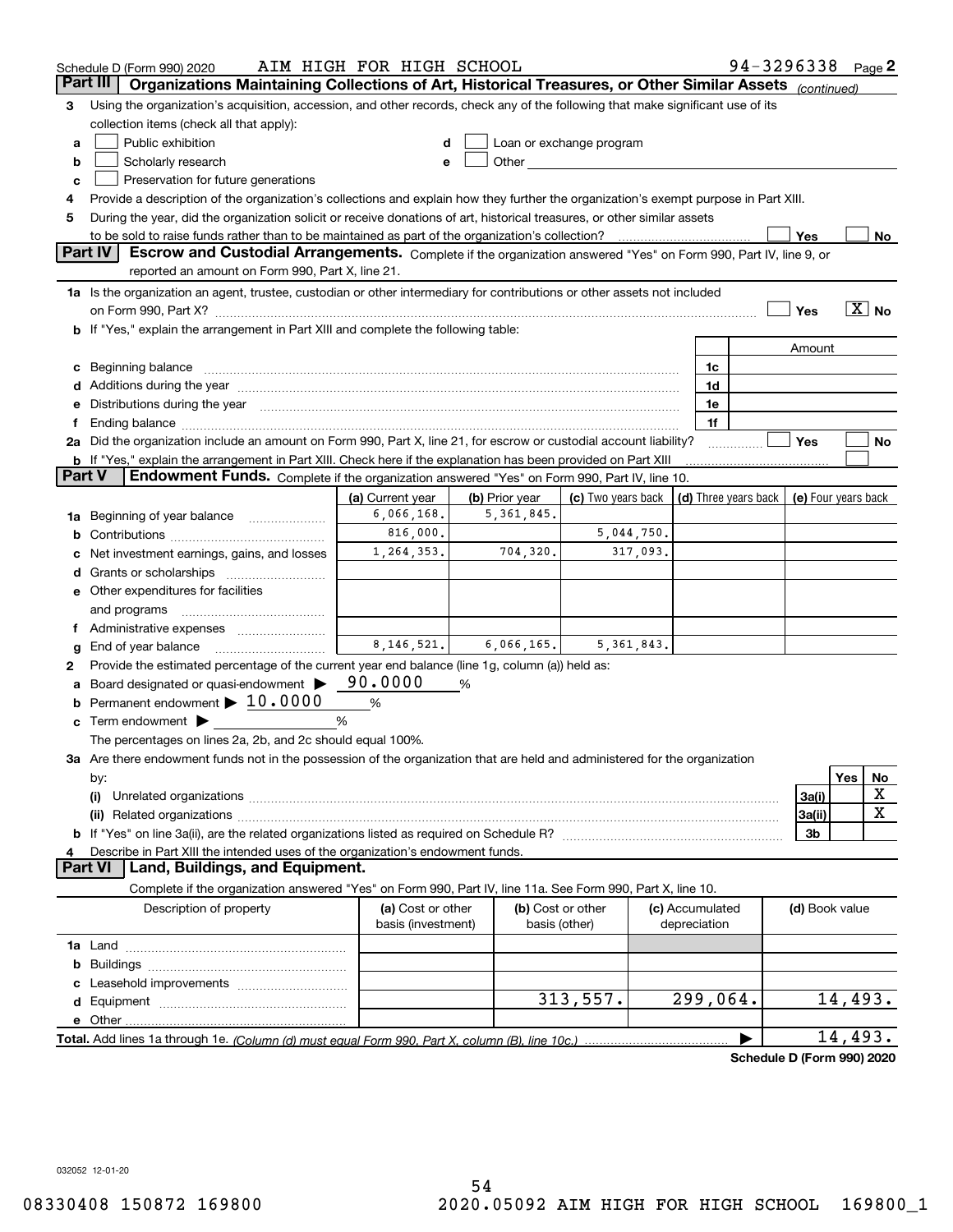| 94-3296338<br>AIM HIGH FOR HIGH SCHOOL<br>Schedule D (Form 990) 2020 | Page |  |
|----------------------------------------------------------------------|------|--|
|----------------------------------------------------------------------|------|--|

#### **Part VII Investments - Other Securities.**

Complete if the organization answered "Yes" on Form 990, Part IV, line 11b. See Form 990, Part X, line 12.

| (a) Description of security or category (including name of security)                          | (b) Book value | (c) Method of valuation: Cost or end-of-year market value |
|-----------------------------------------------------------------------------------------------|----------------|-----------------------------------------------------------|
| (1) Financial derivatives                                                                     |                |                                                           |
| (2) Closely held equity interests                                                             |                |                                                           |
| $(3)$ Other                                                                                   |                |                                                           |
| (A)                                                                                           |                |                                                           |
| (B)                                                                                           |                |                                                           |
| (C)                                                                                           |                |                                                           |
| (D)                                                                                           |                |                                                           |
| (E)                                                                                           |                |                                                           |
| (F)                                                                                           |                |                                                           |
| (G)                                                                                           |                |                                                           |
| (H)                                                                                           |                |                                                           |
| <b>Total.</b> (Col. (b) must equal Form 990, Part X, col. (B) line 12.) $\blacktriangleright$ |                |                                                           |

#### **Part VIII Investments - Program Related.**

Complete if the organization answered "Yes" on Form 990, Part IV, line 11c. See Form 990, Part X, line 13.

| (a) Description of investment                                       | (b) Book value | (c) Method of valuation: Cost or end-of-year market value |
|---------------------------------------------------------------------|----------------|-----------------------------------------------------------|
| (1)                                                                 |                |                                                           |
| (2)                                                                 |                |                                                           |
| $\frac{1}{2}$                                                       |                |                                                           |
| (4)                                                                 |                |                                                           |
| $\left(5\right)$                                                    |                |                                                           |
| (6)                                                                 |                |                                                           |
| (7)                                                                 |                |                                                           |
| (8)                                                                 |                |                                                           |
| (9)                                                                 |                |                                                           |
| Total. (Col. (b) must equal Form 990, Part X, col. (B) line $13.$ ) |                |                                                           |

#### **Part IX Other Assets.**

Complete if the organization answered "Yes" on Form 990, Part IV, line 11d. See Form 990, Part X, line 15.

| (a) Description                                                                                                   | (b) Book value |
|-------------------------------------------------------------------------------------------------------------------|----------------|
| (1)                                                                                                               |                |
| (2)                                                                                                               |                |
| $\frac{1}{2}$                                                                                                     |                |
| (4)                                                                                                               |                |
| (5)                                                                                                               |                |
| (6)                                                                                                               |                |
| (7)                                                                                                               |                |
| (8)                                                                                                               |                |
| (9)                                                                                                               |                |
|                                                                                                                   |                |
| <b>Part X</b> Other Liabilities.                                                                                  |                |
| Complete if the organization answered "Yes" on Form 990, Part IV, line 11e or 11f. See Form 990, Part X, line 25. |                |

**1. (a)** Description of liability **Book value** Book value Book value Book value Book value (1)Federal income taxes (2)(3)(4)(5) (6)(7)(8)(9) $\blacktriangleright$ 

**Total.**  *(Column (b) must equal Form 990, Part X, col. (B) line 25.)* 

**2.**Liability for uncertain tax positions. In Part XIII, provide the text of the footnote to the organization's financial statements that reports the organization's liability for uncertain tax positions under FASB ASC 740. Check here if the text of the footnote has been provided in Part XIII  $\boxed{\text{X}}$ 

**Schedule D (Form 990) 2020**

032053 12-01-20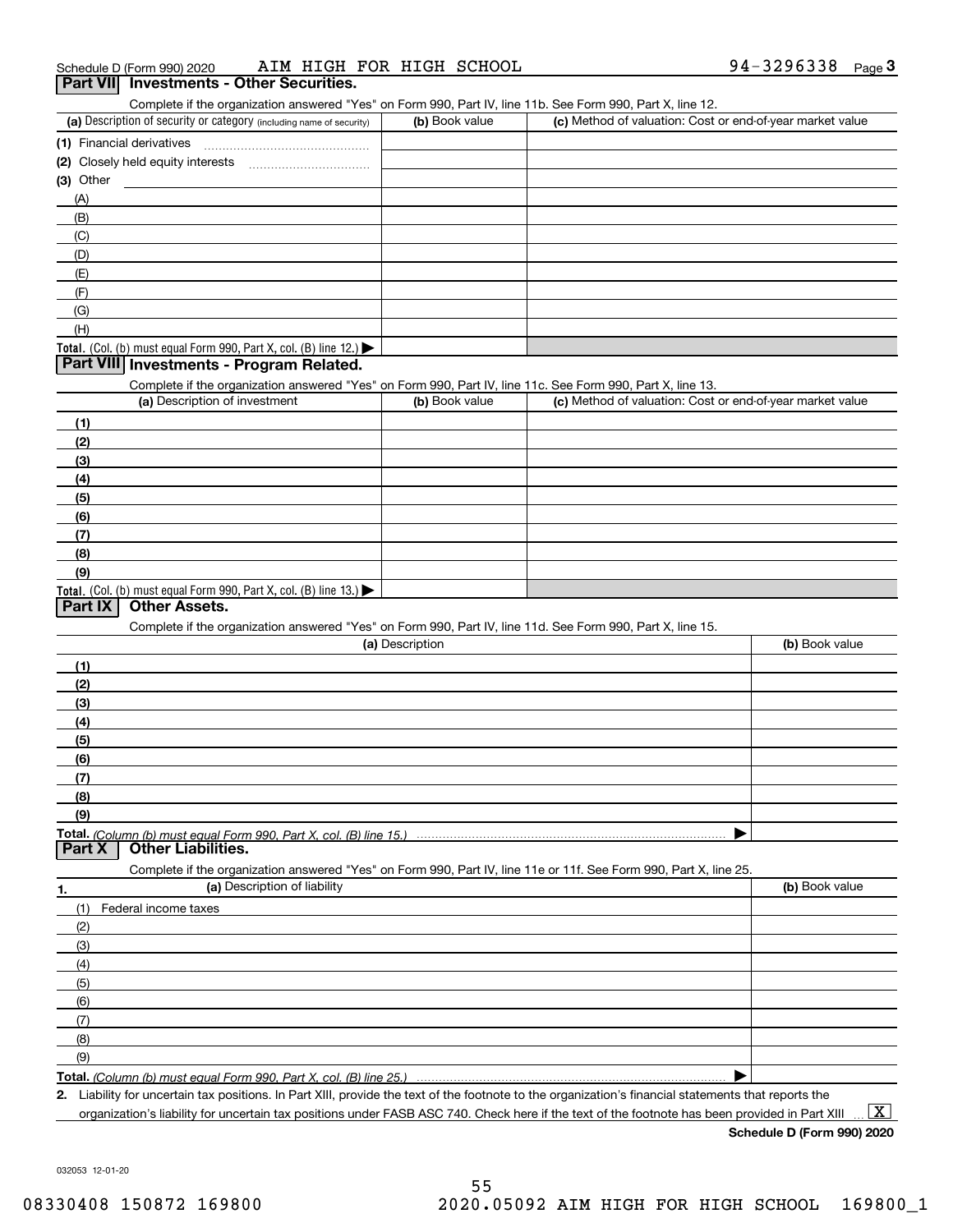| <b>Part XI</b><br>Reconciliation of Revenue per Audited Financial Statements With Revenue per Return.<br>Complete if the organization answered "Yes" on Form 990, Part IV, line 12a.<br>10,056,185.<br>$\blacksquare$<br>Total revenue, gains, and other support per audited financial statements<br>1<br>Amounts included on line 1 but not on Form 990, Part VIII, line 12:<br>2<br>1,021,503.<br>2a<br>Net unrealized gains (losses) on investments [11] matter contracts and the unrealized gains (losses) on investments<br>a<br>45,790.<br>2 <sub>b</sub><br>b<br>2c<br>446,090.<br>2d<br>Other (Describe in Part XIII.) <b>Construction Contract Construction</b> [<br>d<br>1,513,383.<br>Add lines 2a through 2d<br>2e<br>е<br>8,542,802.<br>$\overline{3}$<br>3<br>Amounts included on Form 990, Part VIII, line 12, but not on line 1:<br>4<br>4a<br>$\mathbf{a}$<br>4 <sub>h</sub><br>Other (Describe in Part XIII.) <b>2006</b> 2006 2010 2010 2010 2010 2011 2012 2013 2014 2014 2015 2016 2017 2018 2019 2016 2017 2018 2019 2016 2017 2018 2019 2016 2017 2018 2019 2018 2019 2019 2016 2017 2018 2019 2018 2019 2019<br>0.<br>c Add lines 4a and 4b<br>4c<br>8,542,802.<br>5<br>Part XII   Reconciliation of Expenses per Audited Financial Statements With Expenses per Return.<br>Complete if the organization answered "Yes" on Form 990, Part IV, line 12a.<br>$\overline{5}$ , 705, 844.<br>$\blacksquare$<br>1<br>Amounts included on line 1 but not on Form 990, Part IX, line 25:<br>2<br>45,790.<br>2a<br>a<br>2 <sub>b</sub><br>b<br>2 <sub>c</sub><br>Other losses<br>2d<br>d<br><u>45,790.</u><br>Add lines 2a through 2d <b>continuum contract and all contract and all contract and all contract and all contract and all contract and all contract and all contract and all contract and all contract and all contract and all </b><br>2e<br>e<br>5,660,054.<br>$\mathbf{a}$<br>Amounts included on Form 990, Part IX, line 25, but not on line 1:<br>4<br>Investment expenses not included on Form 990, Part VIII, line 7b [1000000000000000000000000000000000<br>4a<br>a<br>4 <sub>b</sub><br>Other (Describe in Part XIII.)<br>b<br>0.<br>c Add lines 4a and 4b<br>4c<br>5,660,054.<br>5<br>5<br>Part XIII Supplemental Information. | AIM HIGH FOR HIGH SCHOOL<br>Schedule D (Form 990) 2020 |  | 94-3296338<br>Page 4 |
|------------------------------------------------------------------------------------------------------------------------------------------------------------------------------------------------------------------------------------------------------------------------------------------------------------------------------------------------------------------------------------------------------------------------------------------------------------------------------------------------------------------------------------------------------------------------------------------------------------------------------------------------------------------------------------------------------------------------------------------------------------------------------------------------------------------------------------------------------------------------------------------------------------------------------------------------------------------------------------------------------------------------------------------------------------------------------------------------------------------------------------------------------------------------------------------------------------------------------------------------------------------------------------------------------------------------------------------------------------------------------------------------------------------------------------------------------------------------------------------------------------------------------------------------------------------------------------------------------------------------------------------------------------------------------------------------------------------------------------------------------------------------------------------------------------------------------------------------------------------------------------------------------------------------------------------------------------------------------------------------------------------------------------------------------------------------------------------------------------------------------------------------------------------------------------------------------------------------------------------------------------------------|--------------------------------------------------------|--|----------------------|
|                                                                                                                                                                                                                                                                                                                                                                                                                                                                                                                                                                                                                                                                                                                                                                                                                                                                                                                                                                                                                                                                                                                                                                                                                                                                                                                                                                                                                                                                                                                                                                                                                                                                                                                                                                                                                                                                                                                                                                                                                                                                                                                                                                                                                                                                        |                                                        |  |                      |
|                                                                                                                                                                                                                                                                                                                                                                                                                                                                                                                                                                                                                                                                                                                                                                                                                                                                                                                                                                                                                                                                                                                                                                                                                                                                                                                                                                                                                                                                                                                                                                                                                                                                                                                                                                                                                                                                                                                                                                                                                                                                                                                                                                                                                                                                        |                                                        |  |                      |
|                                                                                                                                                                                                                                                                                                                                                                                                                                                                                                                                                                                                                                                                                                                                                                                                                                                                                                                                                                                                                                                                                                                                                                                                                                                                                                                                                                                                                                                                                                                                                                                                                                                                                                                                                                                                                                                                                                                                                                                                                                                                                                                                                                                                                                                                        |                                                        |  |                      |
|                                                                                                                                                                                                                                                                                                                                                                                                                                                                                                                                                                                                                                                                                                                                                                                                                                                                                                                                                                                                                                                                                                                                                                                                                                                                                                                                                                                                                                                                                                                                                                                                                                                                                                                                                                                                                                                                                                                                                                                                                                                                                                                                                                                                                                                                        |                                                        |  |                      |
|                                                                                                                                                                                                                                                                                                                                                                                                                                                                                                                                                                                                                                                                                                                                                                                                                                                                                                                                                                                                                                                                                                                                                                                                                                                                                                                                                                                                                                                                                                                                                                                                                                                                                                                                                                                                                                                                                                                                                                                                                                                                                                                                                                                                                                                                        |                                                        |  |                      |
|                                                                                                                                                                                                                                                                                                                                                                                                                                                                                                                                                                                                                                                                                                                                                                                                                                                                                                                                                                                                                                                                                                                                                                                                                                                                                                                                                                                                                                                                                                                                                                                                                                                                                                                                                                                                                                                                                                                                                                                                                                                                                                                                                                                                                                                                        |                                                        |  |                      |
|                                                                                                                                                                                                                                                                                                                                                                                                                                                                                                                                                                                                                                                                                                                                                                                                                                                                                                                                                                                                                                                                                                                                                                                                                                                                                                                                                                                                                                                                                                                                                                                                                                                                                                                                                                                                                                                                                                                                                                                                                                                                                                                                                                                                                                                                        |                                                        |  |                      |
|                                                                                                                                                                                                                                                                                                                                                                                                                                                                                                                                                                                                                                                                                                                                                                                                                                                                                                                                                                                                                                                                                                                                                                                                                                                                                                                                                                                                                                                                                                                                                                                                                                                                                                                                                                                                                                                                                                                                                                                                                                                                                                                                                                                                                                                                        |                                                        |  |                      |
|                                                                                                                                                                                                                                                                                                                                                                                                                                                                                                                                                                                                                                                                                                                                                                                                                                                                                                                                                                                                                                                                                                                                                                                                                                                                                                                                                                                                                                                                                                                                                                                                                                                                                                                                                                                                                                                                                                                                                                                                                                                                                                                                                                                                                                                                        |                                                        |  |                      |
|                                                                                                                                                                                                                                                                                                                                                                                                                                                                                                                                                                                                                                                                                                                                                                                                                                                                                                                                                                                                                                                                                                                                                                                                                                                                                                                                                                                                                                                                                                                                                                                                                                                                                                                                                                                                                                                                                                                                                                                                                                                                                                                                                                                                                                                                        |                                                        |  |                      |
|                                                                                                                                                                                                                                                                                                                                                                                                                                                                                                                                                                                                                                                                                                                                                                                                                                                                                                                                                                                                                                                                                                                                                                                                                                                                                                                                                                                                                                                                                                                                                                                                                                                                                                                                                                                                                                                                                                                                                                                                                                                                                                                                                                                                                                                                        |                                                        |  |                      |
|                                                                                                                                                                                                                                                                                                                                                                                                                                                                                                                                                                                                                                                                                                                                                                                                                                                                                                                                                                                                                                                                                                                                                                                                                                                                                                                                                                                                                                                                                                                                                                                                                                                                                                                                                                                                                                                                                                                                                                                                                                                                                                                                                                                                                                                                        |                                                        |  |                      |
|                                                                                                                                                                                                                                                                                                                                                                                                                                                                                                                                                                                                                                                                                                                                                                                                                                                                                                                                                                                                                                                                                                                                                                                                                                                                                                                                                                                                                                                                                                                                                                                                                                                                                                                                                                                                                                                                                                                                                                                                                                                                                                                                                                                                                                                                        |                                                        |  |                      |
|                                                                                                                                                                                                                                                                                                                                                                                                                                                                                                                                                                                                                                                                                                                                                                                                                                                                                                                                                                                                                                                                                                                                                                                                                                                                                                                                                                                                                                                                                                                                                                                                                                                                                                                                                                                                                                                                                                                                                                                                                                                                                                                                                                                                                                                                        |                                                        |  |                      |
|                                                                                                                                                                                                                                                                                                                                                                                                                                                                                                                                                                                                                                                                                                                                                                                                                                                                                                                                                                                                                                                                                                                                                                                                                                                                                                                                                                                                                                                                                                                                                                                                                                                                                                                                                                                                                                                                                                                                                                                                                                                                                                                                                                                                                                                                        |                                                        |  |                      |
|                                                                                                                                                                                                                                                                                                                                                                                                                                                                                                                                                                                                                                                                                                                                                                                                                                                                                                                                                                                                                                                                                                                                                                                                                                                                                                                                                                                                                                                                                                                                                                                                                                                                                                                                                                                                                                                                                                                                                                                                                                                                                                                                                                                                                                                                        |                                                        |  |                      |
|                                                                                                                                                                                                                                                                                                                                                                                                                                                                                                                                                                                                                                                                                                                                                                                                                                                                                                                                                                                                                                                                                                                                                                                                                                                                                                                                                                                                                                                                                                                                                                                                                                                                                                                                                                                                                                                                                                                                                                                                                                                                                                                                                                                                                                                                        |                                                        |  |                      |
|                                                                                                                                                                                                                                                                                                                                                                                                                                                                                                                                                                                                                                                                                                                                                                                                                                                                                                                                                                                                                                                                                                                                                                                                                                                                                                                                                                                                                                                                                                                                                                                                                                                                                                                                                                                                                                                                                                                                                                                                                                                                                                                                                                                                                                                                        |                                                        |  |                      |
|                                                                                                                                                                                                                                                                                                                                                                                                                                                                                                                                                                                                                                                                                                                                                                                                                                                                                                                                                                                                                                                                                                                                                                                                                                                                                                                                                                                                                                                                                                                                                                                                                                                                                                                                                                                                                                                                                                                                                                                                                                                                                                                                                                                                                                                                        |                                                        |  |                      |
|                                                                                                                                                                                                                                                                                                                                                                                                                                                                                                                                                                                                                                                                                                                                                                                                                                                                                                                                                                                                                                                                                                                                                                                                                                                                                                                                                                                                                                                                                                                                                                                                                                                                                                                                                                                                                                                                                                                                                                                                                                                                                                                                                                                                                                                                        |                                                        |  |                      |
|                                                                                                                                                                                                                                                                                                                                                                                                                                                                                                                                                                                                                                                                                                                                                                                                                                                                                                                                                                                                                                                                                                                                                                                                                                                                                                                                                                                                                                                                                                                                                                                                                                                                                                                                                                                                                                                                                                                                                                                                                                                                                                                                                                                                                                                                        |                                                        |  |                      |
|                                                                                                                                                                                                                                                                                                                                                                                                                                                                                                                                                                                                                                                                                                                                                                                                                                                                                                                                                                                                                                                                                                                                                                                                                                                                                                                                                                                                                                                                                                                                                                                                                                                                                                                                                                                                                                                                                                                                                                                                                                                                                                                                                                                                                                                                        |                                                        |  |                      |
|                                                                                                                                                                                                                                                                                                                                                                                                                                                                                                                                                                                                                                                                                                                                                                                                                                                                                                                                                                                                                                                                                                                                                                                                                                                                                                                                                                                                                                                                                                                                                                                                                                                                                                                                                                                                                                                                                                                                                                                                                                                                                                                                                                                                                                                                        |                                                        |  |                      |
|                                                                                                                                                                                                                                                                                                                                                                                                                                                                                                                                                                                                                                                                                                                                                                                                                                                                                                                                                                                                                                                                                                                                                                                                                                                                                                                                                                                                                                                                                                                                                                                                                                                                                                                                                                                                                                                                                                                                                                                                                                                                                                                                                                                                                                                                        |                                                        |  |                      |
|                                                                                                                                                                                                                                                                                                                                                                                                                                                                                                                                                                                                                                                                                                                                                                                                                                                                                                                                                                                                                                                                                                                                                                                                                                                                                                                                                                                                                                                                                                                                                                                                                                                                                                                                                                                                                                                                                                                                                                                                                                                                                                                                                                                                                                                                        |                                                        |  |                      |
|                                                                                                                                                                                                                                                                                                                                                                                                                                                                                                                                                                                                                                                                                                                                                                                                                                                                                                                                                                                                                                                                                                                                                                                                                                                                                                                                                                                                                                                                                                                                                                                                                                                                                                                                                                                                                                                                                                                                                                                                                                                                                                                                                                                                                                                                        |                                                        |  |                      |
|                                                                                                                                                                                                                                                                                                                                                                                                                                                                                                                                                                                                                                                                                                                                                                                                                                                                                                                                                                                                                                                                                                                                                                                                                                                                                                                                                                                                                                                                                                                                                                                                                                                                                                                                                                                                                                                                                                                                                                                                                                                                                                                                                                                                                                                                        |                                                        |  |                      |
|                                                                                                                                                                                                                                                                                                                                                                                                                                                                                                                                                                                                                                                                                                                                                                                                                                                                                                                                                                                                                                                                                                                                                                                                                                                                                                                                                                                                                                                                                                                                                                                                                                                                                                                                                                                                                                                                                                                                                                                                                                                                                                                                                                                                                                                                        |                                                        |  |                      |
|                                                                                                                                                                                                                                                                                                                                                                                                                                                                                                                                                                                                                                                                                                                                                                                                                                                                                                                                                                                                                                                                                                                                                                                                                                                                                                                                                                                                                                                                                                                                                                                                                                                                                                                                                                                                                                                                                                                                                                                                                                                                                                                                                                                                                                                                        |                                                        |  |                      |
|                                                                                                                                                                                                                                                                                                                                                                                                                                                                                                                                                                                                                                                                                                                                                                                                                                                                                                                                                                                                                                                                                                                                                                                                                                                                                                                                                                                                                                                                                                                                                                                                                                                                                                                                                                                                                                                                                                                                                                                                                                                                                                                                                                                                                                                                        |                                                        |  |                      |
|                                                                                                                                                                                                                                                                                                                                                                                                                                                                                                                                                                                                                                                                                                                                                                                                                                                                                                                                                                                                                                                                                                                                                                                                                                                                                                                                                                                                                                                                                                                                                                                                                                                                                                                                                                                                                                                                                                                                                                                                                                                                                                                                                                                                                                                                        |                                                        |  |                      |

Provide the descriptions required for Part II, lines 3, 5, and 9; Part III, lines 1a and 4; Part IV, lines 1b and 2b; Part V, line 4; Part X, line 2; Part XI, lines 2d and 4b; and Part XII, lines 2d and 4b. Also complete this part to provide any additional information.

#### PART V, LINE 4:

INTERPRETATION OF RELEVANT LAW

AIM HIGH'S ENDOWMENT CONSISTS OF ONE BOARD DESIGNATED FUND ESTABLISHED FOR THE LONG-TERM FINANCIAL BENEFIT OF AIM HIGH AND ITS EDUCATIONAL GOALS AND OBJECTIVES BY PROVIDING ANNUAL SUPPORT TO AIM HIGH AND A NEWLY CREATED PERMANENTLY RESTRICTED FUND NAMED ALEC LEE FUND FOR ASPIRING TEACHERS. DISTRIBUTIONS FROM THIS FUND WILL SUPPORT ASPIRING EDUCATORS. AS REQUIRED BY U.S. GAAP, NET ASSETS ASSOCIATED WITH ENDOWMENT FUNDS ARE CLASSIFIED AND REPORTED BASED ON THE EXISTENCE OR ABSENCE OF DONOR-IMPOSED RESTRICTIONS. THESE FUNDS INCLUDE FUNDS DESIGNATED BY THE BOARD OF DIRECTORS TO FUNCTION AS ENDOWMENTS.

56

032054 12-01-20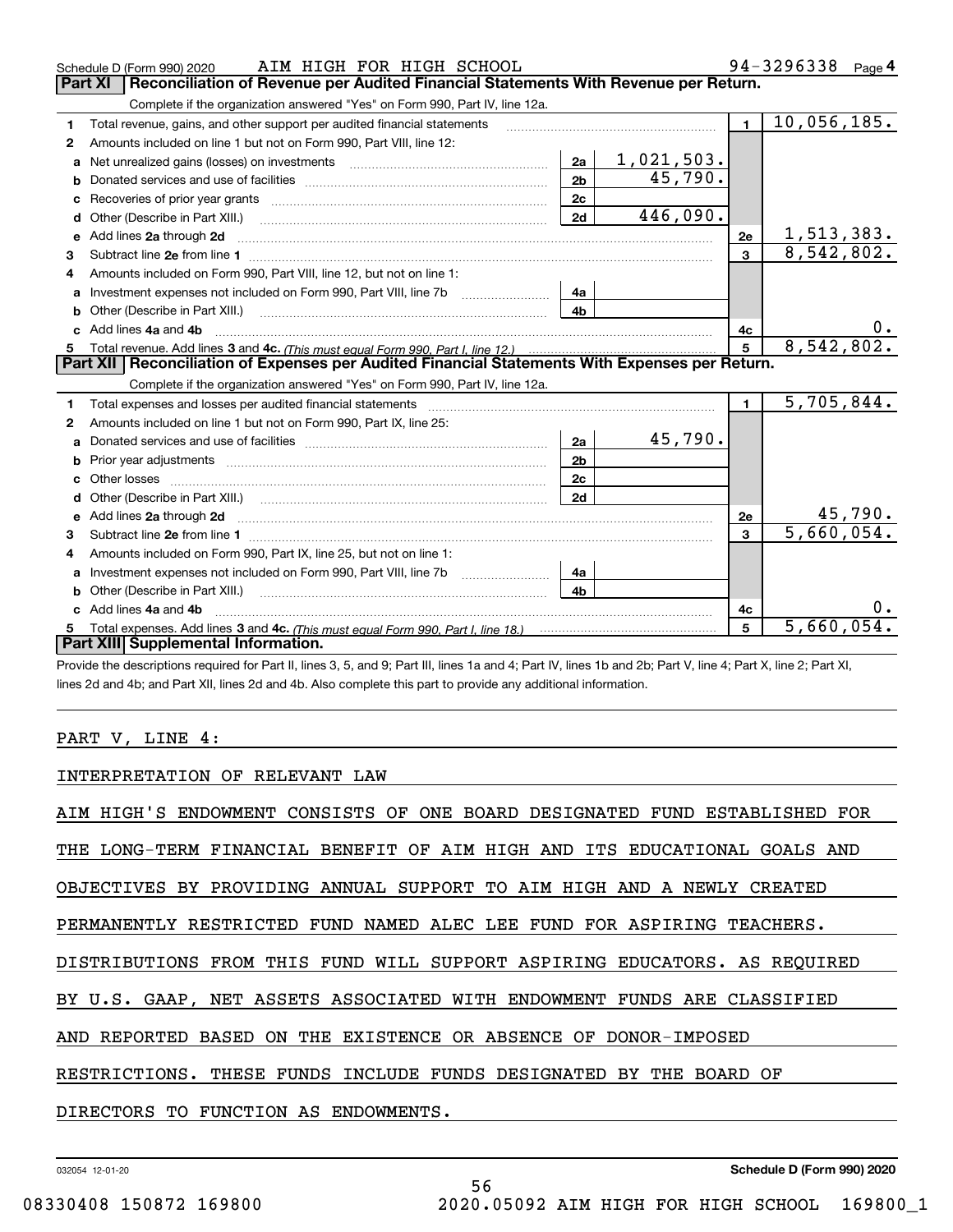*(continued)* **Part XIII Supplemental Information** 

Schedule D (Form 990) 2020 AIM HIGH FOR HIGH SCHOOL 94-3296338 Page

THE BOARD OF DIRECTORS HAVE INTERPRETED CALIFORNIA'S ENACTED VERSION OF THE UNIFORM PRUDENT MANAGEMENT OF INSTITUTIONAL FUNDS ACT ("UPMIFA") AS REQUIRING THE PRESERVATION OF THE FAIR VALUE OF THE ORIGINAL GIFT ABSENT EXPLICIT DONOR STIPULATIONS TO THE CONTRARY. AS A RESULT OF THIS INTERPRETATION, AIM HIGH CLASSIFIES AS NET ASSETS WITH DONOR RESTRICTIONS (A) THE ORIGINAL VALUE OF GIFTS DONATED TO THE PERMANENT ENDOWMENT, (B) THE ORIGINAL VALUE OF SUBSEQUENT GIFTS TO THE PERMANENT ENDOWMENT, AND (C) ACCUMULATIONS TO THE PERMANENT ENDOWMENT MADE IN ACCORDANCE WITH THE DIRECTION OF THE APPLICABLE DONOR GIFT INSTRUMENT AT THE TIME THE ACCUMULATION IS ADDED TO THE ENDOWMENT FUND. THE REMAINING PORTION OF THE DONOR-RESTRICTED ENDOWMENT FUND THAT IS NOT CLASSIFIED AS IN NET ASSETS WITH DONOR RESTRICTIONS IS CLASSIFIED AS EXPENDABLE NET ASSETS WITH RESTRICTIONS UNTIL THOSE AMOUNTS ARE APPROPRIATED FOR EXPENDITURE BY AIM HIGH IN A MANNER CONSISTENT WITH THE STANDARD OF PRUDENCE PRESCRIBED BY UPMIFA.

IN ACCORDANCE WITH UPMIFA, AIM HIGH CONSIDERS THE FOLLOWING FACTORS IN MAKING A DETERMINATION TO APPROPRIATE OR ACCUMULATE DONOR-RESTRICTED ENDOWMENT FUNDS:

(1) THE DURATION AND PRESERVATION OF THE FUND

(2) THE PURPOSES OF AIM HIGH AND THE DONOR-RESTRICTED ENDOWMENT FUND

(3) GENERAL ECONOMIC CONDITIONS

(4) THE POSSIBLE EFFECT OF INFLATION AND DEFLATION

(5) THE EXPECTED TOTAL RETURN FROM INCOME AND THE APPRECIATION OF

57

INVESTMENTS

(6) OTHER RESOURCES OF AIM HIGH

(7) THE INVESTMENT POLICIES OF AIM HIGH

**Schedule D (Form 990) 2020**

032055 12-01-20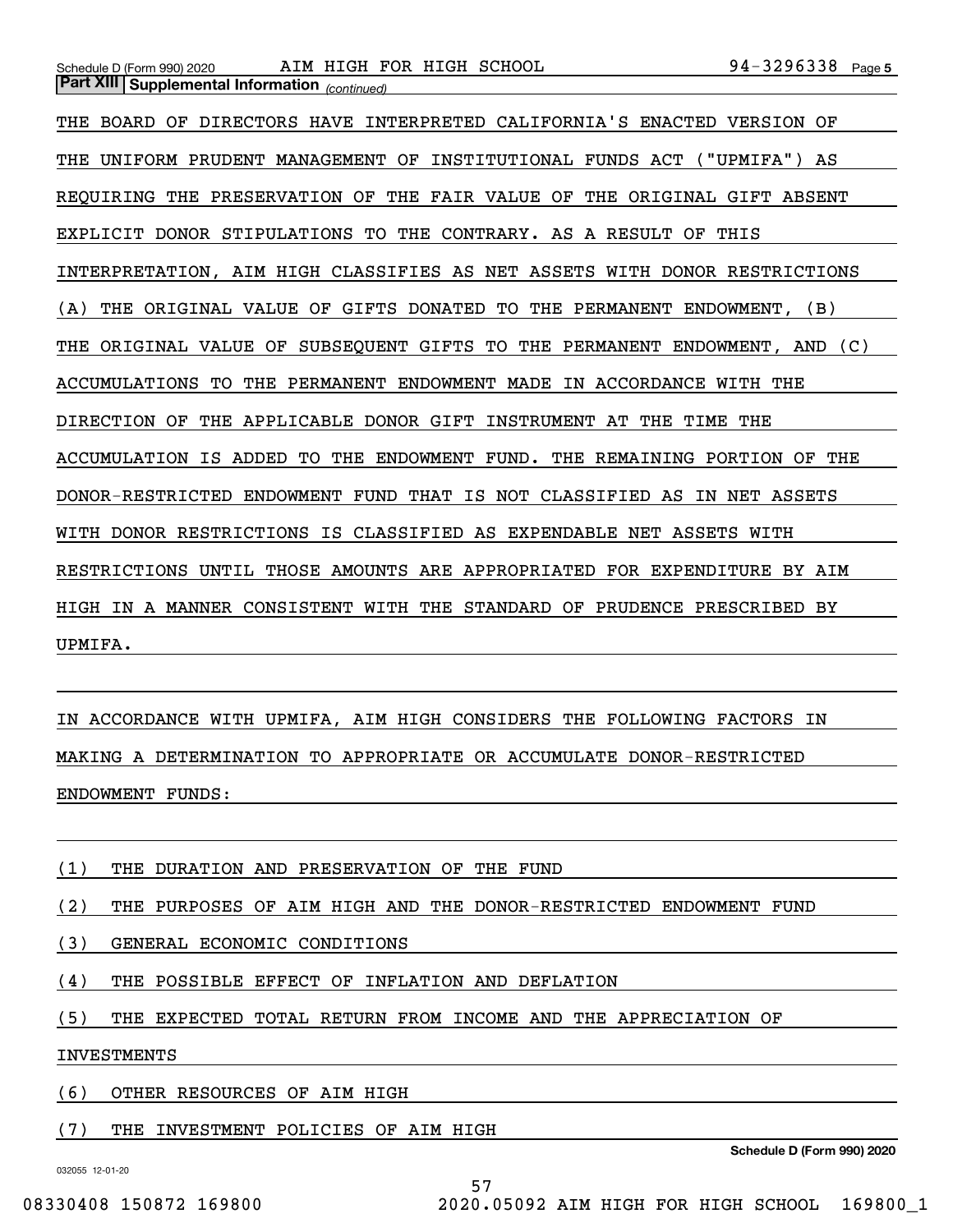RETURN OBJECTIVES AND RISK PARAMETERS

AIM HIGH HAS ADOPTED INVESTMENT AND SPENDING POLICIES TO OBTAIN A LONG-TERM INVESTMENT RETURN AT LEAST EQUAL TO THE ENDOWMENT'S SPENDING RATE PLUS THE RATE OF INFLATION, THEREBY PRESERVING THE REAL MARKET VALUE OF THE ENDOWMENT OVER TIME. ACTUAL RETURNS IN ANY GIVEN YEAR MAY VARY FROM THIS AMOUNT. INVESTMENT WILL BE MADE TO TARGET A MIX OF ASSET CLASSES INCLUDING EQUITY, DEBT, AND OTHERS WITH DISTINCT RISK CHARACTERISTICS TO PROVIDE BROAD DIVERSIFICATION AND TO NOT EXPOSE THE ENDOWMENT TO UNACCEPTABLE LEVELS OF RISK.

STRATEGIES EMPLOYED FOR ACHIEVING OBJECTIVES

ENDOWMENT ASSETS ARE TO BE INVESTED IN A DIVERSE PORTFOLIO THAT INCLUDES COMMON STOCKS, PREFERRED STOCKS, DEBT OBLIGATIONS, COMMINGLED VEHICLES, AND CASH. MUTUAL FUNDS AND EXCHANGE-TRADED FUNDS COMPRISED OF THESE INVESTMENTS ARE ALSO PERMITTED. NO MORE THAN 5% OF THE ENDOWMENT MARKET VALUE IS TO BE INVESTED IN THE SECURITIES OF A SINGLE ISSUER WITH THE EXCEPTION OF MUTUAL FUNDS AND EXCHANGE TRADED FUNDS.

SPENDING POLICY AND INVESTMENT OBJECTIVES SUBJECT TO THE BOARD'S DISCRETION, THE ENDOWMENT POLICY PROVIDES THAT DISTRIBUTIONS TO THE GENERAL OPERATING FUND FOR THE NEXT YEAR ARE EQUAL TO 70% OF THE CURRENT YEAR DISTRIBUTIONS ADJUSTED BY THE INFLATION RATE PLUS 1.2% OF THE ENDOWMENT'S MARKET VALUE. FOR THE YEAR ENDED AUGUST 31, 2021, THE BOARD DECIDED NOT TO MAKE A DISTRIBUTION.

PART X, LINE 2:

AIM HIGH IS A QUALIFIED ORGANIZATION EXEMPT FROM FEDERAL INCOME TAXES

58

**Schedule D (Form 990) 2020**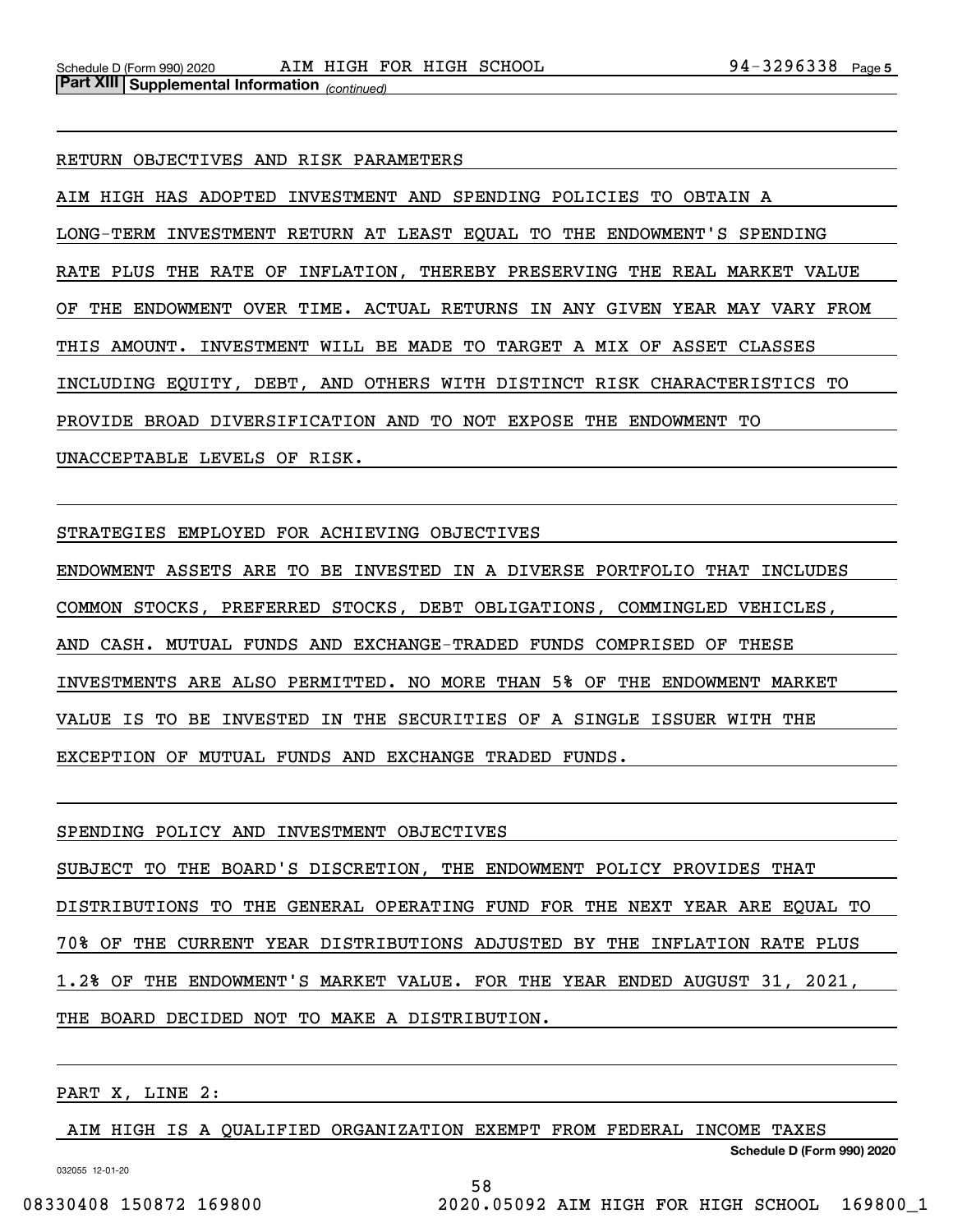*(continued)* **Part XIII Supplemental Information** 

Schedule D (Form 990) 2020 AIM HIGH FOR HIGH SCHOOL 94-3296338 Page

UNDER SECTION 501(C)(3) OF THE INTERNAL REVENUE CODE ("IRC") AND FRANCHISE TAXES UNDER SECTION 23701D OF THE CALIFORNIA REVENUE AND TAXATION CODE, RESPECTIVELY. ACCORDINGLY, IT IS EXEMPT FROM FEDERAL AND CALIFORNIA INCOME TAXES AND IS NOT LIABLE FOR FEDERAL UNEMPLOYMENT TAXES.

U.S. GAAP REQUIRES MANAGEMENT TO EVALUATE THE TAX POSITIONS TAKEN AND RECOGNIZE A TAX LIABILITY (OR ASSET) IF AIM HIGH HAS TAKEN AN UNCERTAIN POSITION THAT IS MORE-LIKELY-THAN-NOT WOULD NOT BE SUSTAINED UPON EXAMINATION BY TAXING AUTHORITIES. MANAGEMENT EVALUATED THE AIM HIGH'S TAX POSITIONS AND CONCLUDED THAT IT MAINTAINED ITS TAX-EXEMPT STATUS AND HAD TAKEN NO UNCERTAIN TAX POSITIONS THAT WOULD REQUIRE ADJUSTMENT TO THE FINANCIAL STATEMENTS. THEREFORE, NO PROVISION OR LIABILITY FOR INCOME TAXES HAS BEEN INCLUDED IN THE FINANCIAL STATEMENTS. AIM HIGH'S TAX RETURNS ARE SUBJECT TO EXAMINATION BY FEDERAL AND STATE TAXING AUTHORITIES; HOWEVER, THERE ARE NO EXAMINATIONS IN PROGRESS NOR ARE THERE ANY PENDING.

PART XI, LINE 2D - OTHER ADJUSTMENTS:

PPP LOAN FORGIVEN  $446,090.$ 

**Schedule D (Form 990) 2020**

032055 12-01-20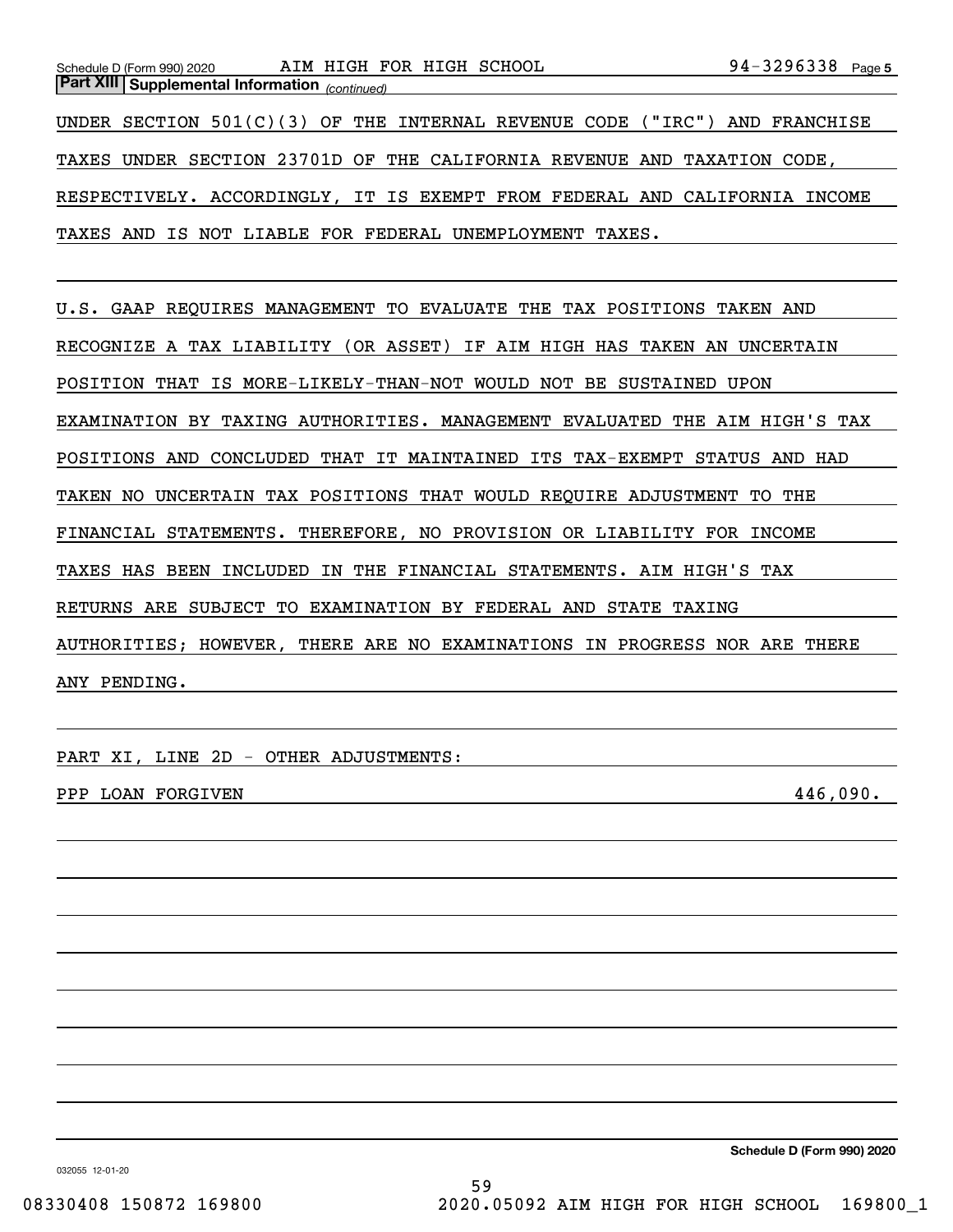| <b>SCHEDULE E</b> |                                                                                                                           | <b>Schools</b>                                                                                                                                                                 |                                       | OMB No. 1545-0047 |            |                         |  |  |  |  |
|-------------------|---------------------------------------------------------------------------------------------------------------------------|--------------------------------------------------------------------------------------------------------------------------------------------------------------------------------|---------------------------------------|-------------------|------------|-------------------------|--|--|--|--|
|                   | (Form 990 or 990-EZ)<br>Department of the Treasury                                                                        | Complete if the organization answered "Yes" on Form 990,<br>Part IV, line 13, or Form 990-EZ, Part VI, line 48.<br>Attach to Form 990 or Form 990-EZ.<br><b>Open to Public</b> |                                       |                   |            |                         |  |  |  |  |
|                   | Internal Revenue Service                                                                                                  | Go to www.irs.gov/Form990 for the latest information.                                                                                                                          |                                       | Inspection        |            |                         |  |  |  |  |
|                   | Name of the organization                                                                                                  |                                                                                                                                                                                | <b>Employer identification number</b> |                   |            |                         |  |  |  |  |
|                   |                                                                                                                           | AIM HIGH FOR HIGH SCHOOL                                                                                                                                                       |                                       | 94-3296338        |            |                         |  |  |  |  |
| Part I            |                                                                                                                           |                                                                                                                                                                                |                                       |                   | <b>YES</b> | NO.                     |  |  |  |  |
|                   |                                                                                                                           | Does the organization have a racially nondiscriminatory policy toward students by statement in its charter,                                                                    |                                       |                   |            |                         |  |  |  |  |
| 1.                |                                                                                                                           |                                                                                                                                                                                |                                       | 1                 | X          |                         |  |  |  |  |
| 2                 | Does the organization include a statement of its racially nondiscriminatory policy toward students in all its brochures,  |                                                                                                                                                                                |                                       |                   |            |                         |  |  |  |  |
|                   | catalogues, and other written communications with the public dealing with student admissions, programs, and scholarships? |                                                                                                                                                                                |                                       |                   |            |                         |  |  |  |  |
| 3                 | Has the organization publicized its racially nondiscriminatory policy on its primary publicly accessible Internet         |                                                                                                                                                                                |                                       |                   |            |                         |  |  |  |  |
|                   |                                                                                                                           | homepage at all times during its taxable year in a manner reasonably expected to be noticed by visitors to the                                                                 |                                       |                   |            |                         |  |  |  |  |
|                   |                                                                                                                           | homepage, or through newspaper or broadcast media during the period of solicitation for students, or during the                                                                |                                       |                   |            |                         |  |  |  |  |
|                   |                                                                                                                           | registration period if it has no solicitation program, in a way that makes the policy known to all parts of the general                                                        |                                       |                   |            |                         |  |  |  |  |
|                   |                                                                                                                           | community it serves? If "Yes," please describe. If "No," please explain. If you need more space, use Part II                                                                   | .                                     | 3                 | x          |                         |  |  |  |  |
|                   |                                                                                                                           | THE RACIAL NONDISCRIMINATORY POLICY IS PRINTED IN ALL OF THE<br>ORGANIZATION'S PUBLISHED MATERIALS. IT WAS ALSO PUBLISHED ON                                                   |                                       |                   |            |                         |  |  |  |  |
|                   |                                                                                                                           | SEPTEMBER 12, 2020 IN THE PUBLIC NOTICE SECTION OF THE SAN                                                                                                                     |                                       |                   |            |                         |  |  |  |  |
|                   |                                                                                                                           | FRANCISCO CHRONICLE, A GENERAL CIRCULATION PUBLICATION.                                                                                                                        |                                       |                   |            |                         |  |  |  |  |
|                   |                                                                                                                           |                                                                                                                                                                                |                                       |                   |            |                         |  |  |  |  |
| 4                 |                                                                                                                           | Does the organization maintain the following?                                                                                                                                  |                                       |                   |            |                         |  |  |  |  |
| a                 |                                                                                                                           | Records indicating the racial composition of the student body, faculty, and administrative staff?                                                                              |                                       | 4a                | Χ          |                         |  |  |  |  |
| b                 |                                                                                                                           | Records documenting that scholarships and other financial assistance are awarded on a racially nondiscriminatory basis?                                                        |                                       | 4b                | X          |                         |  |  |  |  |
|                   |                                                                                                                           | c Copies of all catalogues, brochures, announcements, and other written communications to the public dealing                                                                   |                                       |                   |            |                         |  |  |  |  |
|                   |                                                                                                                           | with student admissions, programs, and scholarships?                                                                                                                           |                                       | 4с                | Χ          |                         |  |  |  |  |
|                   |                                                                                                                           |                                                                                                                                                                                |                                       | 4d                | X          |                         |  |  |  |  |
|                   |                                                                                                                           | If you answered "No" to any of the above, please explain. If you need more space, use Part II.                                                                                 |                                       |                   |            |                         |  |  |  |  |
|                   |                                                                                                                           |                                                                                                                                                                                |                                       |                   |            |                         |  |  |  |  |
| 5                 |                                                                                                                           | Does the organization discriminate by race in any way with respect to:                                                                                                         |                                       |                   |            |                         |  |  |  |  |
| a                 |                                                                                                                           |                                                                                                                                                                                |                                       | 5a                |            | х                       |  |  |  |  |
|                   | <b>b</b> Admissions policies?                                                                                             |                                                                                                                                                                                |                                       | 5b                |            | $\overline{\mathbf{x}}$ |  |  |  |  |
|                   |                                                                                                                           |                                                                                                                                                                                |                                       | 5с                |            | x                       |  |  |  |  |
|                   |                                                                                                                           |                                                                                                                                                                                |                                       | 5d                |            | X<br>X                  |  |  |  |  |
|                   | f Use of facilities?                                                                                                      |                                                                                                                                                                                |                                       | 5e<br>5f          |            | $\mathbf X$             |  |  |  |  |
|                   |                                                                                                                           |                                                                                                                                                                                |                                       | 5g                |            | X                       |  |  |  |  |
|                   |                                                                                                                           |                                                                                                                                                                                |                                       | 5h                |            | $\mathbf X$             |  |  |  |  |
|                   |                                                                                                                           | If you answered "Yes" to any of the above, please explain. If you need more space, use Part II.                                                                                |                                       |                   |            |                         |  |  |  |  |
|                   |                                                                                                                           |                                                                                                                                                                                |                                       |                   |            |                         |  |  |  |  |
|                   |                                                                                                                           |                                                                                                                                                                                |                                       |                   |            |                         |  |  |  |  |
|                   |                                                                                                                           |                                                                                                                                                                                |                                       |                   |            |                         |  |  |  |  |
|                   |                                                                                                                           |                                                                                                                                                                                |                                       |                   |            |                         |  |  |  |  |
|                   |                                                                                                                           |                                                                                                                                                                                |                                       | 6a                |            | x                       |  |  |  |  |
|                   |                                                                                                                           |                                                                                                                                                                                |                                       | 6b                |            | $\mathbf X$             |  |  |  |  |
|                   |                                                                                                                           | If you answered "Yes" on either line 6a or line 6b, explain on Part II.                                                                                                        |                                       |                   |            |                         |  |  |  |  |
| 7                 |                                                                                                                           | Does the organization certify that it has complied with the applicable requirements of sections 4.01 through                                                                   |                                       | $\overline{7}$    | X          |                         |  |  |  |  |
|                   |                                                                                                                           | LHA For Paperwork Reduction Act Notice, see the Instructions for Form 990 or Form 990-EZ.                                                                                      | Schedule E (Form 990 or 990-EZ) 2020  |                   |            |                         |  |  |  |  |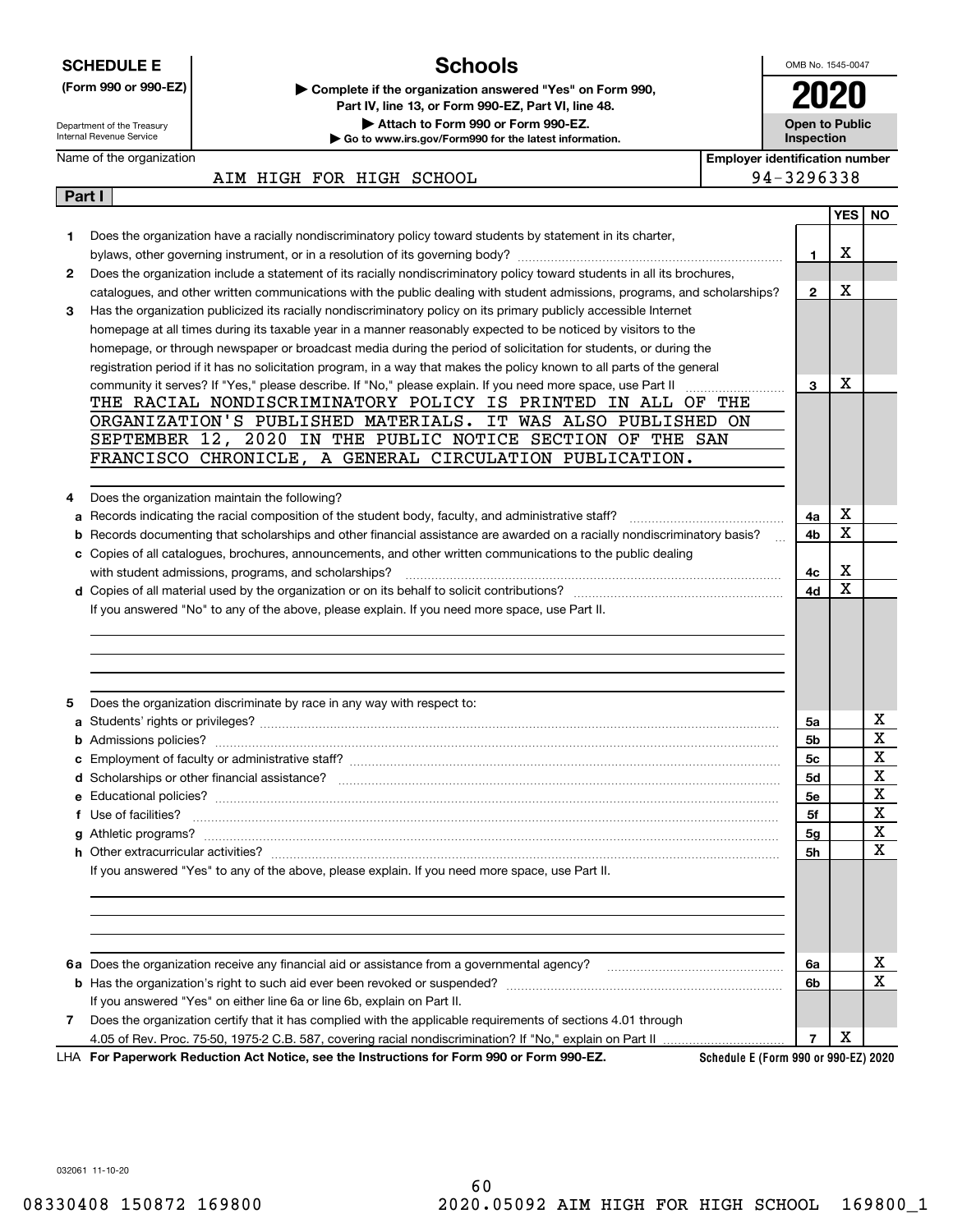Part II | Supplemental Information. Provide the explanations required by Part I, lines 3, 4d, 5h, 6b, and 7, as applicable. Also provide any other additional information.

| 032062 11-10-20 | 61 |  | Schedule E (Form 990 or 990-EZ) 2020 |
|-----------------|----|--|--------------------------------------|
|                 |    |  |                                      |
|                 |    |  |                                      |
|                 |    |  |                                      |
|                 |    |  |                                      |
|                 |    |  |                                      |
|                 |    |  |                                      |
|                 |    |  |                                      |
|                 |    |  |                                      |
|                 |    |  |                                      |
|                 |    |  |                                      |
|                 |    |  |                                      |
|                 |    |  |                                      |
|                 |    |  |                                      |
|                 |    |  |                                      |
|                 |    |  |                                      |
|                 |    |  |                                      |
|                 |    |  |                                      |
|                 |    |  |                                      |
|                 |    |  |                                      |
|                 |    |  |                                      |
|                 |    |  |                                      |
|                 |    |  |                                      |
|                 |    |  |                                      |
|                 |    |  |                                      |
|                 |    |  |                                      |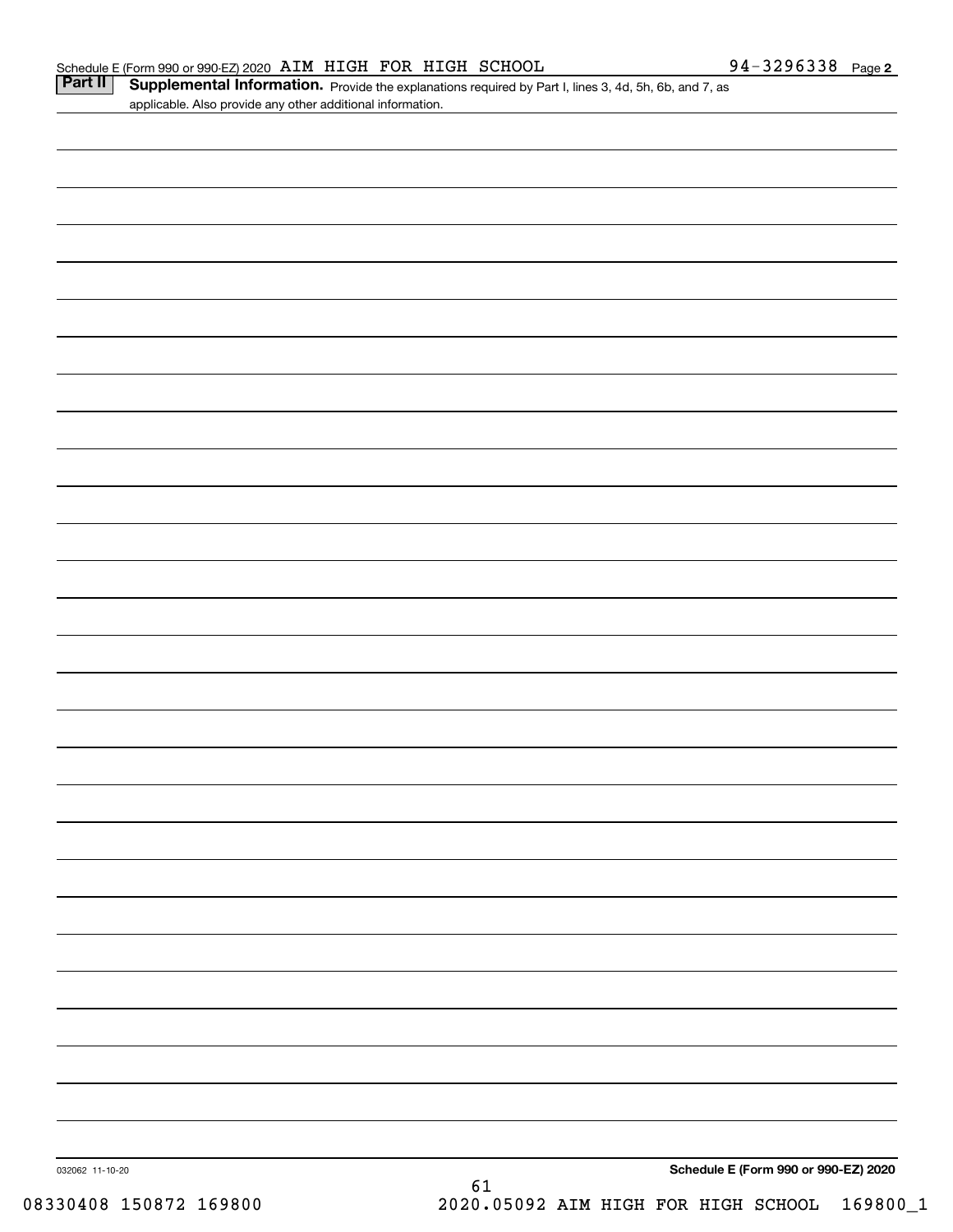|    | <b>Compensation Information</b><br><b>SCHEDULE J</b>                                                                                    |                                       | OMB No. 1545-0047          |     |                  |  |  |  |
|----|-----------------------------------------------------------------------------------------------------------------------------------------|---------------------------------------|----------------------------|-----|------------------|--|--|--|
|    | (Form 990)<br>For certain Officers, Directors, Trustees, Key Employees, and Highest                                                     |                                       |                            |     |                  |  |  |  |
|    | <b>Compensated Employees</b>                                                                                                            |                                       | 2020                       |     |                  |  |  |  |
|    | Complete if the organization answered "Yes" on Form 990, Part IV, line 23.<br>Attach to Form 990.                                       |                                       | <b>Open to Public</b>      |     |                  |  |  |  |
|    | Department of the Treasury<br>Go to www.irs.gov/Form990 for instructions and the latest information.<br>Internal Revenue Service        |                                       | Inspection                 |     |                  |  |  |  |
|    | Name of the organization                                                                                                                | <b>Employer identification number</b> |                            |     |                  |  |  |  |
|    | AIM HIGH FOR HIGH SCHOOL                                                                                                                |                                       | 94-3296338                 |     |                  |  |  |  |
|    | <b>Questions Regarding Compensation</b><br>Part I                                                                                       |                                       |                            |     |                  |  |  |  |
|    |                                                                                                                                         |                                       |                            | Yes | No               |  |  |  |
|    | Check the appropriate box(es) if the organization provided any of the following to or for a person listed on Form 990,                  |                                       |                            |     |                  |  |  |  |
|    | Part VII, Section A, line 1a. Complete Part III to provide any relevant information regarding these items.                              |                                       |                            |     |                  |  |  |  |
|    | First-class or charter travel<br>Housing allowance or residence for personal use                                                        |                                       |                            |     |                  |  |  |  |
|    | Travel for companions<br>Payments for business use of personal residence                                                                |                                       |                            |     |                  |  |  |  |
|    | Tax indemnification and gross-up payments<br>Health or social club dues or initiation fees                                              |                                       |                            |     |                  |  |  |  |
|    | Discretionary spending account<br>Personal services (such as maid, chauffeur, chef)                                                     |                                       |                            |     |                  |  |  |  |
|    |                                                                                                                                         |                                       |                            |     |                  |  |  |  |
|    | <b>b</b> If any of the boxes on line 1a are checked, did the organization follow a written policy regarding payment or                  |                                       |                            |     |                  |  |  |  |
|    | reimbursement or provision of all of the expenses described above? If "No," complete Part III to explain                                |                                       | 1b                         |     |                  |  |  |  |
| 2  | Did the organization require substantiation prior to reimbursing or allowing expenses incurred by all directors,                        |                                       |                            |     |                  |  |  |  |
|    |                                                                                                                                         |                                       | $\mathbf{2}$               |     |                  |  |  |  |
|    |                                                                                                                                         |                                       |                            |     |                  |  |  |  |
| з  | Indicate which, if any, of the following the organization used to establish the compensation of the organization's                      |                                       |                            |     |                  |  |  |  |
|    | CEO/Executive Director. Check all that apply. Do not check any boxes for methods used by a related organization to                      |                                       |                            |     |                  |  |  |  |
|    | establish compensation of the CEO/Executive Director, but explain in Part III.                                                          |                                       |                            |     |                  |  |  |  |
|    | $X$ Written employment contract<br>Compensation committee                                                                               |                                       |                            |     |                  |  |  |  |
|    | $X$ Compensation survey or study<br>Independent compensation consultant                                                                 |                                       |                            |     |                  |  |  |  |
|    | $\boxed{\textbf{X}}$ Form 990 of other organizations<br>$\lfloor \underline{X} \rfloor$ Approval by the board or compensation committee |                                       |                            |     |                  |  |  |  |
|    |                                                                                                                                         |                                       |                            |     |                  |  |  |  |
| 4  | During the year, did any person listed on Form 990, Part VII, Section A, line 1a, with respect to the filing                            |                                       |                            |     |                  |  |  |  |
|    | organization or a related organization:                                                                                                 |                                       |                            |     |                  |  |  |  |
| а  | Receive a severance payment or change-of-control payment?                                                                               |                                       | 4a                         |     | х                |  |  |  |
| b  | Participate in or receive payment from a supplemental nonqualified retirement plan?                                                     |                                       | 4b                         |     | X<br>$\mathbf x$ |  |  |  |
| c  | Participate in or receive payment from an equity-based compensation arrangement?                                                        |                                       | 4c                         |     |                  |  |  |  |
|    | If "Yes" to any of lines 4a-c, list the persons and provide the applicable amounts for each item in Part III.                           |                                       |                            |     |                  |  |  |  |
|    |                                                                                                                                         |                                       |                            |     |                  |  |  |  |
|    | Only section 501(c)(3), 501(c)(4), and 501(c)(29) organizations must complete lines 5-9.                                                |                                       |                            |     |                  |  |  |  |
|    | For persons listed on Form 990, Part VII, Section A, line 1a, did the organization pay or accrue any compensation                       |                                       |                            |     |                  |  |  |  |
|    | contingent on the revenues of:                                                                                                          |                                       |                            |     | x                |  |  |  |
| a  |                                                                                                                                         |                                       | 5а<br><b>5b</b>            |     | X                |  |  |  |
|    | If "Yes" on line 5a or 5b, describe in Part III.                                                                                        |                                       |                            |     |                  |  |  |  |
| 6. | For persons listed on Form 990, Part VII, Section A, line 1a, did the organization pay or accrue any compensation                       |                                       |                            |     |                  |  |  |  |
|    | contingent on the net earnings of:                                                                                                      |                                       |                            |     |                  |  |  |  |
| a  |                                                                                                                                         |                                       | 6a                         |     | x                |  |  |  |
|    |                                                                                                                                         |                                       | 6b                         |     | $\mathbf{x}$     |  |  |  |
|    | If "Yes" on line 6a or 6b, describe in Part III.                                                                                        |                                       |                            |     |                  |  |  |  |
|    | 7 For persons listed on Form 990, Part VII, Section A, line 1a, did the organization provide any nonfixed payments                      |                                       |                            |     |                  |  |  |  |
|    |                                                                                                                                         |                                       | 7                          |     | x                |  |  |  |
| 8  | Were any amounts reported on Form 990, Part VII, paid or accrued pursuant to a contract that was subject to the                         |                                       |                            |     |                  |  |  |  |
|    | initial contract exception described in Regulations section 53.4958-4(a)(3)? If "Yes," describe in Part III                             |                                       | 8                          |     | х                |  |  |  |
| 9  | If "Yes" on line 8, did the organization also follow the rebuttable presumption procedure described in                                  |                                       |                            |     |                  |  |  |  |
|    | Regulations section 53.4958-6(c)?                                                                                                       |                                       | 9                          |     |                  |  |  |  |
|    | LHA For Paperwork Reduction Act Notice, see the Instructions for Form 990.                                                              |                                       | Schedule J (Form 990) 2020 |     |                  |  |  |  |

032111 12-07-20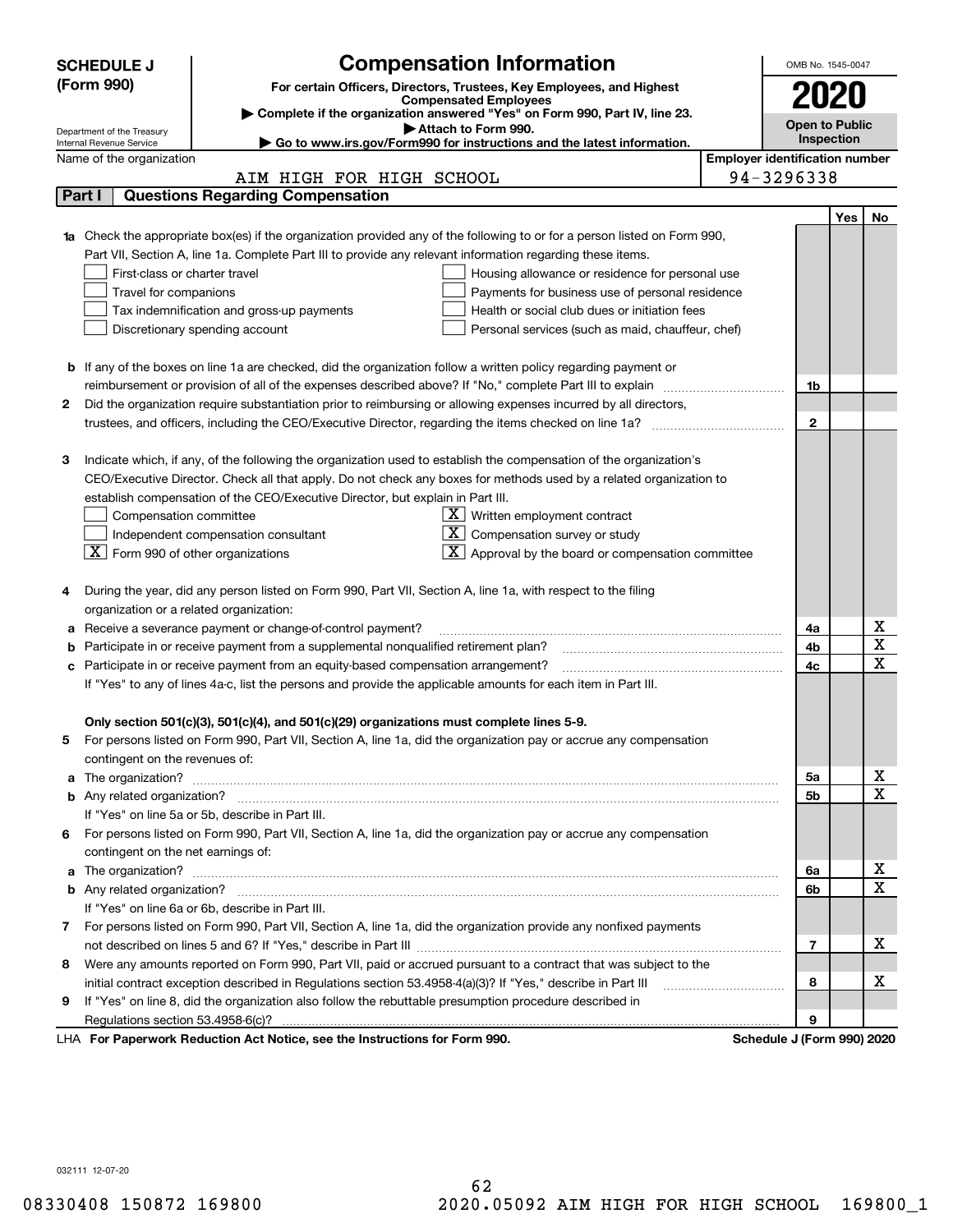94-3296338

# **Part II Officers, Directors, Trustees, Key Employees, and Highest Compensated Employees.**  Schedule J (Form 990) 2020 Page Use duplicate copies if additional space is needed.

For each individual whose compensation must be reported on Schedule J, report compensation from the organization on row (i) and from related organizations, described in the instructions, on row (ii). Do not list any individuals that aren't listed on Form 990, Part VII.

**Note:**  The sum of columns (B)(i)-(iii) for each listed individual must equal the total amount of Form 990, Part VII, Section A, line 1a, applicable column (D) and (E) amounts for that individual.

| (A) Name and Title             |      |                          | (B) Breakdown of W-2 and/or 1099-MISC compensation |                                           | (C) Retirement and<br>other deferred | (D) Nontaxable<br>benefits | (E) Total of columns<br>$(B)(i)-(D)$ | (F) Compensation<br>in column (B)         |
|--------------------------------|------|--------------------------|----------------------------------------------------|-------------------------------------------|--------------------------------------|----------------------------|--------------------------------------|-------------------------------------------|
|                                |      | (i) Base<br>compensation | (ii) Bonus &<br>incentive<br>compensation          | (iii) Other<br>reportable<br>compensation | compensation                         |                            |                                      | reported as deferred<br>on prior Form 990 |
| ALEC LEE (TO JAN. 2022)<br>(1) | (i)  | 178, 766.                | $\overline{0}$ .                                   | $\overline{0}$ .                          | 9,800.                               | 32,200.                    | 220,766.                             | 0.                                        |
| EXECUTIVE DIRECTOR             | (ii) | $\overline{0}$ .         | $\overline{0}$ .                                   | $\overline{0}$ .                          | $\overline{0}$ .                     | $\overline{0}$ .           | $\overline{0}$ .                     | $\overline{0}$ .                          |
| STACEY LEWIS<br>(2)            | (i)  | 153, 712.                | $\overline{0}$ .                                   | $\overline{0}$ .                          | 8,300.                               | 21,700.                    | 183,712.                             | $\overline{0}$ .                          |
| VP OF DEVELOPMENT              | (ii) | 0.                       | $\overline{0}$ .                                   | $\overline{0}$ .                          | $\overline{0}$ .                     | 0.                         | $\overline{0}$ .                     | 0.                                        |
| MATT RENO<br>(3)               | (i)  | 159,950.                 | $\overline{0}$ .                                   | $\overline{0}$ .                          | 8,400.                               | 3,600.                     | 171,950.                             | 0.                                        |
| VP OF PEOPLE & OPERATIONS      | (ii) | 0.                       | $\overline{0}$ .                                   | 0.                                        | 0.                                   | 0.                         | 0.                                   | $\overline{0}$ .                          |
|                                | (i)  |                          |                                                    |                                           |                                      |                            |                                      |                                           |
|                                | (ii) |                          |                                                    |                                           |                                      |                            |                                      |                                           |
|                                | (i)  |                          |                                                    |                                           |                                      |                            |                                      |                                           |
|                                | (ii) |                          |                                                    |                                           |                                      |                            |                                      |                                           |
|                                | (i)  |                          |                                                    |                                           |                                      |                            |                                      |                                           |
|                                | (ii) |                          |                                                    |                                           |                                      |                            |                                      |                                           |
|                                | (i)  |                          |                                                    |                                           |                                      |                            |                                      |                                           |
|                                | (ii) |                          |                                                    |                                           |                                      |                            |                                      |                                           |
|                                | (i)  |                          |                                                    |                                           |                                      |                            |                                      |                                           |
|                                | (ii) |                          |                                                    |                                           |                                      |                            |                                      |                                           |
|                                | (i)  |                          |                                                    |                                           |                                      |                            |                                      |                                           |
|                                | (ii) |                          |                                                    |                                           |                                      |                            |                                      |                                           |
|                                | (i)  |                          |                                                    |                                           |                                      |                            |                                      |                                           |
|                                | (ii) |                          |                                                    |                                           |                                      |                            |                                      |                                           |
|                                | (i)  |                          |                                                    |                                           |                                      |                            |                                      |                                           |
|                                | (ii) |                          |                                                    |                                           |                                      |                            |                                      |                                           |
|                                | (i)  |                          |                                                    |                                           |                                      |                            |                                      |                                           |
|                                | (ii) |                          |                                                    |                                           |                                      |                            |                                      |                                           |
|                                | (i)  |                          |                                                    |                                           |                                      |                            |                                      |                                           |
|                                | (ii) |                          |                                                    |                                           |                                      |                            |                                      |                                           |
|                                | (i)  |                          |                                                    |                                           |                                      |                            |                                      |                                           |
|                                | (ii) |                          |                                                    |                                           |                                      |                            |                                      |                                           |
|                                | (i)  |                          |                                                    |                                           |                                      |                            |                                      |                                           |
|                                | (ii) |                          |                                                    |                                           |                                      |                            |                                      |                                           |
|                                | (i)  |                          |                                                    |                                           |                                      |                            |                                      |                                           |
|                                | (ii) |                          |                                                    |                                           |                                      |                            |                                      |                                           |

**Schedule J (Form 990) 2020**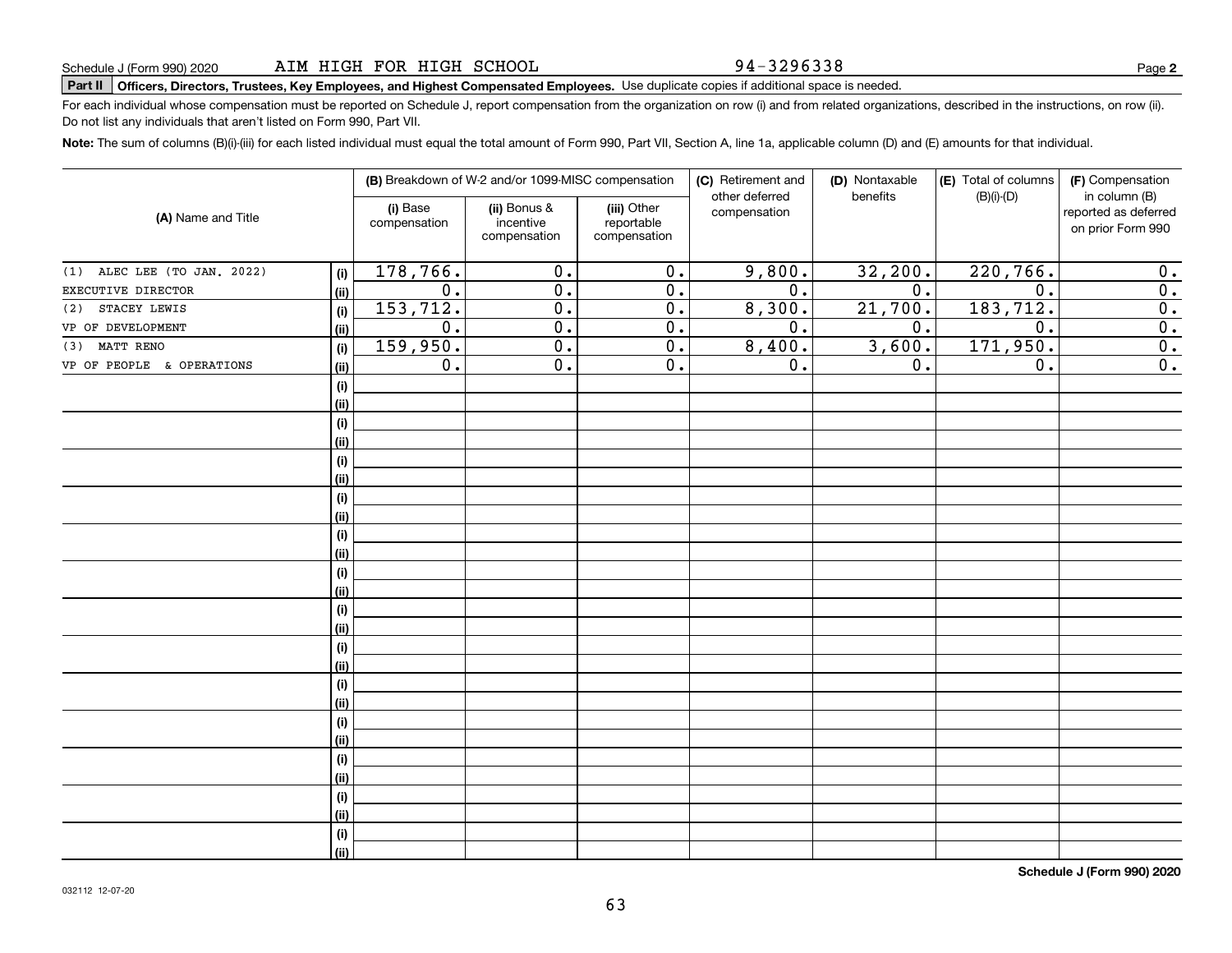# **Part III Supplemental Information**

Schedule J (Form 990) 2020 AIM HIGH FOR HIGH SCHOOL 94-3296338<br>Part III Supplemental Information<br>Provide the information, explanation, or descriptions required for Part I, lines 1a, 1b, 3, 4a, 4b, 4c, 5a, 5b, 6a, 6b, 7, an

**Schedule J (Form 990) 2020**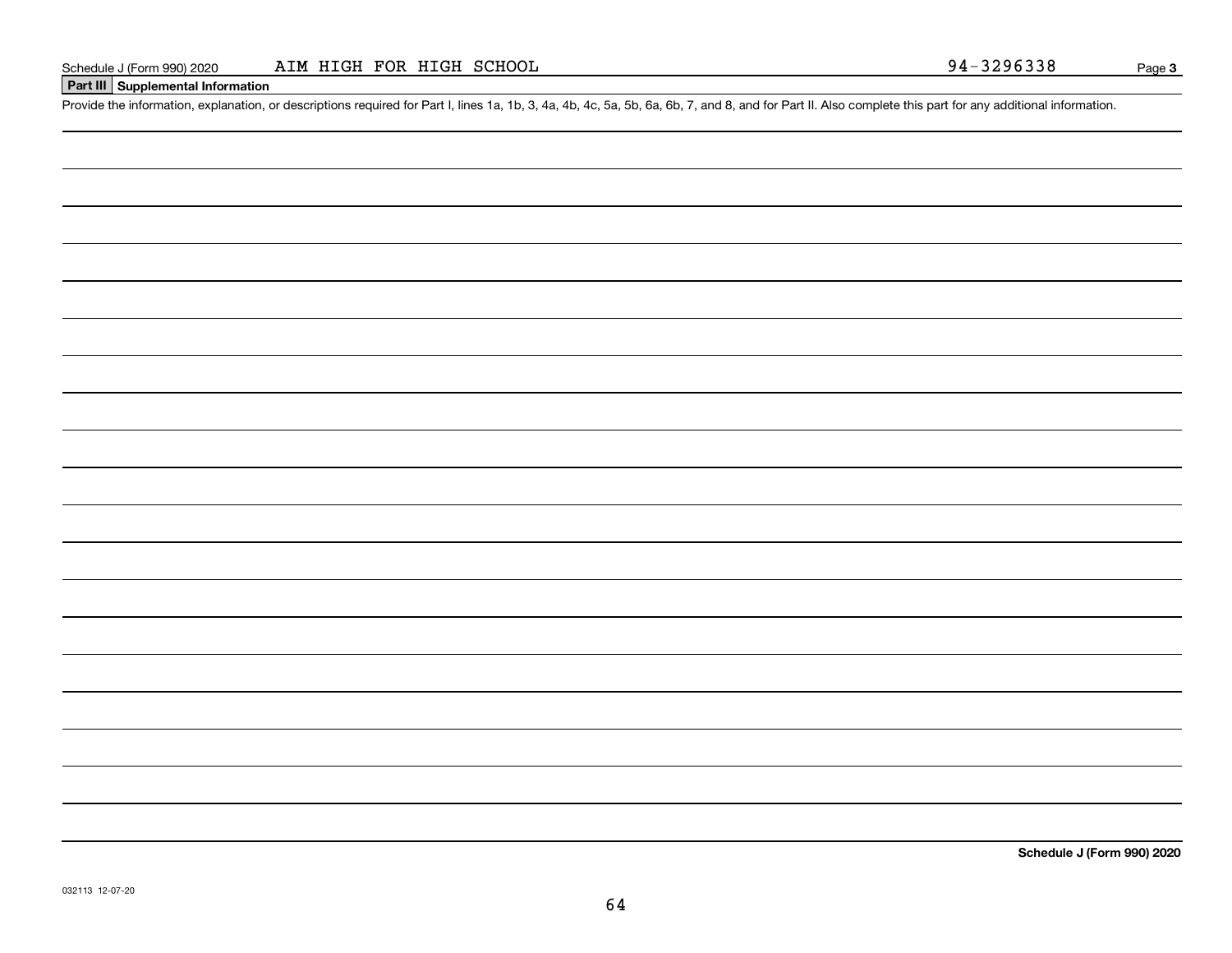| <b>SCHEDULE L</b>                                                                                             |  |         | <b>Transactions With Interested Persons</b>                                                                                                              |                           |                |                                    |                                |     |                      |                                       | OMB No. 1545-0047            |         |                |  |
|---------------------------------------------------------------------------------------------------------------|--|---------|----------------------------------------------------------------------------------------------------------------------------------------------------------|---------------------------|----------------|------------------------------------|--------------------------------|-----|----------------------|---------------------------------------|------------------------------|---------|----------------|--|
| (Form 990 or 990-EZ)                                                                                          |  |         | ▶ Complete if the organization answered "Yes" on Form 990, Part IV, line 25a, 25b, 26, 27, 28a,<br>28b, or 28c, or Form 990-EZ, Part V, line 38a or 40b. |                           |                |                                    |                                |     |                      |                                       |                              |         |                |  |
| Department of the Treasury                                                                                    |  |         |                                                                                                                                                          |                           |                | Attach to Form 990 or Form 990-EZ. |                                |     |                      |                                       | <b>Open To Public</b>        |         |                |  |
| Internal Revenue Service                                                                                      |  |         | Go to www.irs.gov/Form990 for instructions and the latest information.                                                                                   |                           |                |                                    |                                |     |                      |                                       | Inspection                   |         |                |  |
| Name of the organization                                                                                      |  |         |                                                                                                                                                          |                           |                |                                    |                                |     |                      | <b>Employer identification number</b> |                              |         |                |  |
| Part I                                                                                                        |  |         | AIM HIGH FOR HIGH SCHOOL<br>Excess Benefit Transactions (section 501(c)(3), section 501(c)(4), and section 501(c)(29) organizations only).               |                           |                |                                    |                                |     |                      | 94-3296338                            |                              |         |                |  |
|                                                                                                               |  |         | Complete if the organization answered "Yes" on Form 990, Part IV, line 25a or 25b, or Form 990-EZ, Part V, line 40b.                                     |                           |                |                                    |                                |     |                      |                                       |                              |         |                |  |
| 1.                                                                                                            |  |         | (b) Relationship between disqualified                                                                                                                    |                           |                |                                    |                                |     |                      |                                       |                              |         | (d) Corrected? |  |
| (a) Name of disqualified person                                                                               |  |         | person and organization                                                                                                                                  |                           |                |                                    | (c) Description of transaction |     |                      |                                       |                              | Yes     | <b>No</b>      |  |
|                                                                                                               |  |         |                                                                                                                                                          |                           |                |                                    |                                |     |                      |                                       |                              |         |                |  |
|                                                                                                               |  |         |                                                                                                                                                          |                           |                |                                    |                                |     |                      |                                       |                              |         |                |  |
|                                                                                                               |  |         |                                                                                                                                                          |                           |                |                                    |                                |     |                      |                                       |                              |         |                |  |
|                                                                                                               |  |         |                                                                                                                                                          |                           |                |                                    |                                |     |                      |                                       |                              |         |                |  |
|                                                                                                               |  |         |                                                                                                                                                          |                           |                |                                    |                                |     |                      |                                       |                              |         |                |  |
| 2 Enter the amount of tax incurred by the organization managers or disqualified persons during the year under |  |         |                                                                                                                                                          |                           |                |                                    |                                |     |                      |                                       |                              |         |                |  |
| section 4958                                                                                                  |  |         |                                                                                                                                                          |                           |                |                                    |                                |     |                      | $\frac{1}{2}$                         |                              |         |                |  |
| 3 Enter the amount of tax, if any, on line 2, above, reimbursed by the organization                           |  |         |                                                                                                                                                          |                           |                |                                    |                                |     |                      | $\blacktriangleright$ \$              |                              |         |                |  |
|                                                                                                               |  |         |                                                                                                                                                          |                           |                |                                    |                                |     |                      |                                       |                              |         |                |  |
| Part II                                                                                                       |  |         | Loans to and/or From Interested Persons.                                                                                                                 |                           |                |                                    |                                |     |                      |                                       |                              |         |                |  |
|                                                                                                               |  |         | Complete if the organization answered "Yes" on Form 990-EZ, Part V, line 38a or Form 990, Part IV, line 26; or if the organization                       |                           |                |                                    |                                |     |                      |                                       |                              |         |                |  |
|                                                                                                               |  |         | reported an amount on Form 990, Part X, line 5, 6, or 22.<br>(c) Purpose                                                                                 |                           | (d) Loan to or |                                    |                                |     |                      | (h) Approved                          |                              |         | (i) Written    |  |
| (a) Name of<br>(b) Relationship<br>with organization<br>interested person                                     |  | of loan |                                                                                                                                                          | from the<br>organization? |                | (e) Original<br>principal amount   | (f) Balance due                |     | $(g)$ In<br>default? |                                       | by board or<br>committee?    |         | agreement?     |  |
|                                                                                                               |  |         |                                                                                                                                                          |                           | To From        |                                    |                                |     | No                   | Yes  <br>No.                          |                              | Yes $ $ | No             |  |
|                                                                                                               |  |         |                                                                                                                                                          |                           |                |                                    |                                | Yes |                      |                                       |                              |         |                |  |
|                                                                                                               |  |         |                                                                                                                                                          |                           |                |                                    |                                |     |                      |                                       |                              |         |                |  |
|                                                                                                               |  |         |                                                                                                                                                          |                           |                |                                    |                                |     |                      |                                       |                              |         |                |  |
|                                                                                                               |  |         |                                                                                                                                                          |                           |                |                                    |                                |     |                      |                                       |                              |         |                |  |
|                                                                                                               |  |         |                                                                                                                                                          |                           |                |                                    |                                |     |                      |                                       |                              |         |                |  |
|                                                                                                               |  |         |                                                                                                                                                          |                           |                |                                    |                                |     |                      |                                       |                              |         |                |  |
|                                                                                                               |  |         |                                                                                                                                                          |                           |                |                                    |                                |     |                      |                                       |                              |         |                |  |
|                                                                                                               |  |         |                                                                                                                                                          |                           |                |                                    |                                |     |                      |                                       |                              |         |                |  |
|                                                                                                               |  |         |                                                                                                                                                          |                           |                |                                    |                                |     |                      |                                       |                              |         |                |  |
| Total                                                                                                         |  |         |                                                                                                                                                          |                           |                | $\mathfrak{s}$                     |                                |     |                      |                                       |                              |         |                |  |
| Part II                                                                                                       |  |         | <b>Grants or Assistance Benefiting Interested Persons.</b>                                                                                               |                           |                |                                    |                                |     |                      |                                       |                              |         |                |  |
|                                                                                                               |  |         | Complete if the organization answered "Yes" on Form 990, Part IV, line 27.                                                                               |                           |                |                                    |                                |     |                      |                                       |                              |         |                |  |
| (a) Name of interested person                                                                                 |  |         | (b) Relationship between<br>interested person and<br>the organization                                                                                    |                           |                | (c) Amount of<br>assistance        | (d) Type of<br>assistance      |     |                      |                                       | (e) Purpose of<br>assistance |         |                |  |
|                                                                                                               |  |         |                                                                                                                                                          |                           |                |                                    |                                |     |                      |                                       |                              |         |                |  |
|                                                                                                               |  |         |                                                                                                                                                          |                           |                |                                    |                                |     |                      |                                       |                              |         |                |  |
|                                                                                                               |  |         |                                                                                                                                                          |                           |                |                                    |                                |     |                      |                                       |                              |         |                |  |
|                                                                                                               |  |         |                                                                                                                                                          |                           |                |                                    |                                |     |                      |                                       |                              |         |                |  |
|                                                                                                               |  |         |                                                                                                                                                          |                           |                |                                    |                                |     |                      |                                       |                              |         |                |  |
|                                                                                                               |  |         |                                                                                                                                                          |                           |                |                                    |                                |     |                      |                                       |                              |         |                |  |
|                                                                                                               |  |         |                                                                                                                                                          |                           |                |                                    |                                |     |                      |                                       |                              |         |                |  |
|                                                                                                               |  |         |                                                                                                                                                          |                           |                |                                    |                                |     |                      |                                       |                              |         |                |  |
|                                                                                                               |  |         |                                                                                                                                                          |                           |                |                                    |                                |     |                      |                                       |                              |         |                |  |
|                                                                                                               |  |         |                                                                                                                                                          |                           |                |                                    |                                |     |                      |                                       |                              |         |                |  |

LHA For Paperwork Reduction Act Notice, see the Instructions for Form 990 or 990-EZ. Schedule L (Form 990 or 990-EZ) 2020

032131 12-09-20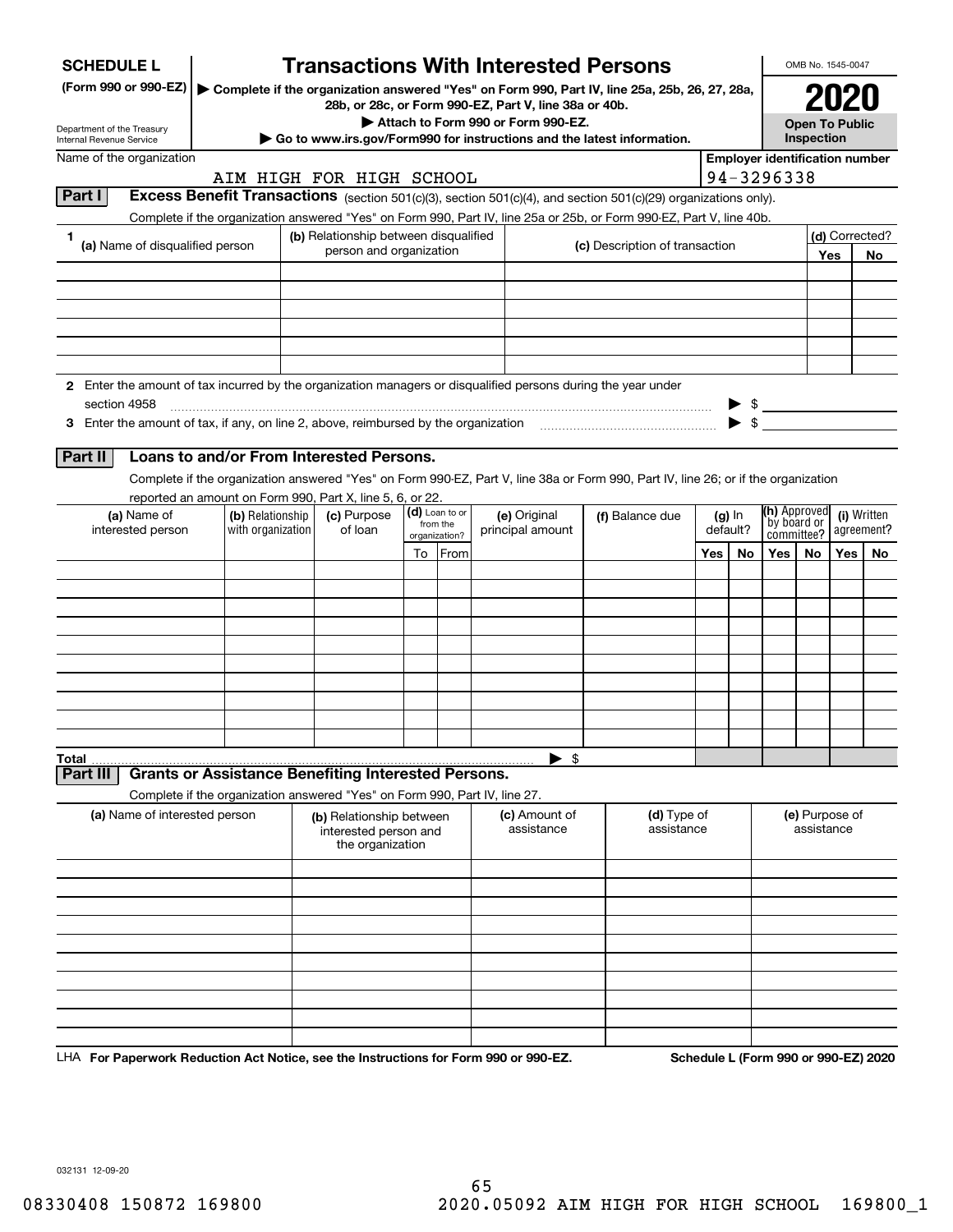| 94-3296338 Page 2<br>Schedule L (Form 990 or 990-EZ) 2020 AIM HIGH FOR HIGH SCHOOL |  |
|------------------------------------------------------------------------------------|--|
|------------------------------------------------------------------------------------|--|

**Part IV** Business Transactions Involving Interested Persons.

Complete if the organization answered "Yes" on Form 990, Part IV, line 28a, 28b, or 28c.

| (a) Name of interested person | (b) Relationship between interested<br>person and the organization | (c) Amount of<br>transaction | (d) Description of<br>transaction | (e) Sharing of<br>organization's<br>revenues? |    |
|-------------------------------|--------------------------------------------------------------------|------------------------------|-----------------------------------|-----------------------------------------------|----|
|                               |                                                                    |                              |                                   | <b>Yes</b>                                    | No |
| LAWRENCE K.<br>WEISS          | WEISS IS A BOAR<br>MR.                                             |                              | 0.MR.<br>WEISS S                  |                                               | Χ  |
|                               |                                                                    |                              |                                   |                                               |    |
|                               |                                                                    |                              |                                   |                                               |    |
|                               |                                                                    |                              |                                   |                                               |    |
|                               |                                                                    |                              |                                   |                                               |    |
|                               |                                                                    |                              |                                   |                                               |    |
|                               |                                                                    |                              |                                   |                                               |    |
|                               |                                                                    |                              |                                   |                                               |    |
|                               |                                                                    |                              |                                   |                                               |    |
|                               |                                                                    |                              |                                   |                                               |    |

#### **Part V** Supplemental Information.

Provide additional information for responses to questions on Schedule L (see instructions).

SCH L, PART IV, BUSINESS TRANSACTIONS INVOLVING INTERESTED PERSONS:

(A) NAME OF PERSON: LAWRENCE K. WEISS

(B) RELATIONSHIP BETWEEN INTERESTED PERSON AND ORGANIZATION:

MR. WEISS IS A BOARD MEMBER

(D) DESCRIPTION OF TRANSACTION: MR. WEISS SUBLEASES A PORTION OF AIM

HIGH'S ADMINISTRATIVE OFFICE SPACE. THE BOARD MEMBER'S LEASE IS AT A

MONTHLY AMOUNT OF \$500.

**Schedule L (Form 990 or 990-EZ) 2020**

032132 12-09-20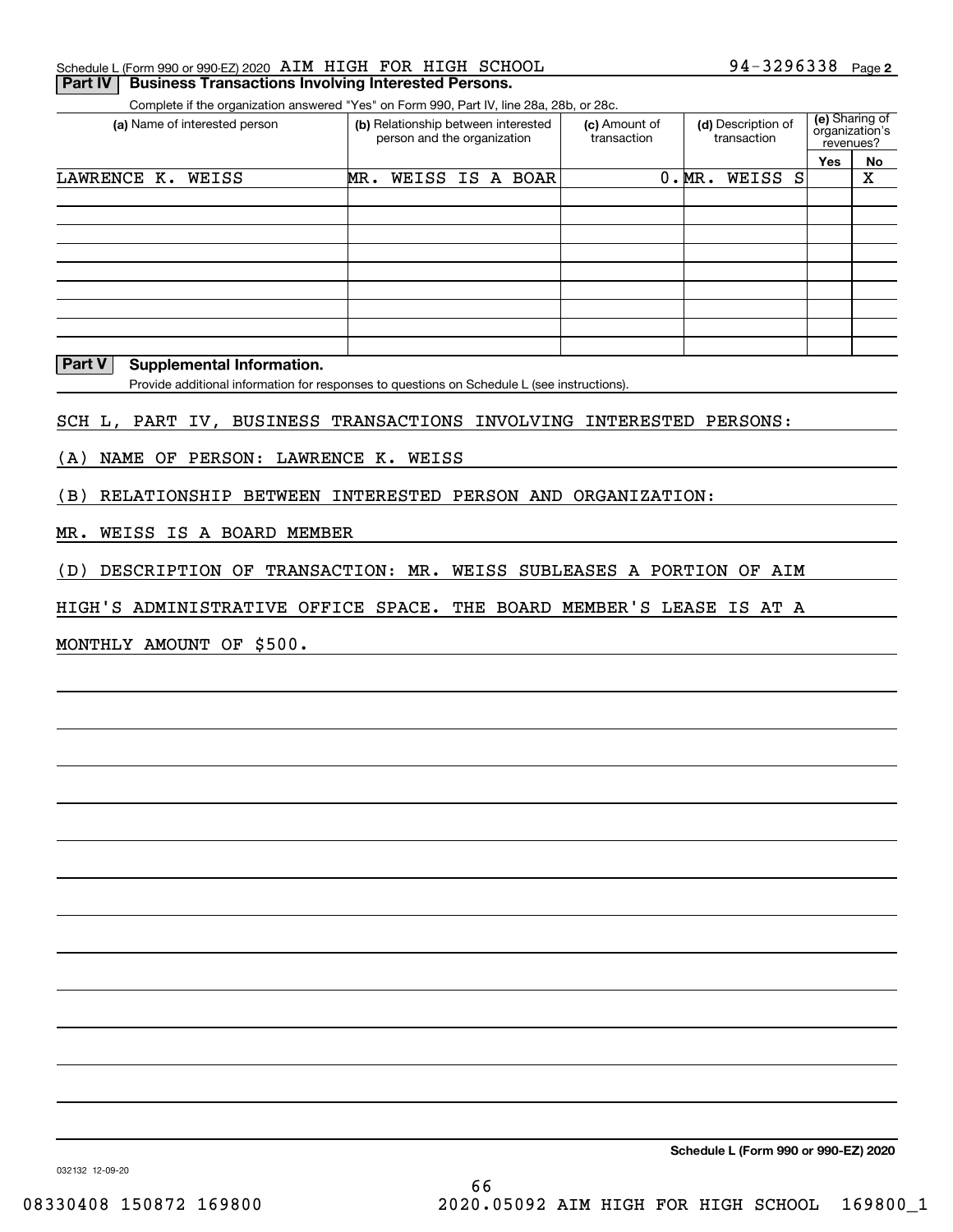**(Form 990 or 990-EZ)**

Name of the organization

Department of the Treasury Internal Revenue Service

**Complete to provide information for responses to specific questions on Form 990 or 990-EZ or to provide any additional information. | Attach to Form 990 or 990-EZ. | Go to www.irs.gov/Form990 for the latest information. SCHEDULE O Supplemental Information to Form 990 or 990-EZ**



AIM HIGH FOR HIGH SCHOOL 94-3296338

FORM 990, PART III, LINE 1, DESCRIPTION OF ORGANIZATION MISSION:

AND FUTURE SUCCESS. INSPIRES THE NEXT GENERATION OF TEACHERS AND

EDUCATIONAL LEADERS.

FORM 990, PART III, LINE 3, CHANGES IN PROGRAM SERVICES:

THE PROGRAM CHANGED TO REMOTE LEARNING DUE TO COVID-19. THE PROGRAM

WILL MOVE BACK TO IN-PERSON WHEN IT IS DEEMED SAFE.

FORM 990, PART VI, SECTION B, LINE 11B:

THE DRAFT 990 IS PROVIDED TO THE EXECUTIVE DIRECTOR, BOARD PRESIDENT,

TREASURER, AND MEMBERS OF THE AUDIT COMMITTEE FOR APPROVAL BEFORE THE FORM 990 IS FILED.

FORM 990, PART VI, SECTION B, LINE 12C:

CONFLICT OF INTEREST IS BROUGHT UP REGULARLY AT BOARD MEETINGS.

FORM 990, PART VI, SECTION B, LINE 15:

GUIDESTAR IS USED TO CHECK SALARIES OF COMPARABLE POSITIONS WITH COMPARABLE ORGANIZATIONS.

FORM 990, PART VI, SECTION C, LINE 19:

AVAILABLE BY REQUEST THROUGHT THE ANNUAL REPORT, WEBSITE AND POSTING WITH

67

CALIFORNIA DEPARTMENT OF JUSTICE.

FORM 990, PART XI, LINE 9, CHANGES IN NET ASSETS:

PPP LOAN FORGIVEN 446,090.

032211 11-20-20 LHA For Paperwork Reduction Act Notice, see the Instructions for Form 990 or 990-EZ. Schedule O (Form 990 or 990-EZ) 2020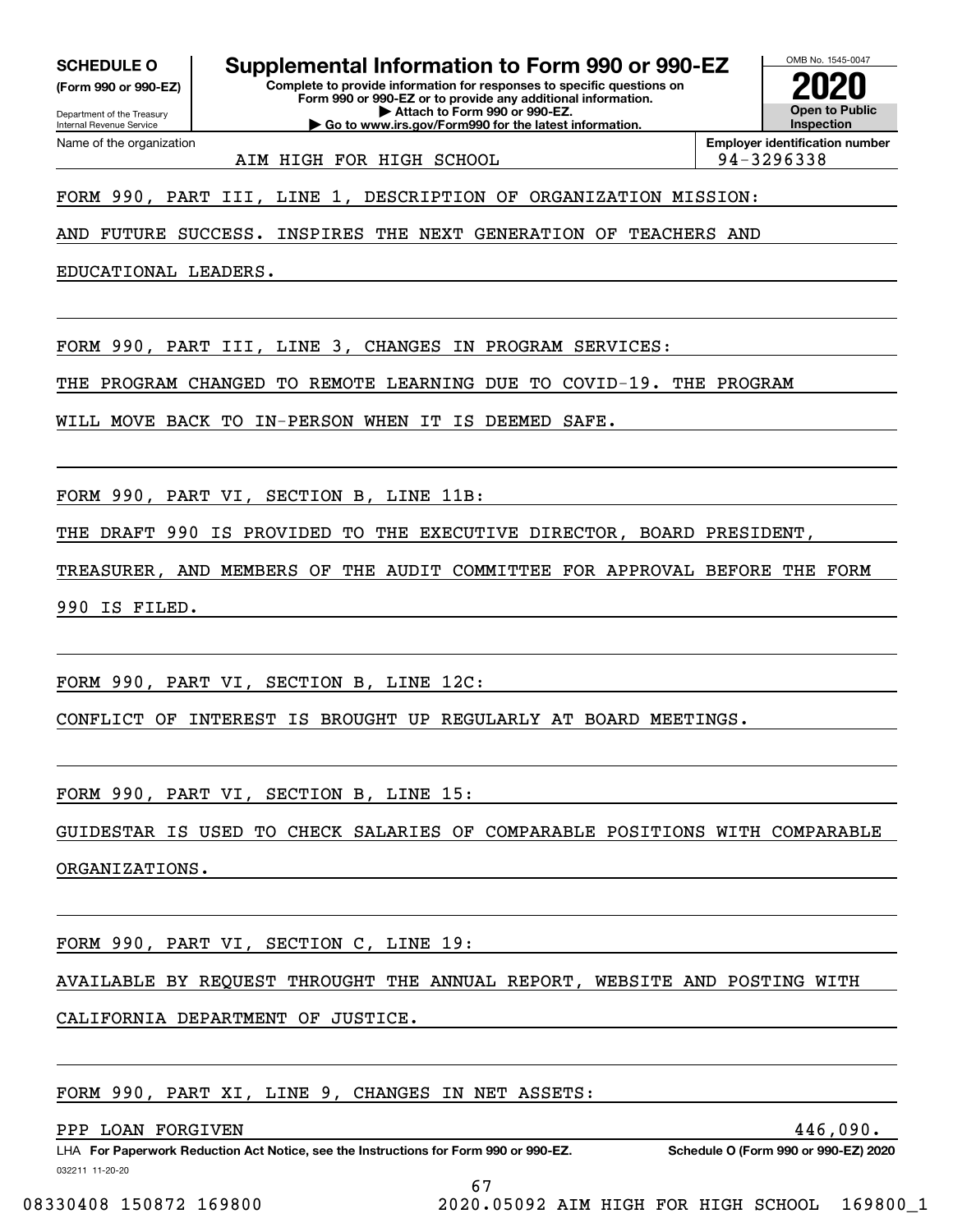| Schedule O (Form 990 or 990-EZ) 2020                 | Page 2                                              |
|------------------------------------------------------|-----------------------------------------------------|
| Name of the organization<br>AIM HIGH FOR HIGH SCHOOL | <b>Employer identification number</b><br>94-3296338 |
|                                                      |                                                     |
|                                                      |                                                     |
| FORM 990, PART XII, LINE 2C                          |                                                     |
| NO CHANGE IN THE PROCESS.                            |                                                     |
|                                                      |                                                     |
|                                                      |                                                     |
|                                                      |                                                     |
|                                                      |                                                     |
|                                                      |                                                     |
|                                                      |                                                     |
|                                                      |                                                     |
|                                                      |                                                     |
|                                                      |                                                     |
|                                                      |                                                     |
|                                                      |                                                     |
|                                                      |                                                     |
|                                                      |                                                     |
|                                                      |                                                     |
|                                                      |                                                     |
|                                                      |                                                     |
|                                                      |                                                     |
|                                                      |                                                     |
|                                                      |                                                     |
|                                                      |                                                     |
|                                                      |                                                     |
|                                                      |                                                     |
|                                                      |                                                     |
|                                                      |                                                     |
|                                                      |                                                     |
|                                                      |                                                     |
|                                                      |                                                     |
|                                                      |                                                     |
|                                                      |                                                     |
|                                                      |                                                     |
|                                                      |                                                     |
|                                                      |                                                     |
|                                                      |                                                     |
|                                                      |                                                     |
|                                                      |                                                     |
| 032212 11-20-20                                      | Schedule O (Form 990 or 990-EZ) 2020<br>68          |